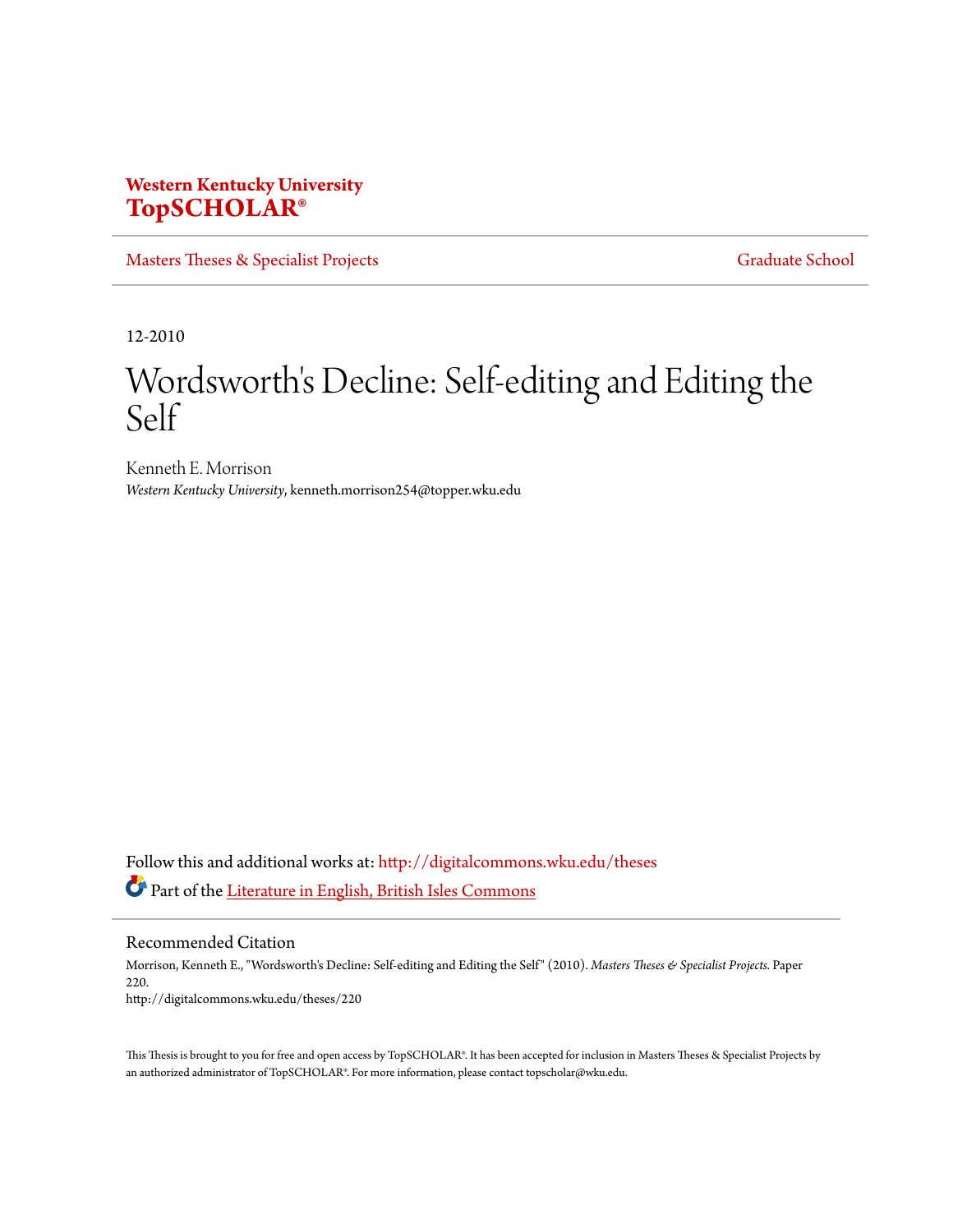### WORDSWORTH'S DECLINE: SELF-EDITING AND EDITING THE SELF

A Thesis Presented to The Faculty of the Department of English Western Kentucky University Bowling Green, Kentucky

In Partial Fulfillment Of the Requirements for the Degree Master of Arts

By

Kenneth E. Morrison

December 2010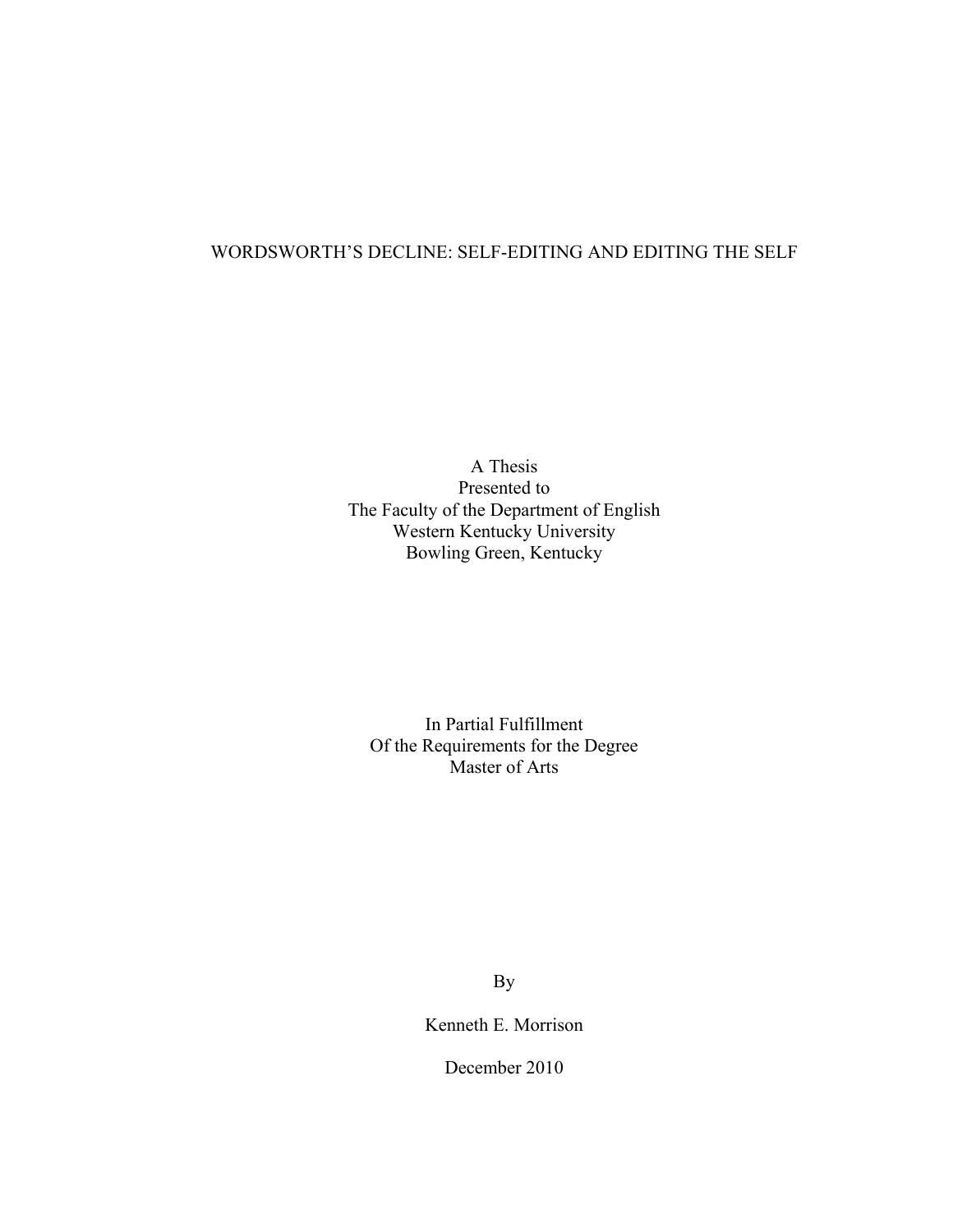### WORDSWORTH'S DECLINE: SELF-EDITING AND EDITING THE SELF

Date Recommended:  $\begin{array}{c|c} \hline \end{array}$   $\begin{array}{c|c} \hline \end{array}$   $\begin{array}{c|c} \hline \end{array}$   $\begin{array}{c|c} \hline \end{array}$   $\begin{array}{c|c} \hline \end{array}$ *t*

Director of Thesis: <u>pehoral</u>  $\frac{1}{\sqrt{2}}$ 

*c£~~*

*~4.~L- J;:?2e1J* Dean, Graduate Studies and Research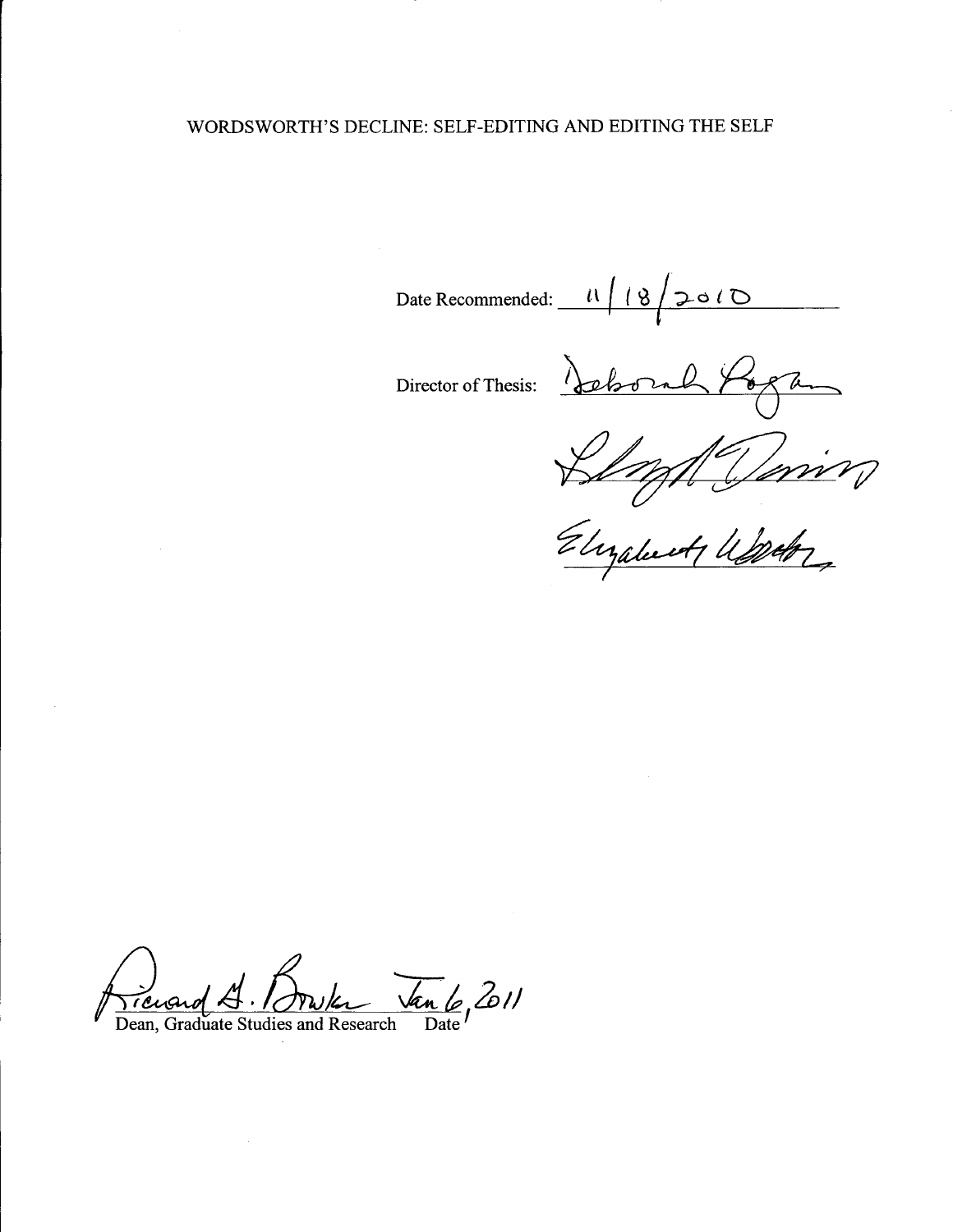### Acknowledgements

Given the tome-like length of what follows, and given the amount of time it has taken me to complete, it would probably be appropriate to keep these comments uncommonly brief. Yet as those who have been involved in this project know, concision is not one of my strengths. I can therefore only pledge my best effort: Economy, and plenty of it—or, as one committee member advised, "Channel Hemingway."

First of all, I am grateful to the faculty and staff of the English department as a whole. To Dr. Karen Schneider, who put up with my prolonged presence in the program; to those numerous faculty members who have fielded my questions despite being pounced upon in the hall; to the office staff, who have endured frequent logistical queries; and to the cleaning staff, who have tolerated my nearly constant presence in Cherry Hall during the most absurd hours of night and morning, my sincere thanks.

However, I am especially grateful to the members of my committee, who have been so supportive over the span of this project. To Dr. Kelly Reames, who told me to stop stewing and write; to Dr. Sandy Hughes, who convinced me (eventually) that not every draft could be a "well-wrought earn"; and to Dr. Elizabeth Weston, who was brave enough to take on so much reading during an already hectic semester, thank you.

To two other faculty members, as yet unmentioned, I owe a special debt of gratitude: Dr. Alison Langdon, graduate advisor and guru, who was always willing to listen to my "obstinate [self-] questionings"; and Dr. Lloyd Davies, who gave freely of his expertise and considerable editing skills.

Finally, my most profound thanks to Dr. Deborah Logan, my thesis director, without whose patience, encouragement and input this thesis simply would not exist.

i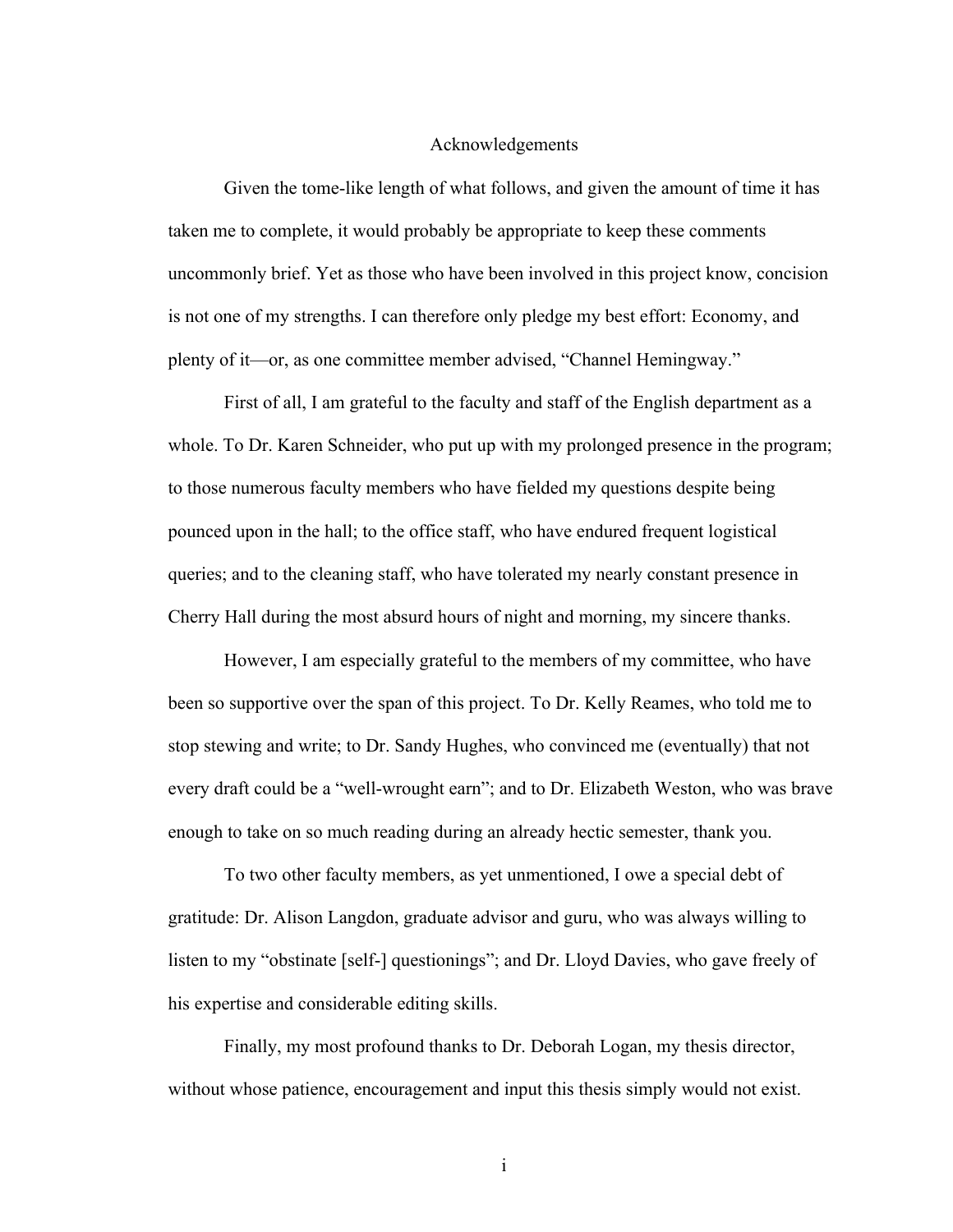# Table of Contents

| Chapter 2: Autobiography and Poetic Self-Consciousness: The Causes and Costs of |
|---------------------------------------------------------------------------------|
| .29                                                                             |
|                                                                                 |
|                                                                                 |
|                                                                                 |
|                                                                                 |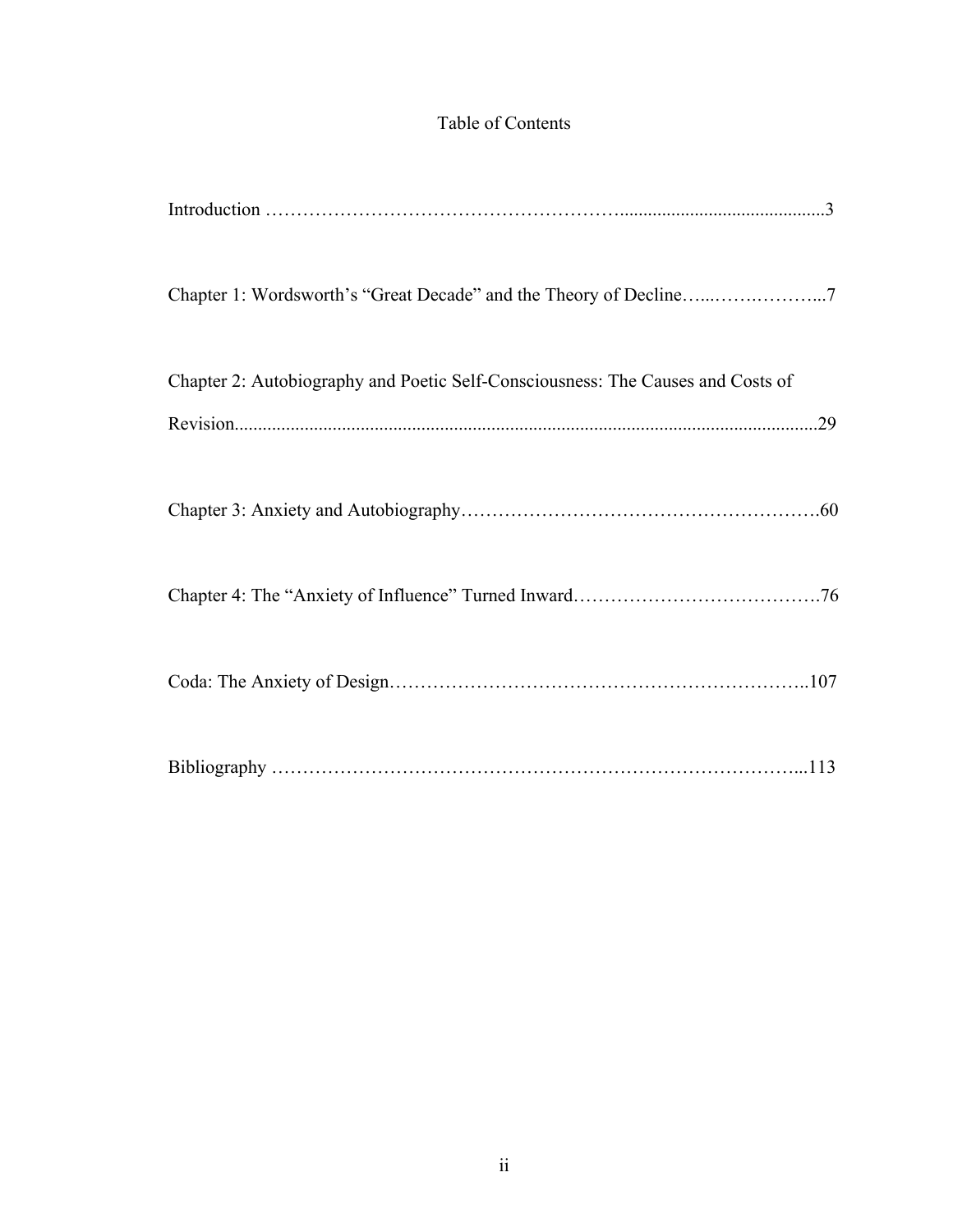### WORDSWORTH'S DECLINE: SELF-EDITING AND EDITING THE SELF

Kenneth E. Morrison December 2010 115 Pages Directed By: Deborah Logan, Lloyd Davies, and Elizabeth Weston Department of English Western Kentucky University

In critical discourse surrounding the poetry of William Wordsworth, it has become generally acceptable to describe the course of the poet's career by means of a theory of "decline." In its most common form, this theory argues that Wordsworth's best poetry was written during one "Great Decade" (1798-1807)—an isolated epoch of prolificacy and genius. His subsequent works, it is argued, neither surpass nor equal his initial efforts; the course of his career after 1808 may be best described in terms of declivity, ebb, and decline.

 Due to its ideological complicity with the very texts it engages, and due to its construction as a "myth" of criticism, the theory of decline ultimately becomes a reductive premise that precludes understanding Wordsworth's apparent downtrend as a complex but explicable process. This study therefore seeks to provide a *critical* explanation for the process of decline so often observed in Wordsworth's poetry. In essence, I contend that the perceptible downtrend in Wordsworth's verse is the direct consequence of continuous, career-long processes of revision or self-editing. This selfediting took two forms: First, the explicit form, whereby Wordsworth actually emended his poetry; and second, the implicit form, whereby Wordsworth sought, through his

iii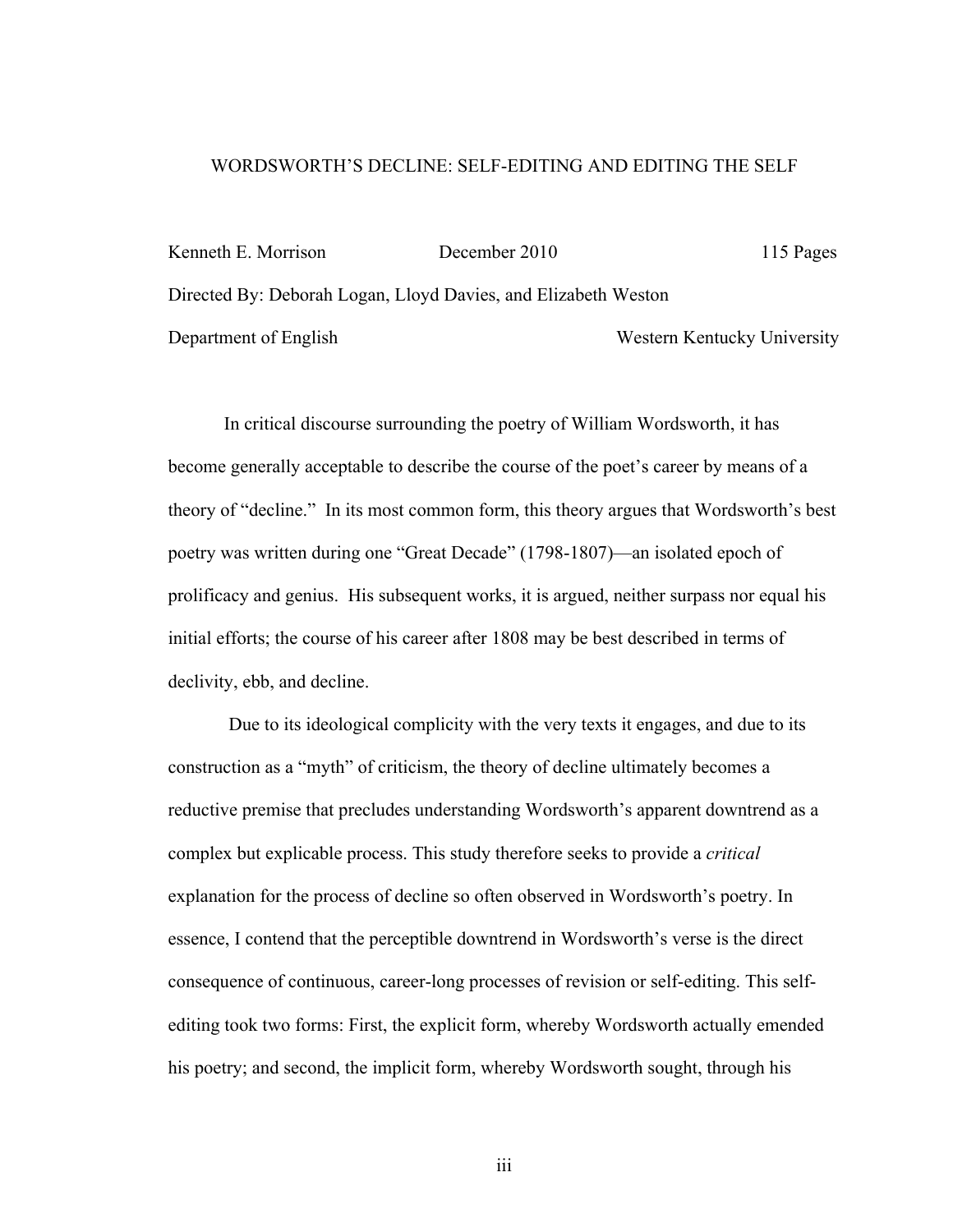poetry, to amend his self-image by constructing an autobiography tailored to fit an idealized poetic identity.

This analysis thus reveals and explicates Wordsworth's possible motives for revision—the fluctuating demands made upon the poet by the poet himself. Because these demands represent the operative (if unstable) principle underlying specific textual changes, one may infer from their character the reasons why Wordsworth's later poetry suffers in revision. By attending to the process whereby earlier verse was continually revised in order to fit a conceptual or poetic context for which it was not originally intended, I demonstrate how the actual substance of Wordsworth's poetry was compromised or attenuated through a reductive (re)appropriation of its own materials.

Unlike many critics, I do not treat Wordsworth's revisions as the signifiers of some external change. Instead, my approach keys upon the conflict between Wordsworth's efforts to realize a stable poetic identity and the representational and rhetorical limitations of poetic form, particularly with regards to autobiography. Drawing on the work of Susan Wolfson, Paul de Man, and Harold Bloom, I argue that Wordsworth's revisionary practices are motivated by an agonistic process best described as "autobiographical anxiety" or the "'anxiety of influence' turned inward." Ultimately, I conclude that Wordsworth's decline was the consequence of an overarching ethic of composition which, because it privileged revision as a means of changing not only poetry but the poet himself, allowed self-consciousness to become a self-defeating agent.

iv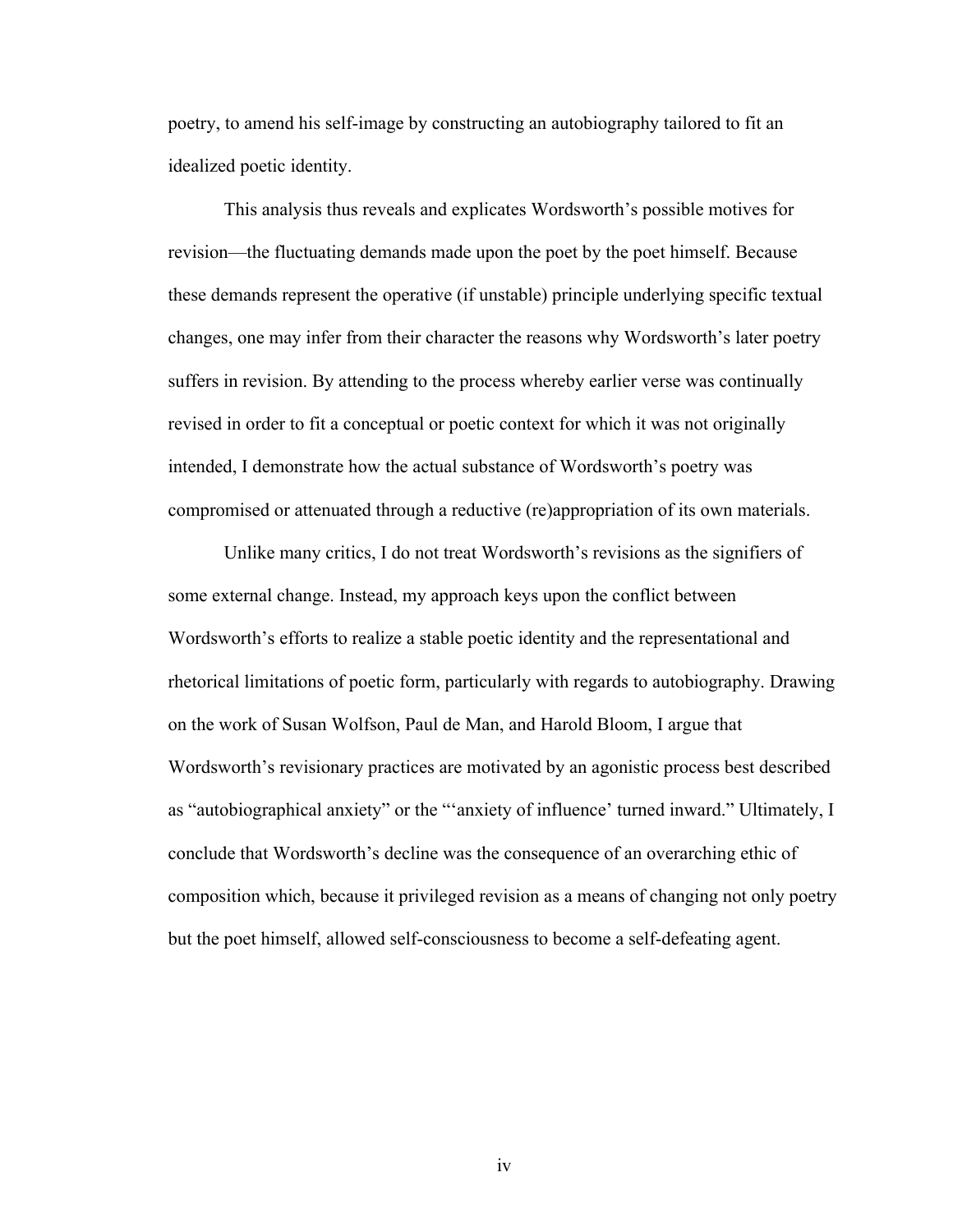### Introduction

In book three of the 1805 version of *The Prelude*, William Wordsworth—poet,

narrator, and explicit subject of the poem—pauses to survey his progress:

 And here, O friend, have I retraced my life Up to an eminence, and told a tale Of matters which not falsely I may call The glory of my youth. Of genius, power Creation, and divinity itself, I have been speaking, for my theme has been What passed within me. . . . Yet each man is a memory to himself, And therefore, now that I must quit this theme, I am not heartless; for there's not a man That lives who hath not had his god-like hours . . . (*1805* 3.168-74, 189-92)

Despite the apparent finality of the lines above, and despite their almost epitaphic summation of a theme which, according to the poet, has now been "told" and must be "quit," abandoned, and allowed to pass away and die, this particular "eminence" is only preliminary. We are only halfway to the crossing of the Alps in Book VI, ten books and thousands of lines removed from the climactic ascent of Mount Snowdon. The pinnacle above is but one of a series of interconnected peaks which punctuate Wordsworth's sprawling autobiographical epic. One should not assume, however, that this moment's anteriority precludes any relevance to the whole: ultimately, each eminence prefigures and contains its successor. The theme which Wordsworth seemingly quits does not perish but proliferates. Thus, while the poet's childhood, like his "Residence at Cambridge," may have passed, the concerns evident within that narrative—"the glory of . . . youth," "genius, power, / Creation, and divinity itself"—are perpetually exigent. In *The Prelude*, chronology is a screen and a trope for the poet's present; Wordsworth's attempts to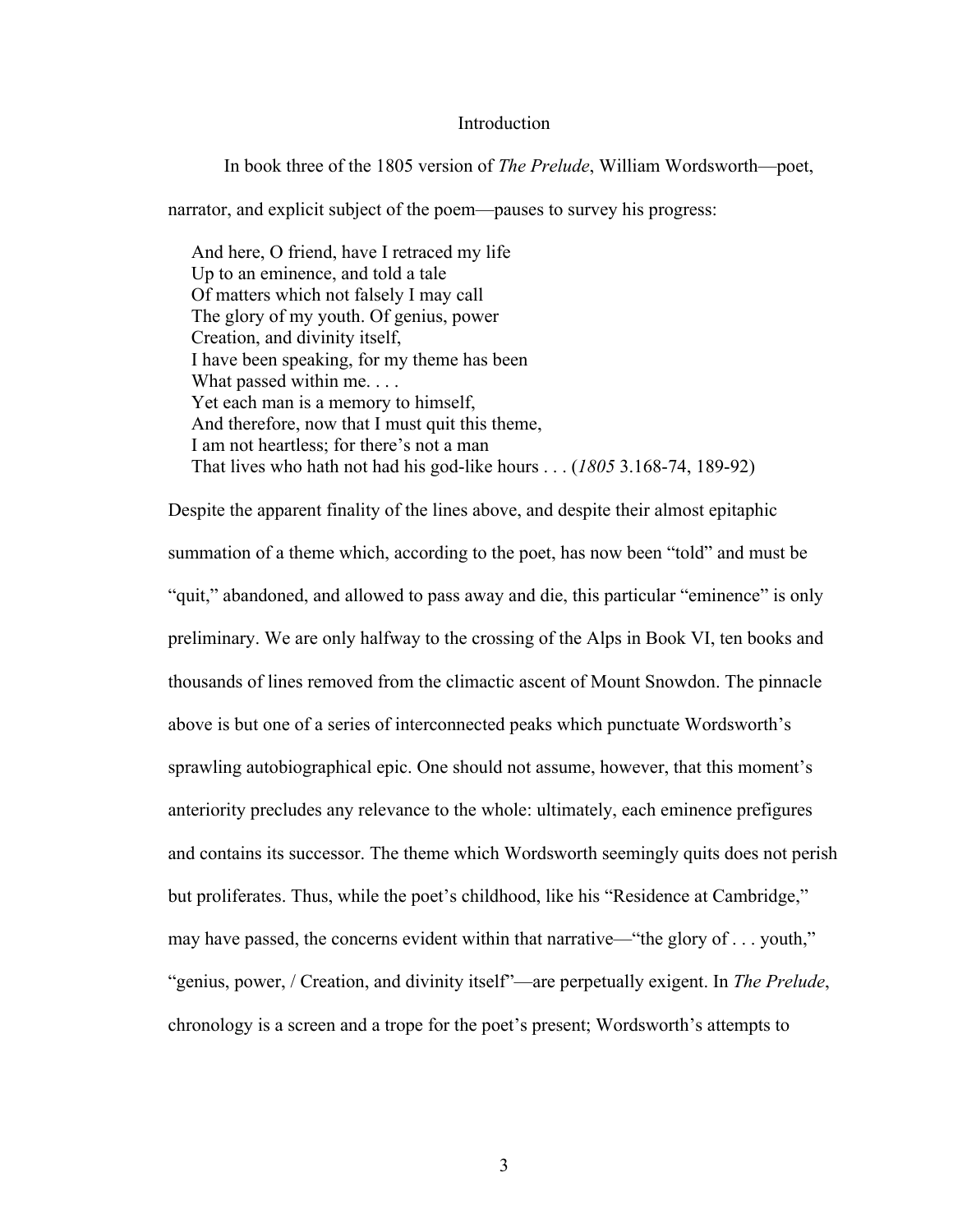reconstruct the past are genuine but always mediated. "Each man," he declares, "is a memory to himself."

For Wordsworth, memory is consistently the site and source of solace. Nevertheless, this moment, by acknowledging the distance between past and present selves, reveals his deeply ambivalent attitude toward retrospection. Delving into the past may be a restorative process, but it also produces an awareness of what has been lost. "Each man is a memory to himself," removed from "the glory of youth," and while the poet may profess faith in poetry's capacity to bridge that gap and recoup former glory, his veneration of those "god-like hours" clearly implies profound doubt as to whether they can be equaled, much less surpassed.

The operative terms of this passage—binaries of youth and old age, past and present, loss and restoration—not only indicate many of the poet's primary concerns, but also predict, with almost uncanny accuracy, the character of subsequent criticism. It is not simply that critics have treated these subjects in analysis--this is a given. Rather, a considerable body of critical discourse has actually internalized and reduplicated these terms, tropes, or patterns of thought, employing or applying them as frames for understanding the poet and his career. Wordsworth's own modes of reflection, the conceptual apparatus of his consummately autobiographical verse, have structured the way critics think about his poetry. Just as the poet distinguishes between early and late selves, the critic divides the poet and his career into early and late phases; just as he speculates on the resplendent glory of youthful, "god-like" hours, the critic argues that his best work falls within one golden "Great Decade"; and just as the poet worries about loss, implicitly suggesting that one might not be able to recapture what once was, the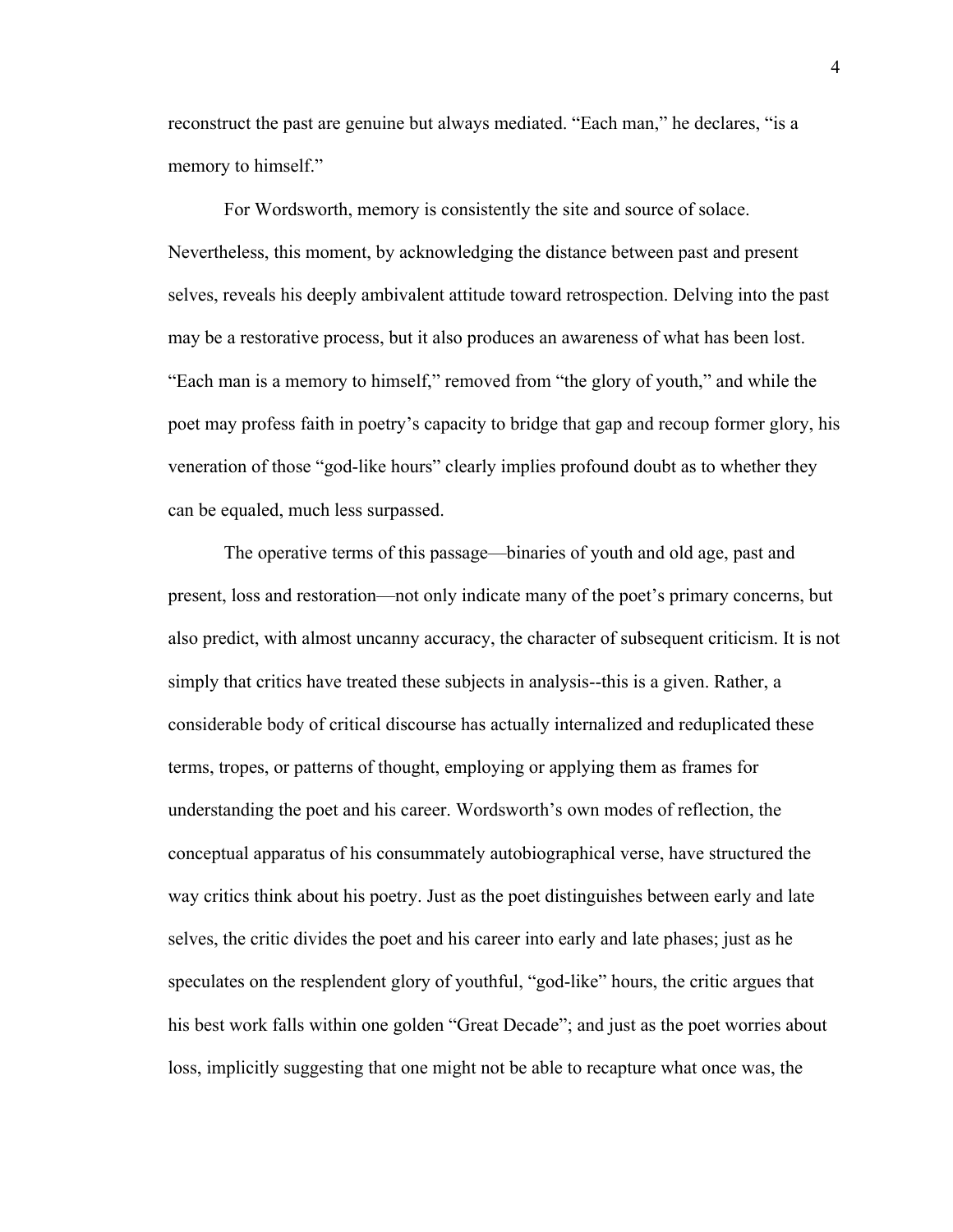critic affirms that Wordsworth's later career is characterized by decisive decline in poetic power.

The "Great Decade" and its corollary, the theory of decline, have become pervasive presences in Wordsworth criticism. Yet despite their ubiquity, and despite notable efforts to justify—or reject—the implied binary view of the poet, the compositional processes behind the poet's alleged decline remain relatively unexplored. The goal of this study is therefore to provide a critical explanation for the *process* of decline so often observed in Wordsworth's poetry. I will uphold the widely accepted (though certainly not undisputed) judgment that his early poetry is of greater quality, but will qualify this assertion by describing *how* the quality of those initial poetic products was attenuated or otherwise compromised. Ultimately, I seek to demonstrate that the perceptible downtrend in Wordsworth's verse is the direct consequence of continuous, career-long processes of revision or self-editing. This self-editing took two forms: First, the explicit form, whereby Wordsworth actually emended his poetry; and second, the implicit form, whereby Wordsworth sought, through his poetry, to amend his self-image by constructing an autobiography tailored to fit an idealized poetic identity.

While a considerable amount of my argument will rely upon a comparative analysis of different versions or permutations of poetic texts, the point of the enterprise goes beyond simply tracking textual changes in order to pronounce one "better" than the other. Instead, analysis should reveal and explicate Wordsworth's possible motives for revision—the fluctuating, shifting, and evolving demands made upon the poet by the poet himself. Because these demands, which constitute the idealized poetic identity referenced above, represent the operative (if unstable) principle underlying specific textual changes,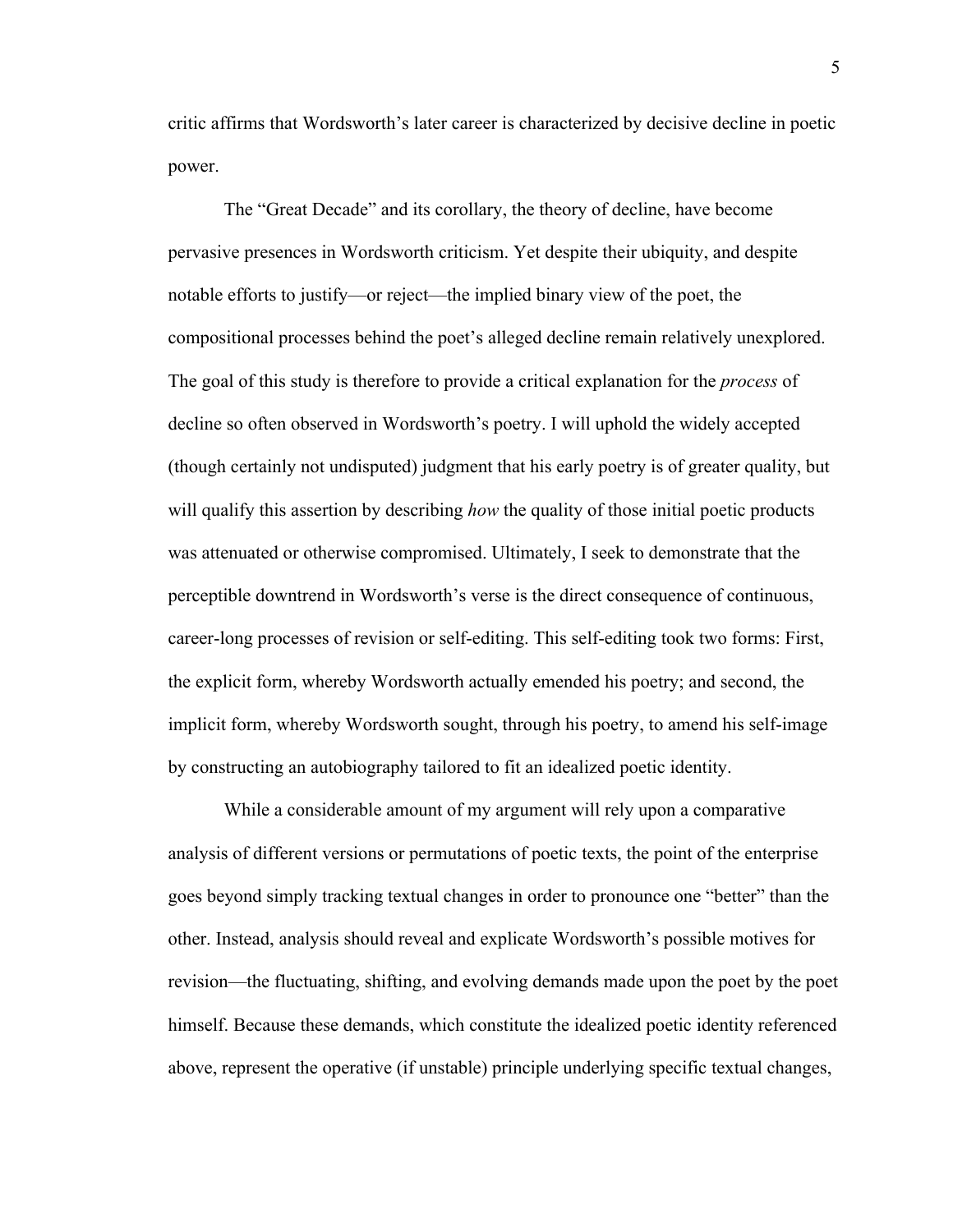one may infer from their character the reasons why Wordsworth's later poetry suffers in revision. The last portion of my argument confronts therein the ultimate contingency and uncertainty of all aesthetic judgment. Nevertheless, by attending to the process whereby earlier verse was continually revised in order to fit a conceptual or poetic context for which it was not originally intended, one can sufficiently demonstrate how the actual substance of Wordsworth's poetry was compromised or attenuated through a reductive (re)appropriation of its own materials. The diminishment of Wordsworth's poetic products was not (as many have speculated) a consequence of flagging "inspiration," or changing political perspectives, or the inevitable entropy of aging, but the effect of a continuous, overarching ethic of poetic composition which, because it privileged revision as a means of changing not only poetry but the poet himself, allowed artistic selfconsciousness to eventually become a self-defeating agent. The process which would lead to Wordsworth's "decline" was present from the beginning, but the same revisionary ethic which initially yielded his best verse gradually became a burden too heavy for his poetry to bear.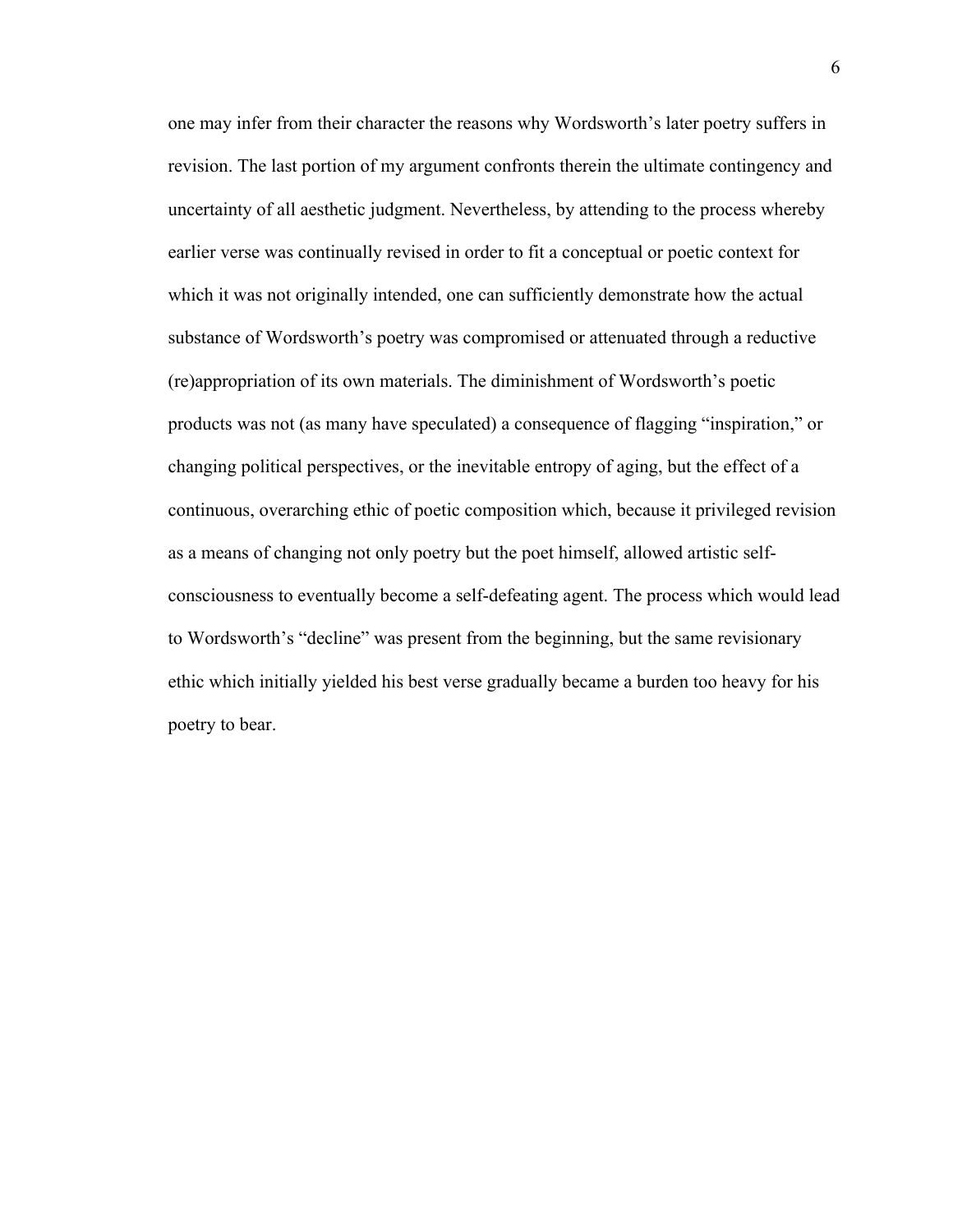### Chapter 1:

Wordsworth's "Great Decade" and the Theory of Decline

Literary critics, although methodologically self-aware to a fault, are often hesitant to acknowledge their complicity with the texts they engage. We write *on* or *about* a given author or text, admitting and even celebrating our dependence upon literature, but nevertheless impose a boundary between our texts and their subjects, thereby creating Criticism as a genre apart, possessed of its own ethics, rhetoric, and methods. Although necessary and productive, this severing of critic and textual object often leads us to overlook the ways in which criticism engages in discursive practices either similar or analogous to those found within "primary" or "literary" texts. This is especially true of those works deemed "creative," for their discursive methods and purposes appear wholly dissimilar. Criticism judges, analyzes, and interprets; its purpose is exposition, not expression. Whereas the novelist, essayist, or poet composes a *literary* product, critics write in order to delineate how such products can or ought to be read.

Yet readings *are* narratives in their own right: the critic, like the author, crafts stories—meta-narratives whose plots center upon encounters with other texts and, through them, their creators. While we may question, reflect upon, or otherwise analyze these narratives with greater frequency and rigor, critical texts also function by means of trope, metaphor, and symbol. The various theoretical developments of the past sixty years, which have been especially attentive to the manner in which we construct and are constructed by language, only serve to amplify the point: Ours is a distinctly *literary*  criticism.

7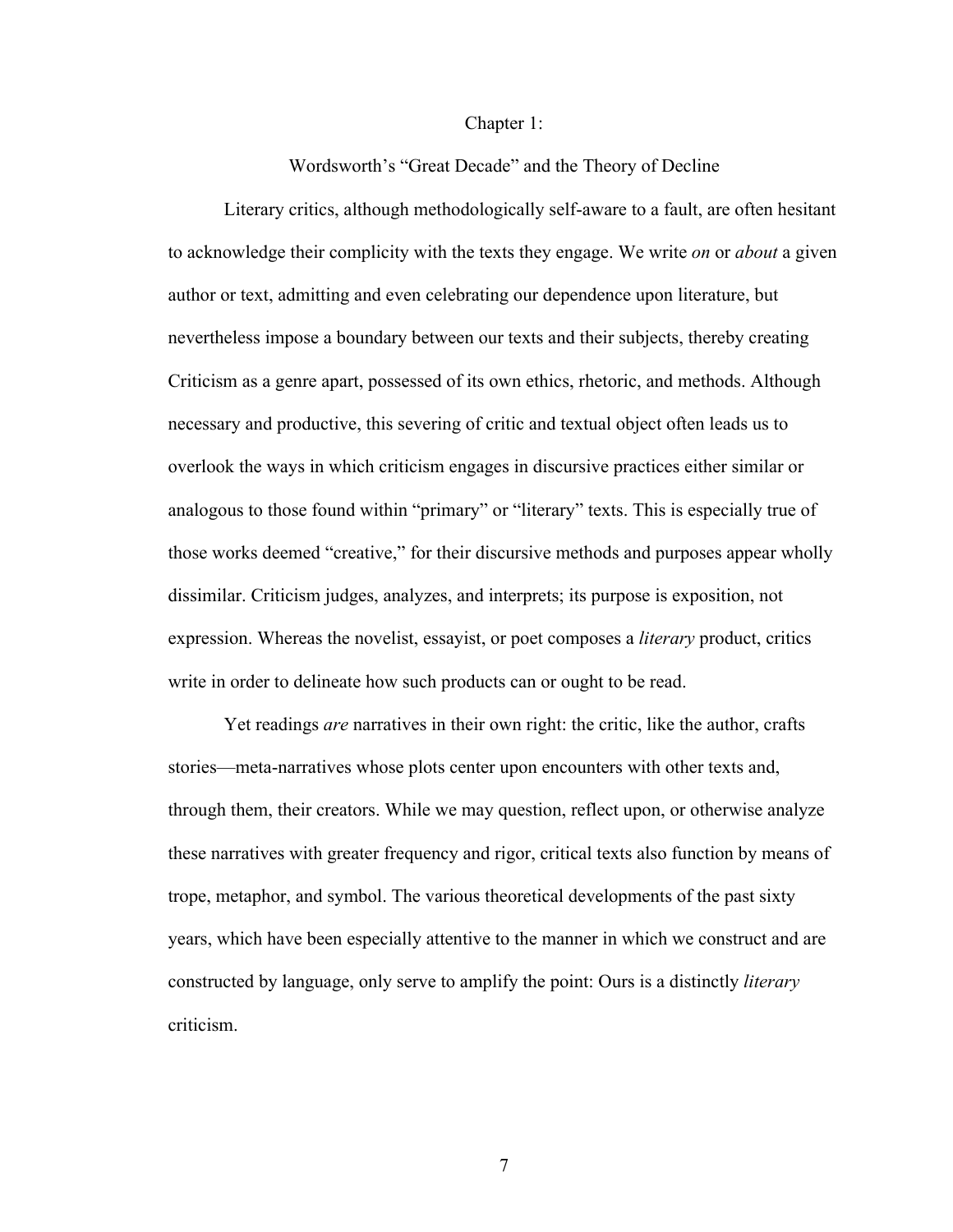While the literary qualities of criticism are eminently discernable in individual texts, the most pronounced evidence of these qualities emerges when critical discourse coalesces around specific works or authors. In such instances, what was originally the argument of an individual may, by means of repetition (whether positively or negatively construed), accrue enough weight, notoriety or influence to become part of the collective narrative, the "story" which defines an author or work and inflects subsequent readings. When applied to especially prominent authors and texts, the process becomes almost mythopoeic: like any sub-culture, criticism creates a narrative in order to understand the relevance and function of an iconic presence. Even when such a myth acts as a locus for iconoclasm, even when it occasions heated debate (as any "conventional" idea in criticism will), its power remains intact; for in the very act of engaging the icon, the critic will inevitably confront the myth. Criticism is not immune to the potency and efficacy of ideas which one might readily call, in another context, fictions. Just as an artificial world or a character may help one to understand "objective" realities, so may a constructed idea or narrative serve to illuminate a text or career. Without any implicit judgment regarding its validity, what is often described as a theory might well be called an *enabling fiction*.

Precisely such a fiction informs critical assessments of the poetic career of William Wordsworth, whose capacious influence and continuing importance to literary studies are, regardless of one's opinion of his work, undeniable. Critical conversation surrounding his work remains vital, variegated, and manifold. Nevertheless, one finds within that polyvocal, sustained dialogue certain axiomatic continuities—ideas which, though certainly not new, "yet exist with independent life" and "know no decay" (Wordsworth *1799* 1.286, 87). Perhaps the most prominent of these ideas manifests as a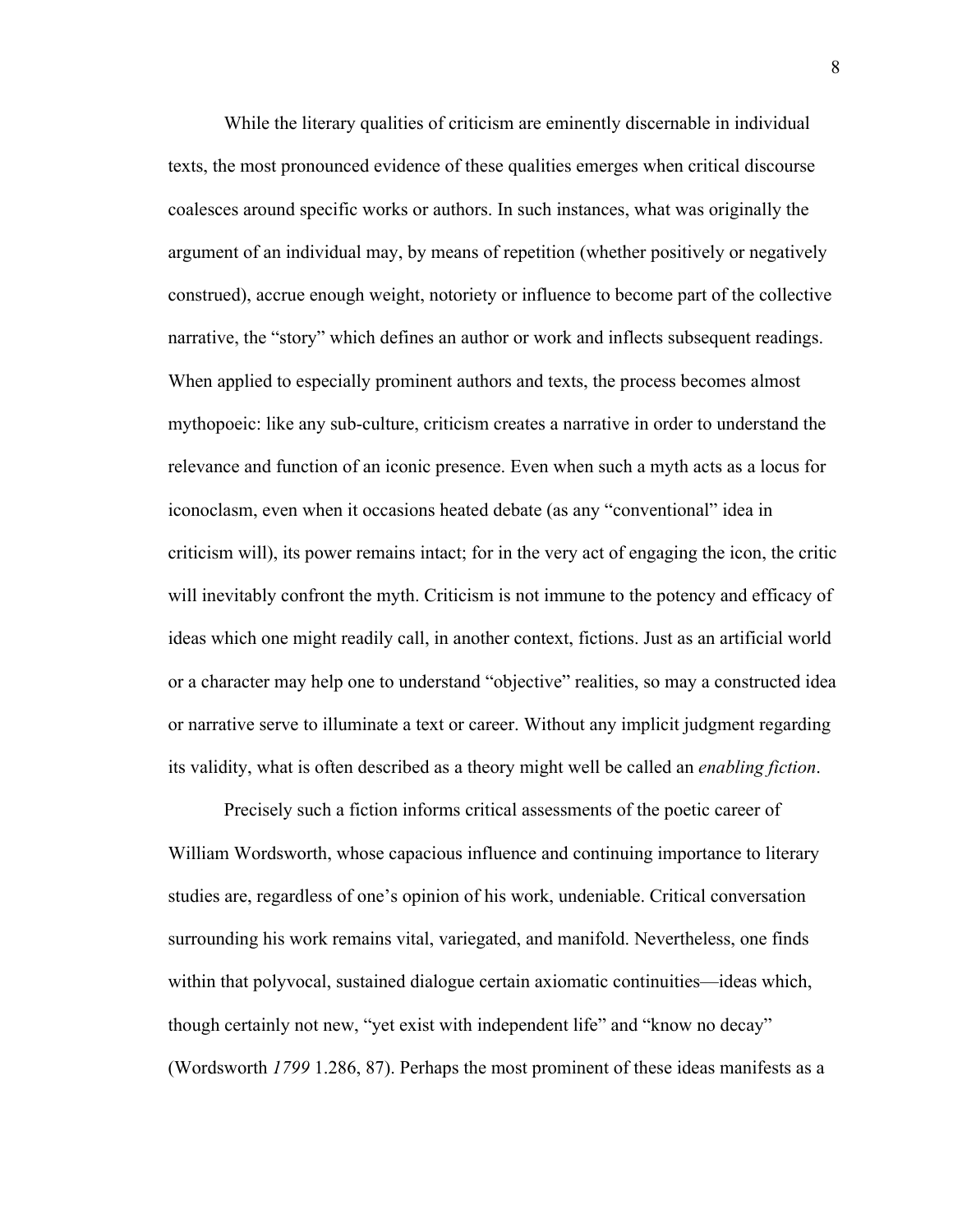narrative which seeks to explain an oft-cited aesthetic judgment concerning the disparity between his early and late poetry. In brief, it has become generally acceptable, when discussing the course of Wordsworth's career, to propound a theory of "decline." In its most common form, this theory argues that, while he enjoyed a relatively long and active career, Wordsworth's best poetry was written during one "Great Decade" (1798-  $1807$ <sup>1</sup>—an isolated epoch of prolificacy and genius. His subsequent works neither surpass nor equal his initial efforts, and thus, despite his substantial public reputation later in life, the course of his career after roughly 1808 may be best described in terms of declivity, ebb, and decline.

Despite its probable familiarity, the claim is striking, especially in terms of proportions. Unlike the majority of his Romantic compeers, Wordsworth lived a long life: born in 1770, he did not die until 1850—long enough to outlast the very literary movement which he had helped to found. Nevertheless, he was almost continually active as a poet, perhaps publishing even more during his late career than he had during the lauded early phase. To propose that Wordsworth's career is defined by one decade is therefore to assert that forty-two years of composition were more or less fruitless. The Great Decade theory isolates and elevates a considerable body of verse, but it concomitantly excludes an incredible amount of poetry. Wordsworth, according to the narrative, suffered from a forty-two year drought: he was in decline longer than Keats, Shelley, and Byron were alive.

<sup>&</sup>lt;sup>1</sup> Although critics differ slightly in their dating of the Great Decade (some shifting its beginning to 1797 and some extending it until 1810), the range here mentioned is representative of majority opinion. Because 1798 is the year in which *Lyrical Ballads* was first published, it may serve as a fairly stable point of reference.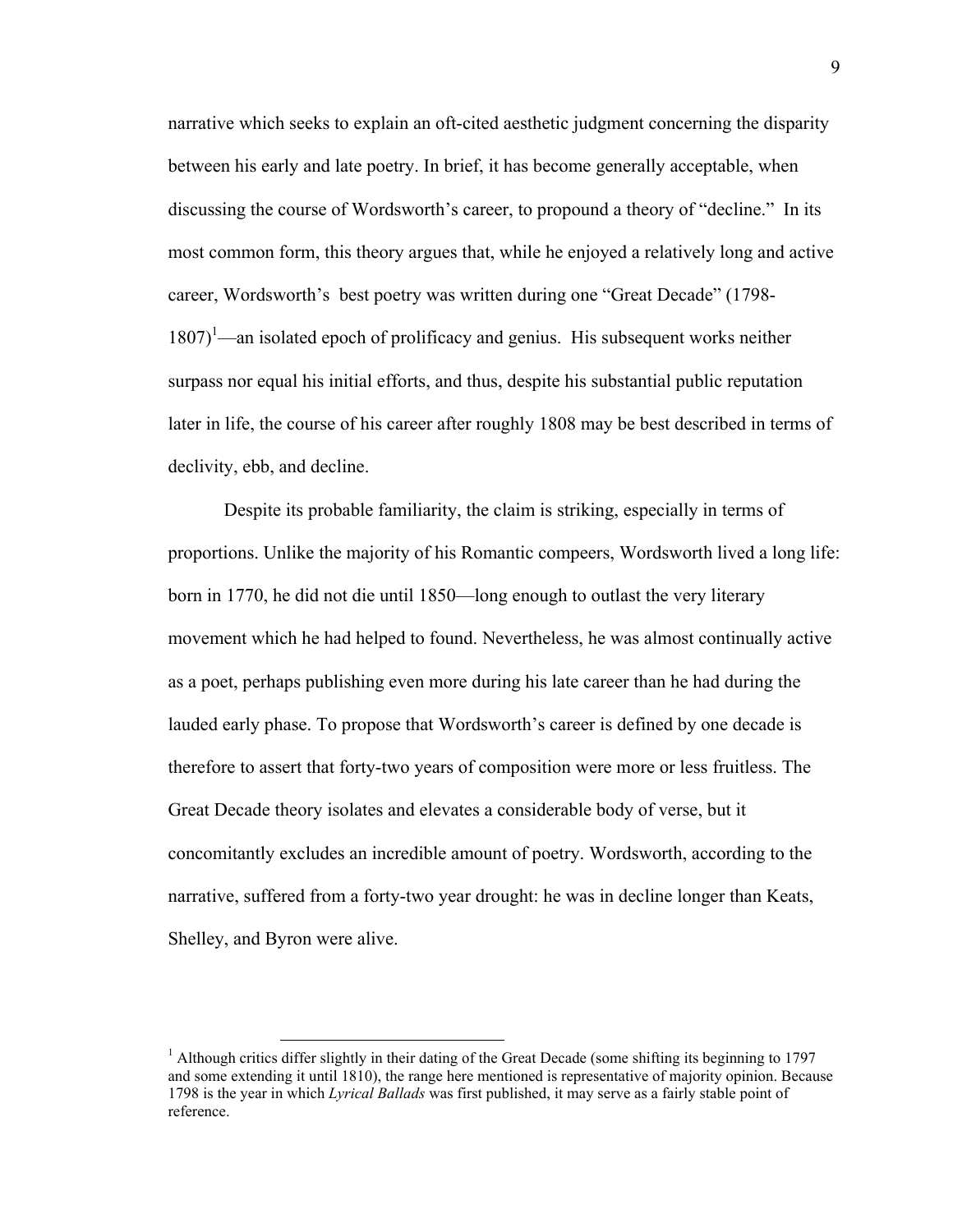Granted, assent to this idea is by no means unanimous; even those critics who hold to such an assessment do not do so unequivocally. Permutations of the stock narrative abound, and one would be hard-pressed to locate a critic of Wordsworth who did not offer his or her own exception to the proposed parameters. Nevertheless, the essence of the myth—that Wordsworth's poetry suffered from a terminal downtrend remains intact and vital. The Great Decade has become a latent but potent rubric within Wordsworth criticism. Contemporary scholars, whatever the basis of their approach to or interest in Wordsworth's poetry, often cite or allude to the phenomenon directly, as if it were tantamount to established fact; and even when the concept is not so explicit, one might detect its influence in a critic's aesthetic judgments or selection of texts. Indeed, many would think it strange to deem the narrative of Wordsworth's decline a "theory" at all, for the essential aesthetic preference it expresses has been integrated into the discipline as a whole. Susan Wolfson points out, for example, that the "story of [Wordsworth's] decline" has led to a critical climate wherein

 earlier and earliest versions gain praise for their vitality and fidelity to the best "Wordsworth." Their recovery is the rationale of Cornell's expensive and elaborate editions: "Wordsworth's practice of leaving his poems unpublished for years after their completion, and his lifelong habit of revision . . . have obscured the original, often the best, versions of his work." (75)

The judgments of one publication and its editors do not necessarily represent the views of an entire discipline. Nevertheless, the very fact that the field's most rigorous exemplum of Wordsworth scholarship is dedicated to the "recovery" of "original" poetic products which have supposedly been "obscured" by "a lifelong habit of revision"<sup>2</sup> demonstrates the extent to which the idea has become an axiom of critical practice.

<u> 1989 - Jan Samuel Barbara, político establecido de la provincia de la provincia de la provincia de la provinci</u>

<sup>2</sup> The Cornell editors' decision to characterize Wordsworth's revisions as a "habit"—a word which carries rather obvious negative connotations—further confirms the theory's predominance.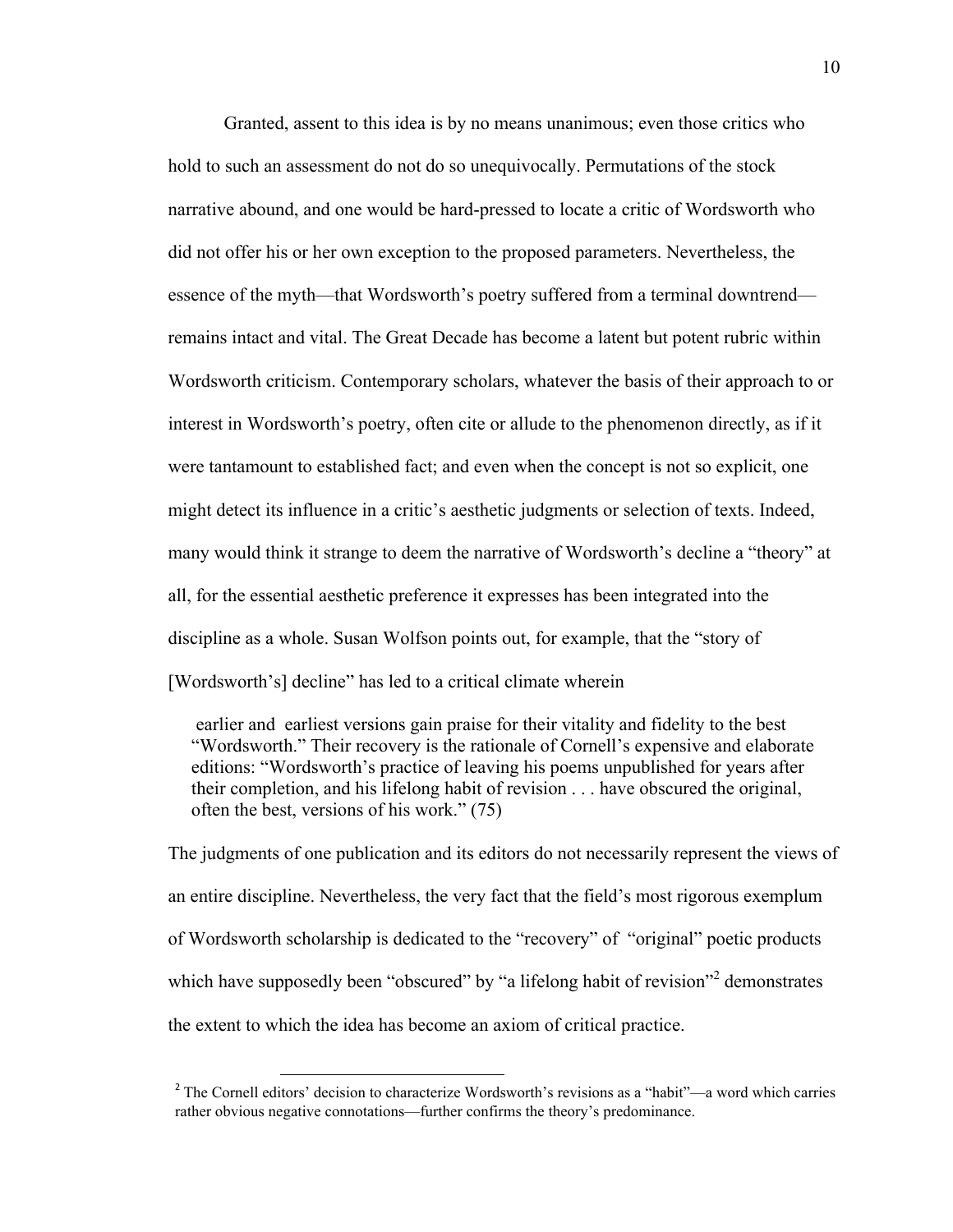Unlike many critical concepts which have rather diffuse, uncertain geneses, the myth of Wordsworth's Great Decade may be traced to a single passage from an early critical work, Matthew Arnold's 1879 introduction to his selection of Wordsworth's poetry. The relevant paragraph, which merits being quoted in full, reads as follows:

 Wordsworth composed verses during a space of some sixty years; and it is no exaggeration to say that within one single decade of those years, between 1798 and 1808, almost all his really first-rate work was produced. A mass of inferior work remains, work done before and after this golden prime, imbedding the first-rate work and clogging it, obstructing our approach to it, chilling, not unfrequently, the high wrought mood with which we leave it. To be recognized far and wide as a great poet, to be possible and receivable as a classic, Wordsworth needs to be relieved of a great deal of the poetical baggage which now encumbers him. (Arnold 6)

Here, one finds the essence of the Great Decade myth: a comparative aesthetic assessment of Wordsworth's early and late poetry ending in the judgment that his corpus can be (or in Arnold's case, *must* be) organized by means of reference to a binary dynamic of vitality / decline—or, in Arnold's terms, of a "golden prime" followed by a "clogging . . . obstructing . . chilling" mass of "poetical baggage." However, the most striking element of this passage is Arnold's rhetoric, which simultaneously invokes classical archetypes, seasonal motifs, and an entire complex of Romantic metaphors of poetic expression and inspiration. For example, the phrase "golden prime" is polyconnotative: it both contains an explicit reference to the archetypal "golden age" of antiquity (associated with innocence, youth, passion, liberty in the absence of encumbrance) and, by means of "prime," activates a polysemous chain of associations intimately linked to ideas of youth; seasonal fecundity, precedence, and order (e.g., spring); and primitive or primal states of existence. The verbs "clogging," "obstructing," and "chilling," though undoubtedly intended to add rhetorical flourish and force to Arnold's critique, are similarly resonant, for they invoke what M.H. Abrams has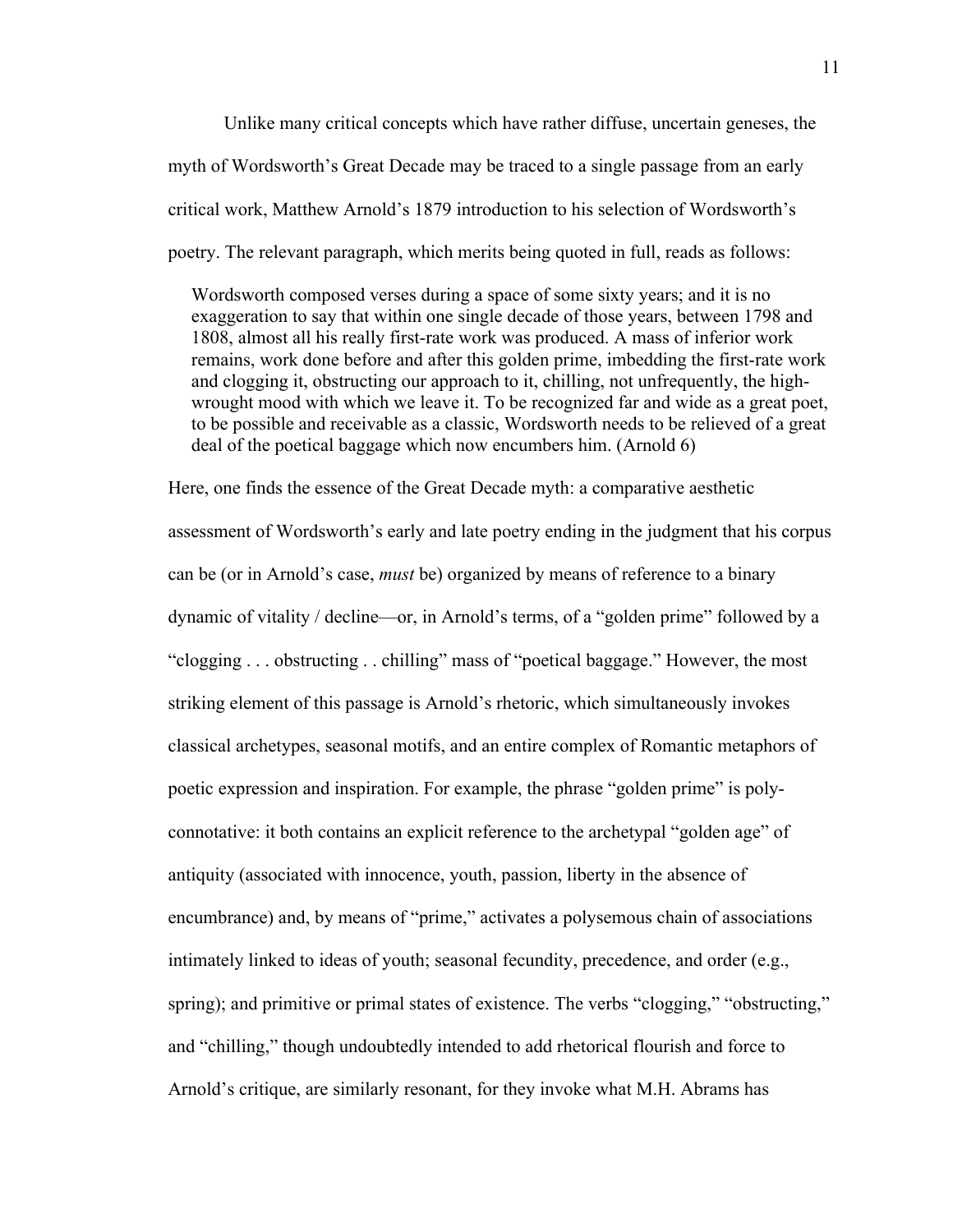described as Romantic "metaphors of expression"—complexes of imagery and diction which, in seeking to describe the process of composition or the essence of poetry, rely heavily upon "physical analogy" (*Mirror* 47). Wordsworth himself famously described poetry as "the spontaneous *overflow* of powerful feelings" (*Prose* 1:126), thereby figuring the poet as "a container—a fountain or natural spring, perhaps—from which water brims over" and creating a schema wherein "the internal [is] made external" (Abrams 47, 48). Arnold's verbs of blockage and lethargy obviously embody the negative form of the same tropological tradition. They signify not only the lack of "overflow" but also its inverse: stagnant or *un*inspired expression, the poetic equivalent of death.

Youth as a "golden prime," old-age as deterioration unto death: these are familiar terms telling perhaps the most common of stories. Yet the very fact that Arnold's statement relies upon such generic registers of meaning begins to explain why the Great Decade is more than a quantitative assessment of a poet's career. On the surface, it has the stark, localized character of an aesthetic judgment—and this is probably as Arnold intended it to be: simple, declarative, and resolute. But when considered as a function of the language which it elicits, the Great Decade becomes a richly symbolic gesture, the external signifier of those myths which still inform how we *read* poetry and poets. Notice, in the passage above, that it is not the poet who Arnold claims was "obstructed" but the "reader's approach" to the poem; not Wordsworth whose "high-wrought mood" was spoiled but the reader's that was "chilled." This shift in subjects, though subtle, exposes the dialogic relationship between Wordsworth's poetic language and Arnold's critical response. The latter works *within* and *through* the former, appropriating its epistemology and rhetoric in an exchange which is advantageous yet unequal. Criticism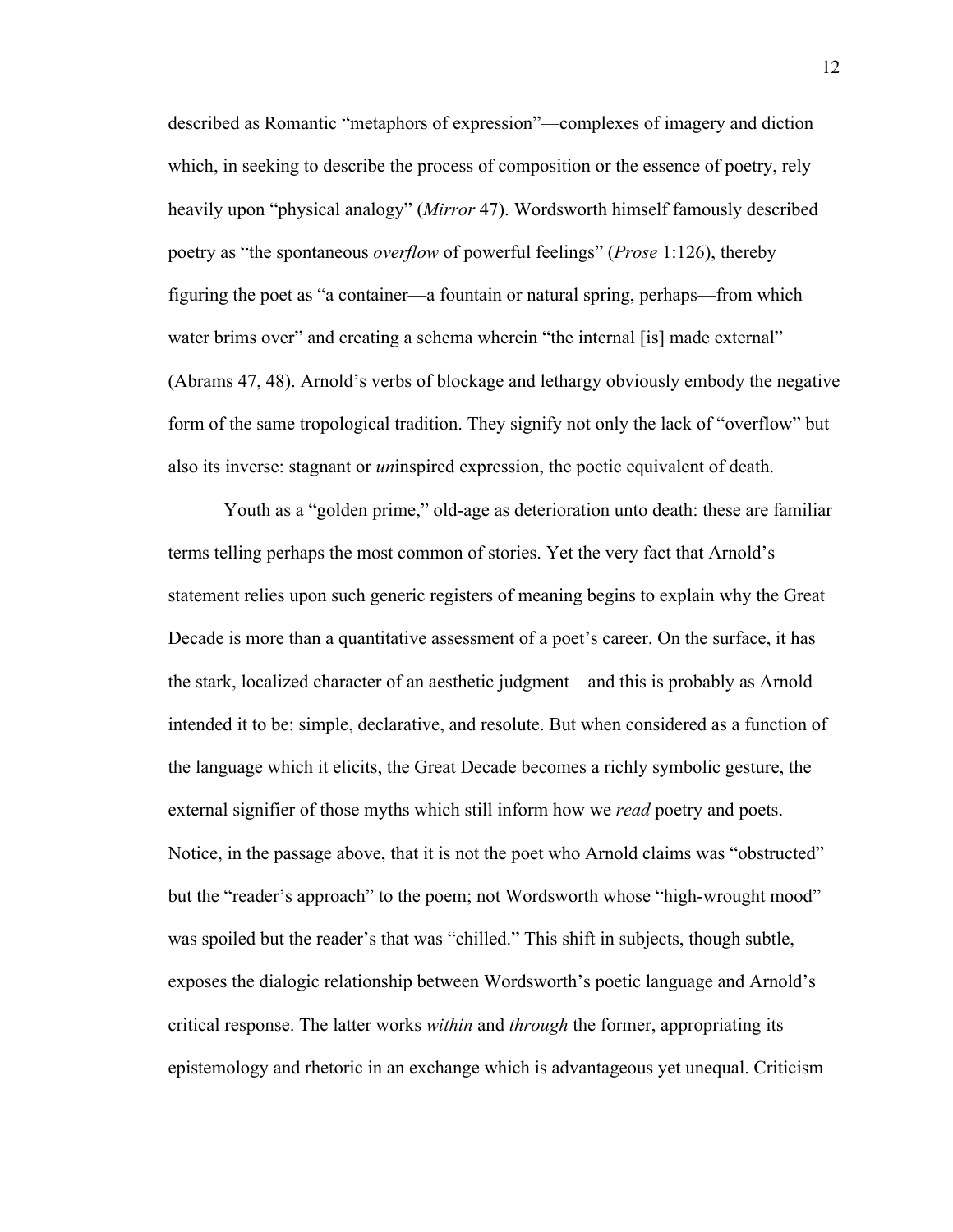gains an idiom but concomitantly re-inscribes the limitations of poetic logic upon its own discourse.

Of course, Arnold's reliance upon Romantic epistemology and "metaphors of expression" is neither atypical of nineteenth-century criticism nor, by the standards of that time, problematic. Romanticism was both a literary and a theoretical phenomenon; its greatest practitioners were its most discerning and influential critics. One cannot cite Arnold's reliance upon Wordsworthian tropes of composition without simultaneously recognizing that he was heir to a critical tradition which arguably began with Wordsworth's 1800 *Preface to Lyrical Ballads.*

However, Arnold's proximity and debt to Romantic theory does not interpose a strict barrier between his concept of Wordsworth's Great Decade and later iterations of a theory of decline. Contemporary criticism has questioned, modified, and restructured the argument but never completely disavowed the central proposition or its premises. Consequently, one finds that even relatively current evaluations of Wordsworth's career retain a genetic resemblance to the theory in its first form. Given criticism's tendency to iconoclasm, as well as the sheer range and depth of theoretical developments since the late nineteenth-century, such longevity seems uncanny: any "myth" which supports an aesthetic judgment, it stands to reason, would have long ago been supplanted by rigorously qualified "objective" criteria.

The key to understanding the enduring import of the myth lies in a consideration of how it has continually acted as an *enabling* fiction. Ideas do not survive in an inherently skeptical climate unless they are practicable; whether they are accurate or speak to some enduring truth is secondary or perhaps even irrelevant. The theory of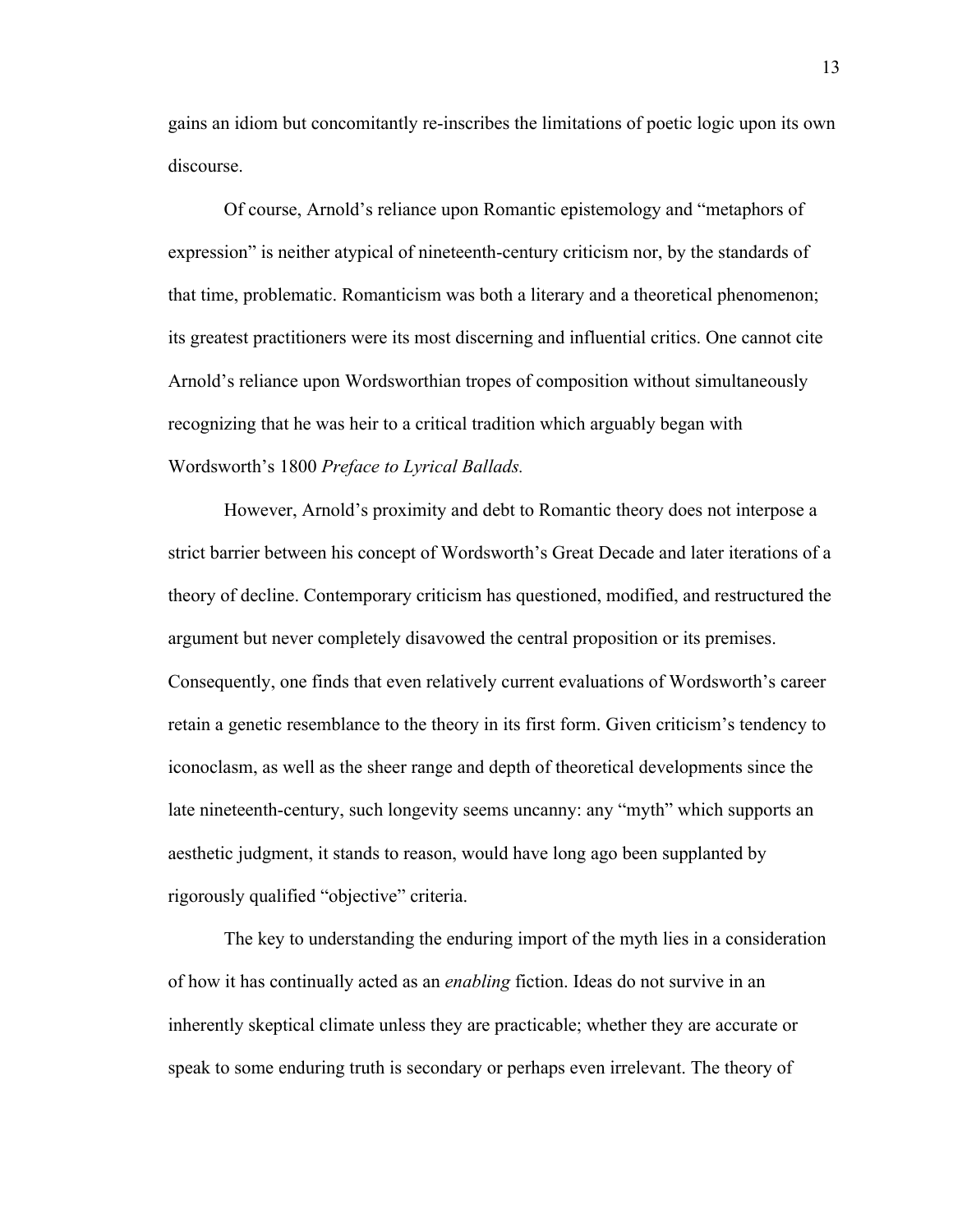Wordsworth's decline has endured because it provides an interpretive schema welladapted to the specific exigencies of the surrounding critical conversation.

The exigencies that have not only preserved but amplified the relevance of the Great Decade stem from two interrelated critical developments which defined the parameters of twentieth century Wordsworth scholarship. The first consists of the redemption of a text Arnold deemed part of Wordsworth's "poetical baggage," *The Prelude.* Whereas many in the late nineteenth century had, like Arnold, deliberately isolated and elevated the youthful Wordsworth of *Lyrical Ballads* at the expense of the more philosophically-inclined, mature poet manifest in later works such as *Home at Grasmere*, *The Excursion*, and *The Prelude*, critics in the early twentieth century began to reverse this paradigm, arguing, as Tim Milne explains, "for Wordsworth's pre-eminent position in the canon, *based on* the value . . . of poems such as *The Excursion* and *The Prelude*" (30). This argument for the precedence of what A.C. Bradley calls the "Wordsworth of the yew-trees" over "the Wordsworth of the daffodils" became one of the most salient features of twentieth century criticism (qtd. in Milne 31). Largely thanks to Bradley's efforts to construct "a hermeneutic 'shrine' around *The Prelude*," the poem has become *the* central text in Wordsworth's corpus—an almost obligatory locus of study and scholarship (32).

At first, the new ascendency of *The Prelude* appears to contravene the aesthetic primacy granted to Wordsworth's early poetry. The text of *The Prelude* upon which Bradley based his arguments was, after all, first published in 1850—forty-two years after the poet's supposed fizzling. Of course, it was well-known that the actual writing of *The Prelude* far predated its publication: an 1850 article from the *Eclectic Review*, for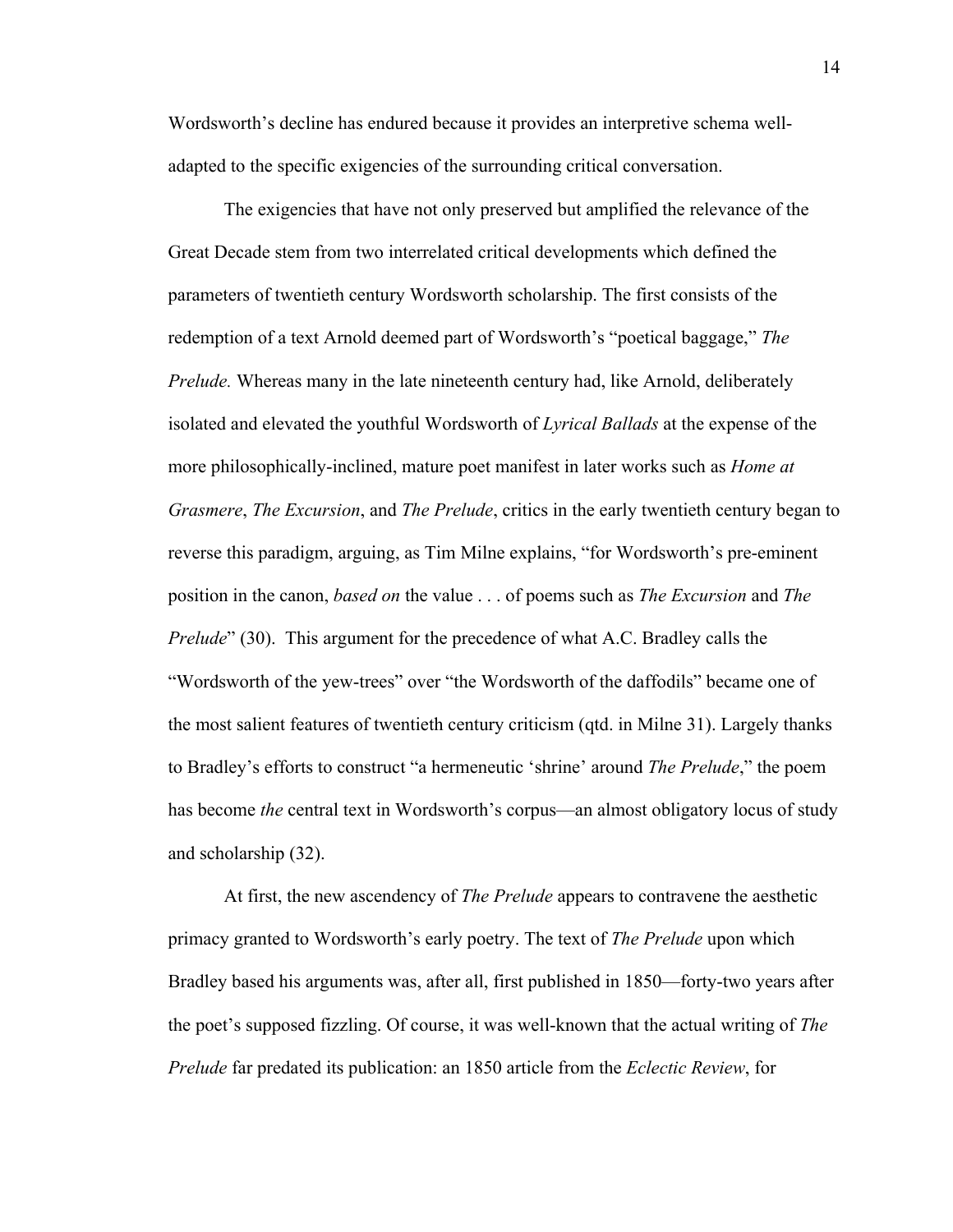example, begins by citing "the public curiosity" which for "well nigh thirty-four years ... has been excited by the knowledge that there existed in MS. an unfinished poem, of very high pretensions, and extraordinary magnitude, from the pen of the late . . . poet-laureate of Britain" (*Norton* 547-48). Yet because the actual *text* of *The Prelude* was perceived as a product of Wordsworth's late career, critics did not typically construe it as an early work. However, this perception was forever altered, or at least complicated, by Ernest de Selincourt's 1926 publication of parallel texts of the 1805 and 1850 versions of *The Prelude.* Here, for the first time, *The Prelude* became both early poem and late publication: de Selincourt seemed to have revealed, in the very act of placing an "original" text next to the poem's standard incarnation, that the work considered Wordsworth's crowning achievement had in fact achieved substantial genesis at the crest of the poet's early phase of poetic "genius." The reaffirmation of Arnold's original thesis, albeit according to different standards, was already implicit in the dynamic represented on the page: youth versus old-age, genius as opposed to stagnation, vitality ending in decline.

The tacit assertions of de Selincourt's volume become explicit within his extensive introduction to the text. Although he attempts to maintain a balanced perspective, even occasionally admitting the superiority of the later poem with such brusque pronouncements as "No one would doubt that the 1850 version is a better composition" (lvii), de Selincourt's ultimate verdict is unmistakable: The 1805 *Prelude* is the "original text" composed by a poet in "the fullness of his powers"; the 1850 text, one of the "more finished but less inspired writings of his later years," attests to the poet's "later deterioration" (xix, ix, lx). Although he cautions the reader not to accept with "too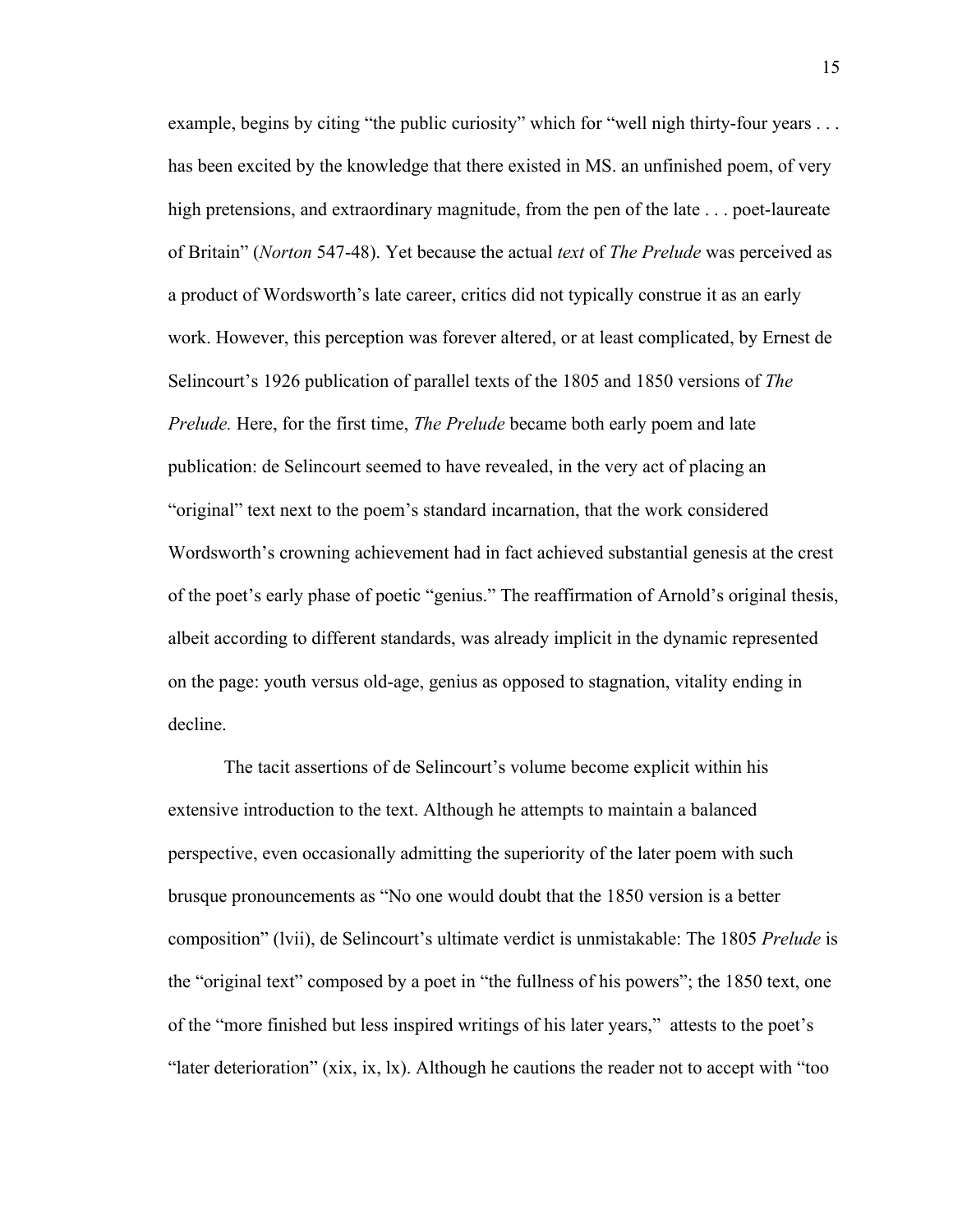much literalness" the superiority of the young Wordsworth, "the obvious truth," de Selincourt writes, is "that what is greatest in Wordsworth belongs to a single decade  $(1798-1807)$ " (lix).

One should not hasten to accuse de Selincourt of unscholarly bias: his introduction, despite its clear preference for the 1805 *Prelude*, is hardly polemic; and his comparison of the 1805 and 1850 versions attempts to retain, for the most part, the balanced approach appropriate to a work of textual scholarship. Of course, other readers have disagreed: in a much later defense of the 1850 *Prelude*, Jeffrey Baker describes the ambivalence present in de Selincourt's introduction (noted above) as "an astonishing piece of self-contradiction" and proceeds to locate in that contradiction, which he calls "the de-Selincourt paradox," the "origins of the 1805 *cult*" ("Great Prelude Debate" 22, emphasis added).<sup>3</sup> The paradox Baker cites is the result of a complex clash between scholarly standards, individual aesthetic judgment, and a modified but still potent version of the Great Decade myth. The introduction *attempts* to be objective, fair, and balanced in its presentation of the texts, but ultimately that objectivity is overridden by the happy concurrence of the author's personal judgments and the now-pervasive narrative of Wordsworth's career. In a somewhat oblique manner, the presence of the myth is announced even before de Selincourt's introduction begins by means of the frontispiece—a tinted pencil portrait of Wordsworth. Purportedly drawn in 1805, the portrait presents an image not of the venerable poet laureate but of a youthful Wordsworth. In the Preface, de Selincourt glosses the frontispiece as follows: "This is the

 $3$  Seemingly mystified by the existence of such a paradox, Baker attempts to explain its source by describing "the situation in human terms": "How often," he asks, "does a literary scholar burst upon the academic world and announce: 'I have just discovered a hitherto early version of a well-known poem by X, and it's rubbish!' I don't say this never happens, but it must be extremely rare" (22).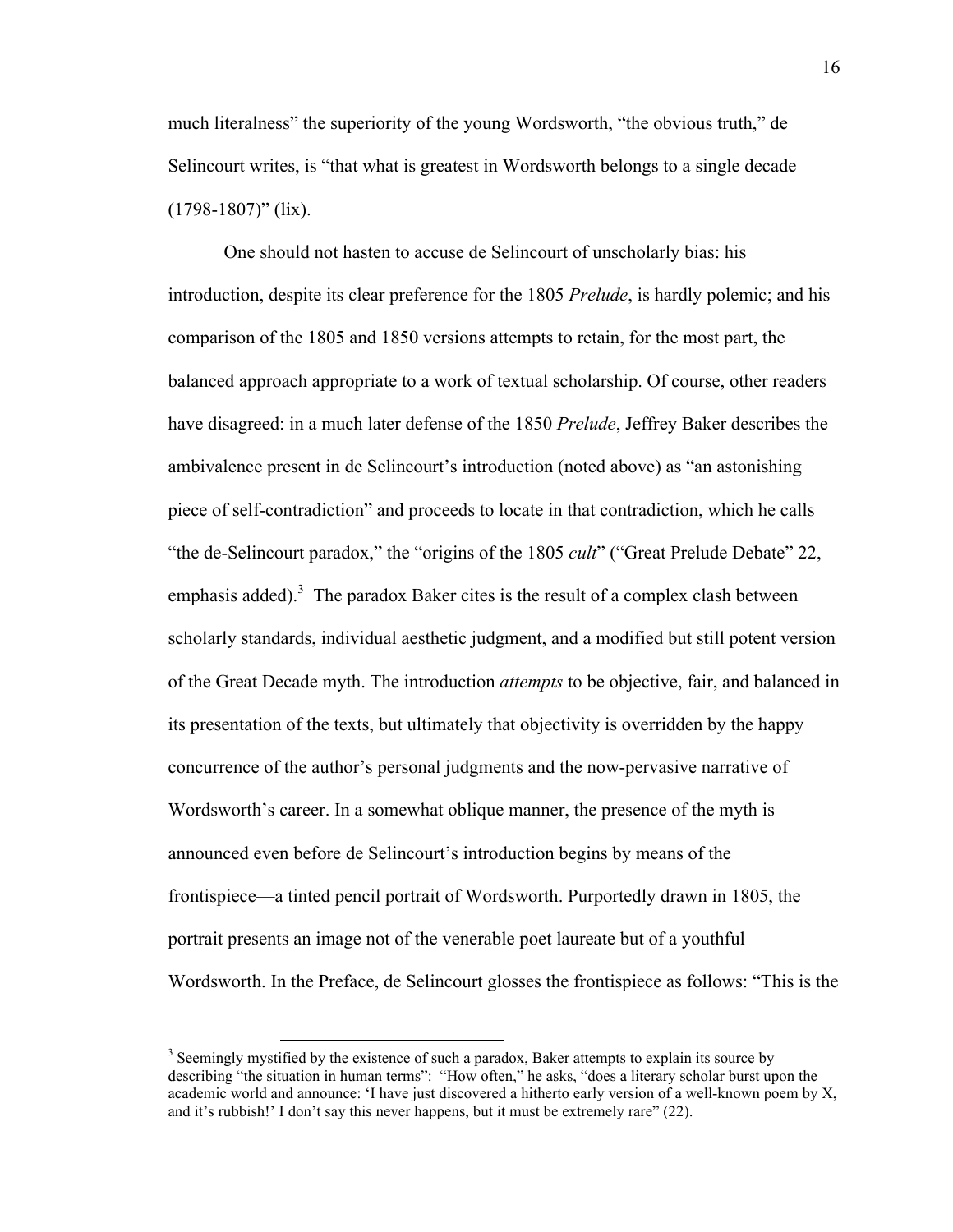only known portrait of the poet in his prime, and its suitability as an illustration to this volume needs no emphasis" (x). The image thus becomes the icon.

As the portrait and explication make clear, de Selincourt's version of the myth retains those basic paradigms established by Arnold. Yet the presentation, operative terms, character, and rhetoric of the myth have been altered. The most obvious change is a curtailment of explicitly metaphorical language. For example, de Selincourt does not appropriate Arnold's corporealized description of poetic afflatus (e.g., clogging, obstructing), but instead relies upon a vocabulary consisting of such seemingly innocuous terms as "inspiration," "creativity," and "powers." At once more direct and more abstract, such rigidly self-contained parameters seem to permit increasingly analytic distinctions regarding the object or content of an aesthetic judgment, including the distinction between "craftsmanship" and "creativity" which underlies the statement that so infuriated Baker, "that the 1850 version is a better *composition*" (de Selincourt lvii, emphasis added). Yet this apparently distilled language does not abandon metaphor so much as it *compresses* a complex of images and ideas. The same figures one finds in Arnold are therefore present in de Selincourt, but in a drastically more compact form.

Accordingly, the most important alteration to the myth consists of the development of a newly resonant set of descriptors which, though ensconced in the same conceptual frame as Arnold's metaphors, manage to contain the myth in a more unobtrusive, self-effacing rhetoric. De Selincourt's text repeatedly deploys such phrases as "*true* disciple," "*sincerity* in style," "the voice of the *authentic* Wordsworth," "*original*  thought," "excrescences of a manner less *pure*" (lx, lxii, emphases added). Though employed in various contexts, these references to truth, sincerity, authenticity, originality,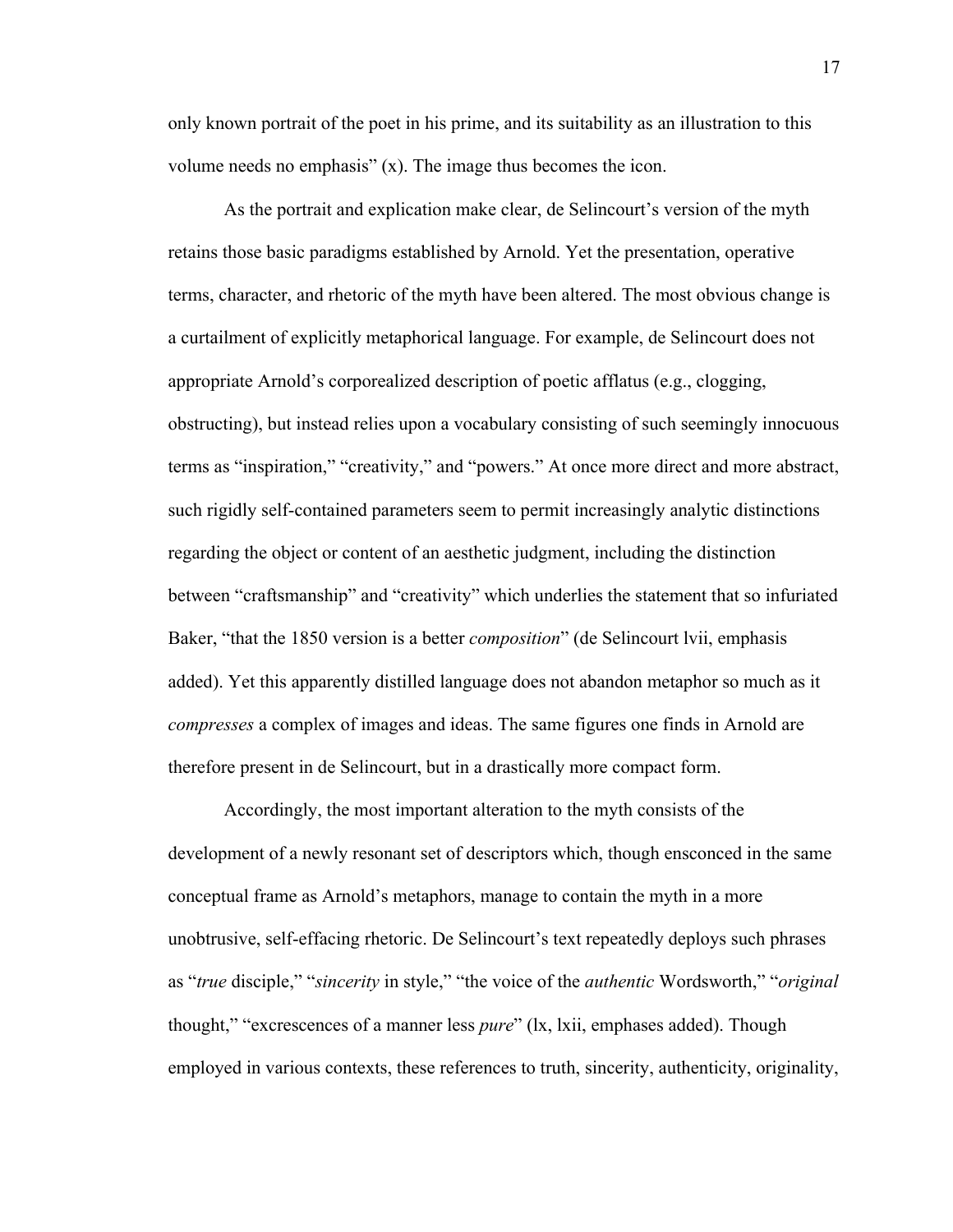and purity all share a common conceptual antecedent: the notion that what is "true" or "authentic" in Wordsworth's poetry is both limited to a specific range or type of expression and (because it is concealed, distorted, or corrupted) must be actively sought out. By these means, we discover that de Selincourt perpetuates Arnold's notion of "poetical baggage": if the critic is to *isolate* and preserve the "authentic Wordsworth," he or she must purge his corpus of the detritus left by decline.

The preferred texts have changed; the terms have shifted; the critic is no longer so unequivocal and brash in his judgments. Nevertheless, the myth endures, retaining—and in some cases, even amplifying—its genetic relationship to the Romantic tropes from whence it sprang. De Selincourt is not at all unique in this regard; even the work of his colleague and successor, Helen Darbishire—whose essay "Wordsworth's *Prelude*" undertakes a much more rigorous analysis of the differences between the 1805 and 1850 texts—reveals the same pronounced debt to Romantic thought:

What matters to us is not so much to understand the experience as to realise it, not so much to solve the mystery as to see where it lies. This is what the early *Prelude* helps us to do. In it Wordsworth told the inner workings of his mind as nakedly and truthfully as he could; and the changes most to be deplored in the later text are those which overlay or obscure the naïve immediate expression. They generally mar the poetry; they always disguise the truth. (qtd. in Milne 33)

Darbishire's "naïve immediate expression" clearly draws upon the sense of poetic propinquity manifest in Wordsworth's own "spontaneous overflow of powerful feelings" (*Prose* 1:126). According to both Wordsworth and Darbishire, poetry must maintain a correspondence or closeness to the object or occasion which it addresses; by these means it remains a "true" expression, an authentic feeling, and a sincere transcription of the original experience. The terms are nearly synonymous because they originate in the same fundamental idea, an idea which was more the creation of poets engaging their own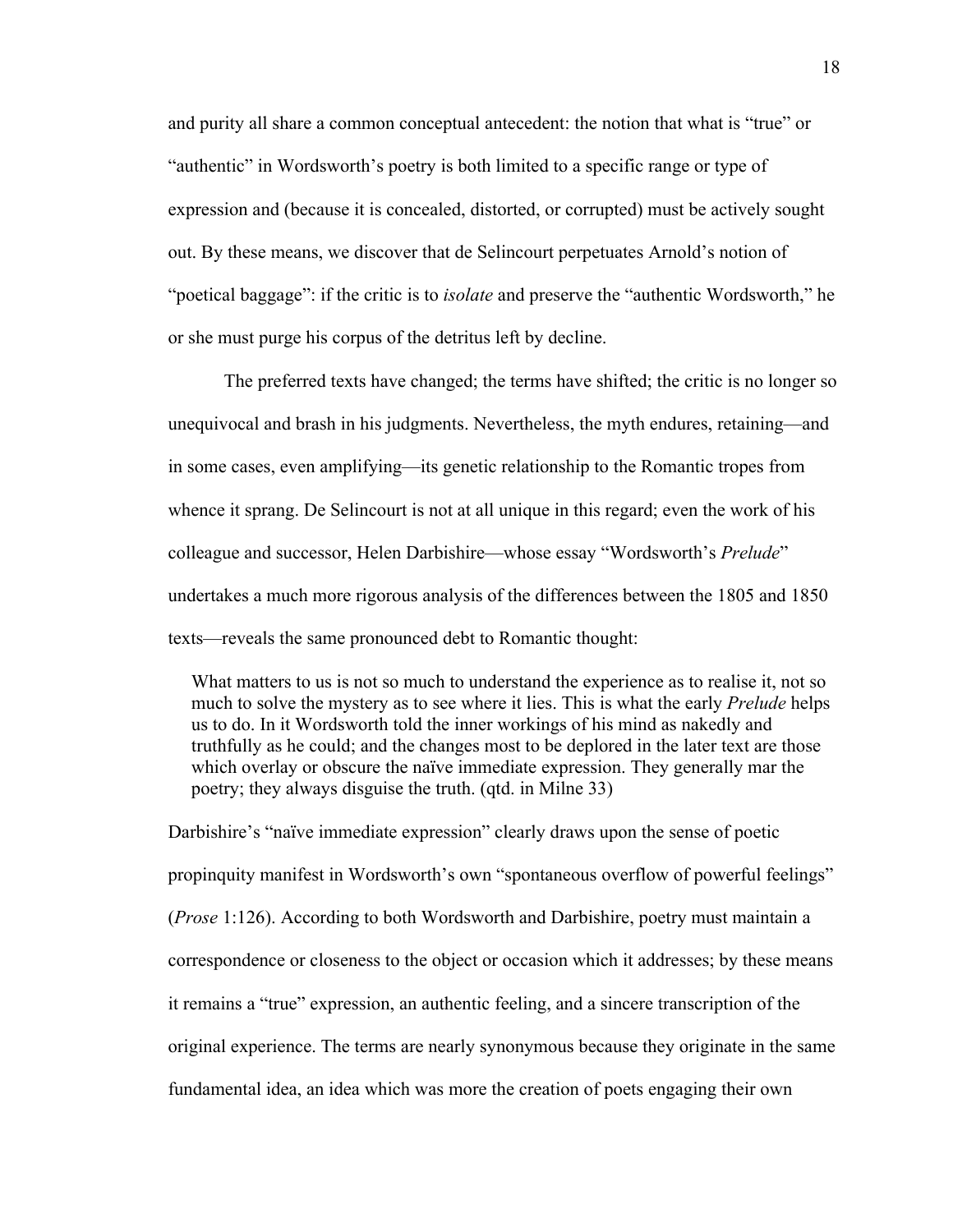creative process(es) than the applied terminology of a separate, subsequent critical tradition.

After de Selincourt, the critical conversation surrounding Wordsworth's poetry, and especially *The Prelude*, was forever altered. The existence of two distinct versions of the work which had become, after Bradley, "the essential living document for the interpretation of Wordsworth's life and poetry," both complicated and enriched the field, offering critics an entirely new means of discerning "the curve of Wordsworth's poetic development" (de Selincourt xix, Milne 32). Yet the phenomenon which enabled so much valuable work also polarized readers, for even those who were led to view *The Prelude* as a poem in process felt compelled, as de Selincourt had, to declare one version superior to the other. For this reason, the theory of Wordsworth's decline became a more relevant and forceful idea than it had ever been. The Great Decade myth already promoted a dichotomous perspective on Wordsworth's career; now, it could be grafted upon a new frame. *The Prelude*—two poems turning upon the same axis yet representing two visions, two versions of the poet—was for many the concrete illustration of Wordsworth's decline. Even as critics probed the differences between the texts and sought to synthesize more thorough conclusions, the myth was reified, reiterated, and embodied in and through *The Prelude*.

The conflict or polarity implicit in the first parallel text edition of *The Prelude*  became such a staple of Wordsworth studies that even by 1984, sixty years after the original publication of de Selincourt's edition, critical conflict was still lively enough to warrant a formal debate concerning the relative merits of the 1805 and 1850 versions. Entitled, appropriately enough, "The Great *Prelude* Debate," this transcribed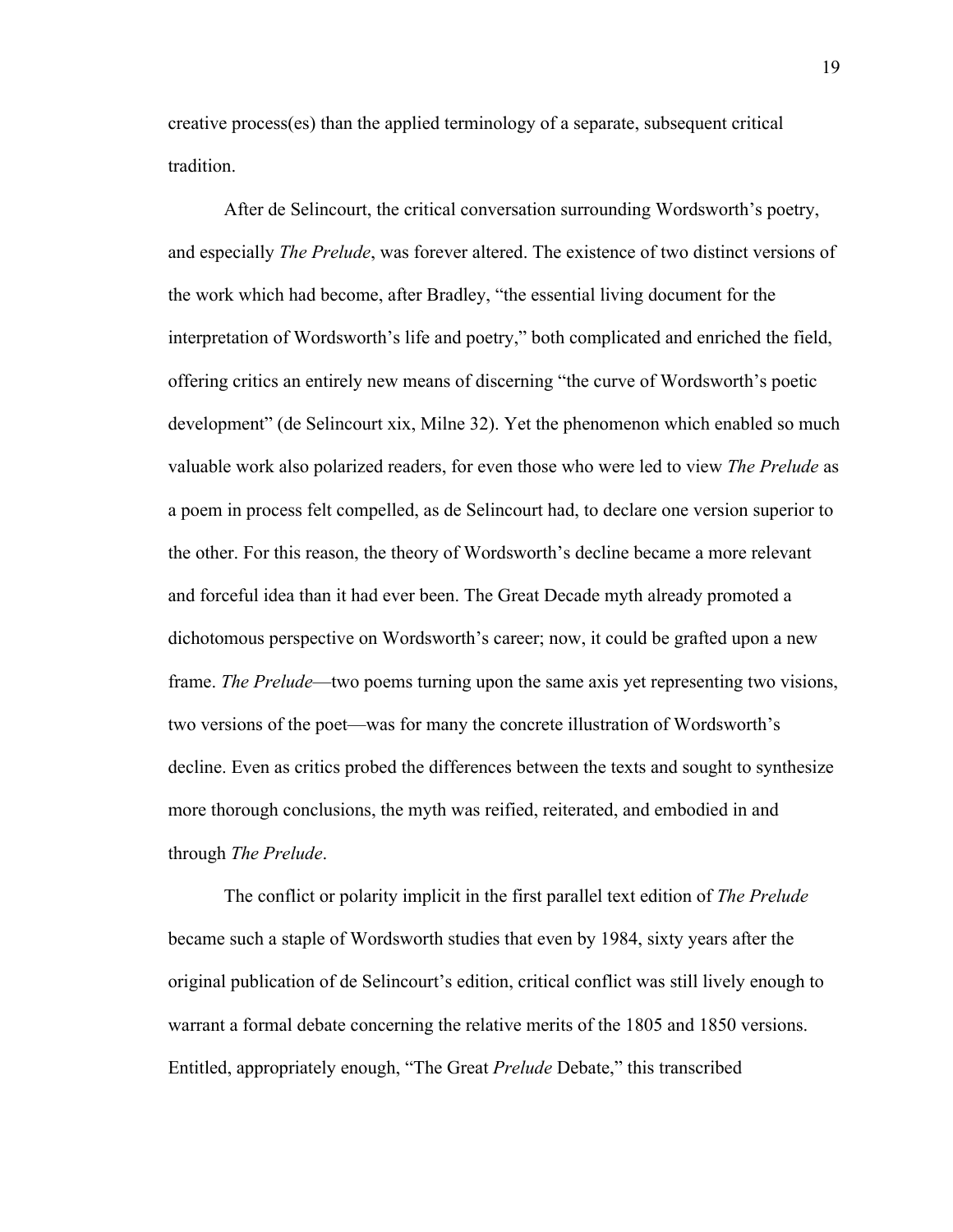conversation between some of the most prominent critics in the field demonstrates how, despite the myriad and manifold theoretical developments of the later twentieth century, the essential terms of the debate have endured. Proponents of the 1805 *Prelude* thus tend to begin with the type of statement which we will, by now, find wholly familiar:

 [T]he revisions demonstrate to me that the *great* poet in Wordsworth survived only in flashes after 1807, leaving behind an artist adrift, who consistently altered his early work for the worse, not solely because the Muse had abandoned him, but because he had abandoned the revolutionary programme of 1800, as set forth in the great Preface. (Fruman 7)

For Fruman, Wordsworth's later poetry thus represents not only a diminishment or decline, but a somewhat deliberate—and therefore more damning—*abandonment* or betrayal of the "revolutionary programme" which shaped the poet's great decade. His argument for the aesthetic primacy of the 1805 *Prelude* does not depend so much on figures of impersonalized inspiration (as announced by the inversion of agency above, wherein Wordsworth is not abandoned but *abandons)* as on a demonstration of the ways in which Wordsworth the laureate corrupted Wordsworth the ephebe. Herbert Lindenberger, who also speaks in defense of the 1805 version, reaches a similar conclusion, deeming the revisions a "betrayal of the image of man that dominates the poem" (2). Both critics provide ample justification for their judgments. Lindenberg, for example, cites the vitality of the early version, its willingness "to take risks" and "[strike] out boldly into new areas for poetry" (4)—qualities he finds preferable to the stylistic and semantic pieties of the 1850 version. Fruman echoes these sentiments, declaring the later revisions "act[s] of uniformity against the creative mind," but also provides a rigorous analysis of the destructive, reductive principles underlying Wordsworth's changes to the text (7). These principles, he explains, "constantly promulgated in handbooks of rhetoric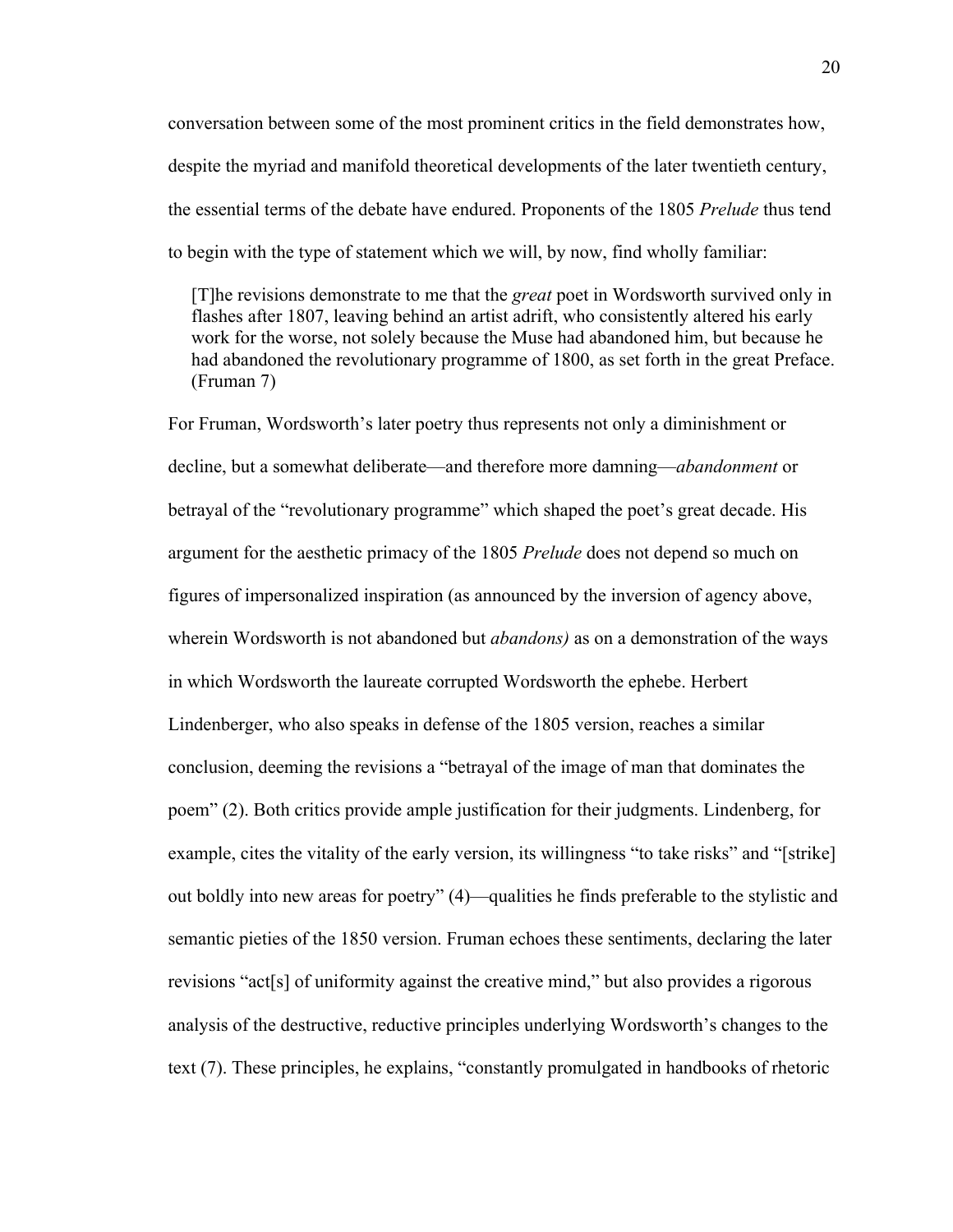in his own time and ours . . . work well enough in practical expository composition, but are hopelessly inappropriate to the work of a great poet, and especially one as strange, eccentric and original as Wordsworth" (7). As a result, the 1850 *Prelude* reveals "a poet engaged in tinkerings which derive from the decayed vocabularies of thought and response which actually *precede* the linguistic adventures of his great years" (8). By 1850, Fruman asserts with pithy force, "Wordsworth was no longer a great architect, but had become an interior decorator" (8).

Despite the apparent efficacy of their analytic criteria, both critics' arguments ultimately depend upon a highly contentious aesthetic and ideological axiom: the authority of the "original" Wordsworth. This is by no means a new development: Arnold's "golden prime," de Selincourt's "sincerity" or "authenticity," and Darbishire's "naïve immediate expression" all reference the same idea, a notion of *primacy* which is both the fount and the primary expression of the myth. Yet for later critics—whose enterprise has been complicated by increasingly divergent theoretical assertions concerning the stability of texts, the precise role of the author / poet, and the nature of reading or interpretation—the matter of textual authority is at once more problematic and more urgent. In other words, the difficulty of declaring one text "authoritative" acts as an impetus to do precisely that. For this reason, while Fruman and Lindenberger are perfectly willing to concede their judgments' contingency and characterize their support of the 1805 *Prelude* as subjective "preference," they nevertheless work assiduously to qualify and cement the authority of the early Wordsworth. For them, "original" becomes a doubly potent concept signifying both what is prior—and therefore deserves *priority* and what is new, innovative, or singular.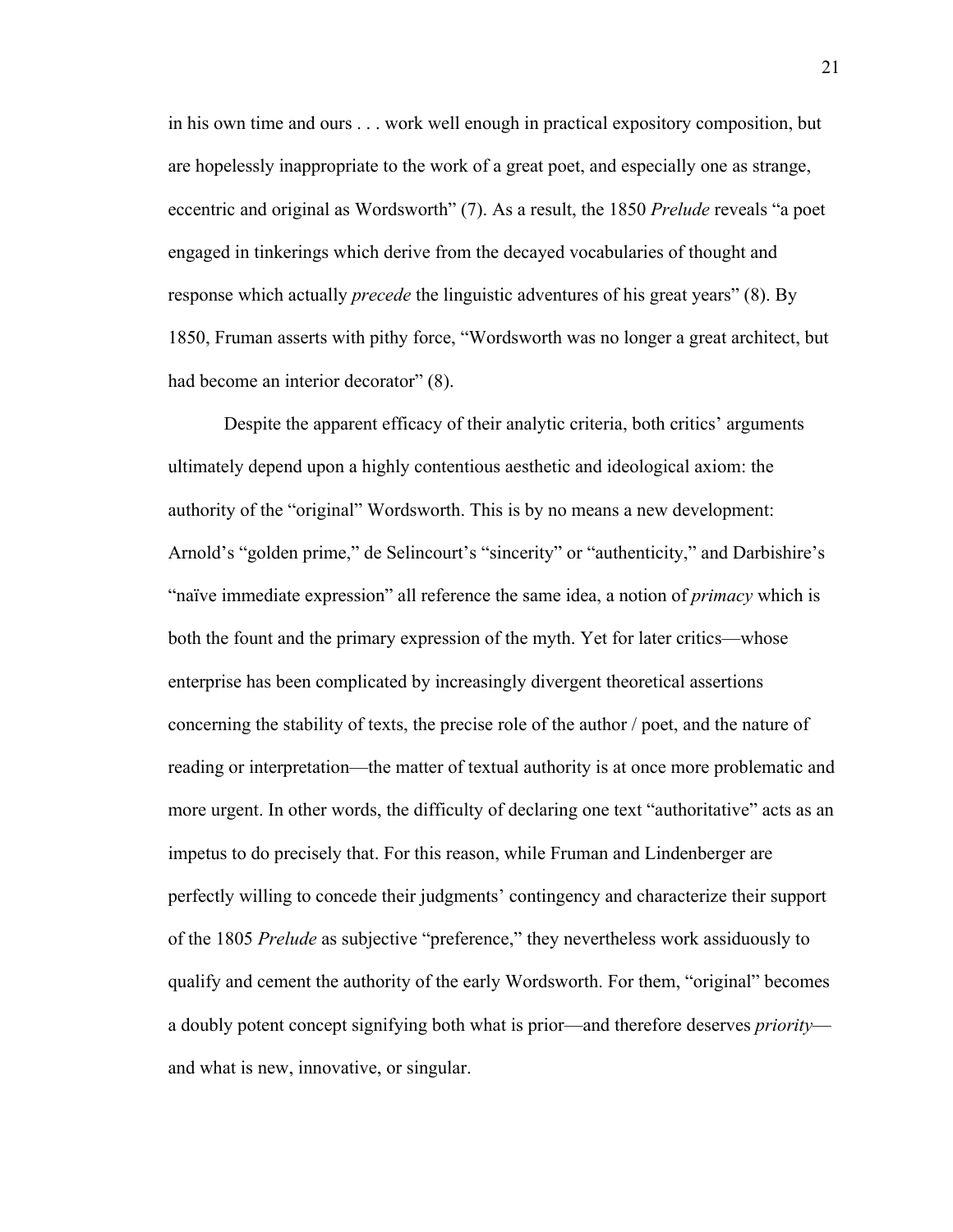As a result, the crux of dissent between proponents of the 1805 *Prelude* and those who prefer the 1850 version is the question of textual authority. Summarizing the position of the latter group in the debate's closing remarks, Robert Barth seizes upon the evocation of *bildung* in the *Prelude*'s subtitle, "the growth of the poet's mind": supporters of the 1850 text, he proclaims, "argue for the priority of the later experience, because it is later, because it is a development out of earlier reflection experience" (36). Thus, according to Barth and his colleague Jeffrey Baker, the 1850 *Prelude* is the "authoritative text" both because it represents the "final" text directly authorized by Wordsworth and because it is a culmination or completion of the poem's own developmental schema. Though this line of argument seems rather doctrinal, and though one can easily object to such a developmental narrative on the grounds that it assumes "growth" to be a strictly teleological process, the model of authority proffered by Barth and Baker is ultimately no less contentious than the alternative, antithetical schema proposed by Lindenberger and Fruman. Both models privilege an extreme and both invert the other's parameters: once again, we find that Wordsworth and his poetry are subject to a bifurcating narrative of youth and old age, originality and finality, vitality and eminence. The participating critics' descriptions of the *Prelude* as a "poem in process" may complicate the discussion, but their polarized premises continue to reaffirm a binary conception of poet and poem. Paradoxically, the parameters of the myth are affirmed even as its thesis is denied.

Yet because they object to what has become the standard view of Wordsworth, Barth and Baker are especially aware of the ways in which the emphasis upon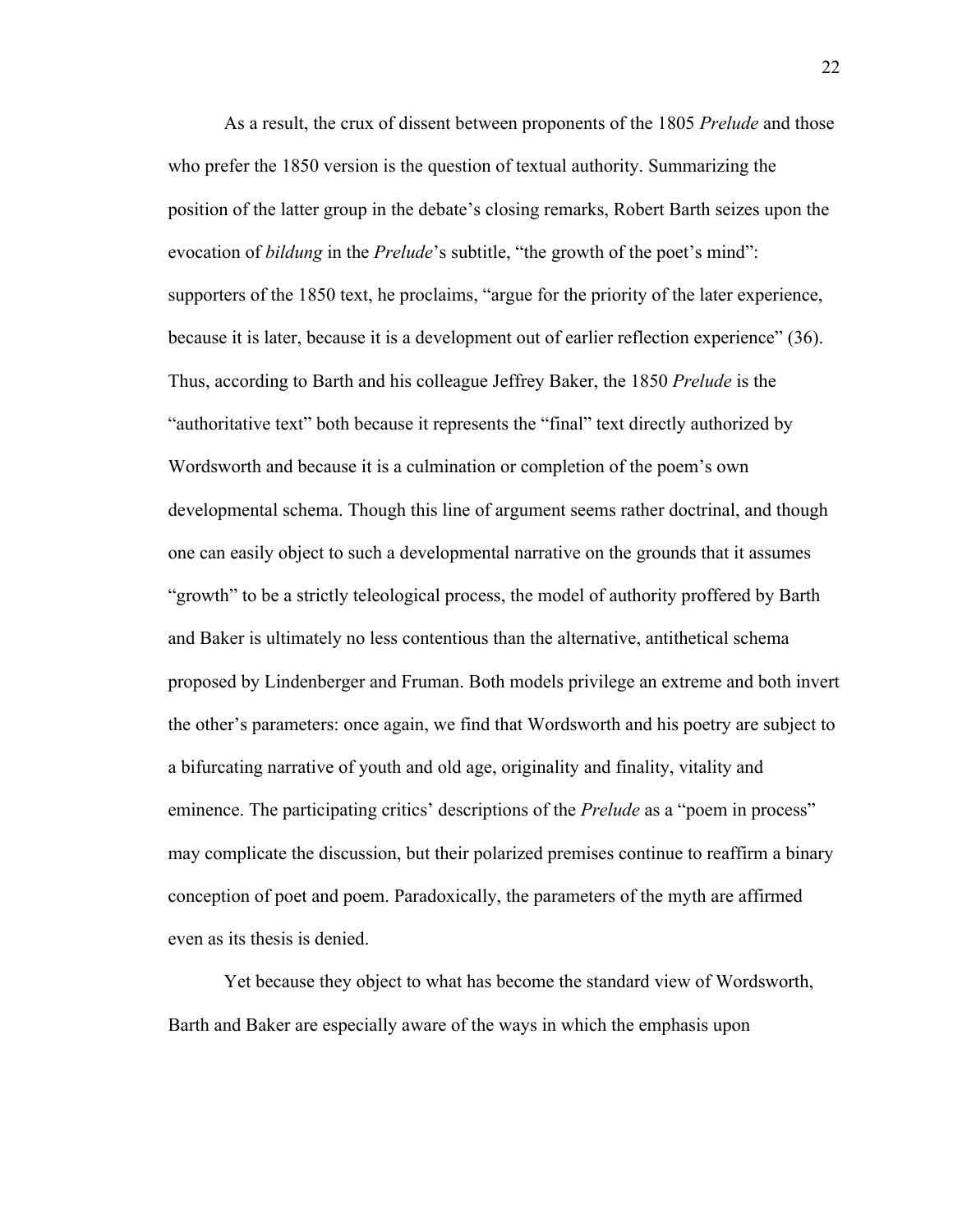"originality" has affected criticism and scholarship. "Since Wordsworth's opinions supposedly grew more orthodox as he grew older," Baker explains,

 one can, by applying the doctrinal standard, develop a chronological reflex as a substitute for critical labor. Earlier is better because earlier is more orthodox, more spontaneous, more authentic. But one does not need to establish these qualities, one only needs to date the poem, or the passage, or the revision, and the judgment is pre programmed. (22)

Baker's diagnosis is accurate. The heart of the problem with the Great Decade myth and its corollary—the narrative of Wordsworth's decline—does not lie in the aesthetic judgment it encourages but in the fact that this judgment has become a "doctrinal standard" or "chronological *reflex*" which is often applied without further thought, without sufficient justification, and without ample consideration of how or *why* such a process of decline might have taken place. To revise Baker's phrasing, the myth or narrative has become the substitute for a *critical* explanation of Wordsworth's career. The narrative in and of itself is not pernicious, and myths are not necessarily false. (Quite the contrary, a myth, even a myth of criticism, often represents a sound judgment or a point at which judgments converge.) But if such narratives or myths are allowed to harden into dogma, they become impediments to thought. Instead of acting as enabling fictions, they silence discussion and short-circuit genuine critical inquiry.

Yet the discussion cannot end here. The status of the Great Decade theory as myth, that myth's proliferation in critical discourse, and the consequent "chronological reflex" are but symptoms of a more fundamental problem evident in the preceding analyses: the tendency of criticism, when it confronts the apparent disparity between Wordsworth's early and late work, to adopt and rely upon patently *Romantic* tropes of inspiration, creativity, and genius. This is not to say that critics have completely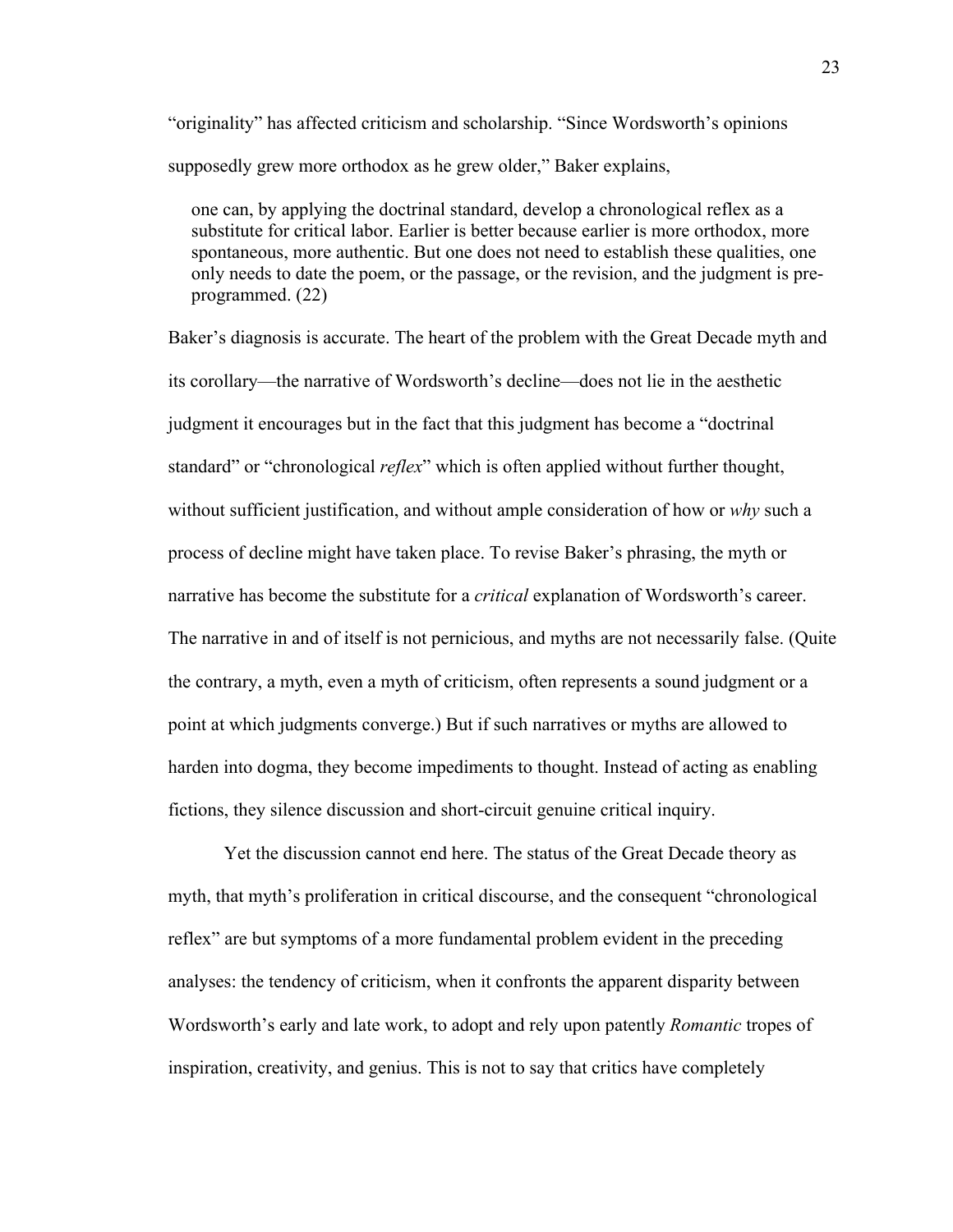neglected to explain their judgments and/or preferences for particular works or versions of those works: both Lindenberger and Fruman, for example, provide thorough, convincing arguments to support their claim that the 1805 *Prelude* is superior to the 1850 version. But when one moves beyond the comparison of specific texts and comes to the heart of the matter—the overarching aesthetic thesis that *is* the Great Decade explanations are either hasty, perfunctory, or completely absent. Thus, in the majority of cases, Wordsworth's decline is deemed a self-evident fact; the ebb of his "poetic powers" stands as an unsubstantiated assumption. When a rationale is present, its matter and manner are almost formulaic: Wordsworth's later poetry *lacks* "originality" "sincerity," or "authenticity"; after 1807, the poet *somehow* lost his "inspiration," that creative energy which animated the early verse; because this phenomenon became even more pronounced as the poet aged, it must be connected to the corrosive influence of time, which in depriving Wordsworth of his youth left him subject to the stagnation of old age.

Admittedly, this is a rather harsh synopsis. Nevertheless, it amply demonstrates how the Great Decade theory, when deployed, activates a series of ideas about the nature of poets and poetic production which prevent or supplant more rigorous inquiry into the antecedents or process(es) of Wordsworth's alleged decline. The specifically Romantic genealogy of these ideas requires further explanation. Let us, then, consider yet another iteration of the Great Decade theory. In *Genius: A Mosaic of One Hundred Exemplary Creative Minds*, Harold Blooms writes the following:

 Everything that matters by Wordsworth was written in one decade, 1797-1807. The last forty-three years of his poetry were lamentable. . . . Wordsworth's genius burned to the socket when he was thirty-seven. . . . But, with Wordsworth, the end was implicit always in the origins of his genius: a visionary radiance fiercely resplendent in his childhood, but then fading into the light of common day. If you invest everything in the "romance of nature," . . . then you will lose everything when nature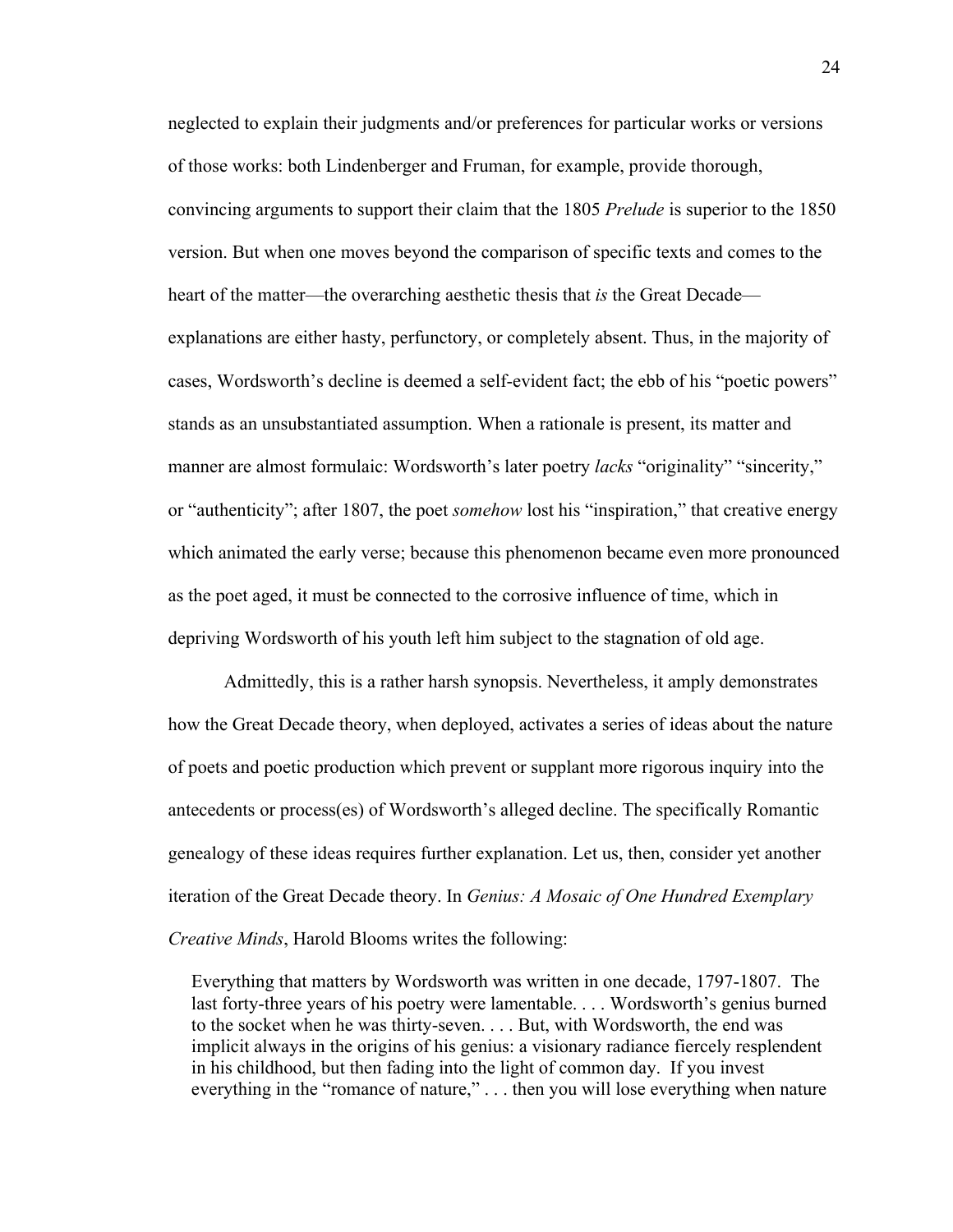eventually betrays the child who loved her. (377)

Although Bloom is often considered something of a critical apostate, the passage above is strikingly representative of the dominant means of explaining (or failing to explain) Wordsworth's decline. Like most critics, he does not describe the downtrend as a process but as the abrupt and premature absence, lack, or loss of poetic inspiration. The terminal date of the bracketed decade is inscribed upon Wordsworth's career as if it were his epitaph: the great poet, the "genius" died in 1807; all written afterward was but a posthumous echo. This description implicitly privileges a tropological model of inspiration as *afflatus*—an impersonal force (wind, fire, or current) which acts upon the poet's imagination, stimulating creativity and poetic production. The poet, in such a schema, is but the vessel that overflows or the lamp that burns: he is utterly subject to and dependent upon a fount or flame external to himself, an intangible impetus to creativity which can simply depart without warning or apparent cause, leaving him bereft and "burned to the socket." This latter phrase suggests another dimension of the mastermetaphor: the fire, both source and Promethean forge of vital verse, feeds upon and consumes its bearer, whose capacity to sustain the flame diminishes as he ages. Youth is therefore the fuel and necessary prerequisite for poetry which sustains a "visionary radiance"; advanced age weakens the vessel, whose former resplendence dwindles to a low, common light.

Initially, Bloom's argument appears to be wholly dissimilar from other critics' references to the Great Decade. However, the obvious discursive differences between this and more "critical" approaches only conceal their common antecedents: Bloom's heavily figurative rationale merely unpacks the language of more austere formulae, divulging the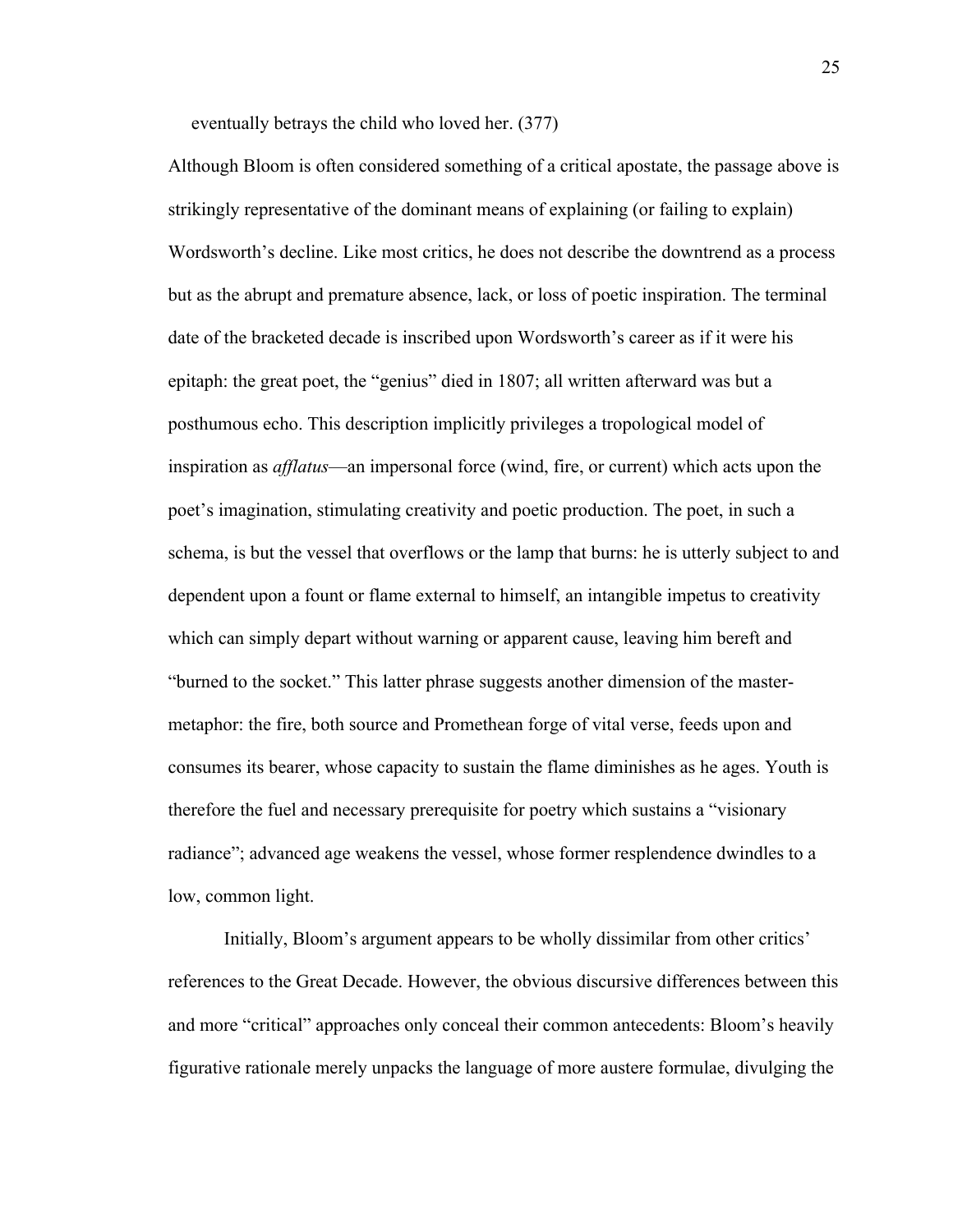full context of such terms as "originality," "inspiration," or "creativity" and magnifying the metaphors of mind which, *regardless of the critic's intent*, inhere in any discussion which characterizes the loss of poetic capacity as a sudden and largely inexplicable phenomenon.

But how is it possible that such ideas could enter into and inform critical discourse without the critic's knowledge? How could blatantly figurative concepts of inspiration, creativity, and poetic production infiltrate a discipline so relentlessly attentive to its own language and methods?

First, one must take into account the sheer difficulty of quantifying the operative terms and processes. Both the production of poetry and the character of those mental/artistic faculties which either enable or inhibit "inspired" composition constitute irreducibly complex subjects. When confronting these issues, the critic is therefore more likely to rely on ideas or tropes which convey the sense that poetic processes are mysterious or ineffable (because this is indeed his or her impression). Second, one must recognize that many critics have been more concerned with either the consequences of the decline (how it actually affected the poetry) or the frame it offers for understanding Wordsworth's career (the myth as an enabling fiction) than with the process of decline itself. Given these possibilities, some might argue that the perpetuation of metaphors of mind is accidental.

Yet, "accident," however construed, does not suffice to explain critics' pronounced dependence upon tropological (and unelaborated) models of poetic process as a means of explaining Wordsworth's decline. The theory and the myth which is its vehicle have been too static and too stubbornly persistent to be written off as merely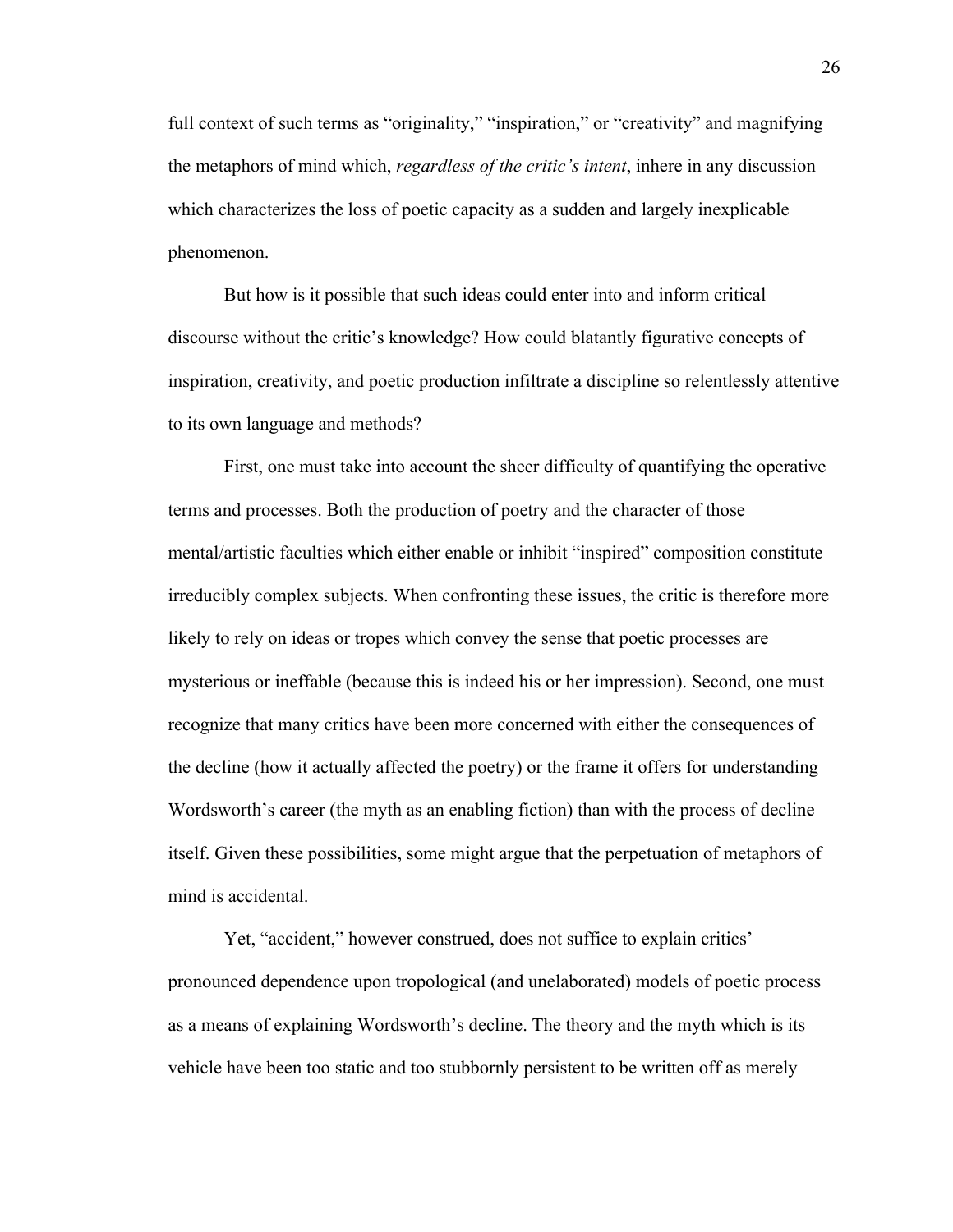collateral concerns. Instead, the perpetuation of the myth, and the dominant (albeit inadequate) explanation of the process it describes, are direct consequences of the highly problematic critical phenomenon first described by Jerome McGann in *The Romantic Ideology*. "[T]he scholarship and criticism of Romanticism and its works," he writes, "are dominated by a Romantic ideology, by an uncritical absorption in Romanticism's own self-representations" (1). This absorption has occurred because "[w]hen forms of thought enter our consciousness as forms (or 'structures') of feeling—which is what takes place through poetry and art—the forms threaten to reify as ideology in the secondary environment of criticism" (13).

McGann's argument offers a solid explanation for most critics' failure to move beyond reductive rationale when explicating Wordsworth's decline. Criticism has been limited by a complex of internalized forms of thought and feeling—an ideology which, given its perspective on creativity and the process of composition, resists "non-poetic" descriptions of the poet's work. The evidence of this complicity between Romantic poetry and its criticism emerges most clearly in their shared lexicon. Once again, Bloom's brash statement discloses a process more subdued in other critical texts. For example, when he claims Wordsworth's "end was implicit always in the origins of his genius," Bloom defines those origins as "a visionary radiance fiercely resplendent in his childhood, but then fading into the light of the common day"—a statement which unabashedly appropriates the consummately Romantic imagery and diction of Wordsworth's own "Intimations" ode, which also laments the loss of a "radiance which was so bright" and a "vision spending" as it "fade[s] into the light of common day" (*Longman* 530.175, 73, 76).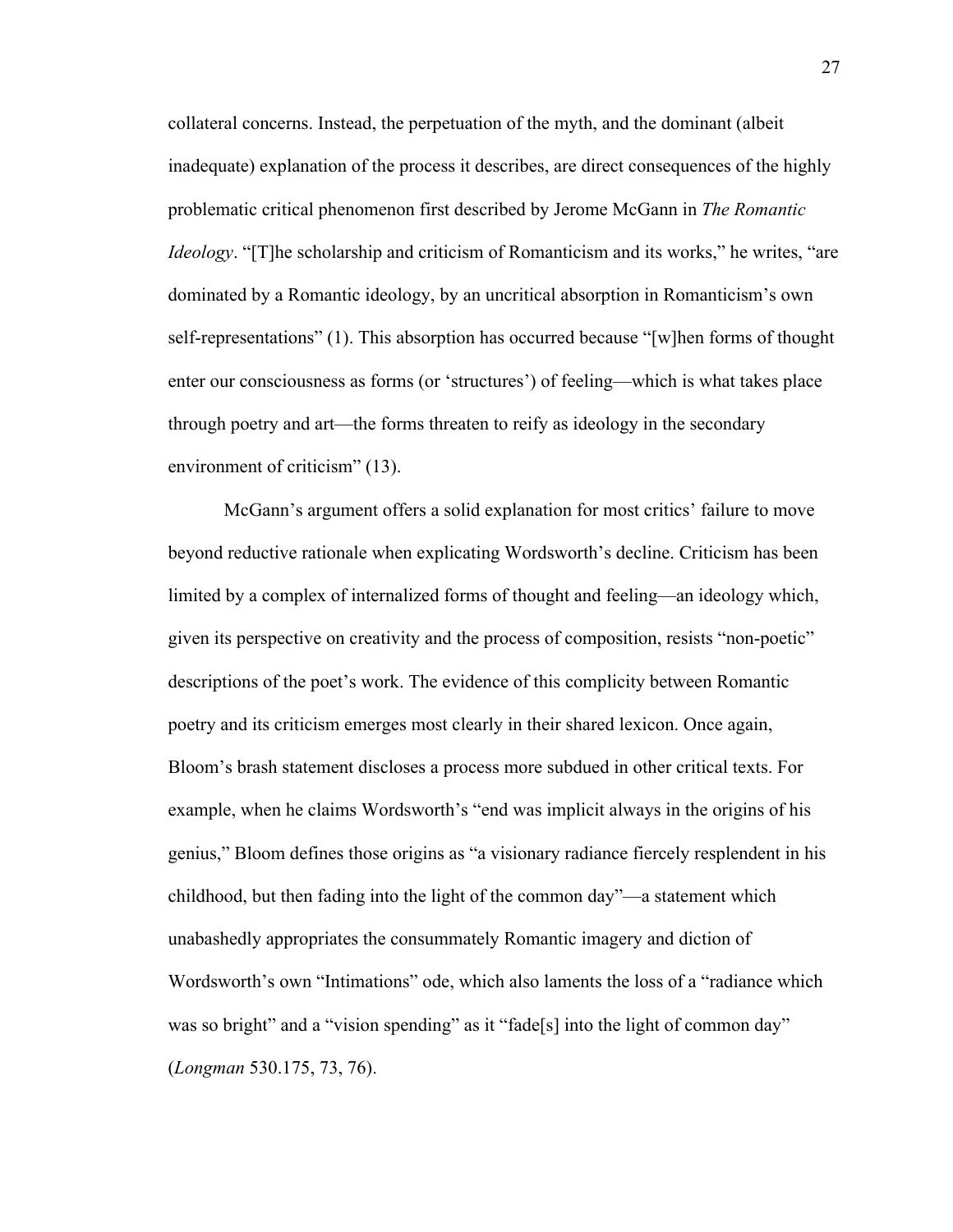Of course, one cannot deny that Bloom has used this language with full recognition of its source, just as one cannot deny the critic an abstract language in which to couch discussions of such difficult concepts as "genius." Yet the operative point is: If we continually define Wordsworth in Wordsworth's own terms, thus locating genius outside of the poet and conceiving of it as an inspired quality possessed and not an actual artistic capacity enacted, we will be led to assume that his ability to compose superior poetry was only an intermittent brilliance which "burned to the socket" without warning or concrete cause. However attractive such an assessment may be to those of us who venerate individuals seemingly "electrocuted by the divine fire," it ultimately becomes a rationalization, a reductive premise that precludes understanding Wordsworth's apparent downtrend as a complex but *explicable* process.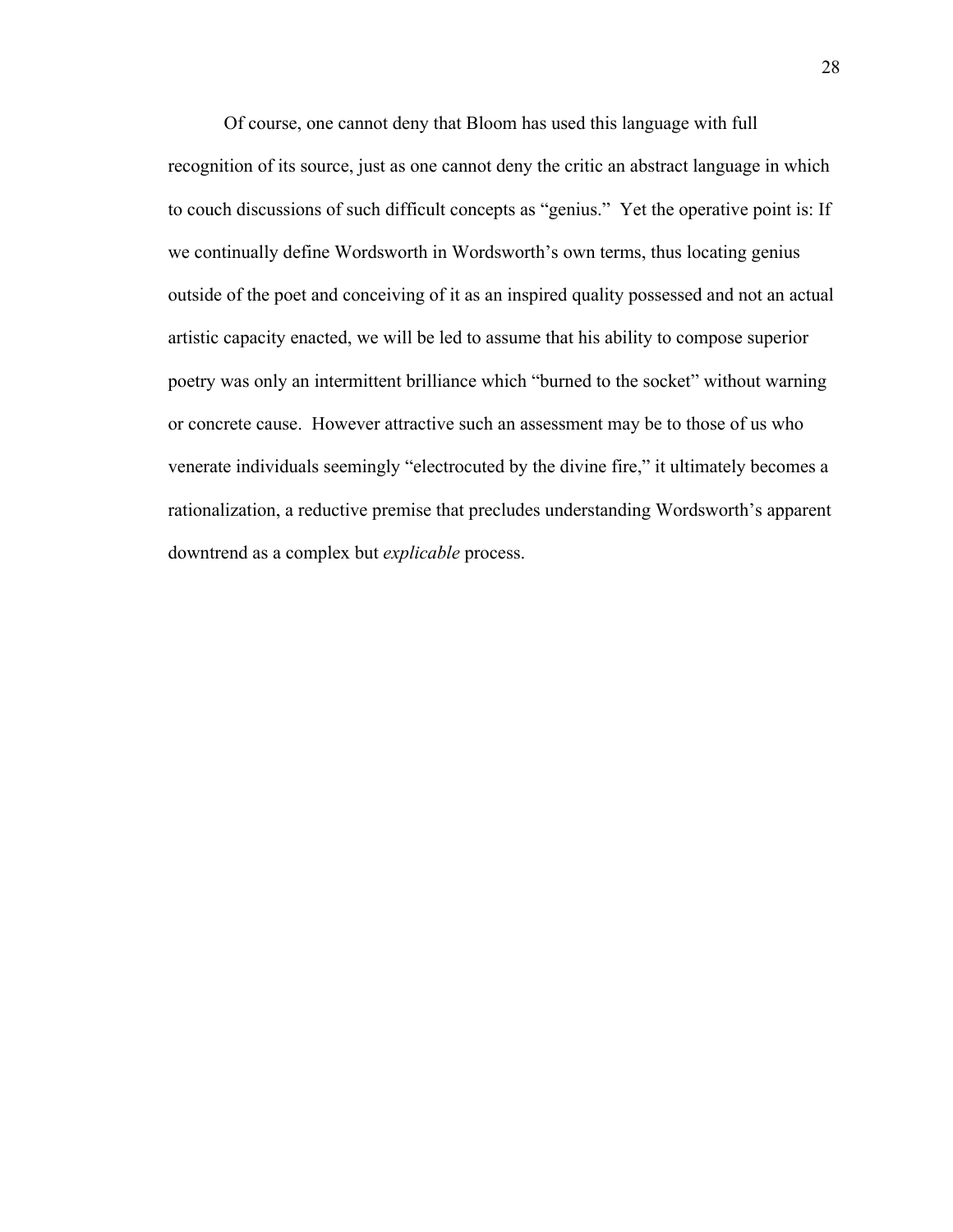### Chapter 2

Autobiography and Poetic Self-Consciousness: The Causes and Costs of Revision In an 1814 letter to Robert Pearce Gillies, Wordsworth offers his young admirer, an aspiring poet, the following advice:

 do you simply mean, that such thoughts as arise in the progress of composition should be expressed in the first words that offer themselves, as being likely to be most energetic and natural? If so, this is not a rule to be followed without cautious exceptions. My first expressions I often find detestable; and it is frequently true of second words as of second thoughts, that they are the best. (Wordsworth, *Letters* 3:179)

Despite the obvious contradiction between the principle expressed above and Wordsworth's now canonized "poetics of inspiration and spontaneity," one is initially inclined to accept this statement as a relatively commonplace, perfectly sound bit of counsel (Bennett 12). Wordsworth's experience had taught him what all writers eventually realize: composition is a laborious, often recursive process, and one cannot always rely upon first drafts or first words. Romantic myths of divinely-inspired poetic composition, however attractive, are simply not practical in application; neither the contemporary critic nor the Romantic poet would deny the necessity of "second thoughts" and "second words." Ultimately, revision is an essential part of composition so utterly common, in fact, that it seems a wholly unspectacular phenomenon.

Yet as critics have long recognized, Wordsworthian revision is anything but typical. The sheer volume of his alterations, rewritings, and versions; the frequency with which he applied himself to either editing or completely re-conceiving texts; the duration of his efforts with individual poems, many of which would be constantly reworked over the (considerable) span of his career—all are indications that, for Wordsworth, revision served some purpose far beyond the simple refinement or "correction" of texts. In the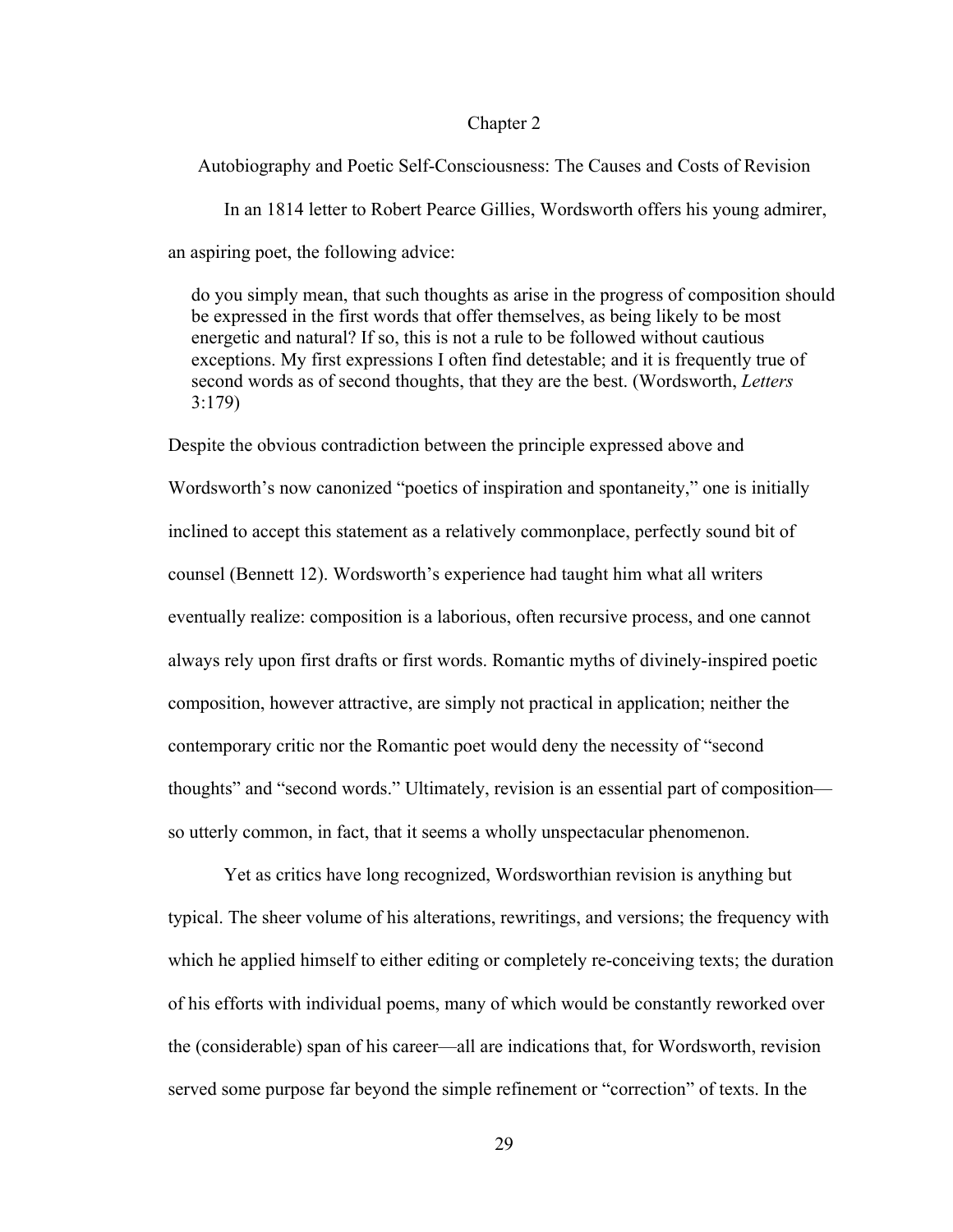introduction to his edition of Wordsworth's collected works, Ernest de Selincourt writes that "it is probable that no poet ever paid more meticulous or prolonged attention to his text" (qtd. in Leader 651). His assessment, already grounded in decades of editorial experience, has been borne out by subsequent efforts in textual scholarship. One need only glance at the immensely detailed apparatus in any volume of the Cornell Wordsworth to get a sense of the scope of the poet's revisions. His manuscripts are typically "disfigured with interlining, crossing out, and marginalia" (Gill, *Wordsworth* 191); they exist in multiple, usually contradictory versions; and substantial passages are frequently either protean or peripatetic, lacking a set form or location. Further, the complexity manifest in alterations to a single poem may be compounded by more holistic revisions, as a text is either subsumed by or extracted from a longer work. In Wordsworth's corpus, virtually no poem has a fixed, stable identity. Change—perpetual change—predominates.

Even more curious, however, is the *manner* in which Wordsworth revised, and the effects of that process upon him. As Stephen Gill recounts in *William Wordsworth: A Life*, for Wordsworth there was little or no distinction between the physical act of putting a poem to paper and the introduction of further changes: "copying out and fresh composition went on simultaneously," as if the poet could not tolerate a "final" version, even when the hand that copied (usually that of his sister, Dorothy, or wife, Mary) was not his own (81). Further, the act of writing and the labor of revision also negatively affected Wordsworth's physical well-being, eliciting "a series of physical, psychosomatic and psychological symptoms – including bad eyes, headaches, bowel complaints, chest pains, irritability, fatigue, insomnia – " which could be nearly debilitating (Bennett 3).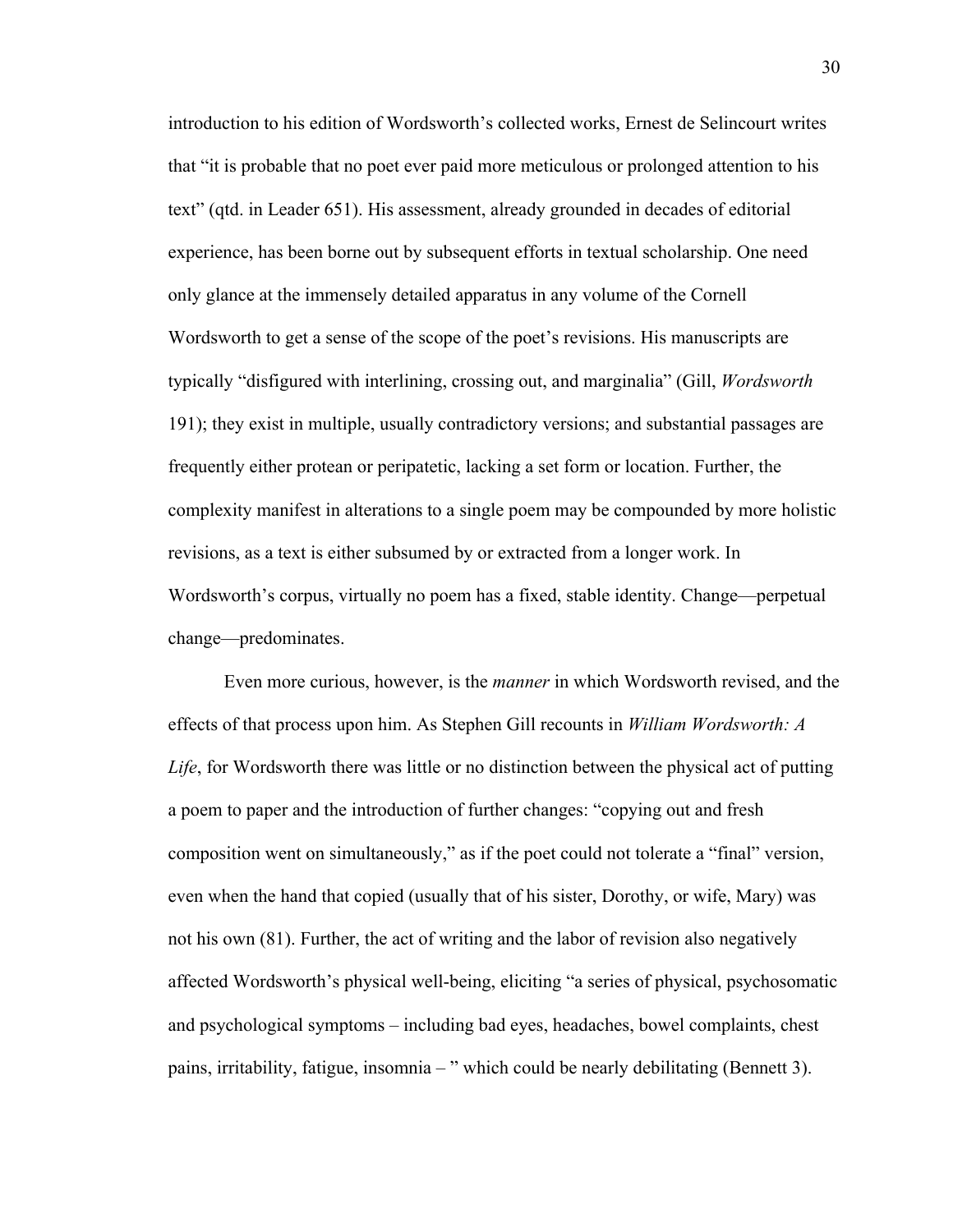Such symptoms might be dismissed as the rather commonplace effects of excessive stress or strain were it not for the strangely immediate relationship between illness and writing. For example, in a letter to Thomas de Quincey, Wordsworth divulges that he has

 a kind of derangement in my stomach and digestive organs which makes writing painful to me, and indeed almost prevents me from holding correspondence with any body: and this (I mean to say the unpleasant feelings which I have connected with the act of holding a Pen) has been the chief cause of my long silence. (Wordsworth, *Letters* 1:453)

This is neither an isolated observation nor an affected excuse for lapsed communication: the correlation between writing and illness would be noted, repeatedly, by Dorothy and others in close proximity to the poet.

While Wordsworth's aversion to textual fixity doesn't amount to a neurosis, his demonstrable need to constantly revise does lend credence to the claims that the poet's attention to his texts was "obsessive" and that, for him, revision was nearly a "compulsion." All poets and all writers revise, but few have spent so much energy and effort in the service of "second thoughts." Consequently, Wordsworth's tendency to revision is one of the defining aspects of his poetic career, and the problems stemming from that revisionary dynamic constitute some of the most productive and contentious loci of critical discourse.

For these reasons, the question of how to read Wordsworth's revisions and the effort to understand the course and shape of his poetic career are inextricably intertwined. One cannot read "Wordsworth"—either the poet or the poetry—without entering into and engaging a complex network of discursive relationships: every reading represents a choice between texts, and every text a potentially different vision (and version) of its author. Though critics often remain silent concerning the problem of revision (an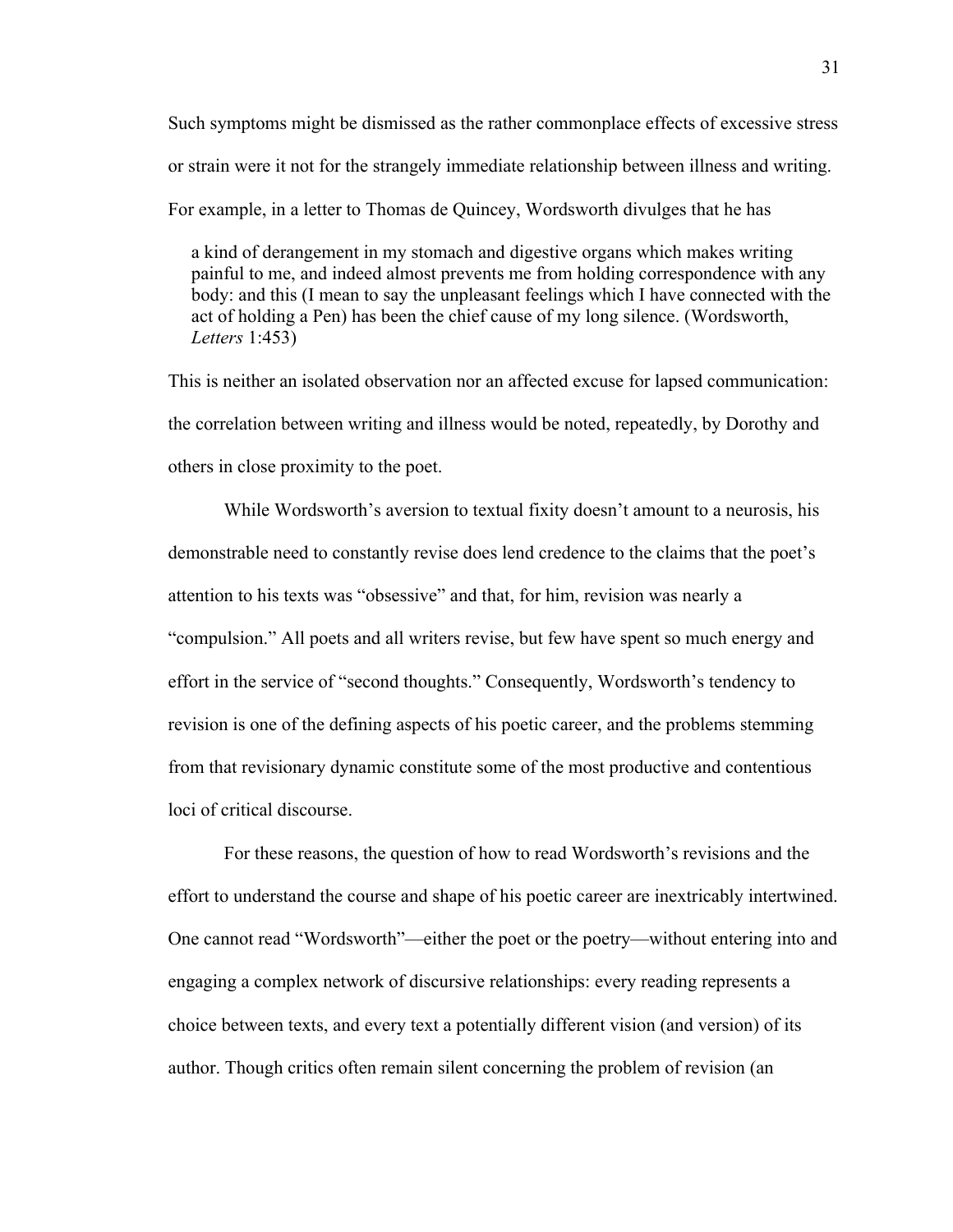agnosticism which is sometimes necessary if one is to accomplish anything else), many have chosen to confront the matter directly. The "Great *Prelude* Debate" is hardly an isolated critical event, for the issues which crystallize therein have a discursive history that extends both before and beyond that particular conversation.

For the sake of clarity, critical responses can be divided into two (admittedly unwieldy and codependent) categories. First, there are the theoretical and ethical debates elicited by both the practices and findings of textual scholarship. Initiated by de Selincourt's watershed parallel text edition of *The Prelude*, this body of criticism both attempts to justify or rebuke editorial procedures and confronts what is at stake in those procedures—including, most particularly, matters of textual authority. The principal question here is: *Which* Wordsworth do we (or should we) read, and *whose* Wordsworth is that anyway—the editor's, the author's, or some joint creation of the two? In this species of criticism, Wordsworth's revisions act primarily as an antagonistic catalyst for debate and are treated as problematic phenomena, obstacles which must be either negotiated or at least accounted for in the acts of reading and interpretation.

The second principal artery of discourse concerned with Wordsworth's revisions encompasses biographical, historical, or new historicist approaches. While issues of textual authority are still at stake in such readings (and can often figure prominently in analysis), the role and function of Wordsworth's revisions shifts therein: they become *evidence*—external signifiers of changes in the poet, his historical context, or the ideological complexes informing either the poet or his product. Critics writing in this category have frequently focused on such issues as the marked shift in Wordsworth's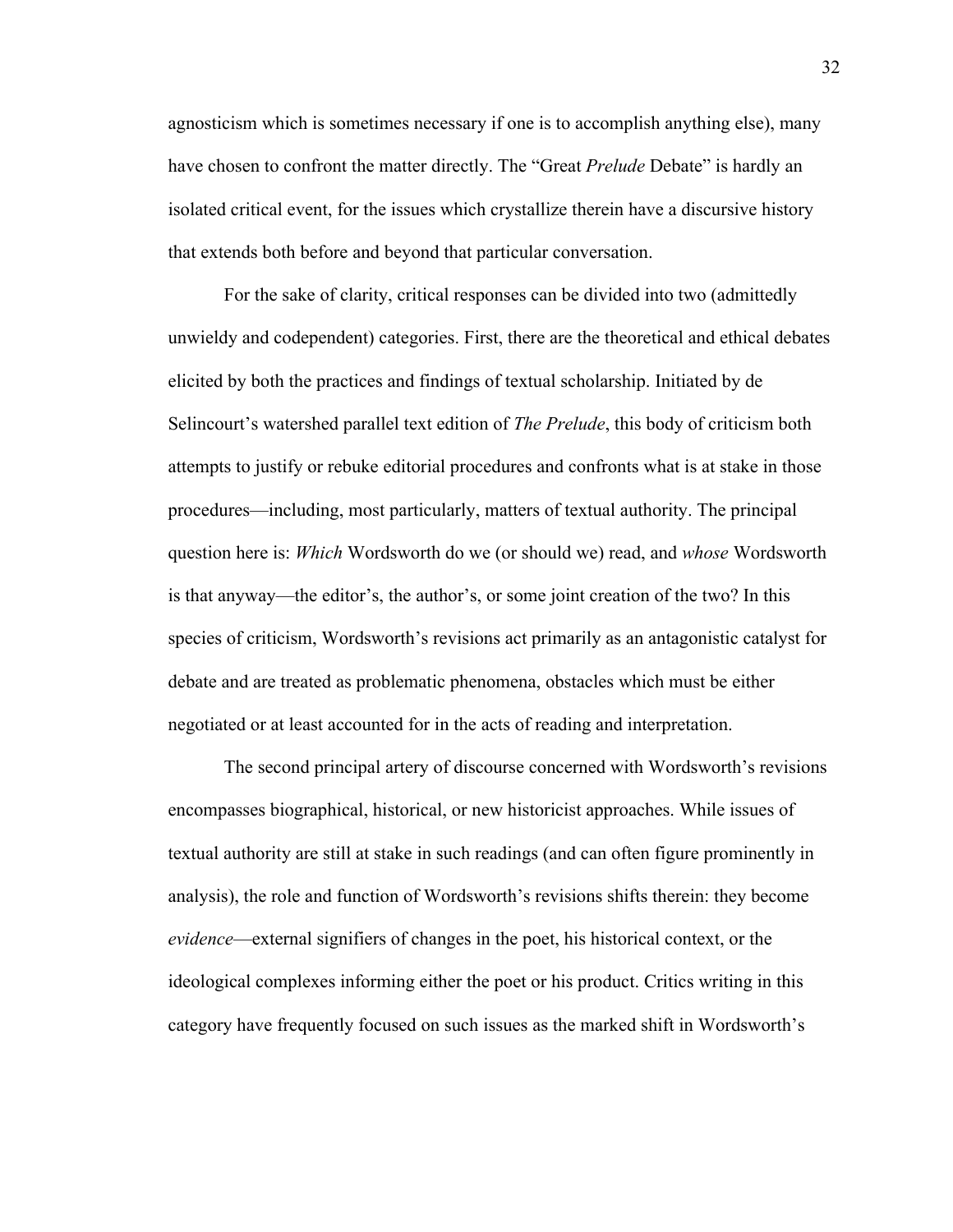political and religious opinions, the way his poems engage and incorporate history, or shifts in modes of poetic self-representation.

Yet despite the vast breadth of approaches which have been brought to bear upon Wordsworth's revisions, one may still locate certain salient trends—themes, as it were, which unify the critical corpus. Susan Wolfson accurately summarizes these themes in the following:

 In one long-standing tradition, revisions are read teleologically: they clarify an original intent and refine its "final" expression, each stage conveying the discipline and progress of a poet's mind. This evolutionary model is not the only one however, and *The Prelude*—perhaps more than any nineteenth-century text—poses a strong resistance to it. For many there is a devolutionary tale: the revisions seem less to signify improvement than a hardening sensibility, the story of decline, default, and anticlimax that gets told about the career as a whole; correspondingly, earlier and earliest versions gain praise for their vitality and fidelity to the best "Wordsworth." (*Formal* 101)

Obviously, Wolfson's survey is a simplification: many degrees and shades of the above perspectives have been entertained, and critics (like Wolfson herself) have often sought to self-consciously interrogate the hermeneutics exercised in readings of Wordsworth. Nevertheless, an overwhelming majority of interpretations align with one of the two models. Textual scholars, depending on how they allocate editorial authority, tend to fixate on either the "original" versions of poems or supposedly authorized, "final" versions. Critics in the other mode are less explicit in their alignment, but the masternarratives are nonetheless active. For example, the common effort to track the changes in Wordsworth's politics—usually with an emphasis on the "revolutionary to conservative" thesis, however construed—prototypically culminates in the defense of a particular "Wordsworth."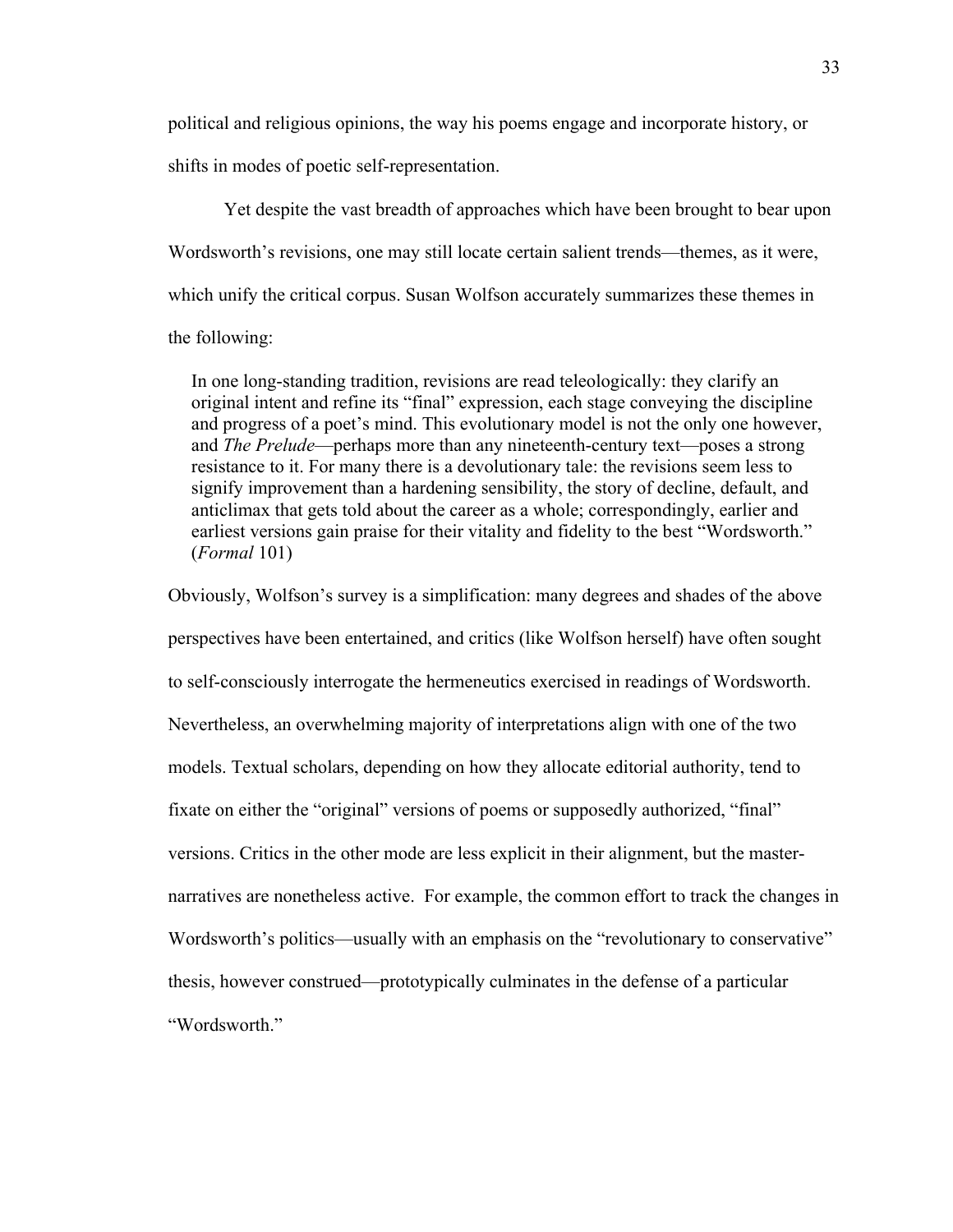These diametrically opposed readings represent yet another iteration of the bifurcated image at the core of the mythico-critical construct of the "Great Decade." Each perspective may privilege and enshrine a different "Wordsworth," but both depend upon the same interpretive principle: binary division. Further, each reading is vulnerable to "McGann's razor"—that problematic complicity between Romantic ideology and criticism consisting of "an uncritical absorption in Romanticism's own selfrepresentations" (McGann 1). The "evolutionary model" is complicit because it uncritically accepts Wordsworth's own teleological schema of development (the "growth and progress of a poet's mind"), the "devolutionary tale" because it relies heavily on Romantic tropes of inspiration, creativity, and imagination.

In place of the above static frame, I propose that one may understand the apparent disparity between Wordsworth's early and late poetry as a consequence of continuous *processes* or career-long practices of revision. My goal is to erase the dichotomy between the two Wordsworths by means of an interpretive model which can account for difference, change, and even diminishment. Still, one might object that my argument merely represents a different means of preserving the prototypical division between the early and late Wordsworth(s): I support the basic aesthetic judgment underlying the theory of decline, and doing so presumably risks reifying the same "doctrinal standard" or "chronological reflex" embodied therein. The question thus becomes: How can one retain the essential thesis of the Great Decade without falling victim to its tendency to polarize the poet? $4^4$ 

<sup>&</sup>lt;sup>4</sup> As Lionel Trilling warns, "mechanical and simple notions of the mind, and of the poetic process are all too tempting to those who speculate on Wordsworth's decline" (qtd in Leader 658).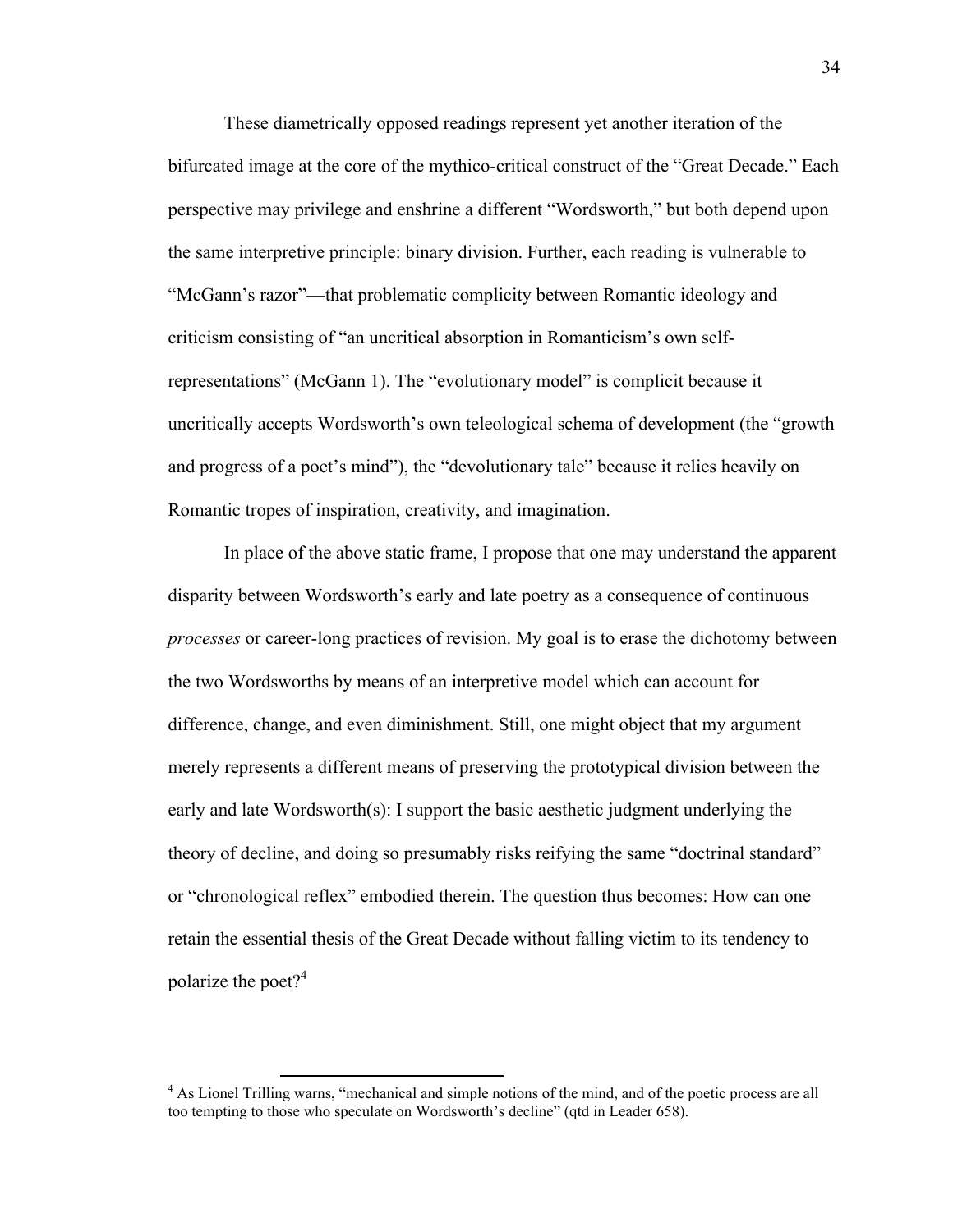The solution lies in *how* one chooses to address Wordsworth's revisions or, more accurately, the phenomenon of Wordsworthian revision. For what the aforementioned categories of criticism have in common, however diverse their purposes, is not simply a common frame of reference (the master-narratives of development or decline) but also a particular methodology with respect to textual changes. From both perspectives, revisions are objects or discrete phenomena—changes to be taken as either evidence of the status of the text or proof of the influence external events (historical, social, or psychological) have exercised upon Wordsworth's poetry. Such approaches therefore fail to consider how revision *qua* revision can at once provide the substance for analysis and serve as the operative principle of that analysis. In other words, they fail to consider how dynamics of reading and writing (for revision subsumes both) are not necessarily the manifest effects of some external cause, but simultaneously causes, motives, or catalysts *and* effects generated by the recursive movements of poetic production. This shortcoming may therefore be remedied by carefully tracing those processes of reading and writing which, in aggregate, provide a sufficiently accurate portrait of the poet's consciousness.

Undoubtedly, any critical effort which features "consciousness" as an analytical paradigm must proceed carefully: the term not only evokes what many consider an outmoded style of criticism but also threatens to lapse into the same hermeneutic circularity evinced by those former explanations of decline which interpreted Romantic poetry according to Romanticism's own epistemic or tropological models. However, this potential theoretical pitfall may be avoided by adopting an appropriately rigorous method of reading—an approach which maintains close attention to the text while also supplying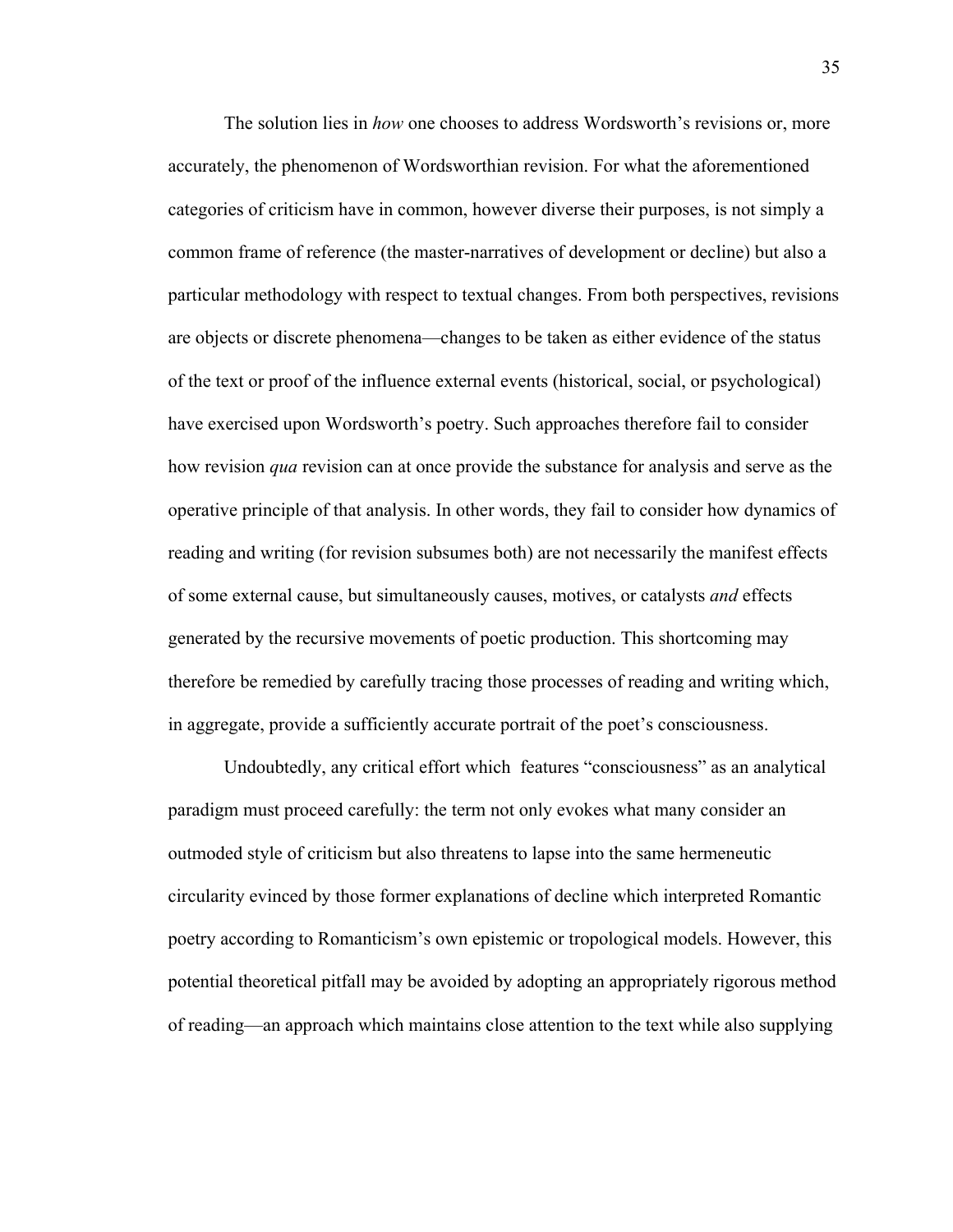an appropriate *context* for such arguably "formalist" methodology. One must operate both within and without the text, reading on its terms while not becoming limited by them.

This approach is necessary for two reasons. First of all, either theoretical extreme—a consummately formalist method on the one hand, a thoroughly new historicist perspective on the other—becomes reductive in its reluctance to engage one half of the available context. The former, upholding the aesthetic or "organic" unity of the work, is limited to internal and ultimately subjective pronouncements concerning the structure and content of the poem; the latter, in emphasizing cultural, historical, or biographical factors, fails to consider that the poem itself—specifically, the act of *writing* the poem—exercises an influence upon the poet. While either approach limits the efficacy of interpretation, I find the latter especially dangerous because it provides a more theoretically "current" (and thus tempting) critical approach even as it imposes another restriction upon reading. Wordsworth's poetry characteristically turns inward upon itself, reflexively critiquing its own content and form. One should not exclude this aspect of the text because it is representative of a "Romantic ideology" but evaluate how it reveals the implicit tensions of the text and their role in that text's formation.

My reading of Wordsworth is indebted to Susan Wolfson's *Formal Charges: The Shaping of Poetry in British Romanticism*. Therein, Wolfson employs a "contextualized formalist criticism" which, while retaining New Criticism's "commitment to close reading and its care for poetic form," seeks to avoid the insularity of that school by engaging how "formal actions and choices" themselves "were enmeshed in networks of social and historical conditions" (2, 4). I follow Wolfson in accepting that one may "contextualize" formalist criticism but, instead of attending to "social and historical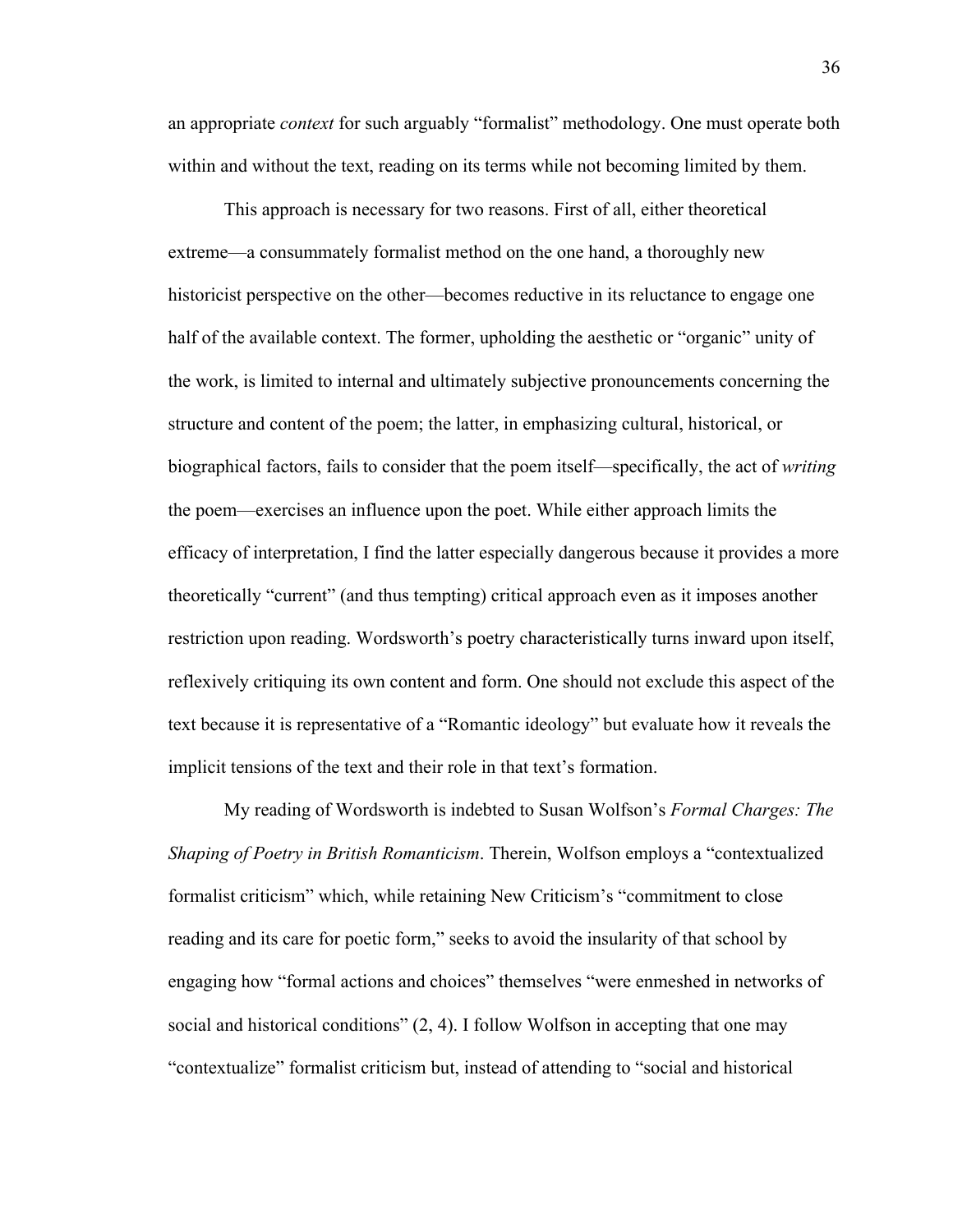conditions," my argument considers the context of poetic composition which arises when one collates and compares the variant texts of Wordsworth's poems. In other words, the context of my own "formalism" becomes a network comprised of difference—a set of intertextual relationships which emerges when one analyzes how the poem has been altered, reshaped, and rewritten. This network is representative of both the poem's and poet's (discursive) history, and may provide a useful (if often evasive) image of the poet's mind—a biography of a poetic consciousness in process.

Yet even a method predicated on process must establish a paradigm or point of reference. Wordsworth did not revise for revision's own sake; to suggest as such would be to forward a rather reductive, mechanically psychoanalytic view of revision as an involuted form of repetition compulsion. But if we instead consider what is at stake for Wordsworth in each revision—what, precisely, is being modified through the acts of rereading and rewriting—revision becomes not a groundless and self-indulgent exercise but a value-laden attempt to articulate or realize a particular poetic goal. In the essay "Wordsworth Revisited," Geoffrey Hartman avers that in Wordsworth's poetry, "a new attitude toward consciousness—a radical consciousness of consciousness—is brought to light: [he] is truly a subjective thinker" (9). This distinctive characteristic of Wordsworth's verse—its radical inwardness—is also indicative of its overriding purpose, the poetic and discursive end which subsumes all others: the need for self-articulation or, in the words of Mary Jacobus, "the poet's urgent need to constitute himself as poet" (128).

The struggle to attain and articulate a stable poetic identity permeates Wordsworth's poetry. This is true not only of his lyrics, wherein the ever-present "I" is

37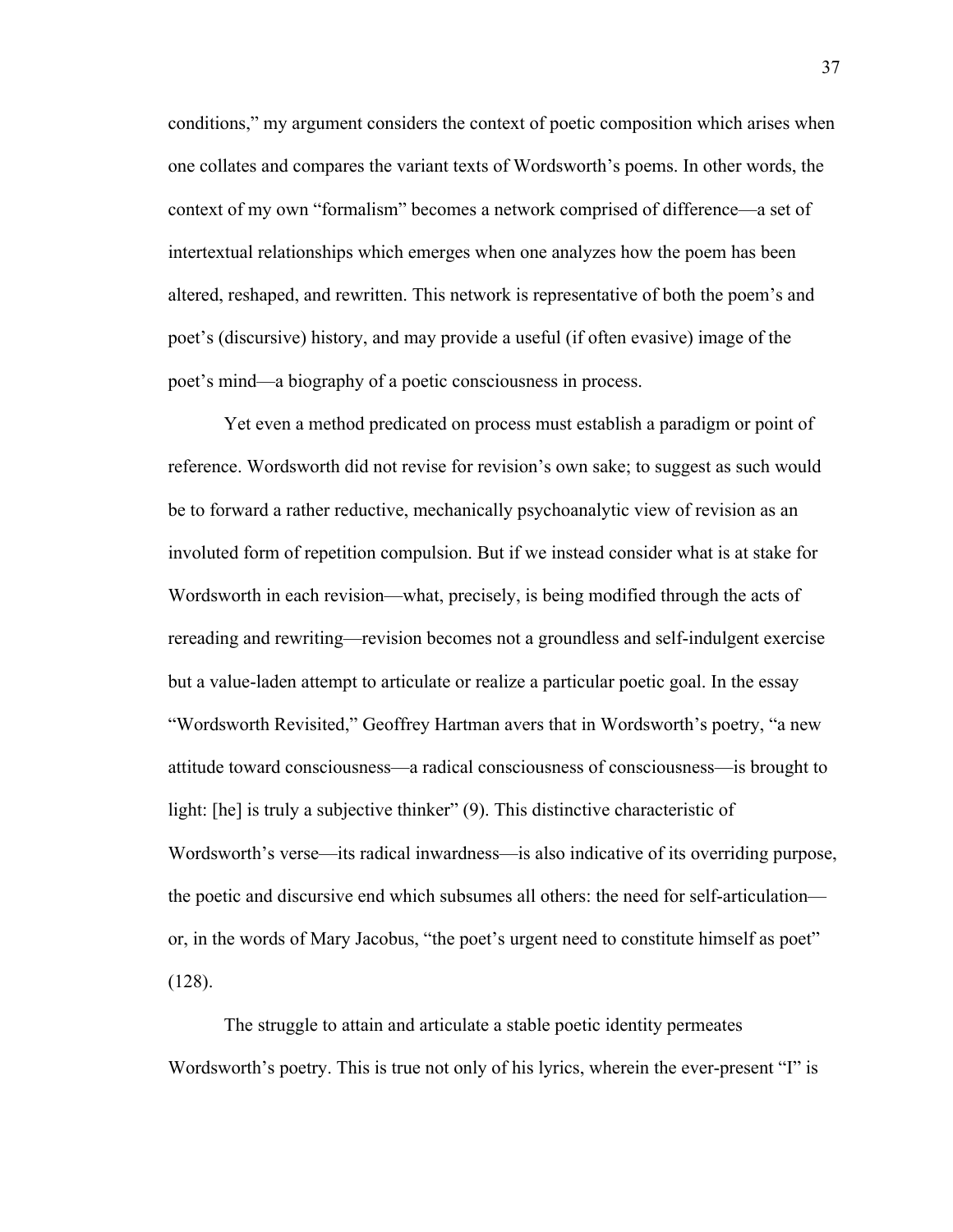always the manifest subject, but of narrative works which, due to their efforts to assume other voices (of pedlars, vagrants, or even children) might at first appear decidedly impersonal. The evidence of this struggle toward self-definition lies in the poetry's manifest methodology: subjectivity is not only the subject but the site of composition; memory, experience, and feeling are "read" through a versified phenomenology which draws material from the mind only to turn the mind inward upon itself (its text) once more. This movement is amplified and rendered explicit in the lyrics, where the "I" is not only a ubiquitous lens but an active, reflective voice at once forming and interrogating its own identity. Moreover, Wordsworth's ever-present "I" is specifically *textual*—an entity constructed within and by means of writing. As Andrew Bennett explains, "his topic is, above all, the way in which the poet, the man, is composed by, composed in, poetic composition, in writing" (6). Finally, we may deduce that the poetic identity represented in Wordsworth's poems is necessarily an *idealized* self—not only because the very concept of a unitary, transcendental ego is open to question, but also because of the supererogatory demands made upon that ego. Wordsworth's poetic self was expected not merely to speak but to constantly reaffirm the poet's vocation, his qualifications and capacities, his *right* to speak—meaning, to write—himself into being. In this light, revision becomes not only a process of emending the text but an effort to amend, reshape, reconstitute, and rewrite the self.

Wordsworth's project of perpetual self-(re)definition is discernable, to some extent, in all of his poetry. Even those poems which were not substantially altered (and this includes only a handful) were a part of the process, for they would inevitably be incorporated into the synchronic system of Wordsworth's corpus—a system wherein the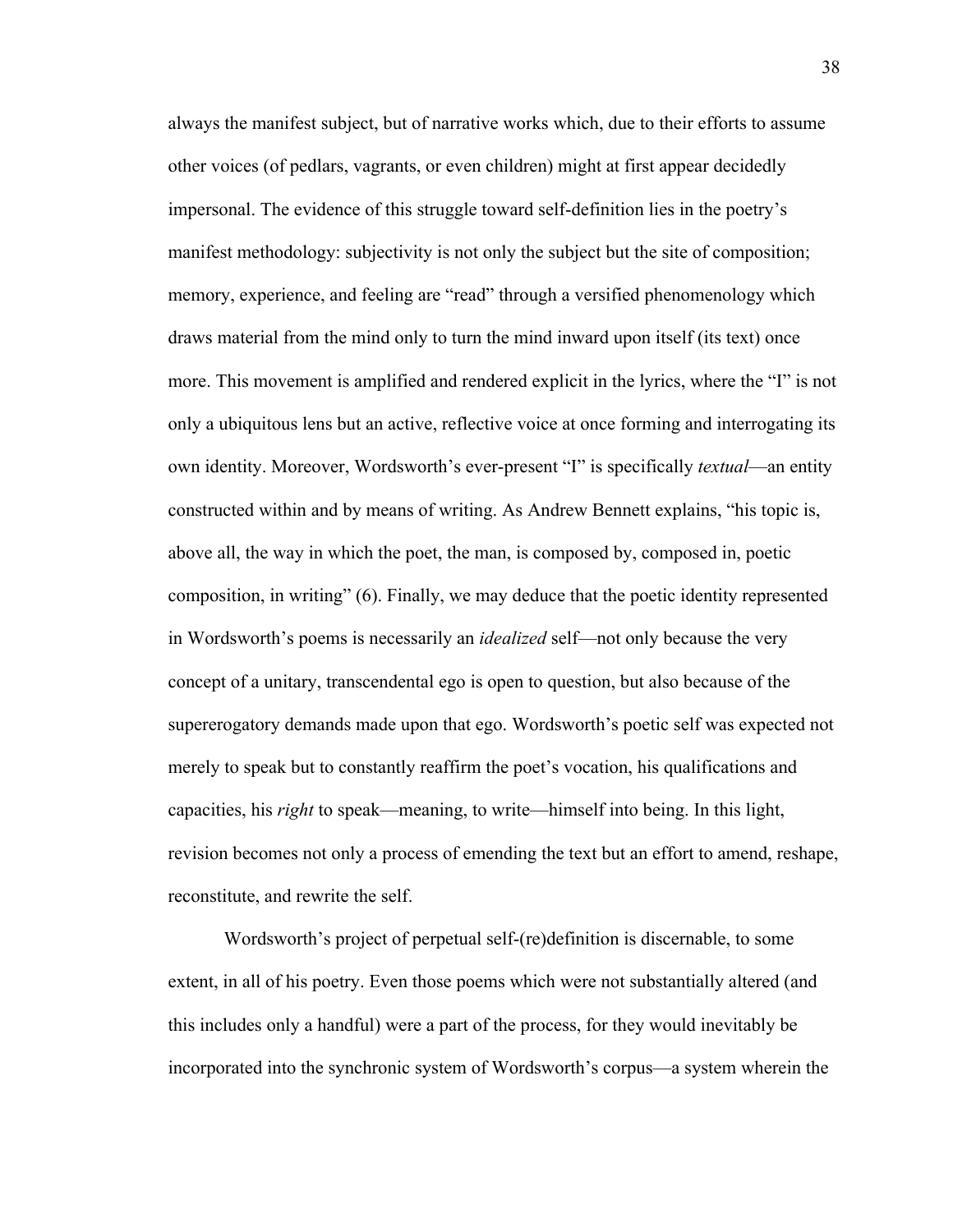relationships *between* poems shaped (at least for the poet) the meaning of any individual text. The result of any substantial textual revision was, then, a concomitant revision of "Wordsworth," of Wordsworth-as-Poet, of "Wordsworth-as-*oeuvre*: the Author as the Mastertext to which every individual text . . . ultimately refers" (Siskin 109).

The origin and the epicenter of this panoptic process is undoubtedly *The Prelude.* Tellingly subtitled "The Growth of the Poet's Mind,"<sup>5</sup> Wordsworth's "great soliloquy" constitutes his most sustained engagement with a single text, both in terms of fresh composition and revision. It is at once a career-spanning and career-defining work, for it not only preoccupied Wordsworth for almost the whole of his poetic career (from roughly 1798 to 1850) but literally *was* his career. Clifford Siskin's comment that *The Prelude* is "quite simply, the most extraordinary resume in English history" is only partially correct: the poem is not only the secondary account or "curriculum vitae-like detailing" of "an individual's training and qualifications for performing his life's work," but the locus of those processes of becoming—the poet's poet-hood (identity) made manifest or, to adopt an appropriately rhetorical characterization, the Poet's synecdochic self (115).

 But what kind of poem—or what kind of self—is *The Prelude*? In his introduction to *The Prelude: A Critical Casebook*, Stephen Gill summarizes the complicated circumstances surrounding the poem's composition and publication as follows:

 The many-sided oddness of *The Prelude* still confronts all new readers who probe into the poem at all and remains even now part of its essential being. And the oddness is? At least the following facts about the identity of what is routinely—and rightly referred to as one of the greatest of Romantic poems: (1) that there is not one *Prelude* but many; (2) that the poem known by this title evolved over many years during the

<u> 1989 - Jan Samuel Barbara, político establecido de la provincia de la provincia de la provincia de la provinci</u>

 $5$  Of course, this subtitle was not given to the poem by Wordsworth but by his executors. However, there is substantial evidence (within correspondence) to suggest that the poet himself referred to *The Prelude* as such. Even if this were not the case, the poem amply validates the designation by means of its content.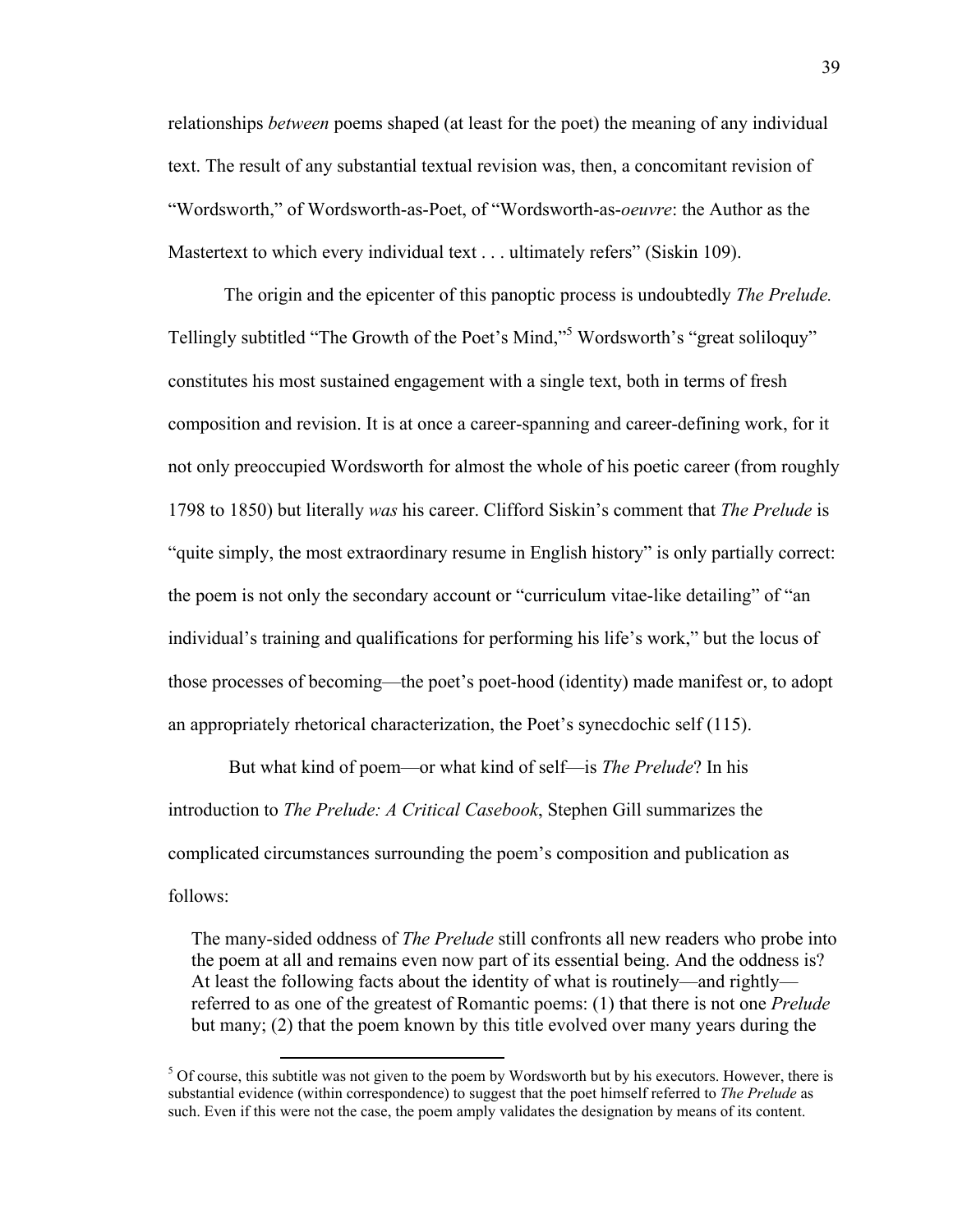poet's lifetime and has continued to evolve until practically the present day; and (3) that the poem that student readers are most likely to encounter . . . was never authorized by the poet, exists in no incontrovertibly established text, and was not even known about until three-quarters of a century after the poet's death and the appearance of the poem he *did* authorize for publication. (Introduction 4)

Though often rehearsed, these facts are still startling. When Jonathan Arac declares that

"[w]e ourselves hardly have the concepts to disentangle so complex a knot of intention,

text, and history," he is by no means exaggerating (36-37). Even if one ignores the

myriad editions of the poem, the reader confronting *The Prelude* can (currently) expect to

find at least three vastly different texts: the *Two-Part Prelude* of 1798; the 13 book

*Prelude* of 1805; and the fourteen book poem of 1850. Many critics also recognize two

additional versions: a "Five-Book *Prelude*" dating from approximately 1804 and an

1819-20 intermediate text of thirteen books.<sup>6</sup> The complexity resulting from the sheer

number of potential reading texts is only compounded when one considers precisely how

different the respective versions are. As Zachary Leader explains,

 From the time of the poem's publication in 1850, three months after Wordsworth's death, from a manuscript "left ready for the Press by the Author," to 1926, when de Selincourt first made public, in a facing-text edition, the thirteen book version Wordsworth completed in 1805, *The Prelude* was known in its authorized or 1850 version, the result of thirty-four years of painstaking but intermittent revision, including three full-scale revisions (in 1816/19, 1832, and 1839) as well as numerous smaller alterations. Ultimately, these revisions involved nearly half of the 1805 version's 8000 or so lines. (667)

While it is helpful (and mostly accurate) to conceive of the poem in terms of those dates and versions which presumably represented—temporarily at least—what the poet considered a "completed" text, Leader's "numerous smaller alterations" is a decided understatement: most evidence indicates that Wordsworth returned to the poem quite frequently between these watershed revisions. Thus, the concept of a "finished" version

<sup>6</sup> Compiled and edited by Duncan Wu and Mark Reed, respectively.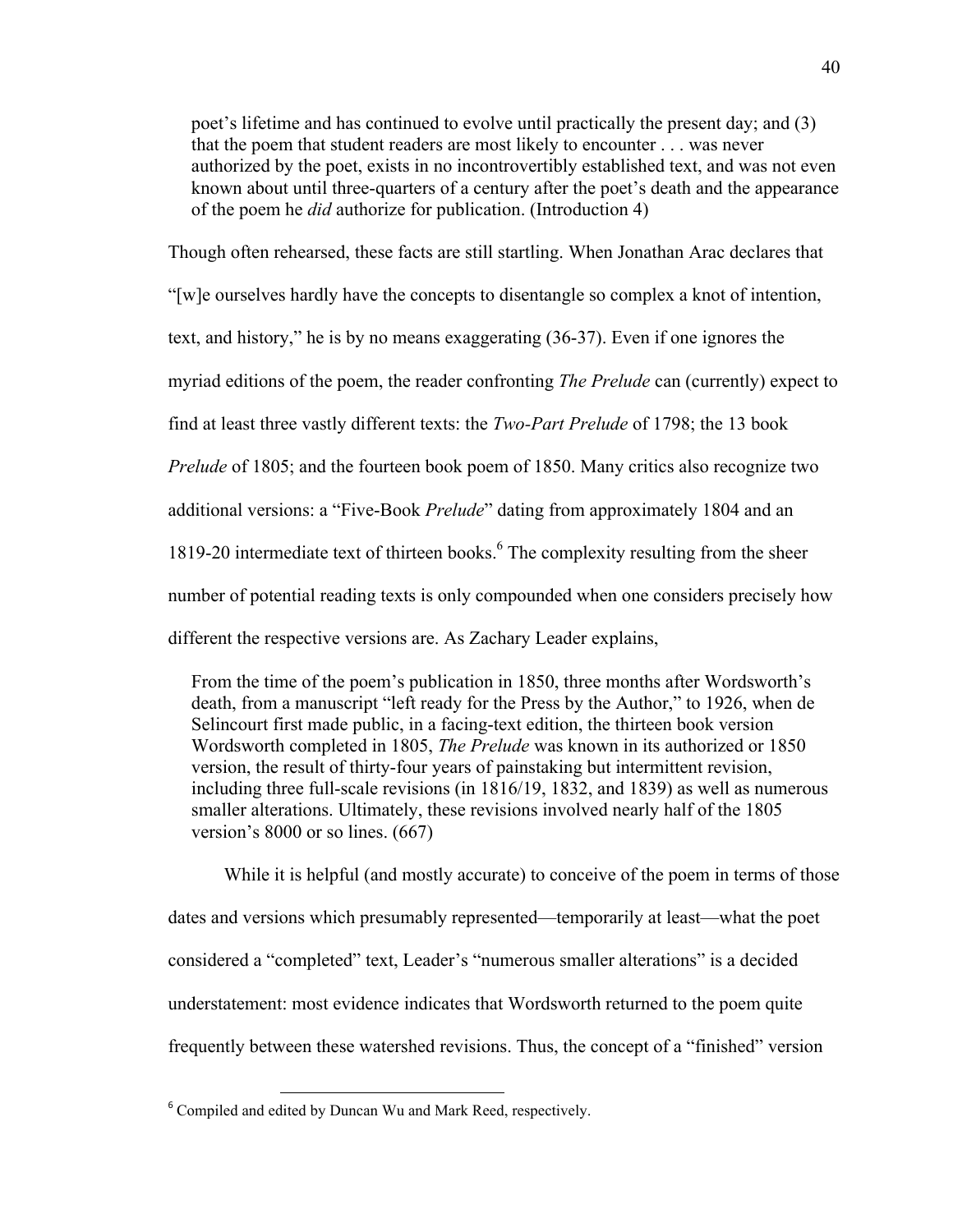of *The Prelude* is by necessity a critical fiction. As Gill records when writing of the 1805 *Prelude*, "There is no single, unimpeachable text of this version, as Wordsworth subjected it to revision even as the manuscripts were being made" (Introduction 17).

The disagreement between Gill and Leader evident in the preceding quotations (concerning the existence of an "authorized" text) points to another dimension of the "problems" surrounding *The Prelude*: namely, that almost every aspect of its composition, publication, and subsequent editing has been (and still is) subject to heated critical debate. Indeed, "The Great *Prelude* Debate," despite its considerable scope, addresses only a portion of the contested issues. As a result, *The Prelude* was not and will never be a "unified, discrete, finished, stable textual object" (Wolfson, "Revision" 101); it is a radically unstable text, a poem perpetually in flux.

Yet this is not the only instability characteristic of *The Prelude*. In addition to the pronounced differences between "versions," one encounters in any given reading text an *internal* dialectic of competing ideas, images, and discourses.<sup>7</sup> In her "'Answering Questions and Questioning Answers': The Interrogative Project of *The Prelude*," Susan Wolfson draws upon the philosophy of Hans-Georg Gadamer and the reader-response theories of Hans Robert Jauss to argue that *The Prelude* is "self-evidently a poem in the interrogative mode" which "despite its designs of resolution . . . habitually leaves its most critical questions unanswered, or answered with something less than full conviction and simplicity" (128). Further, she claims, the poem constantly critiques those propositions which it does permit to emerge: "Passages [will] rarely inscribe a conceptual pattern without destabilizing its authority—sometimes soon after, sometimes nearly

<u> 1989 - Jan Samuel Barbara, político establecido de la provincia de la provincia de la provincia de la provinci</u>

<sup>7</sup> Because the 1799 "Two-Part *Prelude*," is more internally consistent than the later, much longer versions of the poem, it represents a possible exception to this rule. Yet even in this early version—wherein the poetry is "all of a piece" (Wordsworth 570)—*The Prelude* contains conflicting discursive forces.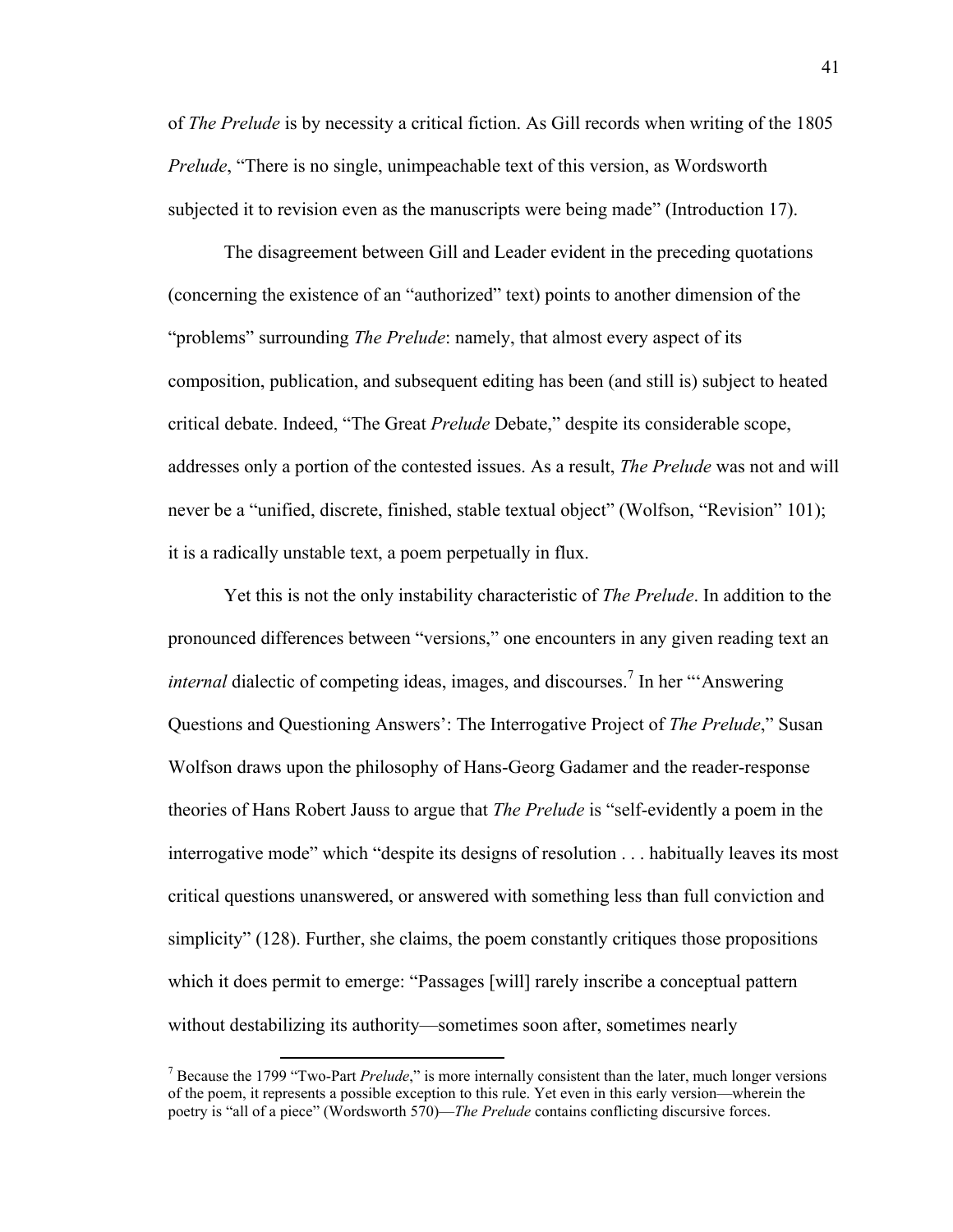simultaneously" (131). Ultimately, this "dialogics of question and answer" creates a "destructive circularity" that precludes the possibility of any singular or stable (monologic) meaning (142, 152): the poem is inherently heteroglossic, sustaining "A tempest, a redundant energy, / vexing its own creation" (*1805* I.46-7). In a much different context, William Galperin provides an apt description of the poem's internal instability: *The Prelude* is "the autobiography that immediately deconstructed the very self it promoted" (166).

Any proposition about the poetic self which emerges from or within *The Prelude*  is thus subject to compounded torsion. Outside of the text, Wordsworth-writing impinges upon the stability of the poetic line, altering the poem and thus altering the character of the poet portrayed therein; within the text, Wordsworth's (lyric) "I" (in its perpetual present) questions, contests, and often dismantles the "props of [its own] affections," at once testing identities and making any singular, logically consistent self impossible. This doubly-comprised semantic indeterminacy is further augmented by the indeterminacy of the poem's *form*—a generic frame which might otherwise provide some ground (via convention) for stable signification. Leon Waldoff explains this phenomenon as follows:

 The form of *The Prelude* is perhaps the most mixed of all Wordsworth's poems, being at once autobiography, epic, elegy, verse epistle, romance, pastoral, and, of course, lyric, that most protean and versatile of forms. His reliance on more than one form or, to be more accurate, more than one tradition of poetic forms—in each of the major lyrics and *The Prelude* suggests that it takes more than one poetic tradition to represent the subjectivity of the speaker in each work. Wordsworth adopts a form such as the ode or elegy or the epic, but he appropriates from various poetic traditions whenever is necessary, within certain generic and formal limits, to enable the "I" in its act of self-representation in each work to achieve its expressivist, constitutive, and self-transformative aims. (153)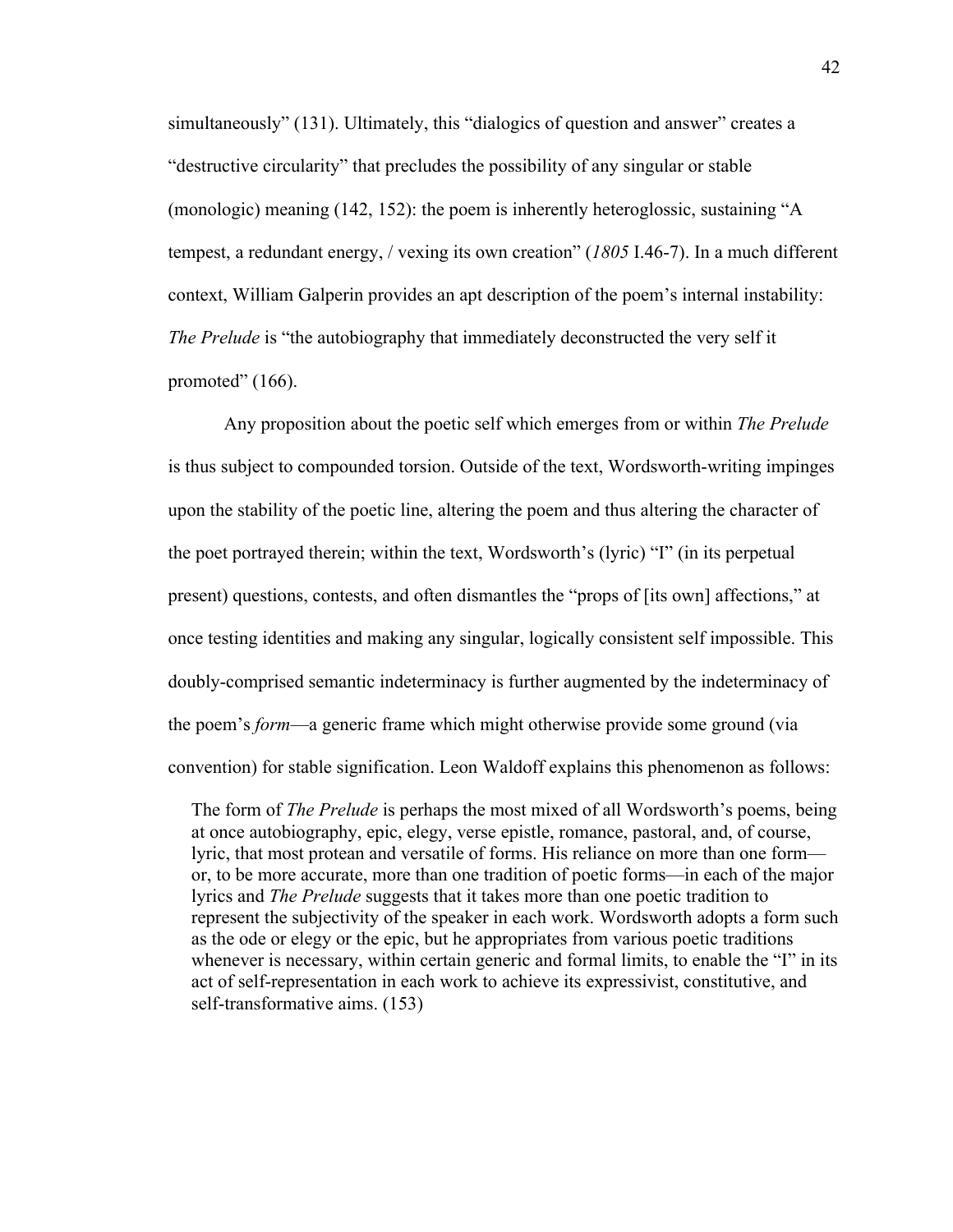While Waldoff provides a viable rationale for the formal heterogeneity of *The Prelude,* 8 his explanation also grants Wordsworth's "expressivist, constitutive, and selftransformative aims" too much constancy. The poet's aims, though multiple and not necessarily compatible with each other, are presumed to be more or less stable. As such, Waldoff assumes that the self or subjectivity Wordsworth wishes to represent maintains a more or less constant (potential or desired) identity over time. Granted, Waldoff is careful to circumscribe the source of that discursive self as follows:

 In the case of the major lyrics and *The Prelude*, the person whose feelings Wordsworth describes, identifies with, and conjures up the feelings of is less the empirical Wordsworth that he wanted his readers to think of when he used the phrase "the poet in his own person" than the imaginatively reconstituted self he prefers to remember or tries to become. (155)

But even the idea of an "imaginatively reconstituted self" (idealized "I" or Poet) implies a degree of conceptual integrity—in this case, a semi-platonic "I" who is ever being sought beyond the bounds of the cave. The desired self may be a "dramatized, transitional self," but the hint of transcendental unity remains: the idealized "I" is granted partial immunity to the instabilities permeating the text, a "special mode of being" which protects the (idea of the) Poet from any obstinate questionings (29).

That said, Waldoff's observations on *The Prelude*'s heterogeneous form still have merit; his discussion simply needs to be reoriented. Consider the identity *between* two forms of self-definition in the poem: self-definition as the poem's effort to articulate its own consummately idiosyncratic formal character; and self-definition as the realization of poetic identity, or the creation of "character" by means of form. In other words, there is no separation between the poem's means and its ends; therein, poetic forms or

<u> 1989 - Jan Samuel Barbara, político establecido de la provincia de la provincia de la provincia de la provinci</u>

<sup>&</sup>lt;sup>8</sup>This is especially true of his description of the manner in which Wordsworth pragmatically "adopts" different forms/traditions for the purpose of self-representation, though I would suggest "appropriates" is a more accurate word.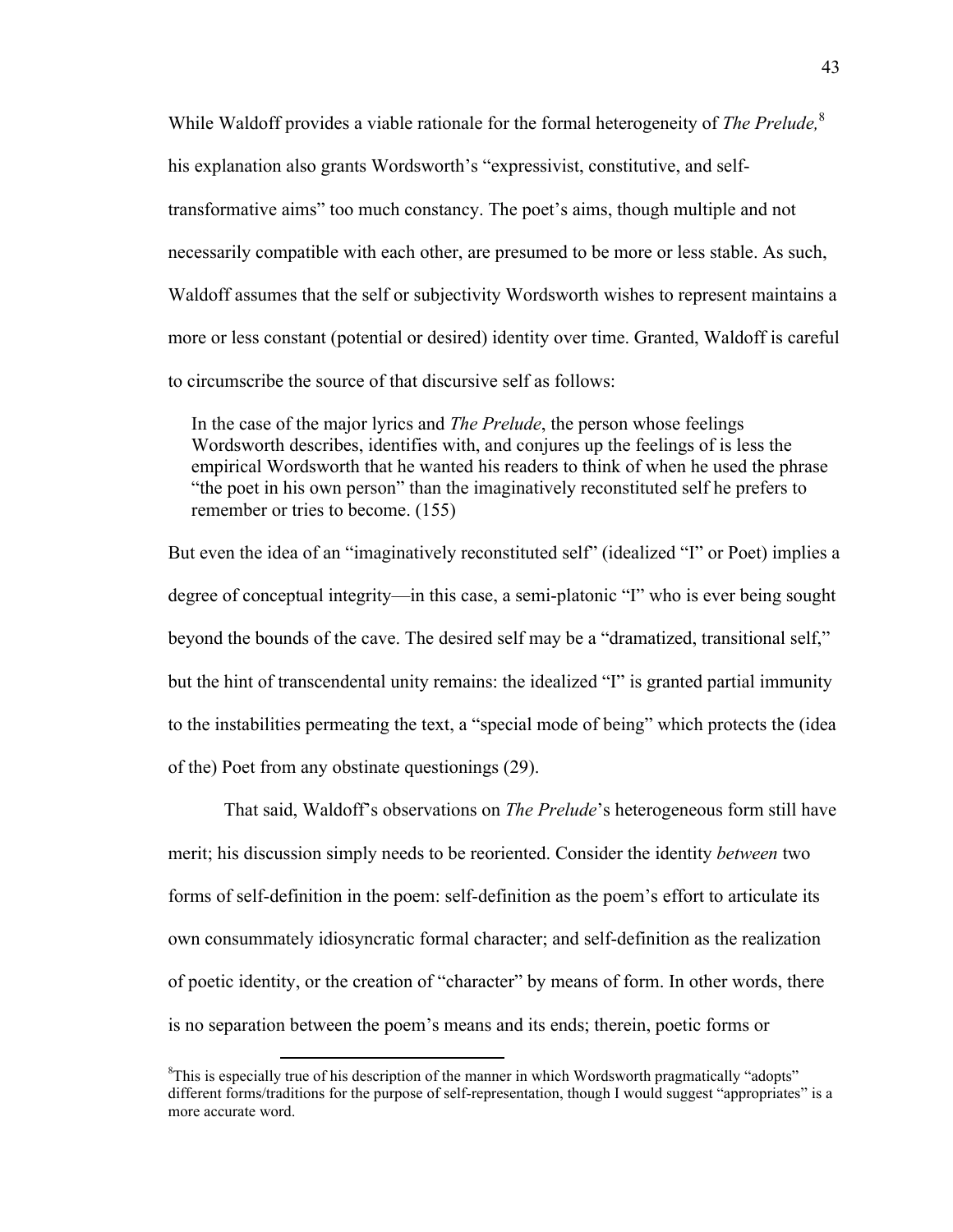traditions are not mustered toward representational aims so much as a consciousness is created of and structured by form. There is no "first" or "prior" term in this equation: consciousness is form and form consciousness. The Poet *is* the poem—both created by and through one another.

The quasi-Heideggerian circularity of these terms suggests a very pragmatic point: *The Prelude*, by virtue of its subject, form, and style, is as much creating the poet as it is being created by him. One could draw useful distinctions between the empirical Wordsworth (self-as-lived), Wordsworth-writing ((sense of) *self*-as-poet), and Wordsworth-as-Poet (the lyrical "I" or self-as-imagined); but regardless of how thoroughly one discriminates between "real" and "fictive" selves, the fact remains that both realms influence and shape one another. A poet's self-image may well be a fictional construct, but it has very real ramifications. Wordsworth was shaped by *The Prelude*'s "Wordsworth" just as surely as a reader's understanding of the poet is conditioned by the poem—and, as will be seen, by precisely the same means.

At this point, we have tentatively established the following:

- 1) *The Prelude* is not simply an individual poem by Wordsworth but, as a "mastertext" of poetic identity (the central preoccupation of the poet's career), the functional center of the Wordsworthian corpus.
- 2) *The Prelude* is a radically unstable text in material, semantic, and formal registers.
- 3) *The Prelude* and Wordsworth's poetic self—what Andrew Bennett calls, evocatively, "the *figure* of a poet, the self-figuring poet" (10)—are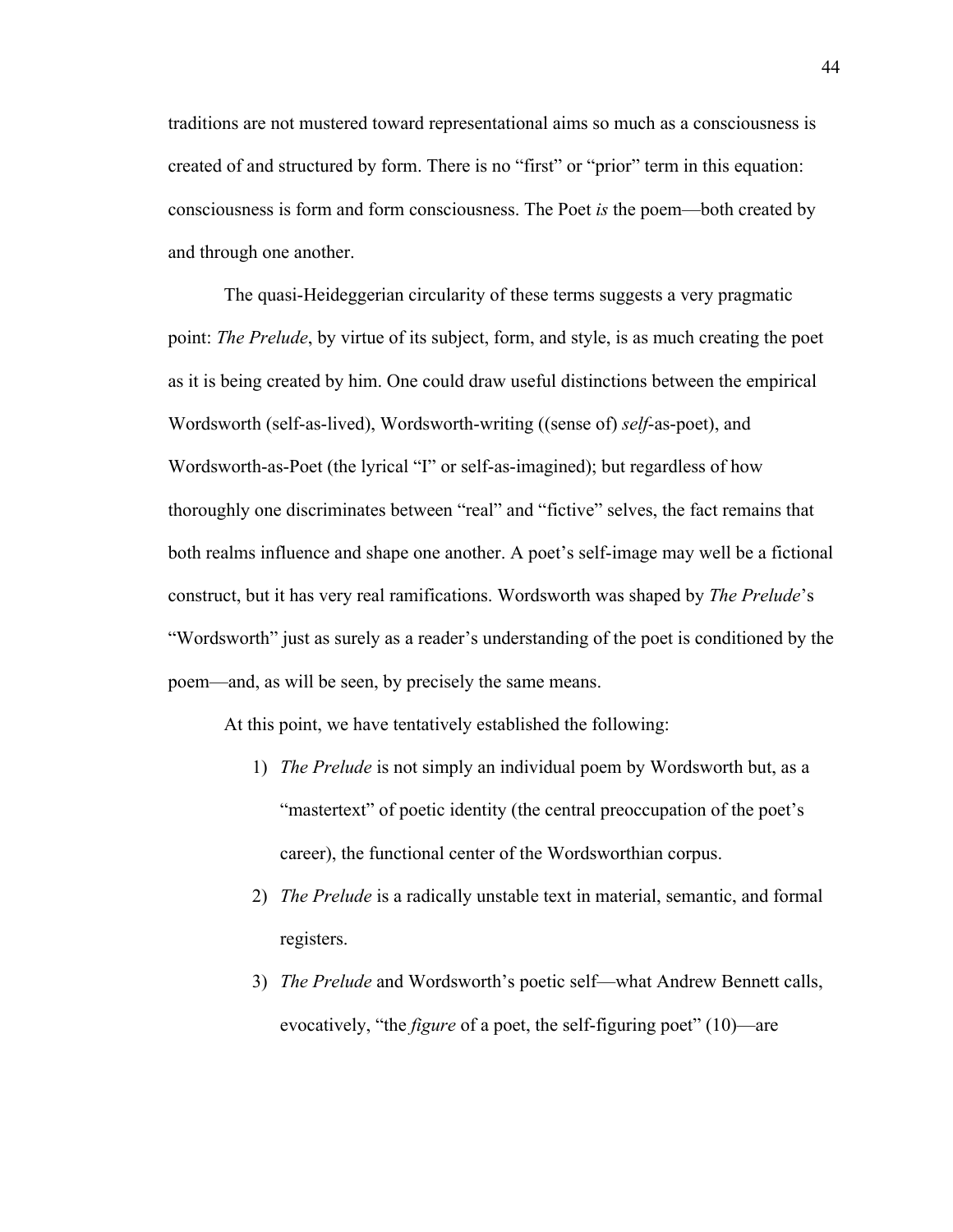essentially one and the same. The poem which claims to track "The

Growth of the Poet's Mind" shapes the very growth it wishes to describe. Given these suppositions, one can establish a motive principle for subsequent analysis: The efforts toward self-definition and the articulation of poetic identity manifest in *The Prelude* are not exclusive to or confined within the boundaries of that poem but reach outward toward the whole of the Wordsworthian corpus. This is a direct consequence of a) *The Prelude*'s explicit subject (the poet's mind), which leads to the creation of an idea of a poetic identity or self-image that structures and informs other poetic production; and b) its plural, palimpsestuous text(s), which both indirectly and directly interact with other poetic texts—interpenetrating, shaping, and often wholly subsuming subsidiary verse. An analysis which seeks to understand the shape of the poet's career may therefore begin *within* or, more accurately, *across* the *Prelude*(s), and derive thereof a method for reading the figure of the Poet as it develops over time.

When *time* (development, change, or potential discontinuity) becomes a consideration, Wordsworth's revisionary practices—as well as the content of the revisions themselves (whether consisting of addition or deletion)—come to the fore. This is equally true of narrative time and real time: the lyric "I" questions and reorients itself as the poem proceeds through discursive time; Wordsworth the editor, the revisionist, and the *reader* questions and alters his text(s) over the course of his life. To a great extent, one can accurately define both these movements as types of revision: the first, as an internal revision of understanding; and the second, as an explicit and external revision of texts. However, the crucial realization is that the second process—whereby Wordsworth actually shapes the text and therefore the self—wholly determines the first. By becoming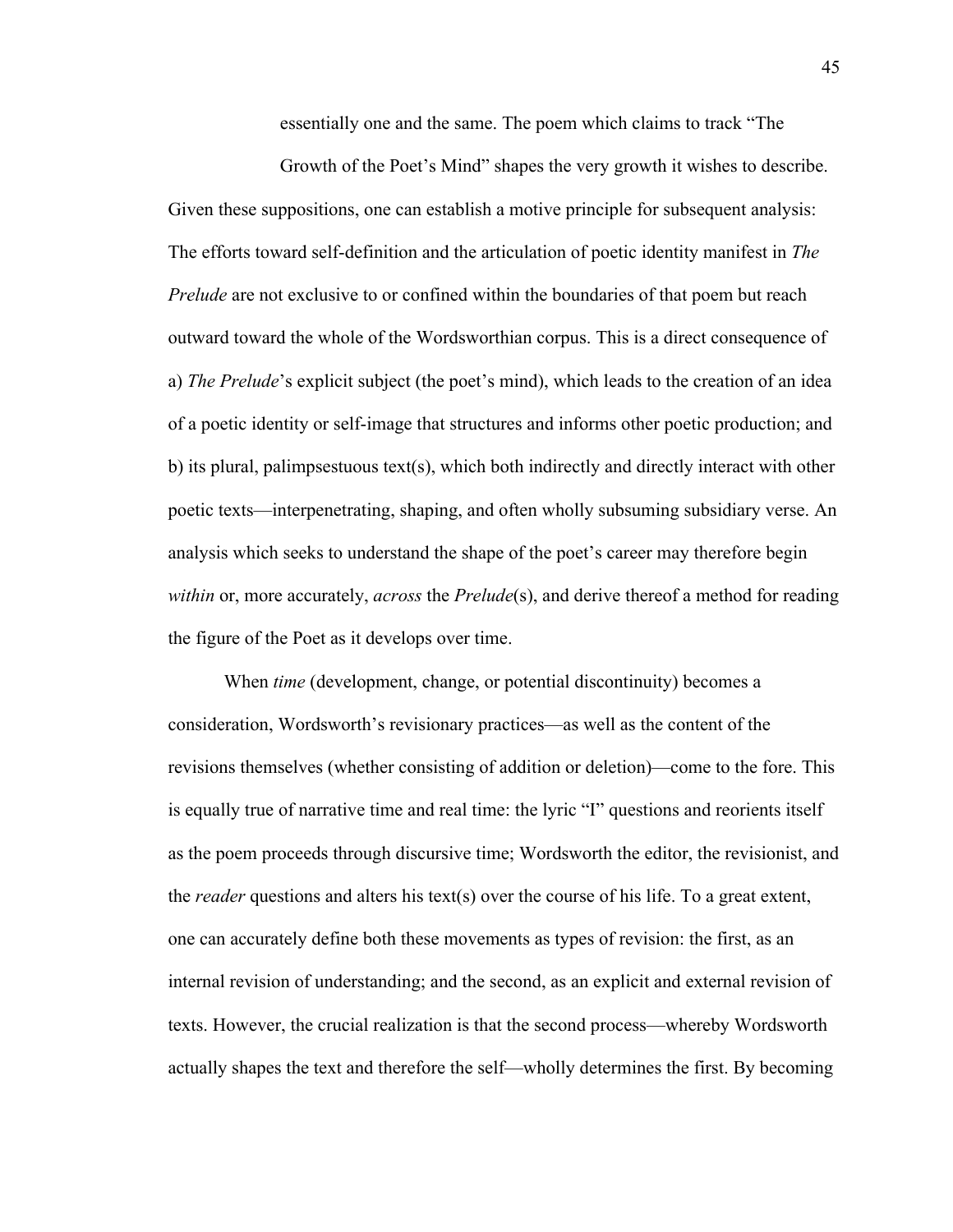the (re-)writer of himself, Wordsworth can direct the course of that textual self's becoming. With any act or instance of revision, Wordsworth-writing can impose or exercise a palpable design upon his poetic self.

In his landmark study *Wordsworth's Poetry: 1787-1814*, Geoffrey Hartman provides an apt characterization of *The Prelude*'s place in Wordsworth's corpus and, by extension, a means for understanding the effects of Wordsworth's revisionary practices:

 And, by a curious irony, the unpublished *Prelude*, which is his greatest testimony to the living mind, now discourages further self-exploration. . . . [L]ater sentiments . . . do not rely, in their weakness, on the external authority of the church, but on the internal authority of his own greatest poem, which is kept private, and as scripture to himself abets the flat reiteration of his ideas in a slew of minor poems. (330)

Putting aside—for now—the aesthetic judgment(s) intimated here, the crucial idea is rather that of *The Prelude* as Wordsworth's "scripture to himself."

Hartman's metaphor is ample. The comparison of *The Prelude* to scripture both draws upon and draws out an immense chain of associations between the poem and biblical language, motifs, paradigms, and structural devices.<sup>9</sup> However, the most important consideration is not the direct correspondences between biblical and poetic texts but the semantic character of the vehicle itself: Scripture is law, commandment, and Word; it claims to speak with the voice of God and thus with absolute authority over all creation. If one transposes this essence and function to the text of *The Prelude*, the poem figures not simply as a center but as an all-encompassing wholeness—the ur-text of all *poetic* creation. Due to the paradoxical internalization of the Word and its unequivocal authority, and given that Wordsworth literally writes *himself* (the poet, a textual creation) into being, this scripture is strangely contingent upon the will of the subject(ivity) it seeks

<u> 1989 - Jan Samuel Barbara, político establecido de la provincia de la provincia de la provincia de la provinci</u>

<sup>&</sup>lt;sup>9</sup> Indeed, the biblical resonances are doubly profuse; Wordsworth is also appropriating Milton, whose epic colludes with—or is almost tantamount to—scripture.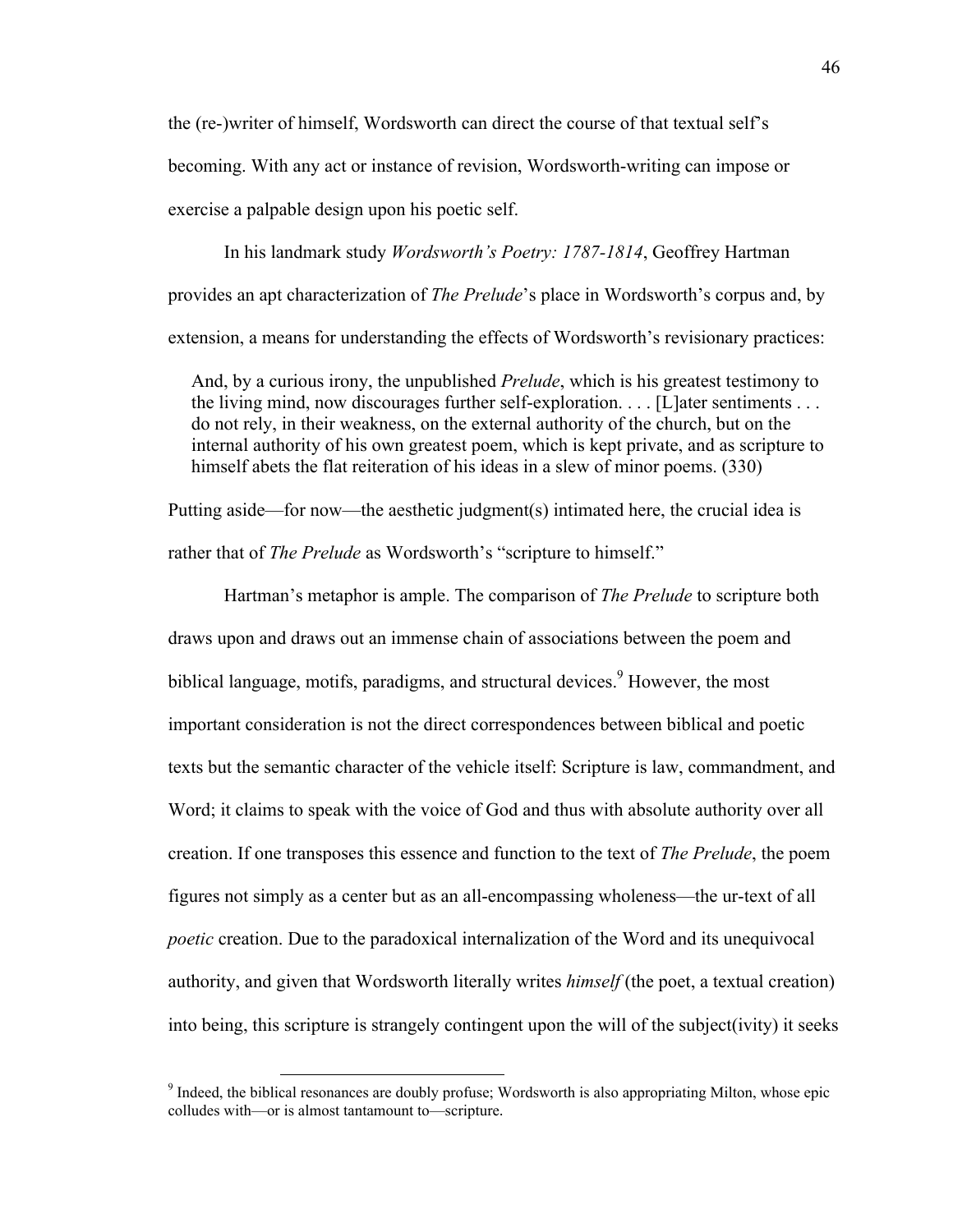to command. Granted, contingency haunts both forms of scripture: the ultimate "meaning" of the Word always depends on how and by whom it is interpreted. Yet, in the case of *The Prelude*, scripture can literally and physically be rewritten.

Hartman's metaphor provokes several important questions. For example, what problems emerge when he who wields the Word is subject to and determined by the boundaries and limitations of rhetoric? What effect do these boundaries and limitations have upon the thinking, writing subject? And what is the ultimate product of that process, in terms of its impact upon both poem and poet?

If the poem is created by the poet, and the Poet created by the poem, we can only know one *through the rhetoric of the other.* Therefore the question of revision must be addressed by way of an understanding of poetic form—the frames of interpretation, understanding, and representation which constitute and structure *The Prelude* and, by extension, the whole of Wordsworth's poetry. Despite McGann's assertions, this does not necessarily constitute a problematic complicity between criticism and a "Romantic ideology." Wolfson demonstrates as such with her forceful reply to McGann's critique: "Some [Romantic] poems do turn from social conflict, or use their forms to exile and displace disruptive knowledge; but other poems, far from concealing the problematic of form, provoke it anew, as a condition of their very composition" (15). Form in many Romantic poems necessarily functions as a critique of its own premises, opening them up to question: "designs of unity in . . . [many] Romantic poems *reflect on rather than conceal their constructedness*" (14; emphasis added).

 Undoubtedly, *The Prelude* is the most reflective and inward-turning of the canonical works Wolfson references. As such, one can locate these moments of critique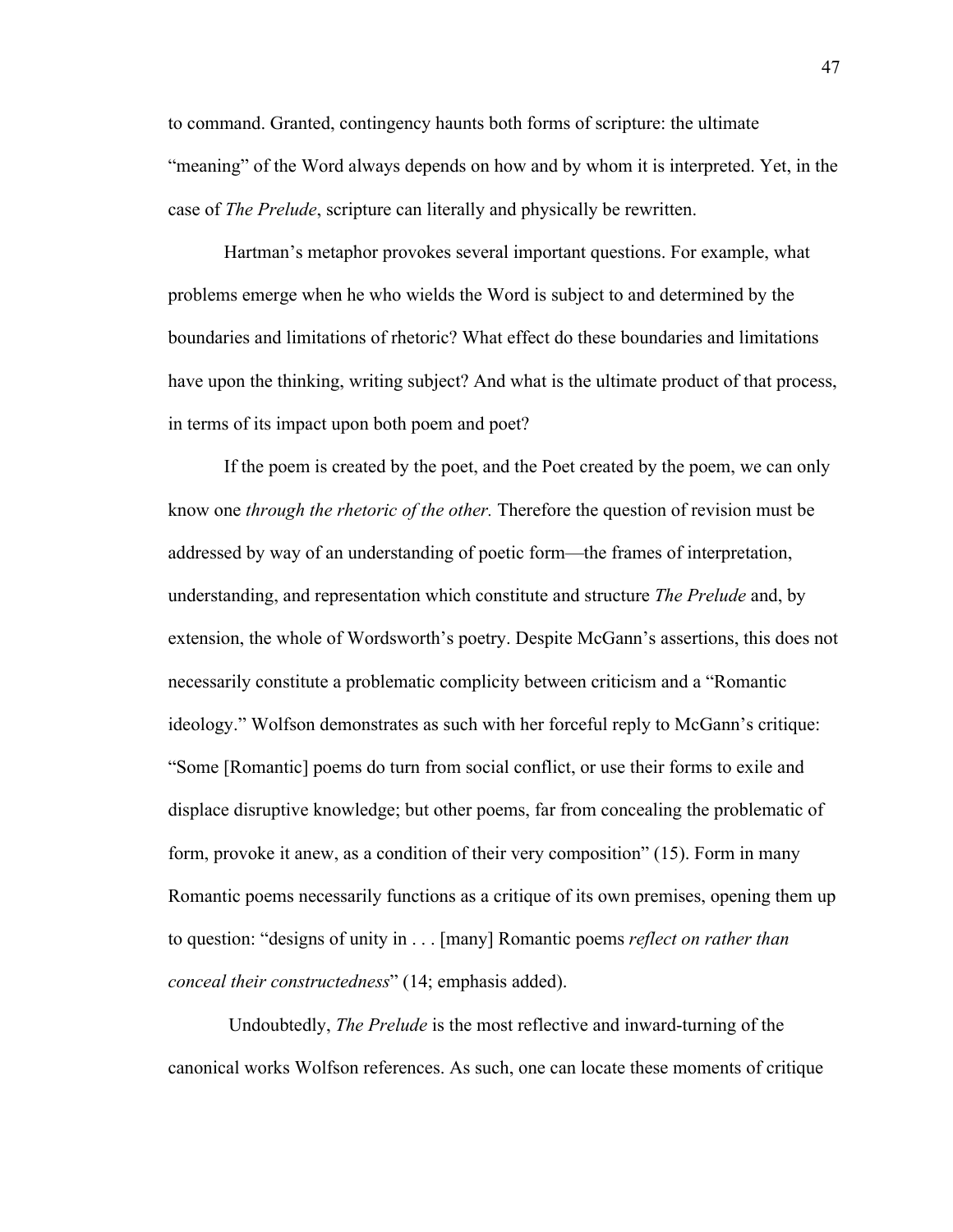and reflection in its text(s), and subsequently use the revealed problematic [s] of form as a means of approaching the much larger problem of Wordsworth's poetic decline. In the following, three key passages will open *The Prelude* to the problems which will preoccupy the remainder of this study.

We turn first to the "two consciousnesses" passage, found originally in the second part of the "Two-Part *Prelude*" and occupying an analogous position in the 1805 and 1850 texts:

 A tranquilizing spirit presses now Upon my corporeal frame, so wide appears The vacancy between me and those days, Which yet have such self-presence in my heart That sometimes when I think of them I seem Two consciousnesses—conscious of myself, And of some other being. (*1799* 2.25-31)

This passage remains intact and relatively unchanged in all versions of *The Prelude*—a fact which, considering the radical instability of the poem, is highly significant. Through frequent (re)reading(s), critics have also made it something of a touchstone for analysis, adopting the rather useful figure of a radically divided self to illustrate various textual tensions and conflicts. Most commonly, though, it is taken to be a figure which addresses the ineluctable remove between a past and a present self and thus an illustration of a problematic mechanism central to most Wordsworth poems: memory. This interpretation finds abundant support in the passage, wherein Wordsworth's lines move between a present, active, self-conscious "I" and a static, stable Other; or, in Wolfson's words, "a speaking subject ('me') and textual object ('those days' of 'some other being')" ("Answering" 146). It is important to note that the two strongest verbs in the passage— "presses" and "think"—belong, respectively, to the "tranquilizing spirit" and the speaking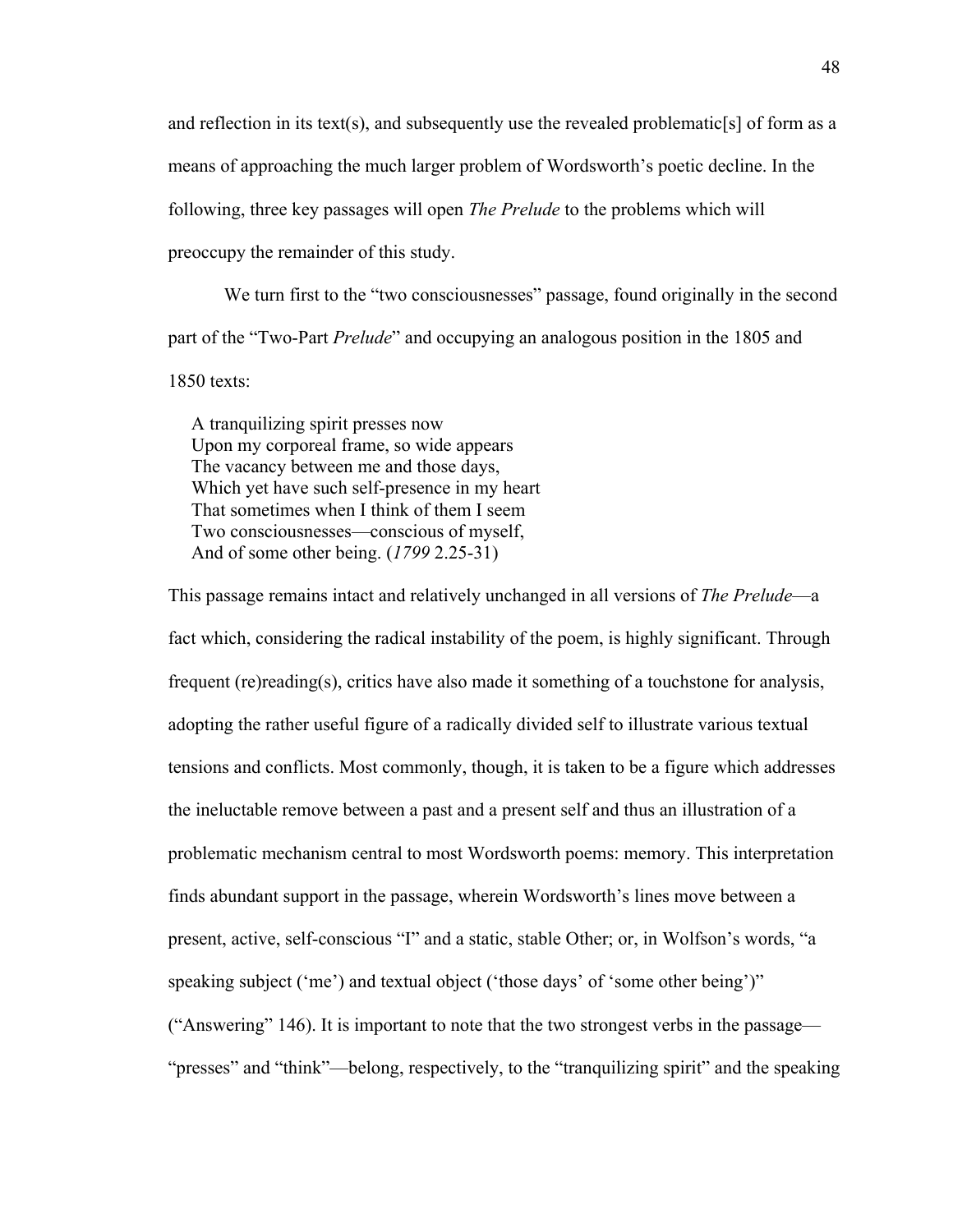subject, both of which (though by no means equivalent) are essentially figures for the active mind. In the Norton edition of *The Prelude*, the editors further emphasize the role of mind, pointing out that the "corporeal frame" of these lines represents a "recollection of *Tintern Abbey* 44-46" wherein "the corporeality of the body is stressed to show the dominance of mind" (15, n.4). The speaking subject's status as a *conscious,* reflexive self only serves to emphasize the width of the "vacancy" between present and past selves: "those days" have a "self-presence"—i.e., a nearly independent, tangible existence—in the speaker's mind; he is studying them as he would unfamiliar phenomena because their distance in time makes them strange.

Yet the speaker's "estrangement by vacancy" from his other, former self is not only a cognitive dilemma (Wolfson, "Answering" 146); it is a predicament of reading and writing. After all, the speaker is not simply thinking about "those days" but writing about them, and his study of those self-presences is fundamentally an act of reading the remembered past. For this reason, the aforementioned division of mind and body is analogous to the division between the self-writing and the corporealized text of the past, a text which has become Other—separate, distinct, and temporally immobile. From here, it is no great leap to move, as many critics have, to a consideration of the passage as expressive of a formal dilemma which haunts and permeates the whole of *The Prelude*: the problem of autobiography.

Wordsworth's effort to read his past evokes an ineluctable "gap" or inadequacy inherent to all autobiography—an epistemic predicament Anne Mellor describes as "the uncertain relation between the self-as-lived and the self-as-imagined, between the referential and the written self, the gap or vacancy between 'two consciousnesses'" (300).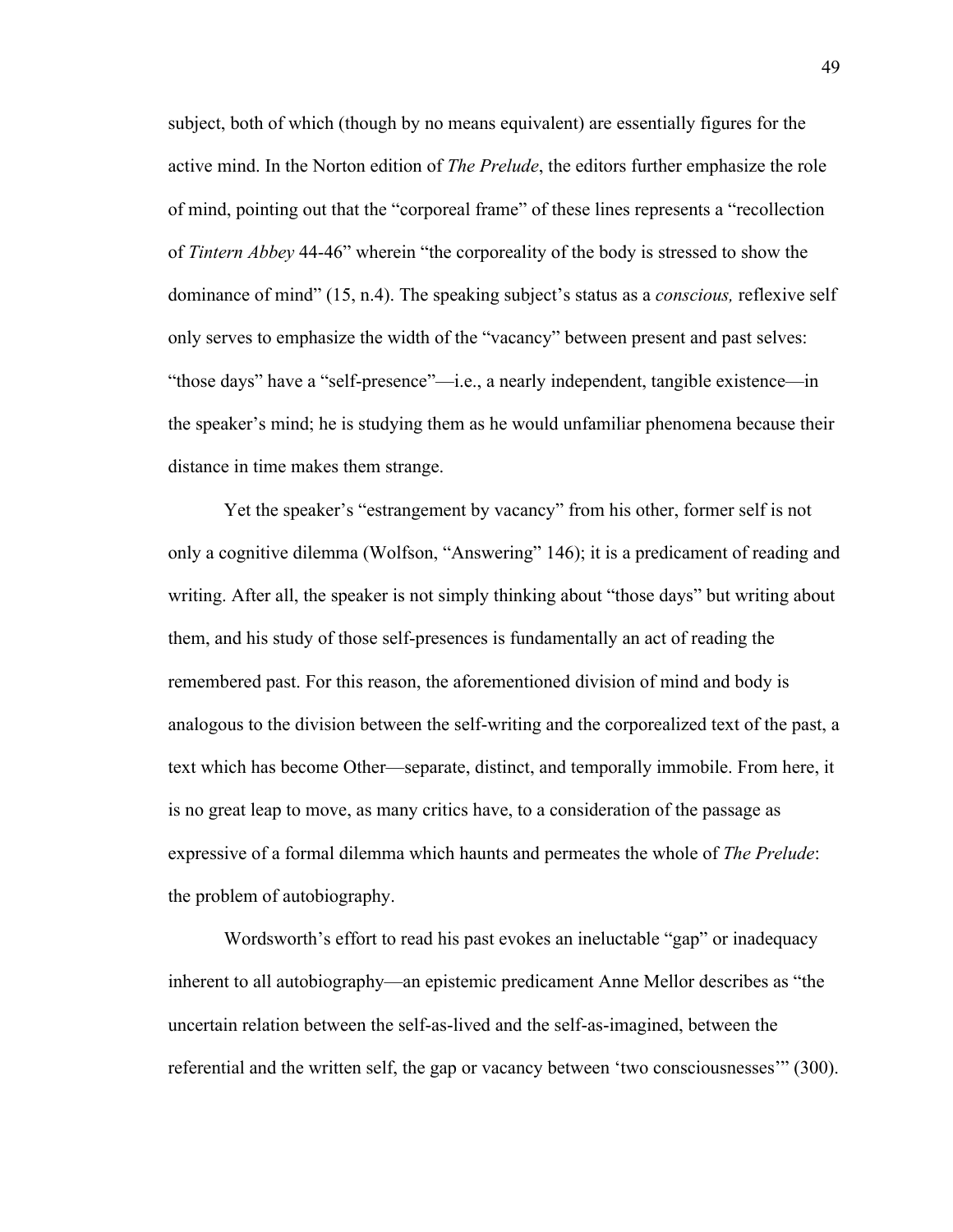Given this vacancy, she argues, the closure or unity of the self (and thus the text, which is presumed to be equivalent) becomes a virtual impossibility; the gap can only be bridged by the fiction of a "transcendental ego" or "unitary self that is maintained over time by the activity of memory" (293).

But this fiction is a tenuous remedy at best, and the passage's insistence on binary division—on the presence of *two* consciousnesses—belies the poet's insistence (note the emphatic "*such* self-presence") that he can span the vacancy between selves by means of (re)reading the past. Wordsworth attempts to encompass present and past by means of the unitary "I," but ultimately the "other being" gets the literal last word. In essence, the problem is that the past is *not* the corporealized, stable, *legible* text he wishes it to be; the vacancy is too wide, and his vision inadequate to the task. The poet is sufficiently reflexive or self-critical to openly acknowledge the autobiographical predicament but tries to subvert it nevertheless. Yet his effort ultimately fails, for the two consciousnesses remain, and remain separate and discrete. As Wolfson indicates, it is important that the only alteration to the passage in later versions of *The Prelude* is to change "heart" to "mind," "as if to concede the cognitive dilemma against the emotional faith in one's life as a coherent and legible text" ("Answering" 147).

By recognizing the problem of "two consciousnesses"—the fundamental problem of autobiography—*The Prelude* attempts to negotiate and circumvent (if not eliminate) the epistemic "vacancy" between present and past. The order of the latter terms is important: memory must always function in retrospect, moving from the I's *now* to the Other's *then* via the power of recollection; it cannot, strictly speaking, construct the past from the ground up but must reverse-engineer a history via narrative. Aware of this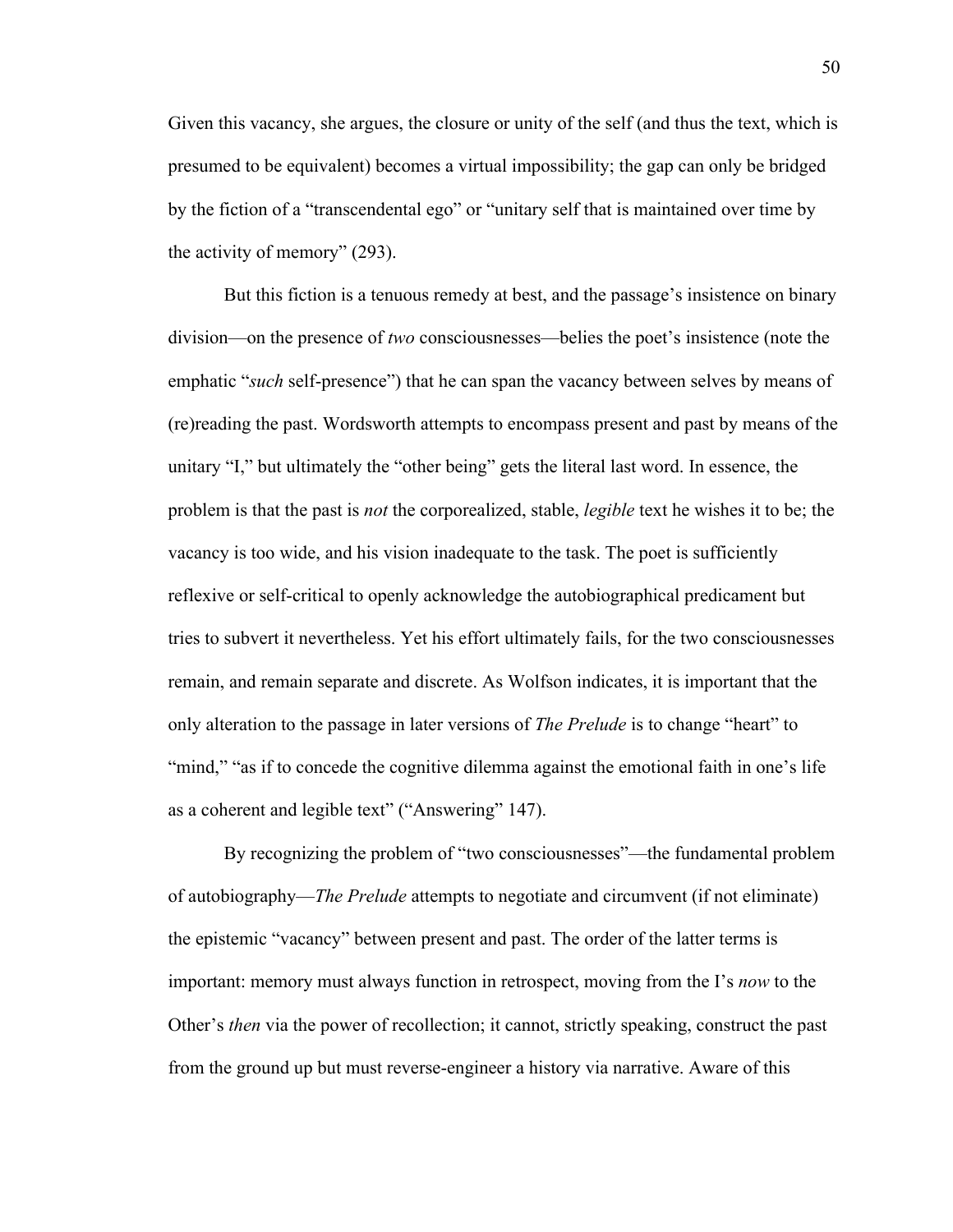problematic mechanism, Wordsworth's poem once again reflects upon a "cognitive dilemma" which informs its construction, attempting to subvert (or sublimate) the problem by subsumption:

 Of these and other kindred notices I cannot say what portion is in truth The naked recollection of that time, And what may rather have been called to life By after-meditation. . . . (*1805* 3.644-48)

Here, Wordsworth essentially concedes that memory is a creative process: a "portion" of the experience, event, or object might have been "called *to life* / By after-meditation" literally given life ("called") by the poet's Word. It is worth mentioning that this formulation appears to conform to one of Wordsworth's most famous poetic maxims: that "Poetry is the spontaneous overflow of powerful feelings: it takes its origin from emotion recollected in tranquility" (*Prose* 1:148.387-88). On the surface, then, Wordsworth appears to acknowledge and accept that the act of recall is inherently a creative—and thus technically "inaccurate"—process. Nevertheless, there is an implicit tension in these lines. The words in the phrase "naked recollection," rather than cooperatively signifying "the truth and only the truth," actually grate against one another: for against the starkness of "naked," to "*re*collect" implies at once a fragmentary and piecemeal procedure and a process that is repeated or secondary. And as the act of recall is an act of *reading* a past self, the poem once again confronts a dilemma endemic to autobiographical discourse.

The poet's meta-awareness of the quandaries inherent to the autobiographical form does not apply exclusively to reading: autobiography is not simply recollection but representation; it is reading *and* writing. In this way, the preceding passage reveals what Wolfson calls "the poem's larger questions about retrospective self-reading" (*Formal*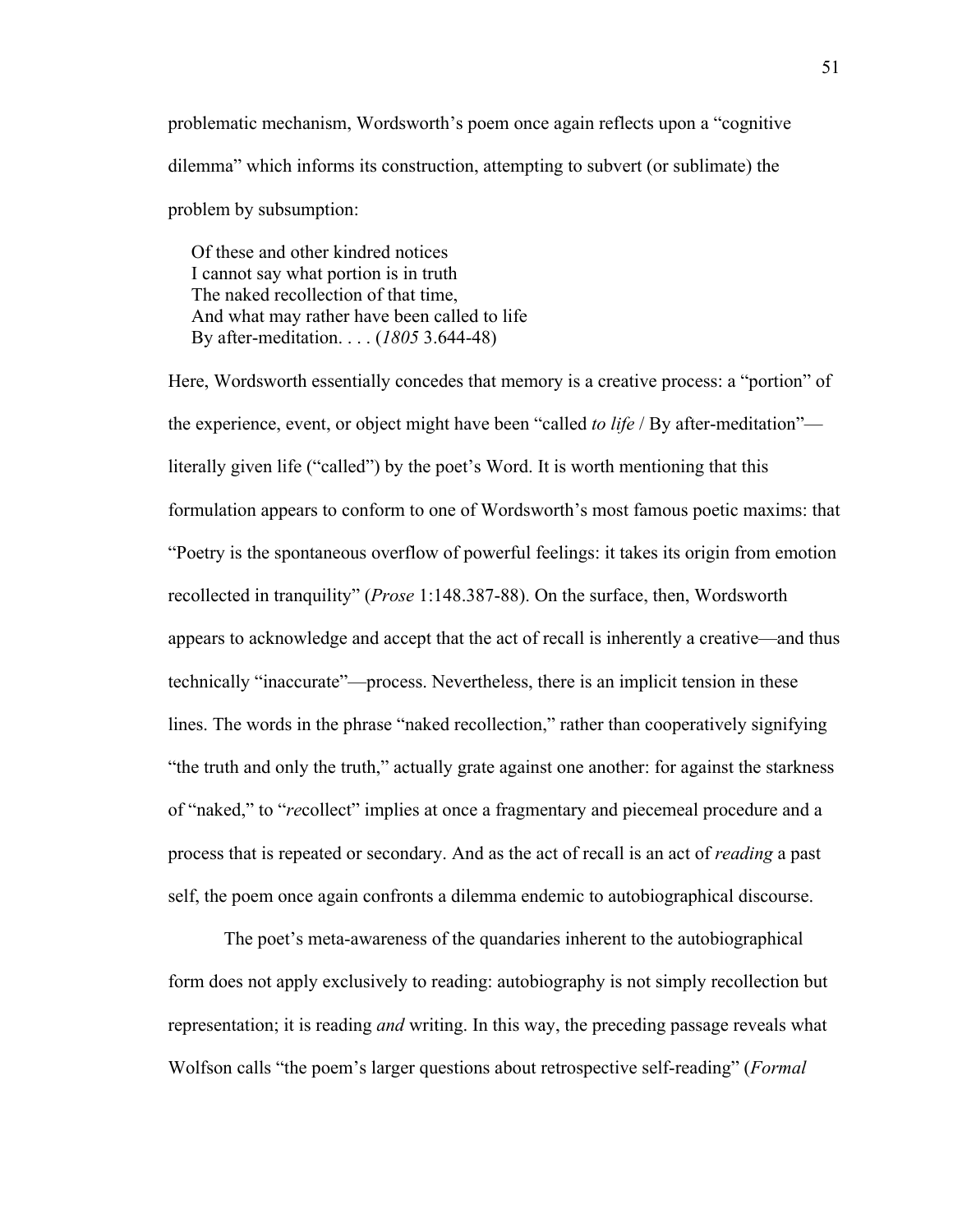*110*). Quoting Jonathan Culler, she phrases the question thus: "to what degree are the events 'determined by various narrative and discursive requirements?'" (qtd. in *Formal* 

110). Paul de Man provides an unusually straightforward answer: Completely.

 We assume that life *produces* autobiography as an act produces its consequences, but can we not suggest, with equal justice, that the autobiographical project may itself produce and determine the life and that whatever the writer *does* is in fact governed by the technical demands of self-portraiture and thus determined, in all its aspects, by the resources of his medium? ("Autobiography" 69)

Although de Man phrases his answer (judiciously) as a question, the disproportionate

weight of the sentence's second half suggests what further consideration of de Man's

premises will confirm: that he conceives of autobiography as a form inextricably bound

up in its own constructedness.

But for de Man, to refer to autobiography as a "form" at all is an equivocation.

Later in his essay, we find the following (re)definition of the term:

 Autobiography, then, is not a genre or a mode, but a figure of reading or of understanding that occurs, to some degree, in all texts. The autobiographical moment happens as an alignment between the two subjects involved in the process of reading in which they determine each other by mutual reflexive substitution. (70)

Given the predominance of reading and the equivocal identity of "the reader" (who can

be at once the poet or the poet's audience), de Man's mention of "two subjects" has the

potential to mislead. Here, Jon Cook's explication of "Autobiography as De-Facement" is

helpful:

 The argument is that the sense of an identity, a subject, or a life produced by autobiography is a rhetorical effect. The rhetorical figure which creates autobiography is in the 'alignment between the two subjects', the one who writes, and the one who is written about, each determining the other in an endless and unresolvable play of difference and identity. . . . The rhetorical structure of autobiography divides the self in the act of composing it. (51)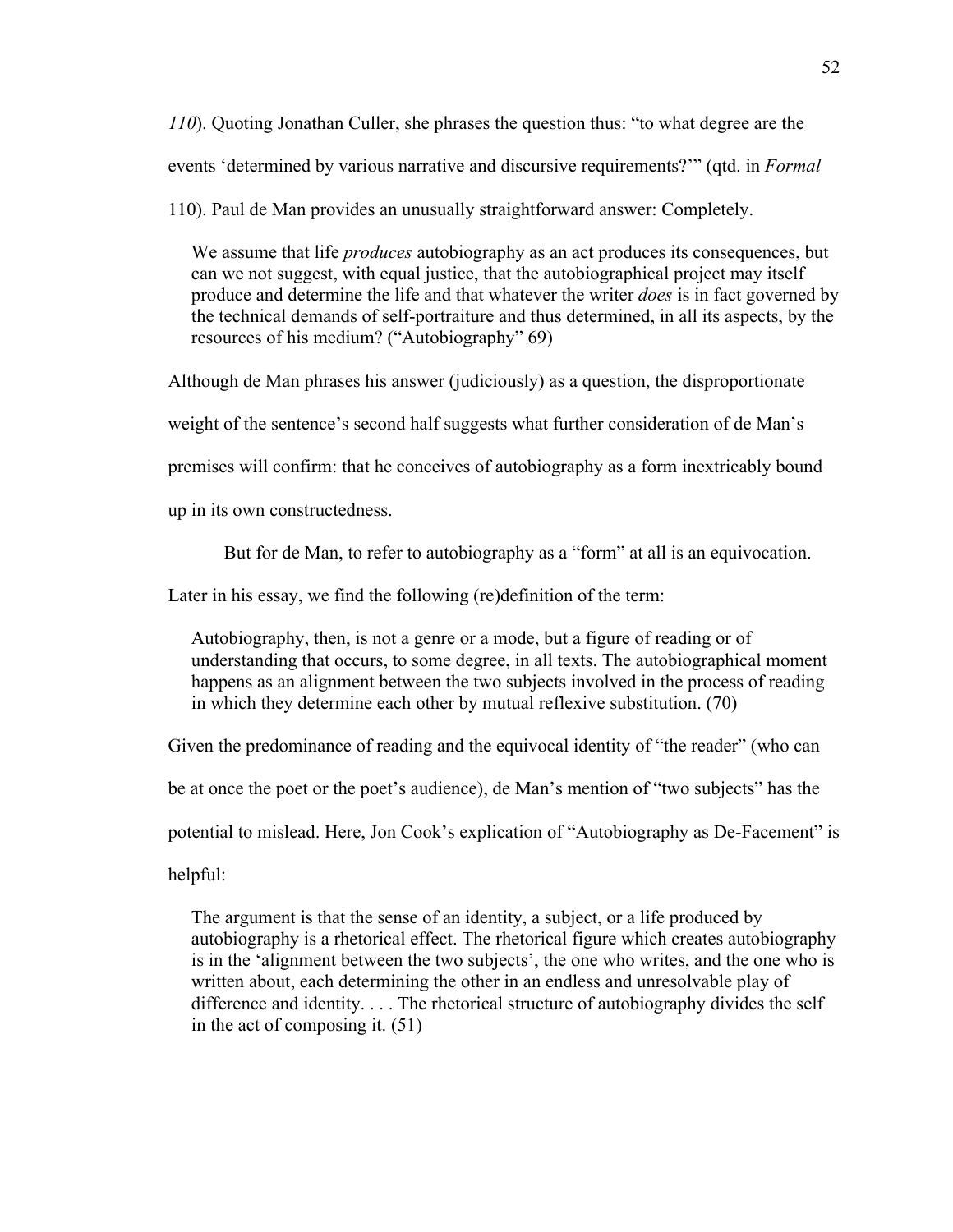Thus explicated, de Man's formulation is clearly evocative of the "two consciousnesses" passage: the moment of reading—i.e., the moment of Wordsworth's reading his past (which is the "auto-biographical moment")—*results in* the division of the poet into "I" and "some other being." According to de Man, Wordsworth's attempts to bridge the vacancy between these consciousnesses cannot possibly succeed: it is *within language*  and therefore subject to the limitations of rhetoric, wherein "the non-coincidence of sign and meaning" precludes any possibility of an alignment between signifier and signified (Cook 37). In other words, *both* of Wordsworth's consciousnesses cease to refer to any empirical reality or self at the moment when they are written into the text: language is rhetoric and rhetoric does not mean, it *figures,* replacing any real referent with an arbitrary and intrinsically meaningless sign. As a result, the relationship between Wordsworth's two consciousnesses can never be resolved. Because neither figure has a discrete referent, they determine or depend upon one another, signifying only by means of "an endless and unresolvable play of difference and identity."10

De Man's autobiographical moment "happens as an alignment of two subjects involved in the process of reading in which they determine each other by mutual reflexive substitution" (70). This moment, comparable to the alignment (and separation of) "two consciousnesses," creates a concomitant meta-textual moment: "The specular moment

 $10$  In my estimation, the inherent negativity of de Man's theory of language renders it untenable. Regardless of how rigorously one argues for the complete divorce of sign from referent, the fact remains that there was an actual, material man named Wordsworth who composed *The Prelude*. Thus, I am not arguing from the perspective of deconstruction or of Paul de Man: I take issue with the indispensable axiom of his theory—namely, that language cannot possibly signify, mean, or refer *to* anything.

That said, de Man's theory of autobiography and the deconstructive modes of reading evinced therein are particularly effective and useful analytic tools in the context of my argument. This is true for two reasons: First, by focusing my analysis on Wordsworth-as-poet, and by attempting to track the consequences of revision *within* that textual system, I am adopting a rather Derridean maxim: *nothing* is outside of the text—especially not the "poet." And second, because de Man's theory of autobiography is predicated on the endless play of figuration, reading, and writing—an approach which emphasizes those *discursive* acts central to the process of revision and the *compositional* problems inherent therein.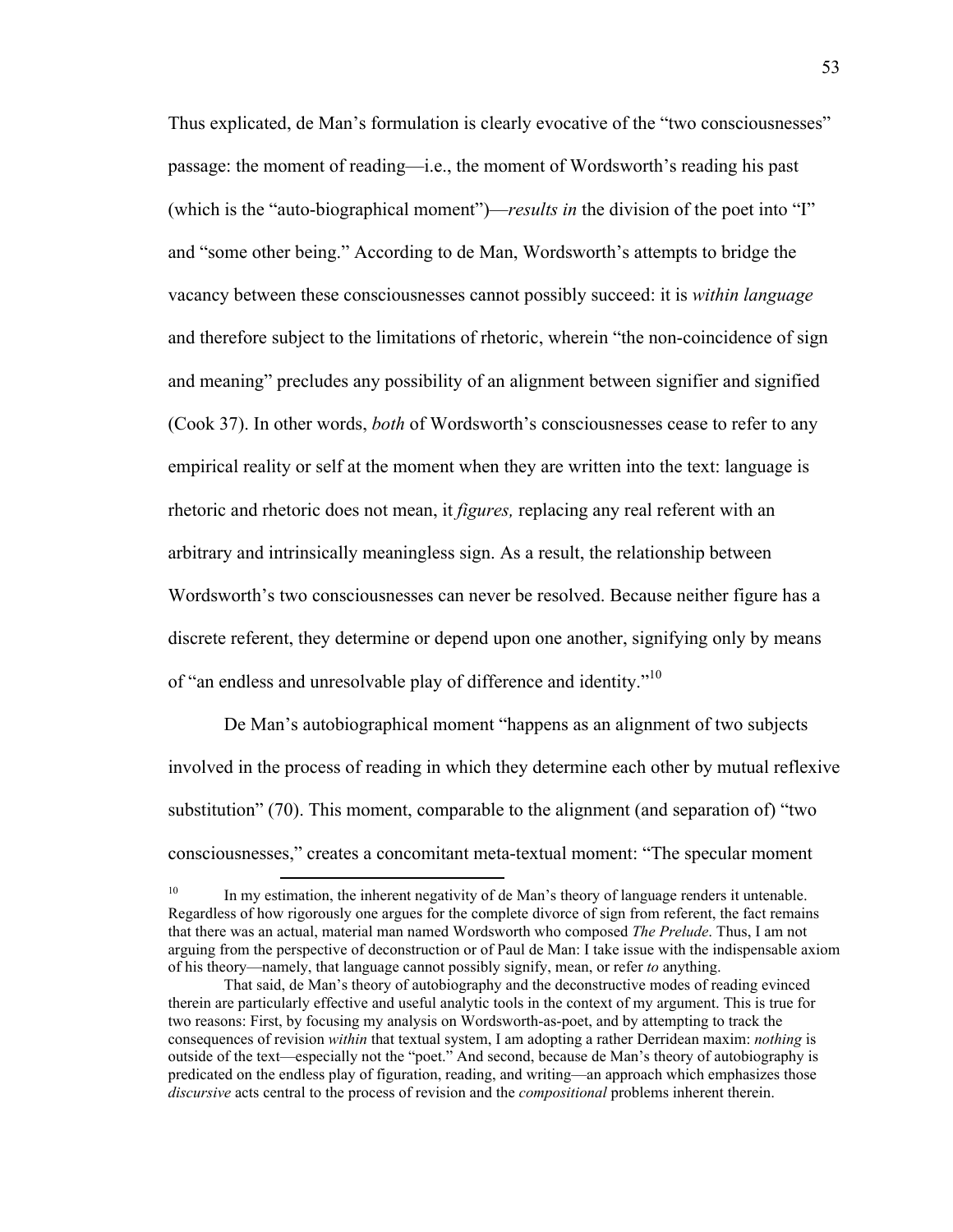that is part of all understanding reveals the tropological structure that underlies all cognitions, including knowledge of the self" (71). As Cook explains,

 Doubleness and division creates what de Man describes as 'a specular structure' (1984: 70): autobiography is the equivalent of a mirror, but a mirror in which it becomes increasingly difficult to distinguish between reflection and reality. The writer looks back or looks at him- or herself in pursuit of finding or knowing a self. But this self is composed in writing. According to de Man, autobiographical writing turns around this moment. It is tropological, in a way that recalls the root meaning of 'trope' in the Greek word for 'turn'. To read autobiography is to be caught up in this turning of the self and of language. (51)

The "specular structure"—a structure of seeing or, more appropriately, reading—enables self-awareness and reflection; but the insight gained is not "self-knowledge." Instead, it is an awareness of the "tropological structure" or constructedness of autobiography, and thus an awareness of the contingency (i.e., written-ness) of the text. The fact that the self observed is a self that has been "composed" proves an ineluctable impediment to unclouded sight and coherent reading: one subject cannot "read" the other because language does not signify, but *tropes*, thereby turning away from meaning and substituting a figure.

Curiously enough (or perhaps purposefully), de Man does not address the passage of *The Prelude* which most clearly evinces a specular structure. That passage, another oft-analyzed sequence, reads as follows:

 As one who hangs down-bending from the side Of a slow-moving boat upon the breast Of a still water, solacing himself With such discoveries as his eye can make Beneath him in the bottom of the deeps, Sees many beauteous sights—weeds, fishes, flowers, Grots, pebbles, roots of trees—and fancies more, Yet often is perplexed, and cannot part The shadow from the substance, rocks and sky, Mountains and clouds, from that which is indeed The region, and the things which there abide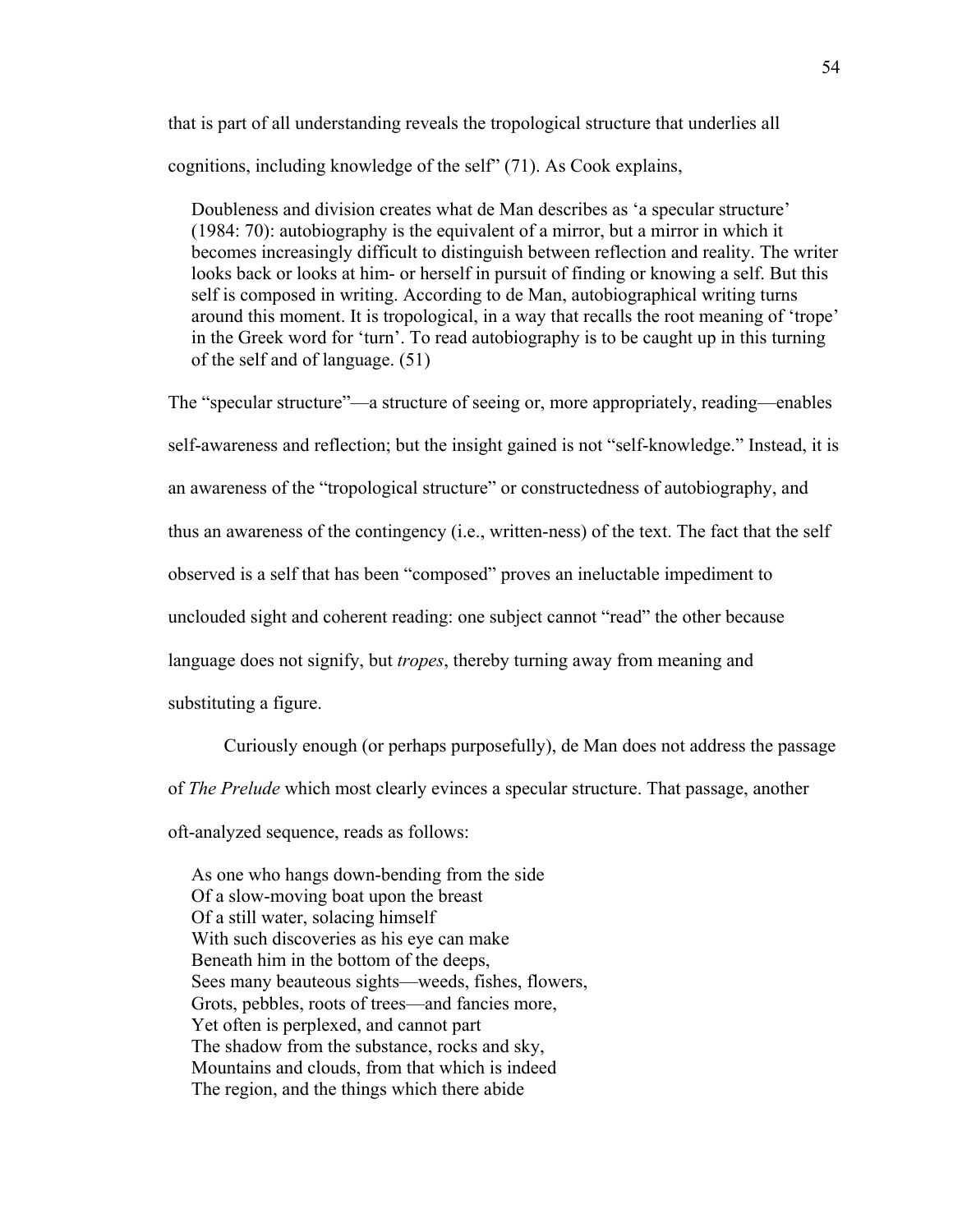In their true dwelling; now is crossed by gleam Of his own image, by a sunbeam now, And motions that are sent he knows not whence, Impediments that make his task more sweet; Such pleasant office have we long pursued Incumbent o'er the surface of past time— With like success. (*1805* 4: 247-64)

To borrow from Wolfson, "[t]his is the epic simile . . . launched to image the perplexed epistemology of writing and reading autobiography" (*Formal* 128). The essential dynamics of the image are fairly uncomplicated: a man in a boat leans lazily over the side to gaze into the water. However, the optical dynamic of the passage (its "specular structure") is complex and layered: the poet (object of the simile) first sees the bottom of the "still water," which is populated with "weeds, fishes, flowers, / Grots, pebbles, roots of trees"; then he is "perplexed" by the surface of the water, which is reflecting "rocks and sky, / Mountains and clouds" and thus impeding his vision of the bottom; next, he sees in the water's surface his own image, which *crosses* the former reflections; and finally, he is similarly "crossed" by a sunbeam and "motions that are sent he knows not whence." If we begin by reading the simile literally, the passage may be said to move from "deeps" to surface to sky, pulling the observed object(s) or phenomena closer to the eye until they or their causes pass beyond visibility. However, it is even more crucial to note that each successive "level" of seeing impedes or obscures the former: "looking through" and seeing clearly is not an option after the eye is "perplexed" and then "crossed" because the layers interpenetrate, mix, and confound one another.

As Cook rightly observes, the analogical mechanism of the simile is to "transform temporal into spatial relations" (33): the poet is "Incumbent o'er the surface of *past time*," and his vision moves from the depths (long ago) to the surface (the present) to the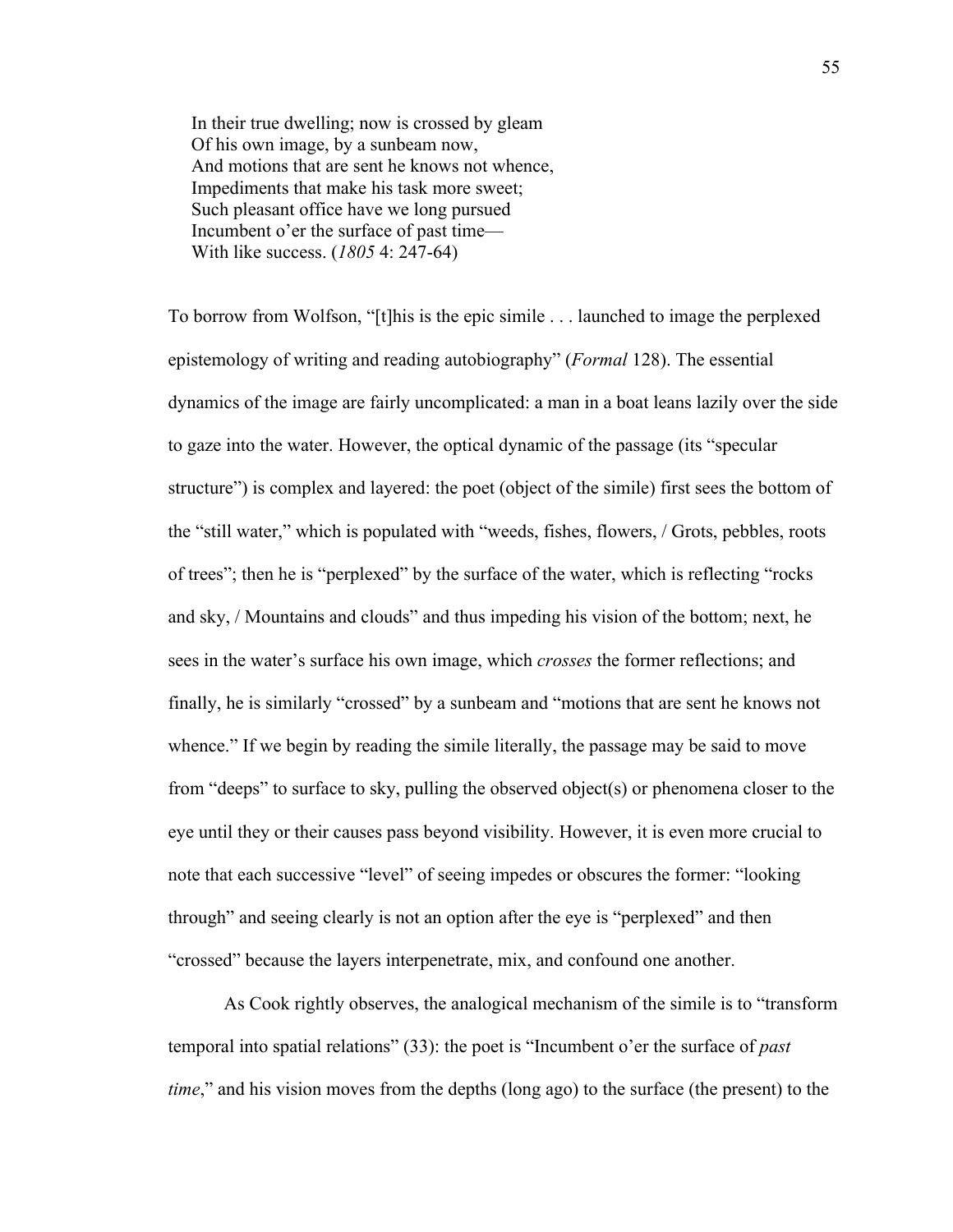unobservable (future) in an anti-regressive movement. Yet as vision is impeded by each successive level of time, the poet must attempt to "look through" and does so with decreasing efficacy. What we have, then, is a double movement: a movement *up* from the bottom which proceeds by means of the simile's narrative, and an attempted movement *down into* the depths, which follows the poet's field or range of vision. As he attempts to penetrate beneath the surface of past time, time moves up toward and beyond the present, progressively clouding and finally thwarting his vision altogether. Importantly, the two movements first "cross" when the poet sees a "gleam / Of his own image." At this point, the depths become completely illegible.

The analogical identities of levels and objects are easily identified: for example, the "weeds, fishes, flowers, / Grots, pebbles, roots of trees" in the depths are distant, discrete, *natural* objects which evoke Wordsworth's ubiquitous vision of childhood and of the poet as a child, when he was yet Nature's "favored being." But the most resonant dynamic or moment of the passage arrives with that moment of self-recognition or (self) reflection—the moment wherein the poet can see *nothing but* the image of himself looking back at him.

Clearly, this is a moment of (visual) recognition equivalent to what de Man called "the alignment of two subjects": one movement—time—has brought the poet's present self to the surface, where the poet-seeing observes not himself but the image, figure, or reflection of himself—a simulacrum. If these terms are transposed to the arena of texts and of reading and writing (which they never really left), the simulacrum of the poet becomes the figure-of-the-poet, a self written into being. It is this written self, the lyric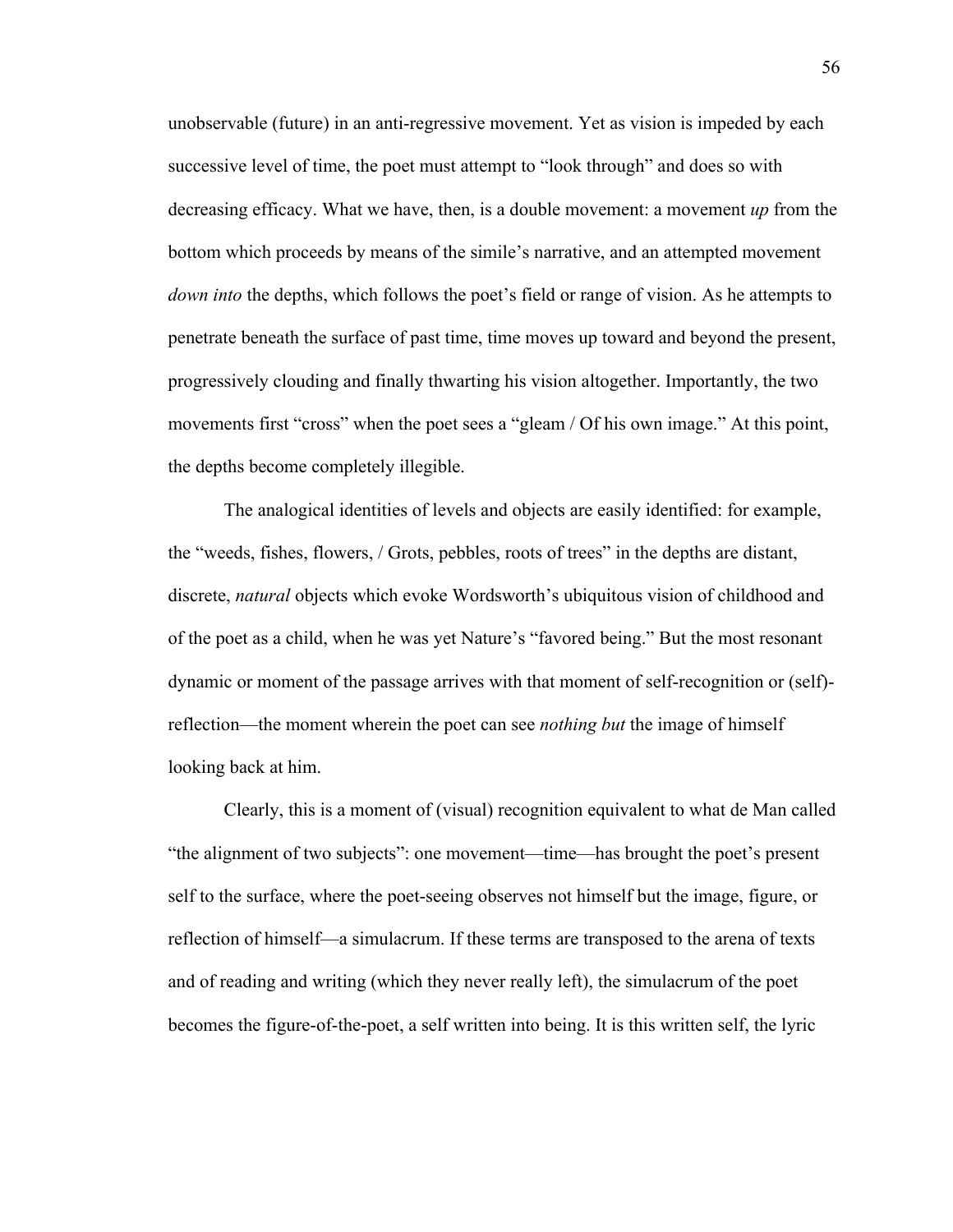"I," which ultimately obscures the poet's vision, preventing him from seeing his own past clearly.

The passage thus constitutes a poeticized model of the processes of reading that both define and limit autobiographical discourse. The reflection, representative of Wordsworth's present self, obscures the successive layers and depths of "past time," which constitute an aggregate of former selves stretching back into childhood. As such, *the poet's present self filters, shapes, constructs, and determines how he reads former selves*. The poet's newly realized identity never really attains a stable state because it is quickly crossed and superseded by the upward thrust of time. Furthermore, that ephemeral "I" is necessarily a distorted or remade self—one comprised of the past but filtered through the demands and expedients of the narrative moment.

The "figure of reading" evident in this passage is also directly applicable to Wordsworth's processes of revision (de Man 70). Every time the poet revisited and reread his text(s), he effectively added another layer of interpretation, another (re)figuring of poetic identity to the existing aggregate of selves/texts. Wordsworth's revisions to *The Prelude* thus accumulate like sediment—at once adding new material to the whole and changing the shape of the previous text, now further within the deeps. This is not an inherently negative process: the change between the 1799 and 1805 *Prelude*s, for example, creates an entirely new, much different poem. Nor is it uniform: portions of *The Prelude* are relatively stable throughout all versions. It is, however, a process which yields perpetual change in the name of realizing a present poetic self ("I") which is everreceding into the past. By the time *The Prelude* is in its "final," 1850 incarnation, the poem has been subject to such substantial and continuous revision that "there are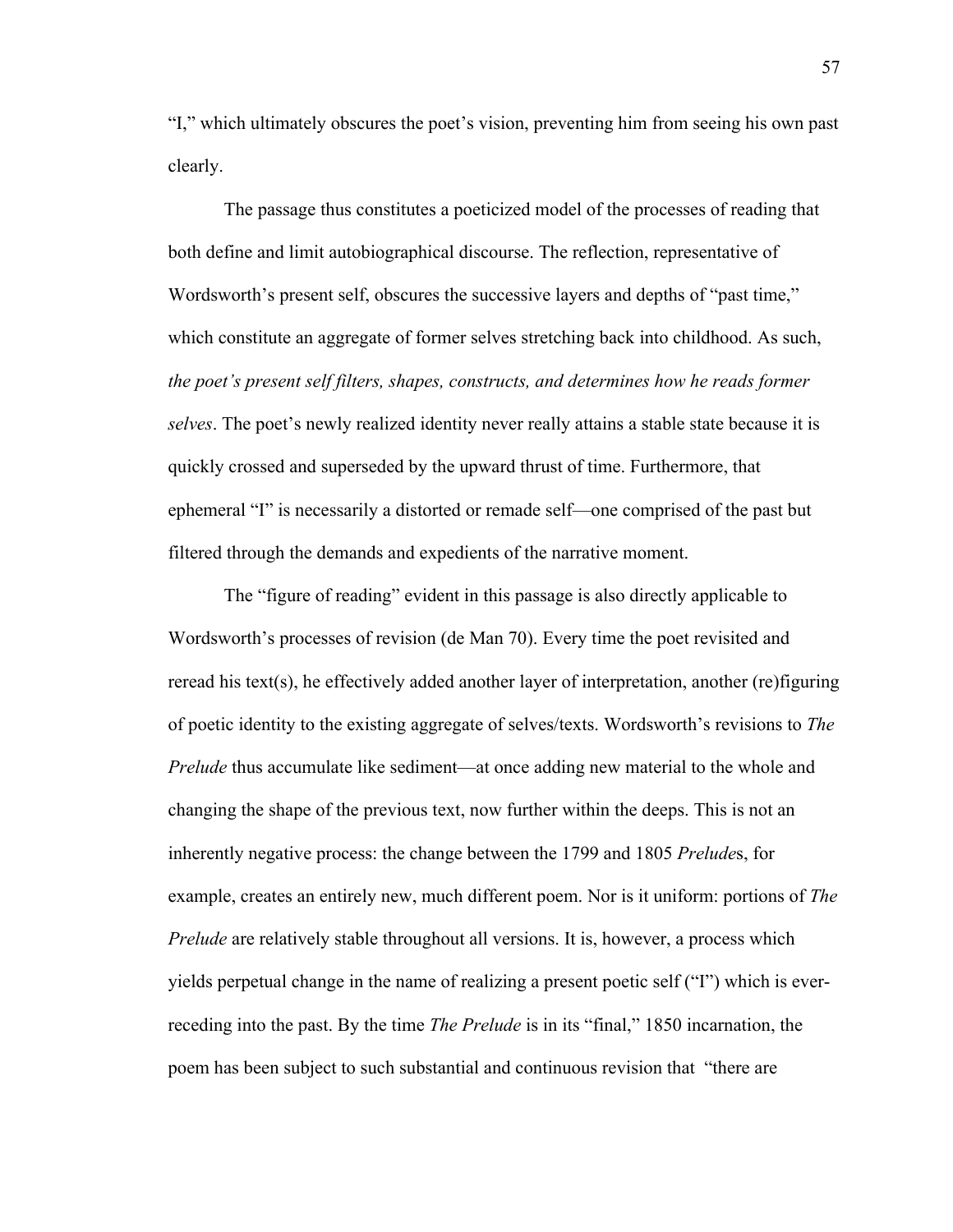frequent outcrops of several earlier formations, forming an almost geologic cross-section of earlier authorial selves" (Wood 8).

Ultimately, autobiographical self-representation and revision are equivalent. Indeed, Wordsworth's efforts to write autobiography, to reflect upon and "revise his selfunderstanding" are inherently bound to more explicit revisionary processes (Hartman, "Introduction" xxv). Because Wordsworth's poetic identity is realized through the text, he cannot update or amend the former without altering the latter. What's more, the poet in the process of writing autobiography must remember, interpret, and incorporate a history which is *comprised* of texts and readings of texts. Wolfson explains this phenomenon as follows:

 As poetic activity recollects, reviews, interprets, and reinterprets its phantoms of conceit, poetic composition produces revision as the enactment as well as the report of these processes. Scanning the surfaces and depths of time past, the "considerate and laborious work" of writing returns Wordsworth to manuscripts past, to reperuse the surfaces and gaps of their texts. Manuscripts as well as memories constitute his past, and textual revision reduplicates, perpetuates, and enters into recollection. In this involute, revision is not just compositional; it is the very trope of autobiography. . . . (*Formal* 104)

If revision is the rhetorical mechanism of autobiography, then it follows that the problematics of form inherent in autobiographical writing are applicable to processes of revision. The preceding conclusions may therefore be applied directly to the text of Wordsworth's *Prelude*(s) as rubrics or frames for further analysis. By addressing how time, constructedness, memory, and the limitations of rhetoric inform the relationship between versions of *The Prelude*, one can determine the ultimate impact and import of Wordsworth's revisionary practices.

Yet even these conclusions are insufficient to support the contention that Wordsworth's revisions were both the central cause and overt manifestation of his poetic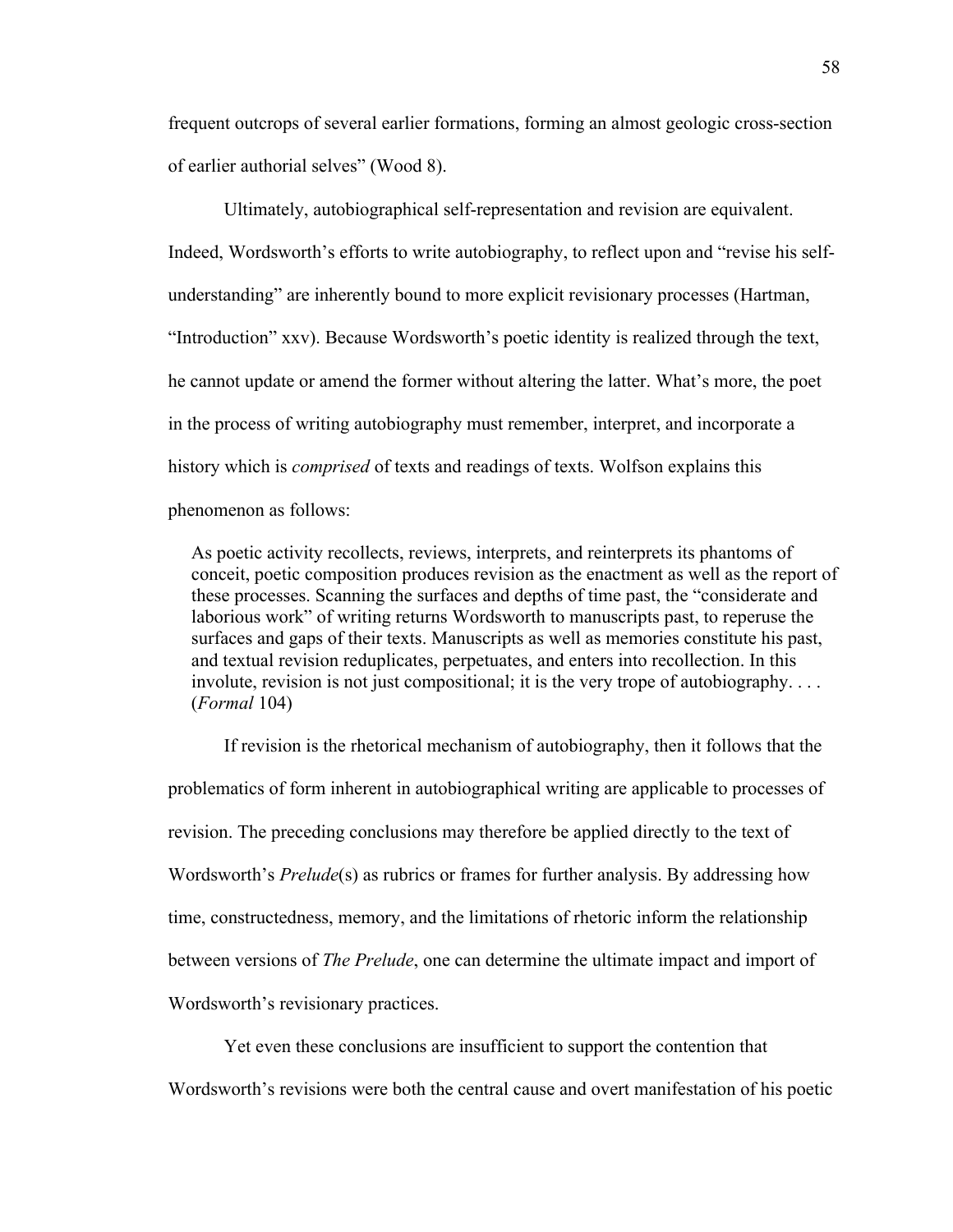decline. However deeply the problematics of (autobiographical) form inform the shaping of poetic texts, they still do not *implicitly* explain how revision can compromise the quality of poetic production. In order to substantiate the link between revision and decline, one needs a means of demonstrating how revisionary practices can compromise or attenuate a poetic text.

Nigel Wood's discussion of retrospection and reordering in *The Prelude* provides a solid base for precisely such an effort. The relevant passages read as follows:

 Retrospection reorders the events that contribute to the present 'self'. . . *The Prelude*  represents, therefore, a proposition about the past that emerges from this anxiety to construct it *in the present*. . . .'Anxiety' is an apt word for this reordering, as it involves a working through of the displaced fears and repressed desires, a full coming to terms (in a quite literal sense) with these shadows of authority or Otherness that cannot be faced directly, either because they only now exist in a language that is metaphorical (and so require extensive interpretation) or because they need to be reassembled out of their chronological order in order that they can emerge for the conscious mind. (21)

One of the fundamental problems at work in autobiography is the inevitable constructedness of the life written therein—a life which is effectively "reordered" to suit the discursive or formal demands of narrative. When further figured as an act of reading, and as a *revisionary* act of reading which must, by necessity, be contingent upon the poet's present, the effort to compose or write oneself becomes identical to what Wood calls the "proposition about the past which emerges from this anxiety to construct it *in the present*." The following chapter will explain how the concept of "anxiety," adapted to autobiographical discourse, aptly characterizes the process that shapes and impels Wordsworth's revisionary practices.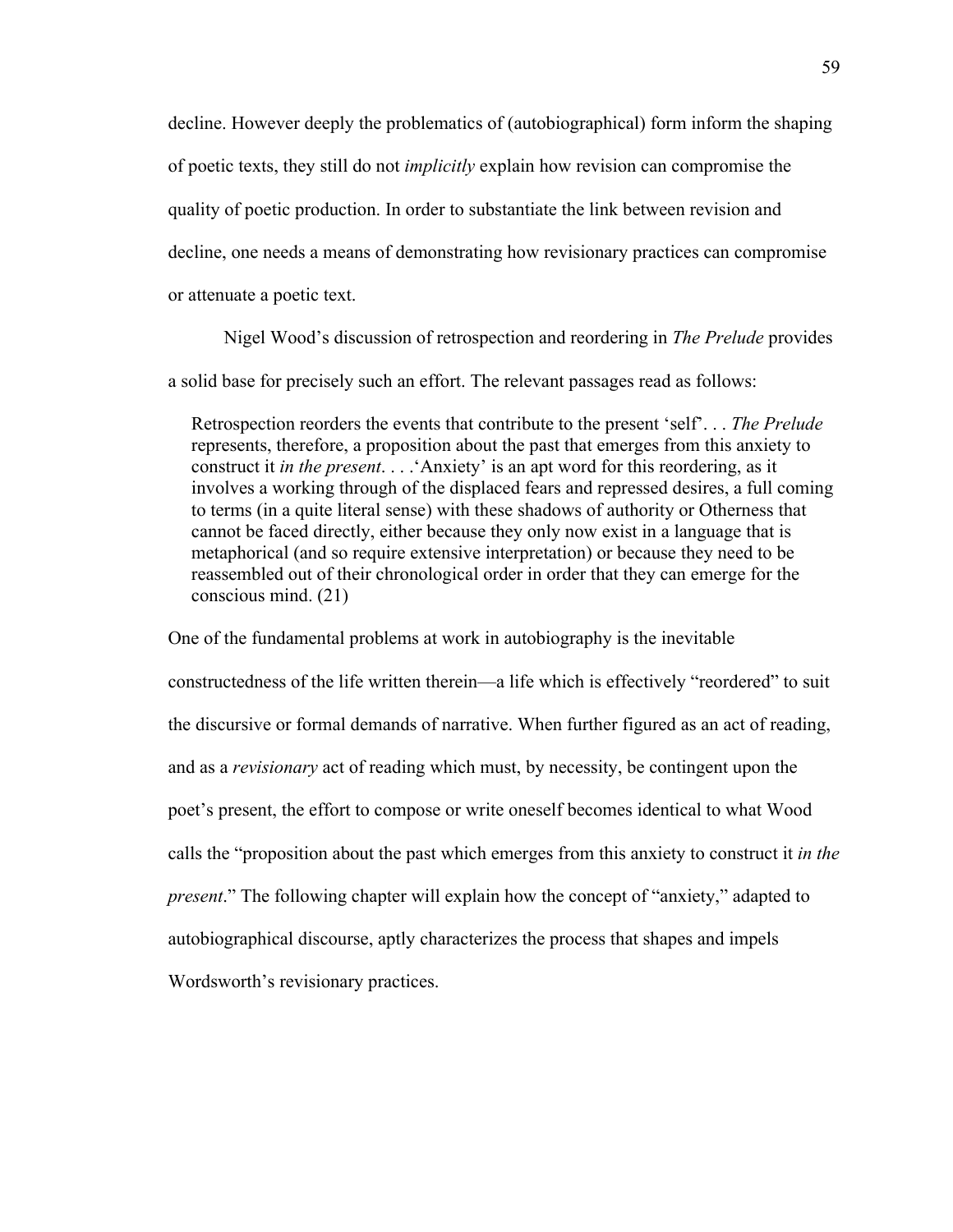## Chapter 3: Anxiety and Autobiography

While anxiety is indeed an "apt word" for the agonistic process(es) or energies which conditioned the *Prelude*'s (re-)composition, it is also an incredibly ambiguous one. Even Nigel Wood's formulation, which stolidly (and accurately) characterizes Wordsworth's anxiety as a process of "reordering," threatens to become nebulous due to the profuse connotations the word has accrued in post-Freudian discourse (Introduction 21). On the other hand, reductive definitions and an over-rigorous circumscription of meaning would inevitably collapse at the hands of the dynamic "working through" which at once constitutes and results from (an) anxiety. Ultimately, what one needs is an inclusive and flexible concept which may be *located* without becoming fixed; it is not necessary to know what anxiety "is" so long as one knows where and when it occurs.

According to Wood, Wordsworth's anxiety was a discursive phenomenon which concomitantly subsumed and motivated a complex of psychological, temporal, and hermeneutic processes. However, Wood gives insufficient emphasis to what truly binds these processes—namely, their coincidence in what de Man calls the autobiographical or specular *moment.* As adduced in the previous chapter, this autobiographical moment "happens as an alignment between the two subjects involved in the process of reading in which they determine one another by mutual reflexive substitution" (de Man "Autobiography" 70). Further, the alignment between the one who writes and the one who is written about is *specular* because it represents a moment of vision or insight that "reveals the tropological structure which underlies all cognitions, including knowledge of the self" (72). Autobiographical discourse always bifurcates the writing subject, creating a spatiotemporal difference which thwarts full representation. But in the very act of

60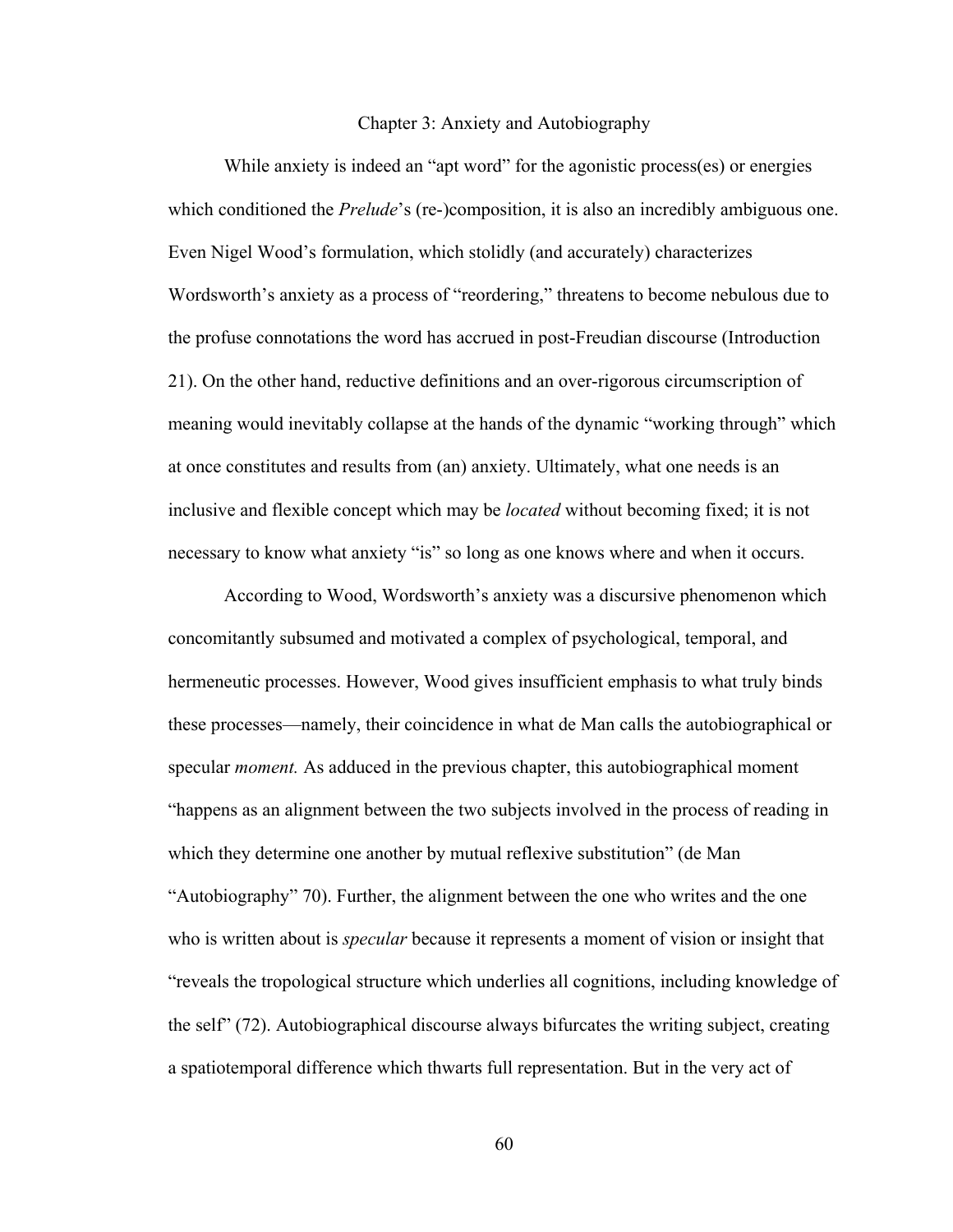dividing the self, writing also makes possible a moment of *reading* wherein the self-whowrites recognizes that the self-written-about is a rhetorical effect. The net result of this process is to make the poet *see* himself in the act of composing a self; he becomes aware of "his" constructedness. This "tropology of the subject" is poetic self-awareness or selfconsciousness.

Anxiety happens in and at this moment of poetic self-consciousness. It is a turning-inward which enables awareness yet frustrates closure. This is not the more familiar, more tangible type of anxiety (which is a felt anxiety, or anxiety as a psychological and physiological state), though such considerations are certainly relevant.<sup>11</sup> Instead, *this* anxiety is explicitly linked to reading and writing autobiography: its character is distinctly discursive, for it arises from, is motivated by, and results in poetic production.

For de Man, all writing is inherently autobiographical. His treatment of Wordsworth and the *Prelude* is thus a means of adumbrating a "figure of reading" he thinks endemic to all literary texts. Of course, the first theorist to address the problem of autobiography in the "great soliloquy" was, in fact, Wordsworth himself: his treatments of the vacancy between "two consciousnesses," the problem of "after-meditation," and the "perplexed epistemology of autobiography" are all, appropriately enough, preludes to the readings of subsequent critics and theorists, de Man included (or even de Man especially). Though he may never have admitted the fact, Wordsworth *also* thought all writing autobiographical: the centrality and ubiquity of the *Prelude* in his career and corpus are testaments to that fact.

<u> 1989 - Johann Stein, fransk politik (d. 1989)</u>

 $11$  See, for example, the preceding chapter's discussion of the physical maladies which, for Wordsworth, often accompanied composition.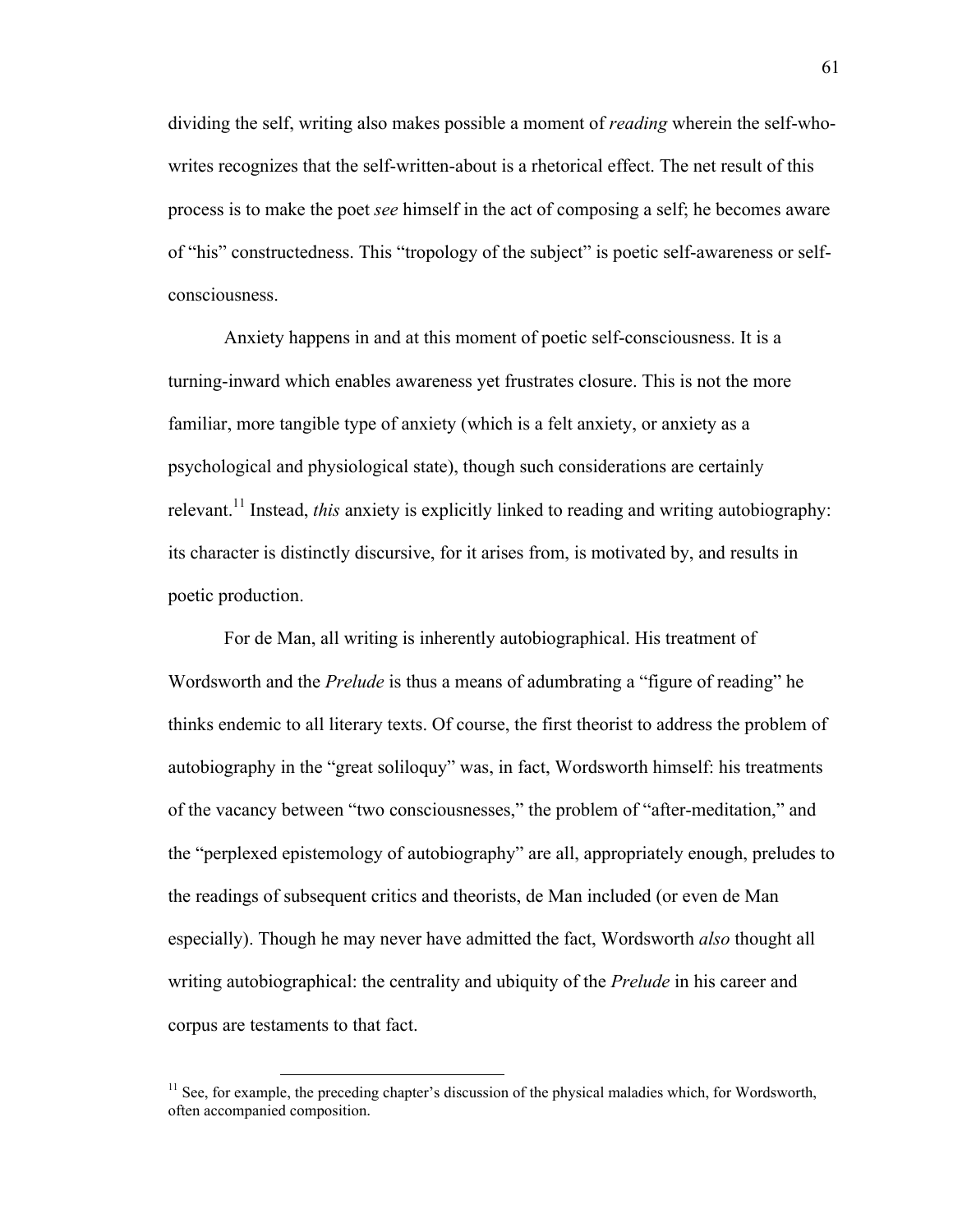Yet ultimately, there is a crucial difference between Wordsworth-the-critic and Wordsworth's critics—a difference borne not only of time and "distance" from texts but from the poet's adamantine resolve to overcome the vacancies, gaps, and lacunae which permeated his texts. Whereas we, as readers, can safely accept textual instability and indeterminacy, Wordsworth could not: to do so would have meant compromising the poetic identity he was constructing within those texts. For this reason, the textual predicament critics describe as "autobiographical discourse" was, for Wordsworth, the source and site of profound anxiety. Possessed of (and perhaps by) "the poet's urgent need to constitute himself as poet," he developed a mode of poetic discourse which, because it took the poet's subjectivity as its subject, was perpetually subject to the ineluctable flux of a being-in-time (Jacobus 128). The mutability of the poet's mind and the evanescence of the temporal present thus yielded a poetry which was truly "never secure from the pressure of 'second thoughts'" (Wolfson, *Formal* 109).

By means of this curious involute, Wordsworth's poetry continually reinscribes the very inadequacies and impasses it wishes to repair: writing is the agent of its own frustration, because "*acts* of writing – acts that do not just record memory but themselve*s*  perform, act out, enact commemoration – both produce a poetic self and, at the same time, disturb any possibility of a coherent articulation of such a self" (Bennett 12, emphasis added). Yet the impossibility of coherence or wholeness—and further, an awareness of that impossibility—does not appear to dissuade the poet from pursuing completion. Writing and rewriting, he struggles against both the self represented *within*  the poem and that self who has written or is writing the poem. This collision of ends and means, content and form, creates a poetry which is antithetical unto itself, a poetry which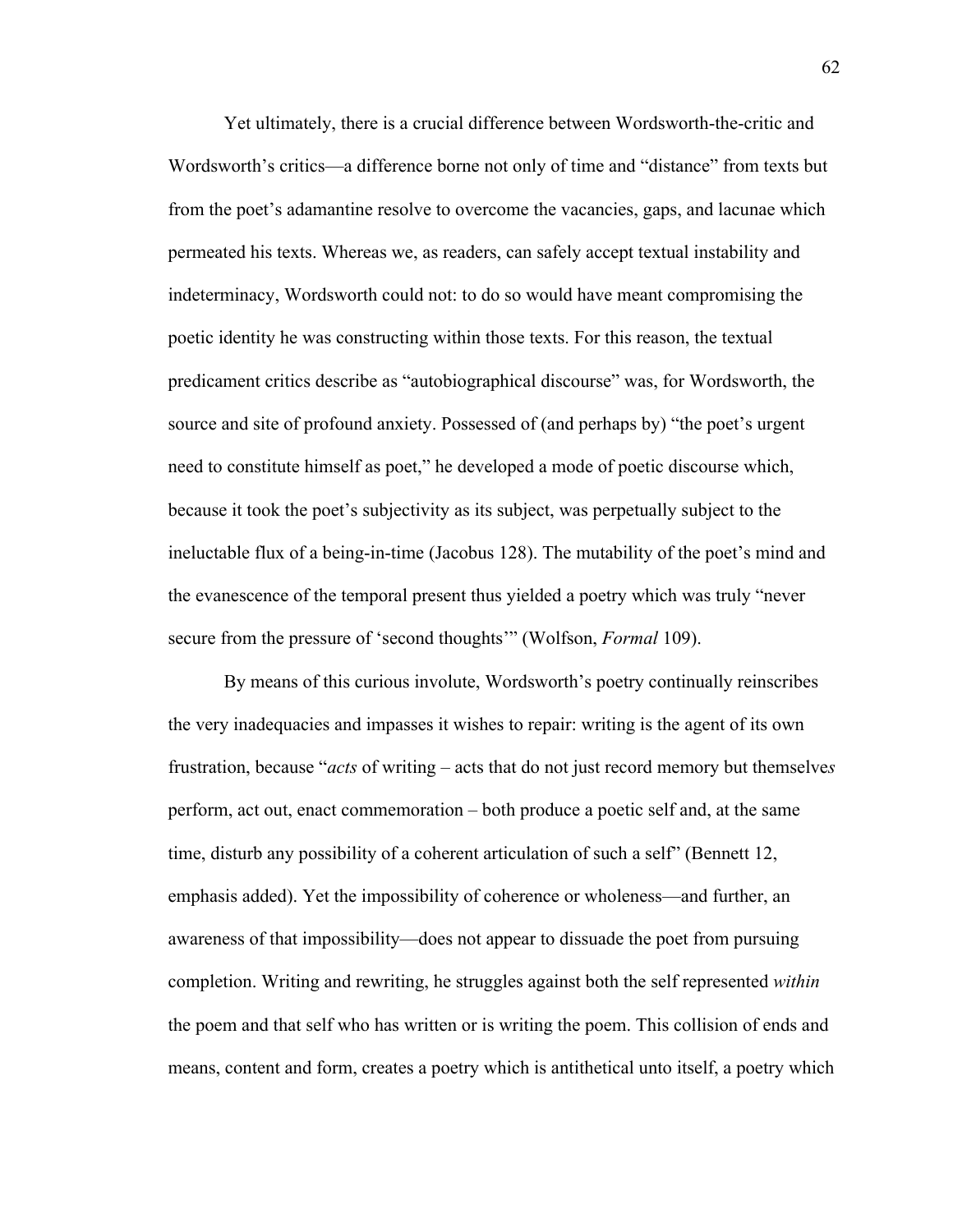is never complete yet refuses to concede its contingency, a poetry which is inexorably and perpetually in *crisis.* 

Of course, critics have long recognized the connection between Wordsworth's verse and a sense of crisis. Indeed, the term has been such a staple of commentary that it has become the defining element of two entire *genres* of poetry implicitly associated with Wordsworth: the crisis lyric and crisis autobiography. The most famous examples of poems in the former mode include such indispensable works as "Lines written a few miles above Tintern Abbey," "Resolution and Independence," and "Ode: Intimations of Immortality"—all of which begin with or propose a creative dilemma and then proceed to offer, if not a solution, some means of compensatory solace. The term *crisis autobiography*, however, is consistently reserved for *The Prelude* itself, as Anne Mellor explains:

 However fragile and tenuous the self linguistically constructed in *The Prelude*, the poem's overt rhetorical argument and structure locate it, as Meyer Abrams argued, within the genre of "crisis autobiography," a secularization of seventeenth- and eighteenth-century religious autobiographies grounded in a narrative of confession and conversion, of retrospection and introspection, based on the literary model of St. Augustine's *Confessions*. (294)

In contrast to de Man's "autobiography," which "is not a genre or mode, but a figure of reading," crisis autobiography has a much more specific (and therefore much more problematic) formal character. Indeed, given *The Prelude*'s heterogeneous, assimilative form, one might reasonably reject such a classification as altogether inadequate. But though there are problems inherent to applying such a label, one can preserve the fusion of *crisis* and *autobiography* in order to illustrate how "anxiety," which is an oblique and slightly askew synonym for "crisis" anyway, is at once manifest in and constituent of Wordsworth's *Prelude*.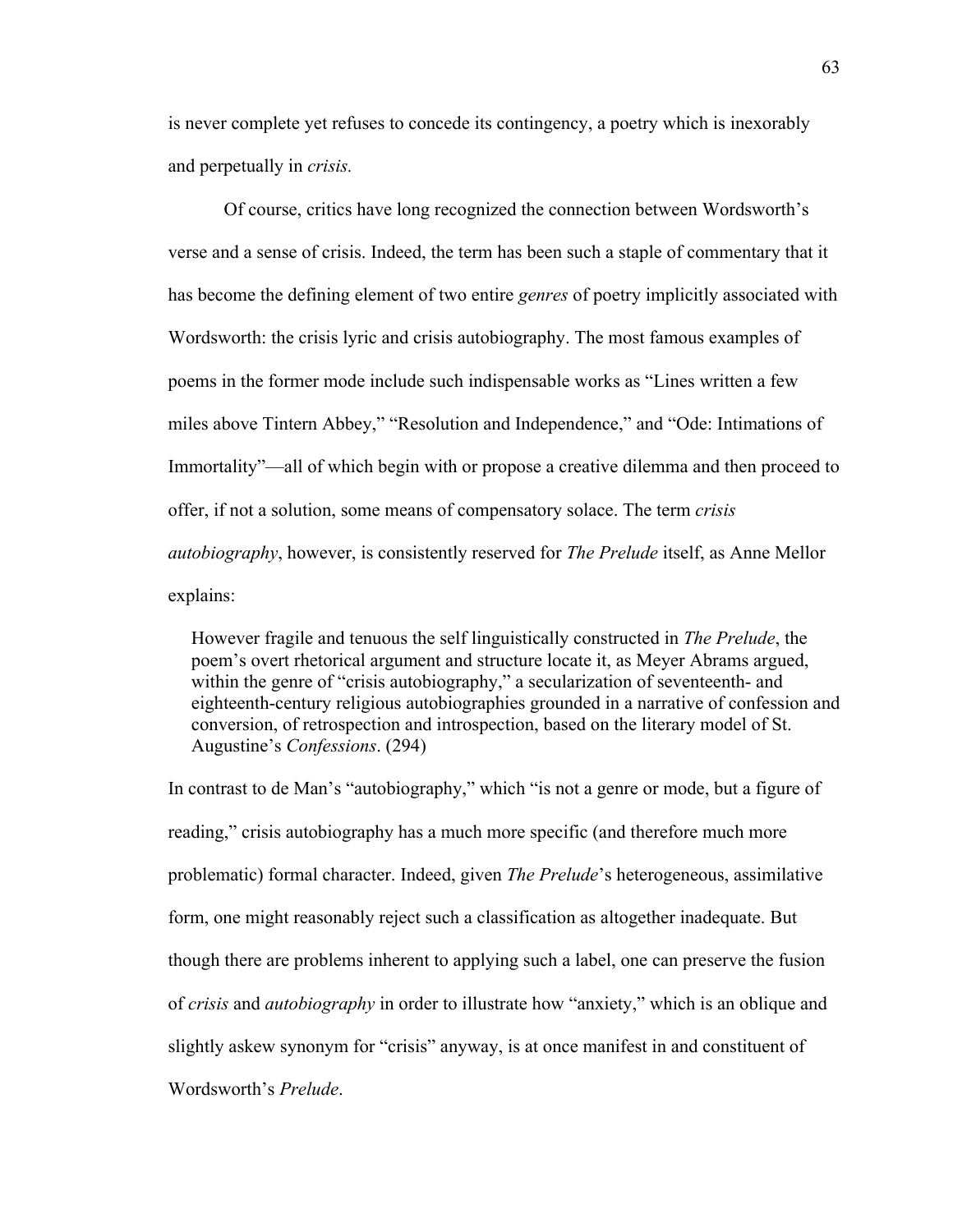In its initial two-book incarnation (1799), *The Prelude* could be aptly described as a crisis lyric rather than a crisis autobiography. This is not only a consequence of its "smaller scope and much more concentrated power" but of the manner in which it begins (J. Wordsworth 568) —namely, with an especially plaintive and urgent question:

 Was it for this That one, the fairest of all rivers, loved To blend his murmurs with my nurse's song, And from his alder shades and rocky falls, And from his fords and shallows, sent a voice That flowed along my dreams? (*1799* 1.1-6)

Wordsworth provides no context and offers no explanation: "this" is simply "*the*  crisis"—unnamed, unspecified, and therefore all the more threatening; and the question which it elicits recurs, accrues more weight, and finally crests at the poem's twenty-sixth line, where the poet at last rounds off his periodic question and assumes a declarative (though still tentative) voice. Although he never supplies a specific antecedent for "this," the subsequent content of Part I makes the nature of the crisis it references abundantly clear: Wordsworth has in some sense "failed" to be the poet he aspires to be. He has balked in the face of his great task—which, of course, is his nonexistent (but also ubiquitous) opus, *The Recluse,* a "philosophical poem, containing views of Man, Nature, and Society" (Wordsworth, *Prose* 3:5). The *Prelude*, as both a literary product and as a narrative, thus begins at and begins with a manifest creative anxiety, or anxiety about writing: Wordsworth is, as Jonathan Wordsworth avers, "writing this poem to find out why he cannot write the one he should" (572). As is always the case in his poems, Wordsworth's means of negotiating a present crisis is to return to the past: therein, he believes, he may find whatever information is necessary to justify himself as a poet,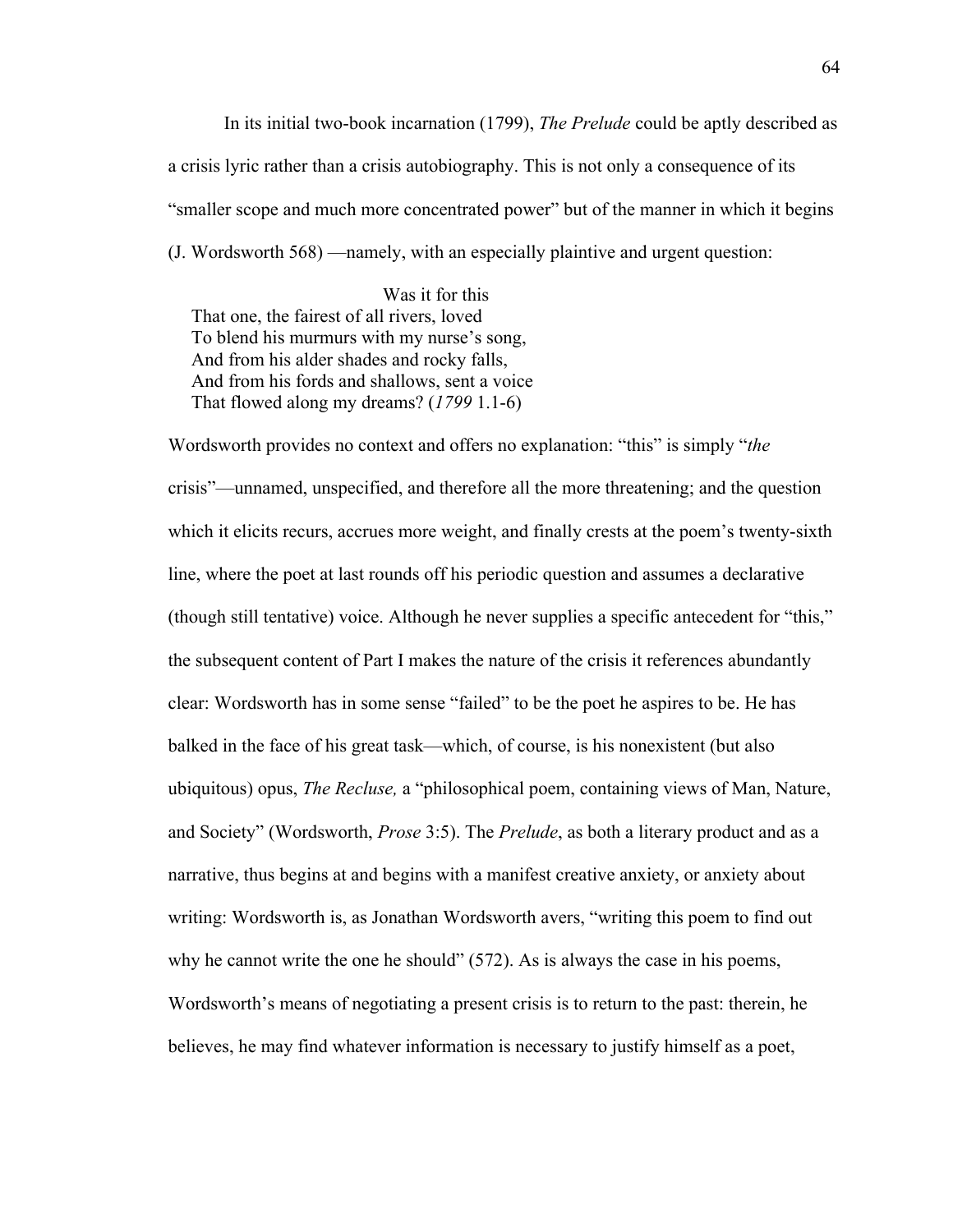reaffirm his vocation, and restore his confidence in those capacities which have been rendered suspect.

Yet "this" cannot be solved or effaced by any unswerving path from crisis to resolution or loss to restoration, for in the midst of that retrospective compensatory movement, Wordsworth must confront the limitations of autobiography—the problem of "two consciousnesses" which will be acknowledged for the first time in the 1799 *Prelude*'s second part. Thus, despite the 1799 poet's concluding declaration that he has retained—or more accurately, recovered—a "more than Roman confidence, a faith / That fails not" (II.489-90), the problem initiated by the poem's opening question does not end with or within the 1799 *Prelude.* In order to restore his faith in himself, Wordsworth has created "Wordsworth": he has effectively *written* himself into existence—not only as the "favored being" or "naked savage in a thunder shower" of the poet's childhood, but also as a distinct voice, a lyrical "I" who questions, interprets, and re-orders past experience (*1799* I.70, 26). And as this "I" is a "Wordsworth" grounded in the narrative present of the current crisis—a Wordsworth who *reads* from a distinct perspective and within a particular moment—it represents a self which will inevitably become the prior term in the alignment between two consciousnesses. Ultimately, the text's opening "this" is both semantically and *temporally* ambiguous: the antecedent which constitutes the crisis-athand must therefore shift with the passage of time.

The entirety of the *Prelude—*that is, *all* of the *Preludes*, the grand text which all of the poem's individual texts become—might therefore be described as a type of compositional reaction-formation: With each fresh reading, and with each subsequent rewriting, Wordsworth is attempting to quell a crisis (or a felt anxiety) so that his "real"

65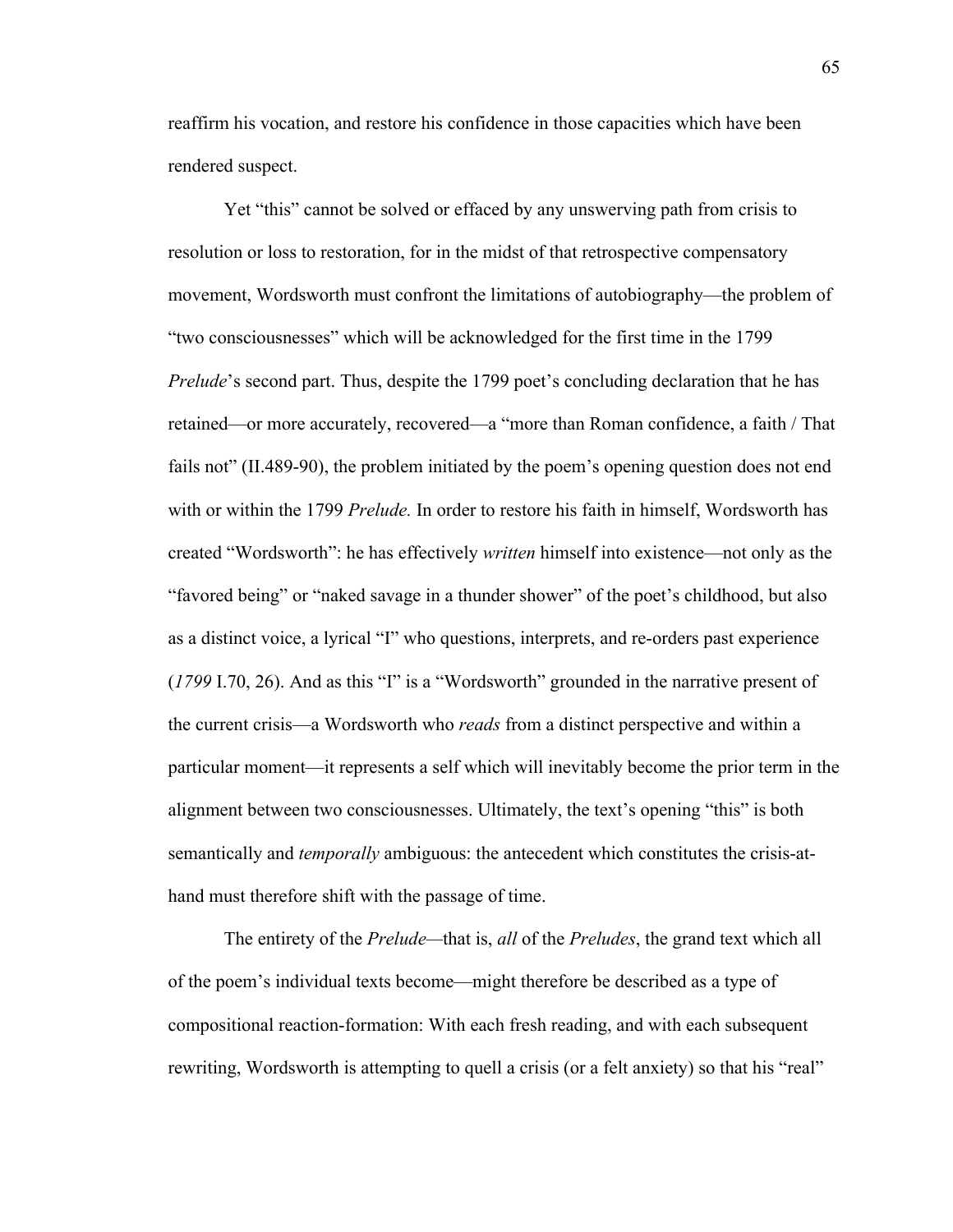work, which presupposes a fully-formed Poet, can proceed. But because *The Prelude*  represents "a proposition about the past that emerges from this anxiety to construct it *in the present,*" it can no sooner dispel anxiety than it creates it anew (Wood 21). Furthermore, because *The Prelude* allows for no distinction between artist and artifact, because it constructs the poet and thereby asserts that the Poet actually is the poem, there can be no correspondent separation between the poetic (thinking, writing) subject and the poem's "subject." Therefore, the poem is not simply about a crisis, it *is* the crisis; it does not only represent or address an anxiety, it *is* that anxiety.

However pithily described, autobiographical anxiety (as I conceive of it) is not a phenomenon which can be adequately conveyed in petrified grammatical constructions. It is dynamic by nature, and consists not of discrete texts but of relationships *between* texts, wherein Wordsworth's (re)readings of himself are realized. Let us consider what happens to *The Prelude*'s opening sequence, the "glad preamble," in the transition from the 1799 crisis lyric to 1805 crisis autobiography:

 Then, last wish— My last and favorite aspiration—then I yearn towards some philosophic song Of truth  $\ldots$  But from this awful burthen I full soon Take refuge, and beguile myself with trust That mellower years will bring a riper mind And clearer insight. Thus from day to day I live a mockery of the brotherhood Of vice and virtue, with no skill to part Vague longing bred by want of power From paramount impulse not to be withstood; A timorous capacity, from prudence; From circumspection, infinite delay. Humility and modest awe themselves Betray me, serving often for a cloak To a more subtle selfishness, that now Doth lock up my functions in a blank reserve,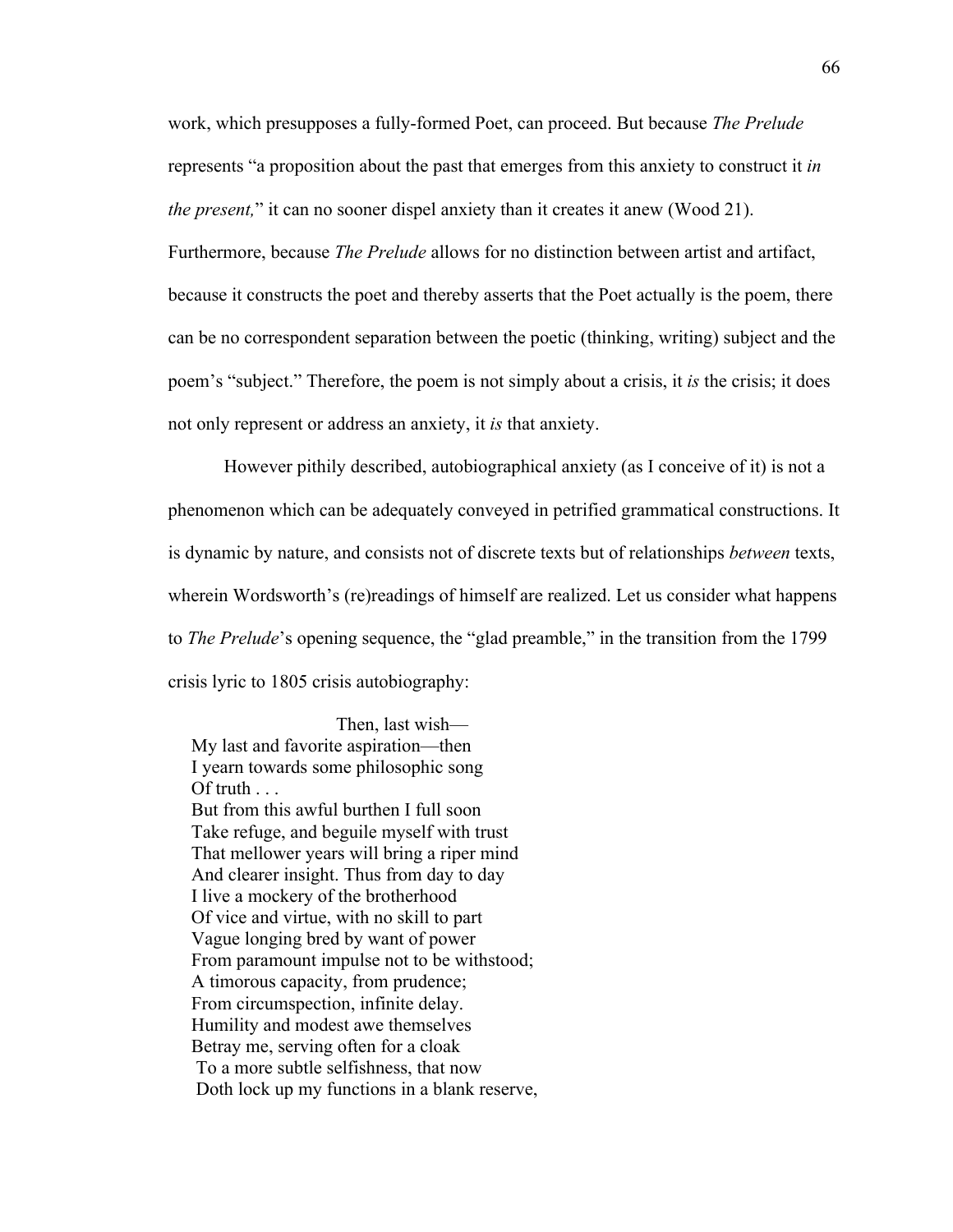Now dupes me with an overanxious eye . . . Far better to have never heard the name Of zeal and just ambition than to live Thus baffled by a mind that every hour Turns recreant to her task, takes heart again, Then feels immediately some hollow thought Hang like an interdict upon her hopes. This is my lot; for either still I find Some imperfection in the chosen theme, Or see of absolute accomplishment Much wanting—so much wanting—in myself That I recoil and droop, and seek repose In indolence from vain perplexity, Unprofitably travelling towards the grave, Like a false steward who hath much received And renders nothing back. (*1805* I. 229-276)

In this particular case, Wordsworth's revisions consist almost wholly of addition. Whereas the 1799 *Prelude* had opened with the "Was it for this" sequence, the 1805 version waits 271 lines to pose that most crucial question. In context, this seems a perfectly reasonable and relatively unremarkable occurrence: Wordsworth is moving from a poem of two parts and 1,000 lines to an *epic* poem of 13 books and over 8,000 lines; as the formal demands of a longer work are vastly different than those of a relatively self-contained (albeit expansive) lyric, the decision to reframe the opening simply makes sense.<sup>12</sup> However, such a substantial textual change can still teach us about the processes of reading which have informed the poem's re-conception. The "glad preamble" can therefore serve as a preliminary case study of Wordsworth's processes of revision. To begin with a deceptively simple question: in comparison to the opening of the two-part *Prelude*, what does the "glad preamble" actually *do?*

<u> 1989 - Johann Stein, fransk politik (d. 1989)</u>

 $12$  One would be hard pressed to deny such an argument outright. Even Jonathan Wordsworth, a fierce proponent of the aesthetic superiority of the 1799 *Prelude*, feels compelled to concede that the two-part poem "does not constitute an alternative to 1805" (570).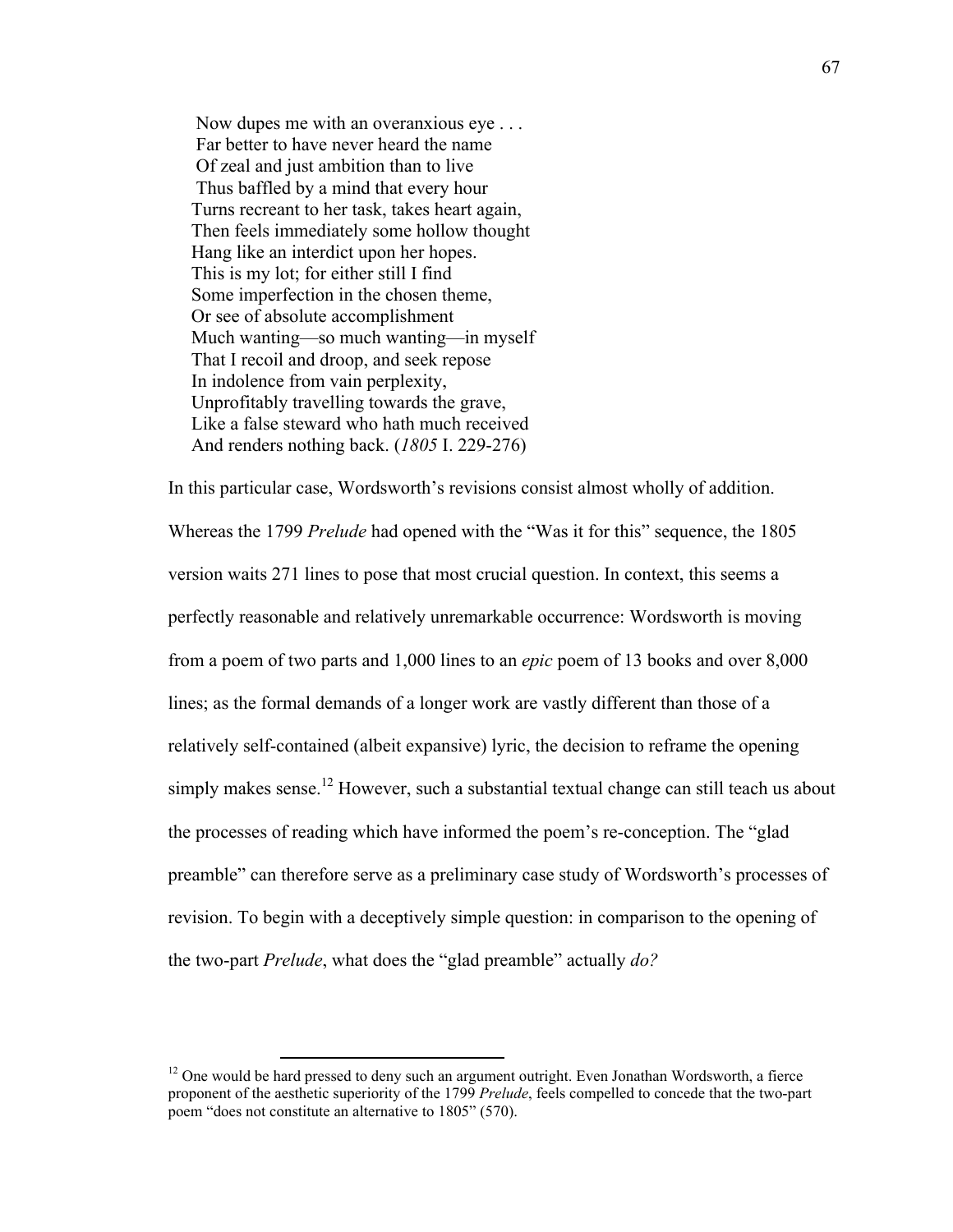First of all, the preamble supplies an ample antecedent for the first line's previously undefined "this," exhaustively describing the circumstances surrounding Wordsworth's creative consternation. With verbs such as "yearn," "beguile," "betray," "lock up," "dupes," "baffled by," "turns recreant," "recoil and droop," and descriptors like "awful burthen," "mockery," "infinite delay," "blank reserve," "interdict," "imperfection," "indolence," and "vain perplexity," the passage could hardly be more emphatically bleak in its portrayal of creative blockage. The descent toward the last line's "nothing" is thus meant to place as much rhetorical weight as possible on the ensuing question's formerly undefined pronoun. Eventually, this strategy provokes (or is meant to provoke) an equally forceful recovery: by the close of the first book the poet feels not only that his "mind hath been revived" but also that he has now fixed firmly on a "theme / Single and of determined bounds," thereby achieving a type of certainty which is the direct antidote to any lingering "vain perplexity" (*1805* 1.665, 668-69).

Yet even as it works so strenuously to establish the poem's archetypal pattern of fall and redemption, or crisis and recovery, or "imagination impaired" and "imagination restored," the preamble (explicitly modeled on the traditional epic's invocation) invokes a process that will ultimately threaten the stability of *The Prelude*'s structural schema: that of "self-constituting self-address" or (less eloquently) "self-conscious poetic selfconsciousness." While critics have adopted a variety of frames for understanding this discursive phenomenon, Mary Jacobus's explanation is perhaps most helpful. "The voice," she writes, "is always a doubling of self, and more often a multiplication or alienation" (132). For this reason, the doubly self-conscious turn (note: *troping*) of Wordsworth's lyric voice in the preamble does not so much unify *The Prelude* as it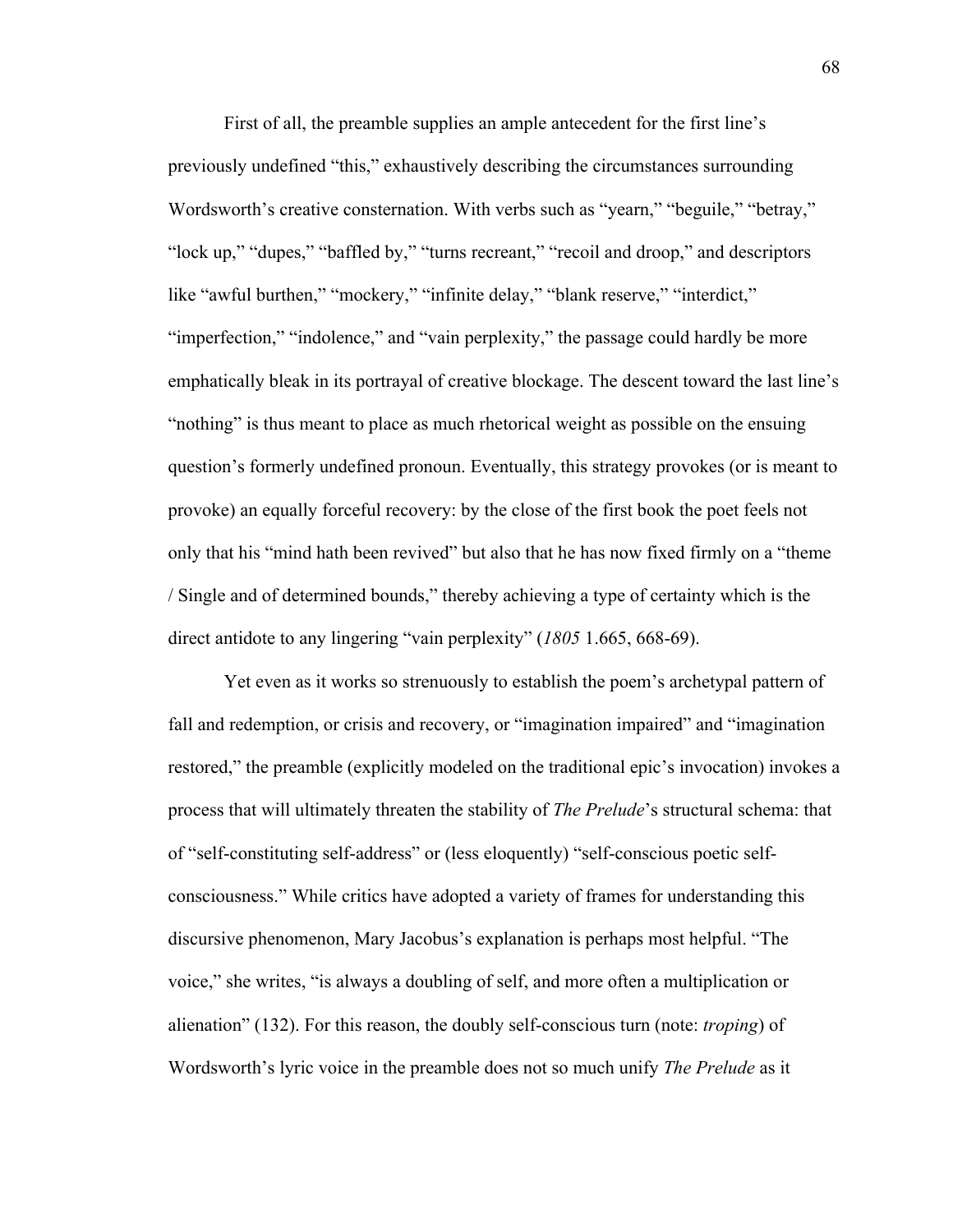creates or reveals certain gaps or "vacancies" inherent in its narrative scheme. Describing this turn as a "turning-away" or, in formal terms, *apostrophe*, Jacobus elaborates upon its consequences as follows:

 Regarded as a digressive form, a sort of interruption, excess, or redundance, apostrophe in *The Prelude* becomes the signal instance of the rupture of the temporal scheme of memory by the time of writing. Wordsworth's 'two consciousnesses' (*Prel.* II, 32) can then be seen as a division, not simply between me-now and me-then, but between discursive time and narrative time—a radical discontinuity which ruptures the illusion of sequentiality and insists, embarrassingly, on self-presence and voice; insists too that invocation itself may be more important than what is invoked. (129)

It is important that the division between "discursive time and narrative time" does not simply replace or supplant the more simplistic "me-now and me-then" binary. Instead, apostrophe compounds or complicates the poem's "temporal scheme" by "signaling" the presence of a meta-textual voice—the voice of the poet-writing, or what has formerly been identified as a mode of "self-constituting self-address." By these means, Wordsworth's "two-consciousnesses" have been re-doubled: rather than reveal a straightforward negotiation between "I" and "some other being," the poem now evinces a much more "perplexed epistemology" wherein each successive self is othered by an auditing voice. Wordsworth writes about Wordsworth-writing who is in turn writing about Wordsworth: the lyric "I" is not a stable, singular subject but a reflexive fiction which continually divulges—or at least exposes—its own conceit(s).

The results of this internecine, inward-turning struggle are evident in the text of the preamble. The "mind" which "turns" and turns once again, cycling through despair and hope, is caught within a meditative loop which (re)duplicates or parallels the path of the poet-writing, who is likewise trying to fix upon some coherent, stable self so that he might proceed with the task at hand. Further, the lyric I's lack of "skill to part" or parse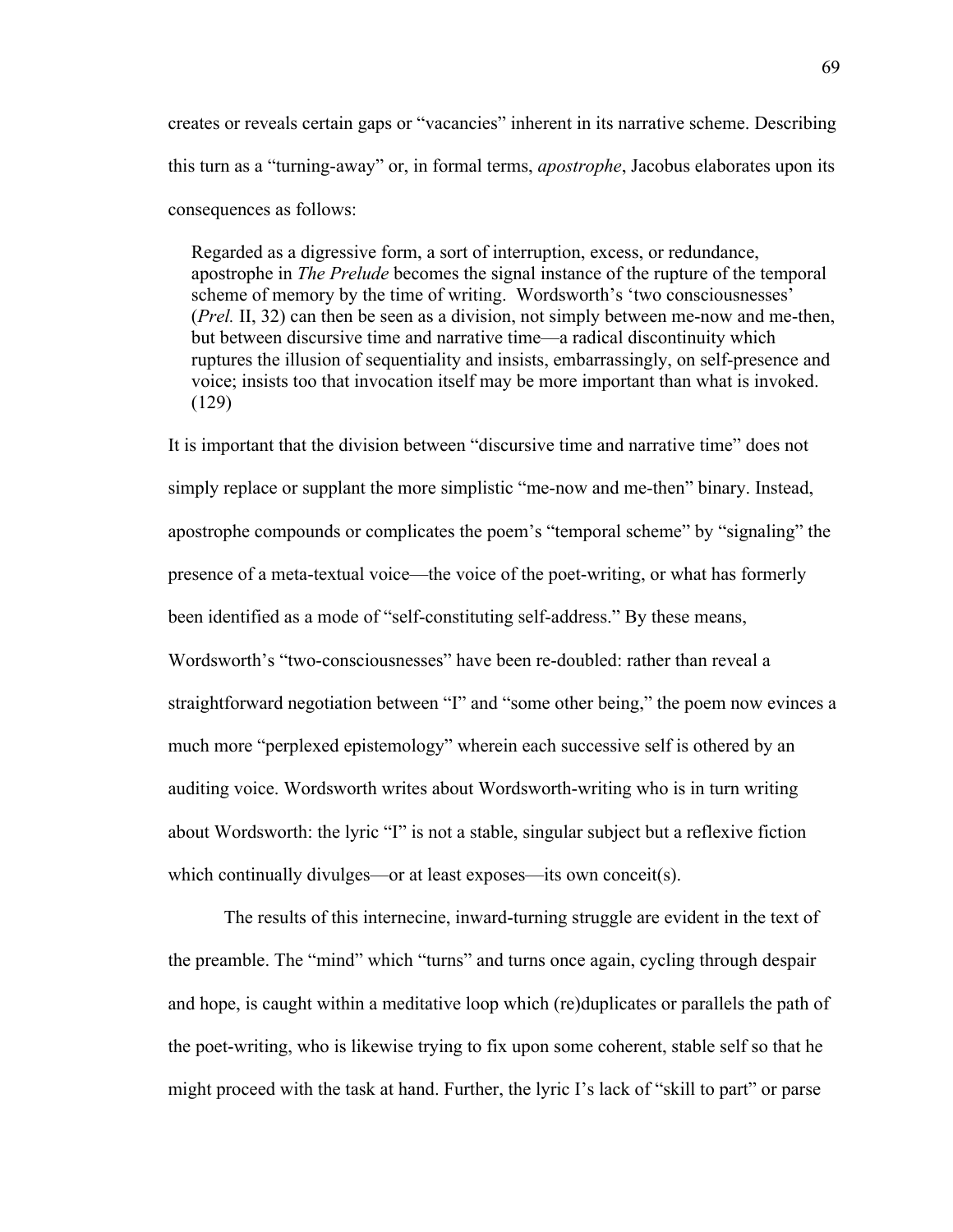the emotional antecedents of his current crisis is analogous to the "circumspection" of the text itself, which, due to its consummate self-awareness, is enacting the very process(es) it describes. Ultimately, the "glad preamble" is not merely an introduction to Wordsworth's "crisis autobiography" but also a catalyst which actuates the poem's autobiographical crisis: as Jacobus writes, "the 'glad preamble' initiates not only *The Prelude*, but the problem of its composition" (130).

 Yet, because "composition" never means *only* "writing" (i.e., the literal act of inscription) but always denotes tandem processes of reading and writing, it might be more accurate to say that the preamble initiates the problem of reading which in turn initiates (indeed, becomes) *The Prelude.* Of course, "reading" has a rather expansive definition here, at once signifying the physical act of reading a written text and more intangible processes of self-reading, including introspection, self-analysis, and memory. Nevertheless, the most crucial of these is still the physical act itself—the very literal (re)reading of poetic texts which accompanied the first major revision and expansion of *The Prelude* in 1804-05. By necessity, all other "types" of reading—and for that matter, all other "figures of reading"—converge in this act: Wordsworth's "overanxious eye" yields an overanxious "I," and the poet is thus compelled to unfix and remake the poem in order to remake the idea of the Poet found therein.

The importance of the text's physicality cannot be overestimated. However ponderous our abstractions, however intricate our critical systems, they cannot outweigh the concrete, material reality of the text as an artifact or surface which can be touched, written upon, manipulated, or effaced. To speak of a poem and of "remaking" that poem is to speak not only of a process of rethinking or reconception, but also of a literal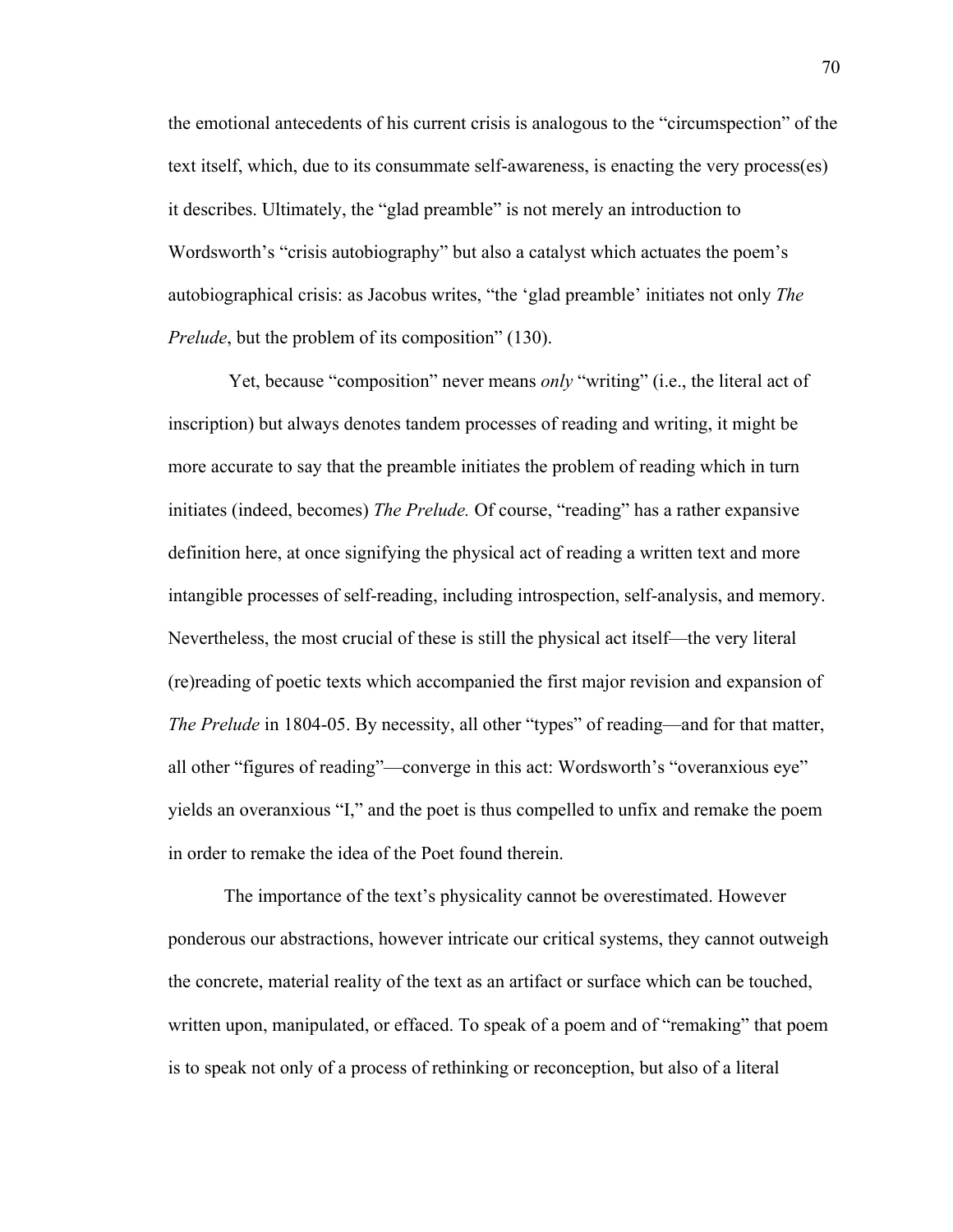re*work*ing which visibly alters the text in order to realize a re-(en)visioned idea. Any reading of *The Prelude*—no matter how resolute its conviction that the poem is a plural, unstable text—must ultimately return to the physical site of reading and writing. This is true not only for the critic but for Wordsworth himself. Revision begins in an actual encounter between writer and writing, poet and poem. De Man's "specular moment" of alignment; the divide between two consciousnesses; ruptures between poetic past and present or between discursive and narrative time: all are ways of construing and understanding the ostensibly simple, quotidian act of reading a manuscript.

This simplification does not trivialize that encounter. Quite the contrary, it helps to explain precisely how and why Wordsworth continually revised his texts. *The Prelude* is an "achieved anxiety" because it is at once a means of negotiating a crisis and the source of that crisis: the poem no sooner dispels anxiety than it creates it anew. However, one cannot completely understand why the supposedly purgative process of writing (the poet's "talking cure," as it were) would induce further turmoil until one considers the materiality of the text. As an artifact, as an object *external* to the poet, the poem becomes separate from the poet—a "not-me" or Other to the poet's own person. In the case of *The Prelude*, wherein the poet is the poem, this means that with every rereading, Wordsworth was confronting a self now fixed in time and text—a former self or "other being" who was in the past and therefore subject to the same ineffable vacancy between two consciousnesses. Given Wordsworth's implicit need to bridge that gap, to maintain the "unique, unitary, transcendental subjectivity" of the Poet despite his awareness of the difficulties therein, this means that rereading must *always* yield revision (Mellor 298). Ultimately, if the "I" of the poem is to keep up with the eye of the poet, it must be either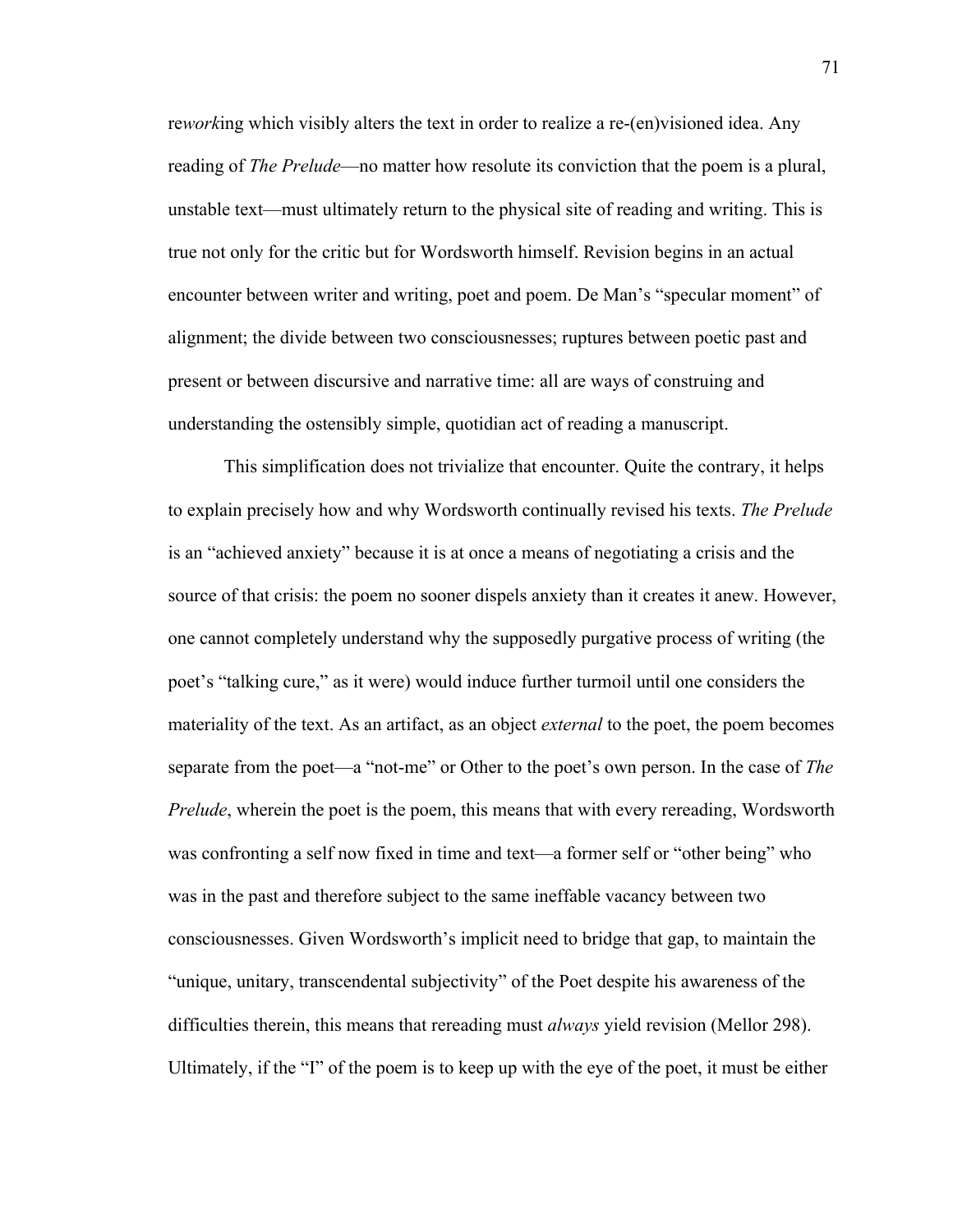continually updated to reflect the present poet or *fixed* by some unchanging, stable center which can endure the passage of time and preserve the ideality of the poetic subject.

For Wordsworth, the present was always a crisis in waiting. His response to the mutability and impermanence of the lyric "I" was therefore to delve into his past, wherein he believed he could find sufficient stability to perpetually restore the present poetic self. This method is evident not only in *The Prelude* but across the whole of his corpus. As M.H. Abrams writes, in Wordsworth's poetry "the scene is a scene revisited": his "favorite device of déjà vu" is a structural device employed so that the past may *become*  present and the present may be fixed in both space and time ("Structure" 211). As Wordsworth readily concedes, such revisitation invariably results in reinterpretation. The scene is "made new" not merely because it has been invoked or called forth, but because it has been *read* or tapped as a source of restoration.

Crucially, this type of "retrospective site reading" duplicates precisely what happens when Wordsworth revisits his texts. And since revisitation (or rereading) is almost always accompanied by revision, the structural device or organizing principle also determines the poet's relationship with the text. Ultimately, *the poem itself* is a scene revisited: the "new" consciousness of the poet—his particular, present "I"—has been superimposed over the old.

In this way, Wordsworth's poetry habitually subverts the disparity between present and past, not by denying that difference but by attempting to negate it through a rewriting of the landscape / text itself. Yet reworking is also destruction—of previous meaning(s), of former readings, and thus of a previous self. This scenario of revisitation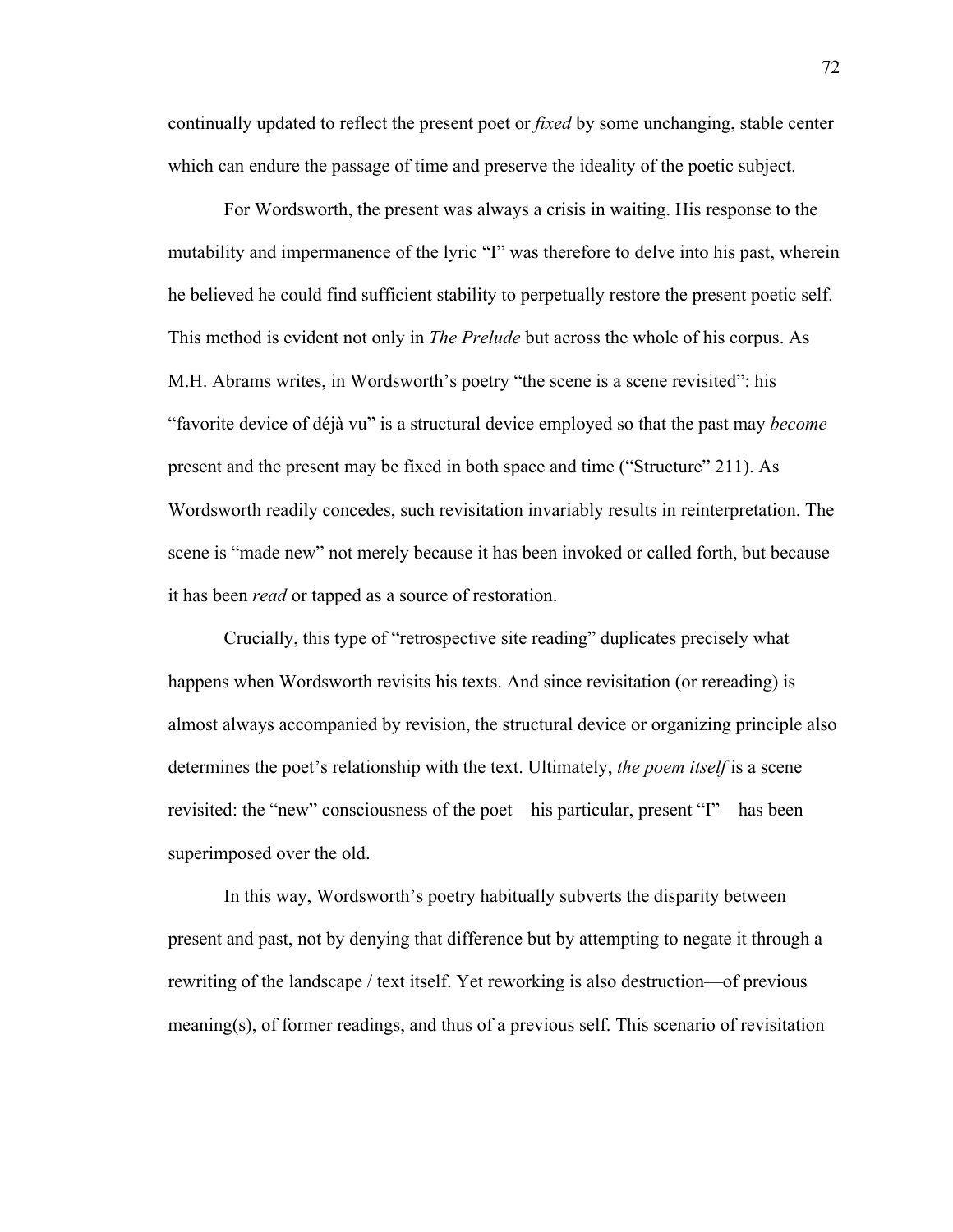and "obliterated readings" is most evident in Wordsworth's famous "spots of time," which are the central structural device of the *Prelude* in all its incarnations:

 There are in our existence spots of time, Which with distinct preeminence retain A renovating virtue, whence, depressed By false opinion and contentious thought, Or aught of heavier or more deadly weight In trivial occupations and the round Of ordinary intercourse, our minds Are nourished and invisibly repaired— (*1805* XI.257-64)

Wordsworth's "spots" at once justify and constitute a method of reading or rereading the past: they are scenes or moments which "retain" their "renovating virtue" despite the vicissitudes of time and, therefore, offer a source and site of spiritual stability. Each representative "spot" follows a similar structure and scenario. First, the poet, wracked by current anxiety, uncertainty, or loss, describes a particularly poignant scene from his past (usually, childhood); then, in a representative moment of "after-meditation," the poet reinterprets (often ambiguously) the scene so that it becomes a source of present succor, solace, or self-knowledge; finally, this knowledge is incorporated into the narrative thrust which constitutes the "growth of the poet's mind." The spot thereby becomes not simply an inert moment but an active "virtue" which restores, renovates, or repairs.

Yet the spots are much more than an anodyne for the poet's beleaguered mind. As Geoffrey Hartman writes, they have a peculiarly potent (and ambiguous) formal character:

 It is hard to decide whether the first or second member of the partitive construction "spots of time" should be emphasized. If we derive the origin of the notion from Wordsworth's attraction to specific place (the omphalos or spot syndrome), and notice that "spot" is subtly used in two senses—as denoting particular *places* in nature, and fixed *points* in time ("islands in the unnavigable depth / Of our departed time")—the emphasis would fall on the initial word. But the natural pull of the phrase, and the fact that these spots are not only *in* time, like islands, but also creative *of* time or of a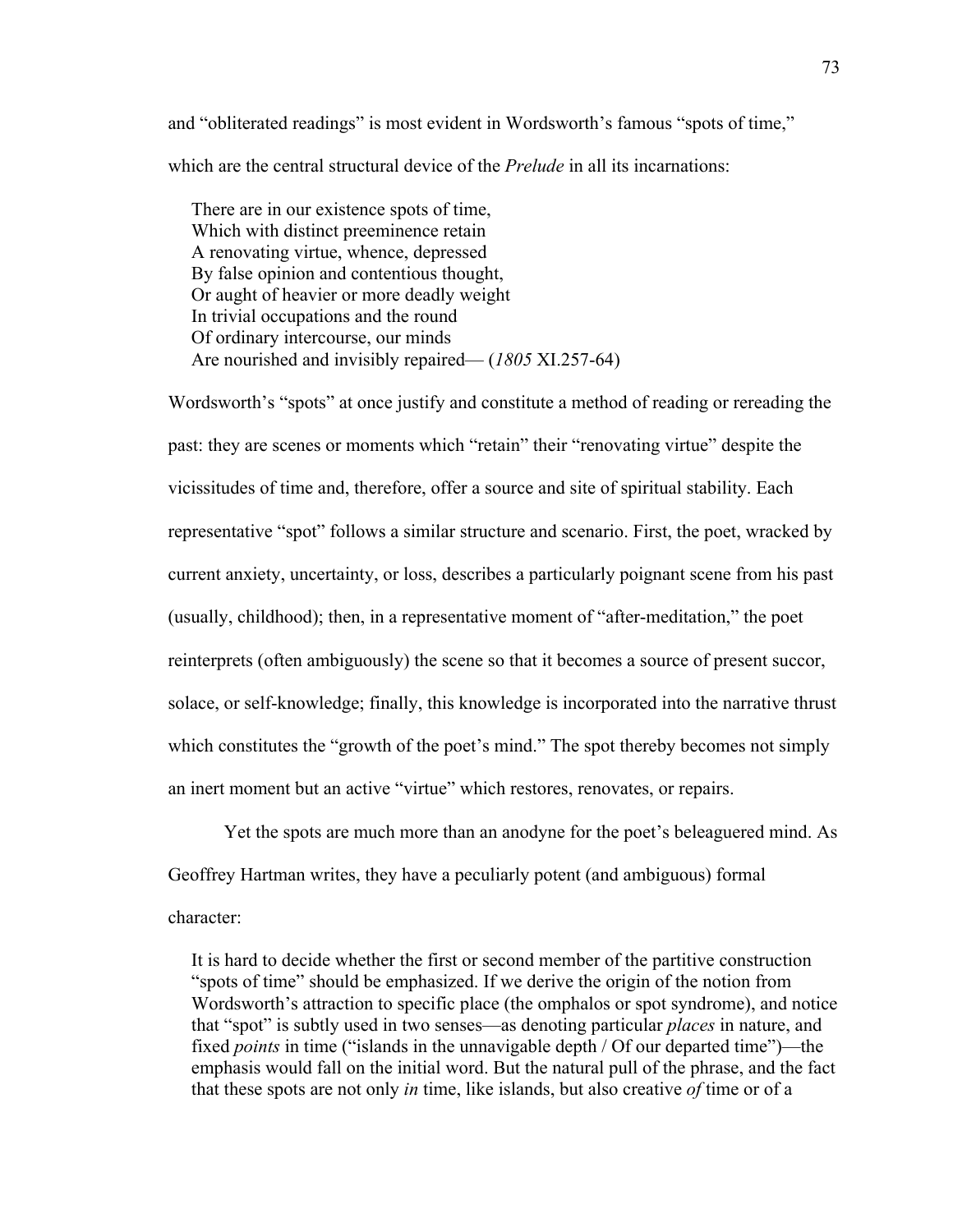vivifying temporal consciousness, throws the emphasis to the second noun and evokes a beaconing "time-spot." The concept is, in any case, very rich, fusing not only time and place but also stasis and continuity. The fixity or fixation that points to an apocalyptic consciousness of self is temporalized, reintegrated in the stream of life. (212)

The spots are not only in time but *of* time: they are focused "moments" of composition moments of (specular) alignment between those "mutually reflexive" Wordsworths who stare back at one another from the surface of the stream. Moreover, as the spots are moments of writing, the various versions of the spots—as found within each successive *Prelude—become* "spots" in their own right, though constituted of non-narrative time. Instead, for the later Wordsworth, these early texts of the *Prelude* would consist of spots of *discursive* time. In this way, the "spots of time" trope structures both the poem and Wordworth's reading(s) of the poem: he has adopted or internalized the central figure of his own poem and made of it an active, applicable method or figure of reading. Thus, the mode of re-membering and re-enacting evident in the poetry itself is abstracted to Wordsworth's compositional processes when re-experiencing (rereading) the poem as a whole. The poem itself provides the form or principle for the poet's reconception of it; the formal aspects of the text(s) have become modes of thought.

 But what process is at work here? What mechanism of (self-)consciousness is propelling revision? It is not enough to refer to the process as "anxiety" in a blanket sense; one must describe the relationship in terms which may eventually serve to explain not only the poet's inward turn but the poetic atrophy which resulted from that turn. Wordsworth's motivating anxiety was one of reading and writing, of autobiography, of the perceived vacancy between two consciousnesses—an anxiety which does not simply cause the poem but *is* the poem. But the precise nature of the conflict implicit within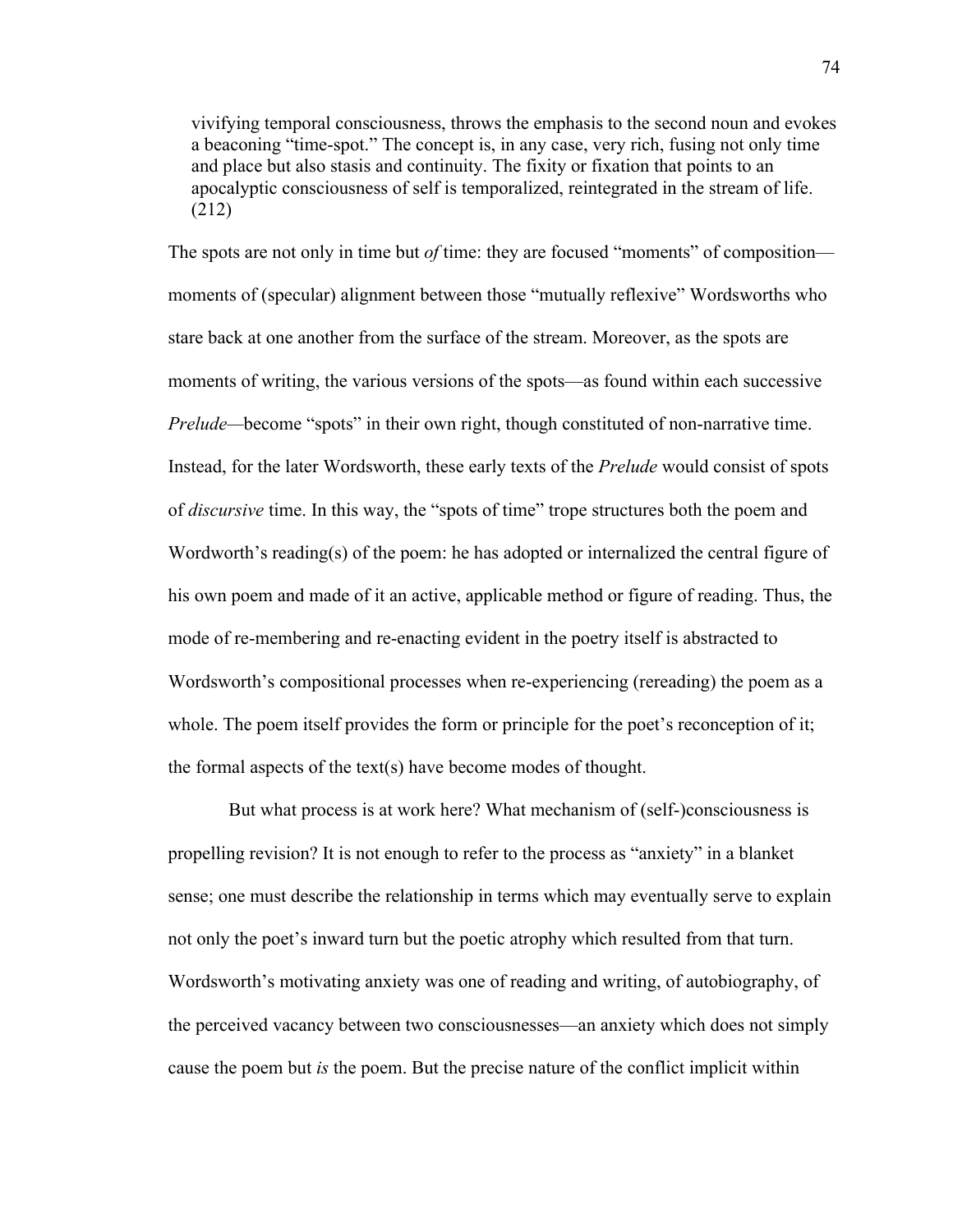those processes (for they are ongoing) is yet undefined. Autobiography may well be a highly problematic "figure of reading" and "revision . . . the very trope of autobiography," but this merely suggests perpetual change without positing a trajectory. To explain how an "autobiographical anxiety" could become not only a force which yielded revision but a force which provoked an ultimately corrosive form of revision, one needs both a means of understanding precisely what is at stake in the confrontation between present and past poetic selves and a means of assessing that struggle's costs and consequences. As the next chapter will demonstrate, an apt frame for such an analysis can be found in Harold Bloom's theory of poetic influence, often called simply "the anxiety of influence."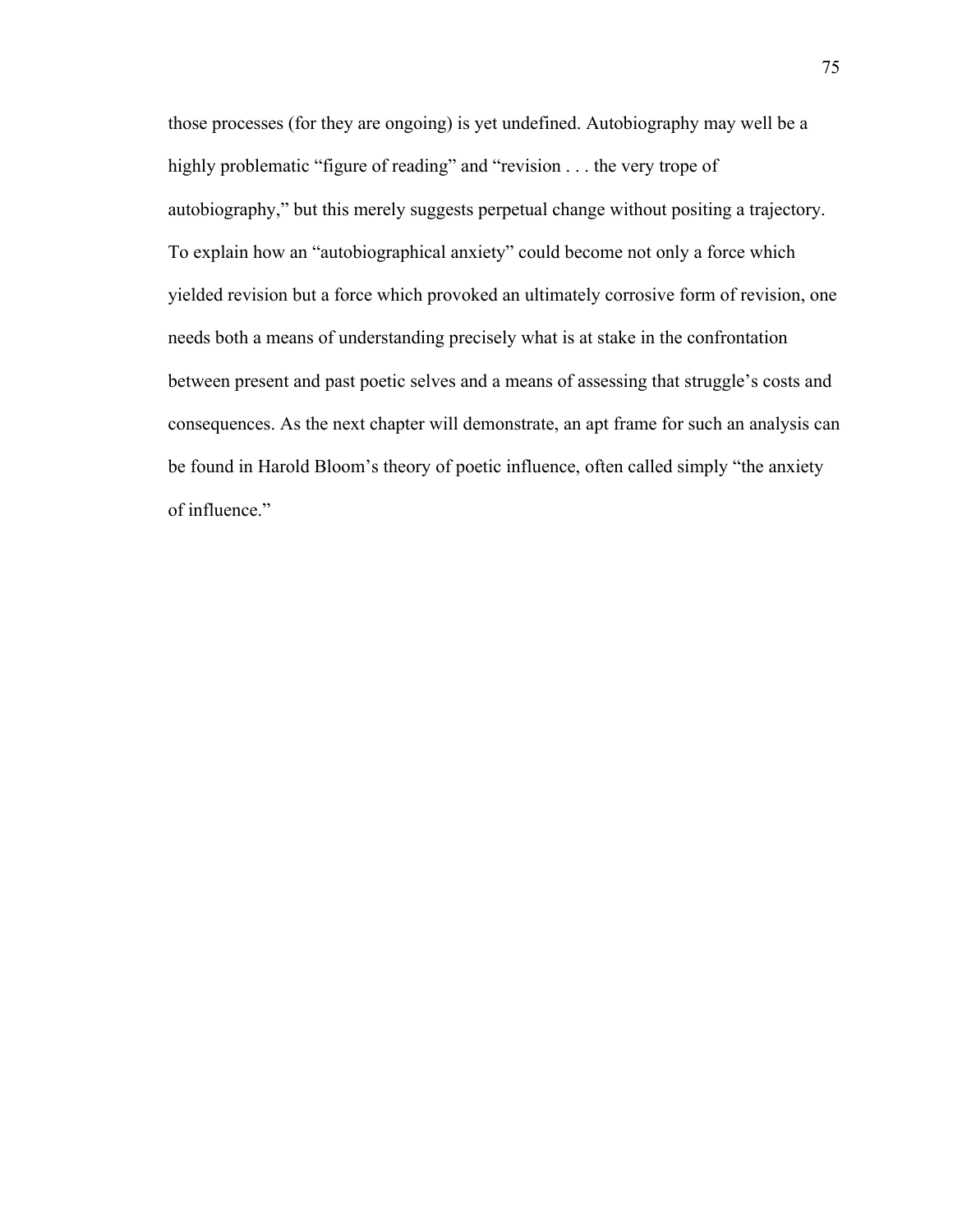Chapter 4: The "Anxiety of Influence" Turned Inward

"Influence, as I conceive of it," Harold Bloom writes, "means that there are *no*  texts, but only relationships *between* texts" (*Map* 3). What precisely he means *by* "influence" will require much elaboration. Nevertheless, the connection between his theory of poetry and my reading of Wordsworth begins at this statement. For Bloom, whose entire system depends on the presence of what he calls "intra-poetic relationships,"<sup>13</sup> it represents an indispensable axiom; for me, it constitutes a way of thinking especially well-suited to Wordsworth, who truly attempted to shape his corpus into a single, profusely connected (and internally coherent) body. In order to understand Wordsworthian revision, one must have a way of describing the relationships between his texts or textualized selves. This is the most basic way in which I wish to employ the term "influence": as a comprehensive figure, concept, or descriptor of those elemental forces which characterize the relationship(s) between successive versions of a poem and of the successive Wordsworths realized therein.

To begin, one needs a working idea of Bloom's theory of influence. Though highly complex and often abstruse, the essential argument in *The Anxiety of Influence* and *A Map of Misreading* may be summarized as follows:

"Poetic influence" or "the anxiety of influence" refers primarily to the (ant)agonistic relationship between a new poet (the "ephebe"or "latecomer") and an earlier poet (the "precursor") wherein the ephebe, who implicitly feels overshadowed or overdetermined by the precursor, struggles to differentiate him- or herself from the

 $<sup>13</sup>$  Curiously enough, and for reasons to be explained later, these relationships may also be accurately</sup> described as "inter-poetic" relationships. Presumably, Bloom's adamant prefix is another means by which he reinforces the preceding axiom: as he allows for no discrete texts, any relationship between them would necessarily be "within." This concept of a boundless inter-text also reveals the distinctly Deconstructive elements in Bloom's theory—elements which, it seems to me, are often ignored by his readers.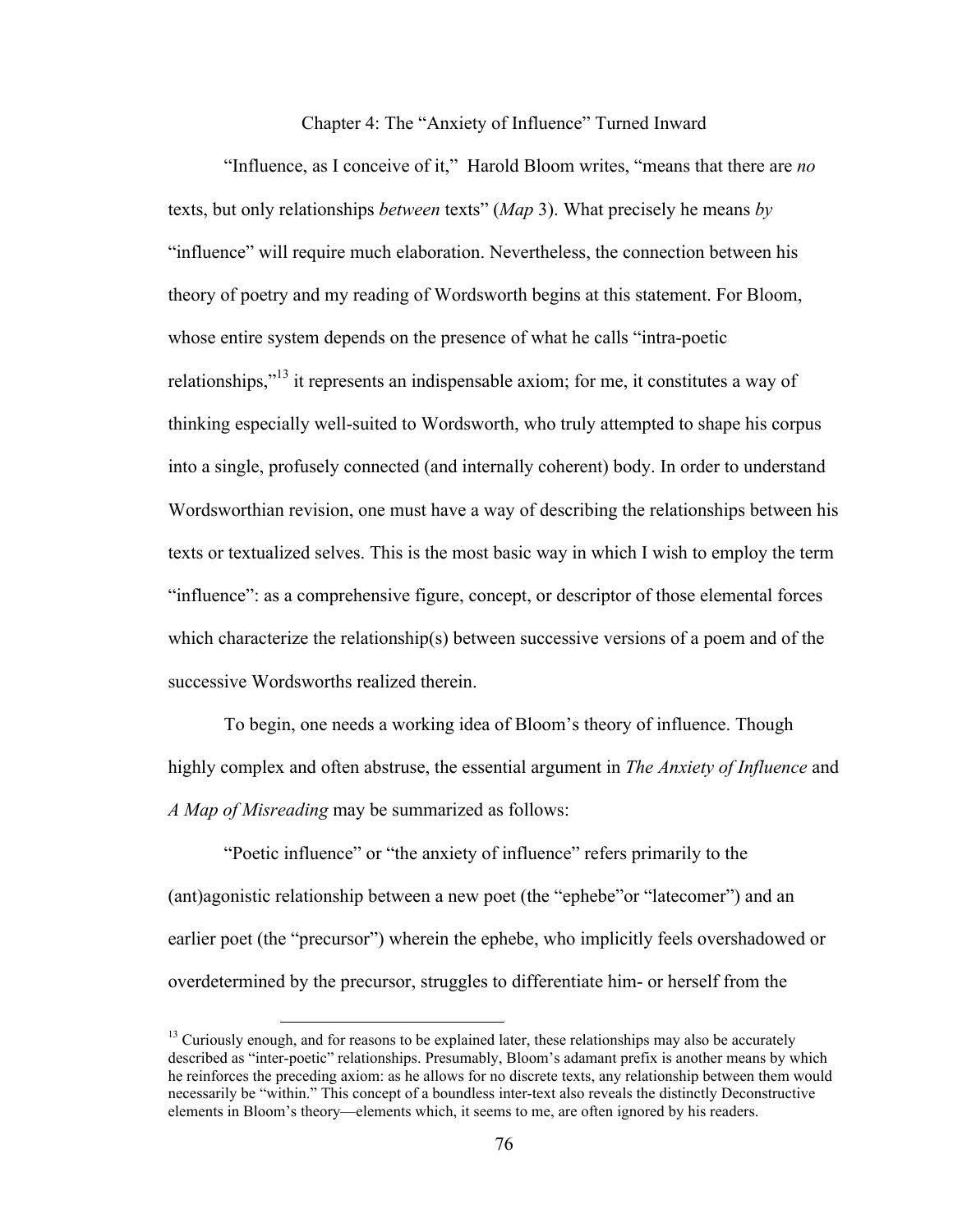precursor, thereby attaining creative autonomy and imaginative priority. This antithetical process both compels and results from a "complex act of strong misreading" or "creative interpretation" of the precursor poem which Bloom calls "poetic misprision." According to Bloom, poetic misprision is only the first in an interlocking and antithetical series of psychopoetic tropes / defenses whereby the ephebe either becomes a "strong poet" or falls short of that achievement. The practical efficacy of this theory of poetry lies in the fact that these six tropes offer

 six interpretations of influence, six ways of reading/misreading intra-poetic relationships, which means six ways of reading a poem, six ways that intend to combine into a single scheme of complete interpretations, at once rhetorical, psychological, imagistic and historical, though this is an historicism that deliberately reduces to the interplay of personalities. But because my tropes are not tropes only, but also psychic defenses, what I call "influence" is a figuration for poetry itself; not as the relation of product to source, or effect to cause, but as the greater relation of latecomer poet to precursor, or of reader to text, or of poem to the imagination, or of the imagination to the totality of our lives. (*Map* 71)

Bloom's theory of intra-poetic relations thus aspires to become a totalizing, all-inclusive, omni-applicable trope of tropes which subsumes not only poetry qua poetry but also the Poet and the poetic psyche as such. Influence is conceived as a "metaphor for reading" in

a context wherein "nothing is outside of the [poetic] text":

 Every poem we know begins as an encounter *between poems*. I am aware that poets and their readers prefer to believe otherwise, but acts, persons, and places, if they are to be handled by poems at all, must themselves be treated first as though they were already poems, or parts of poems. Contact, in a poem, means contact with another poem, even if that poem is called a deed, person, place or thing. What I mean by "influence" is the whole range of relationships between one poem and another, which means that my use of "influence" is itself a highly conscious trope, indeed a complex sixfold trope that intends to subsume six major tropes: irony, synecdoche, metonymy, hyperbole, metaphor, and metalepsis, and in just that ordering. (*Map* 70)

While we need not delve into these subsidiary tropes, it is worth noting that Bloom never

attempts to deny the figurative or tropological nature—that is, the *literariness—*of his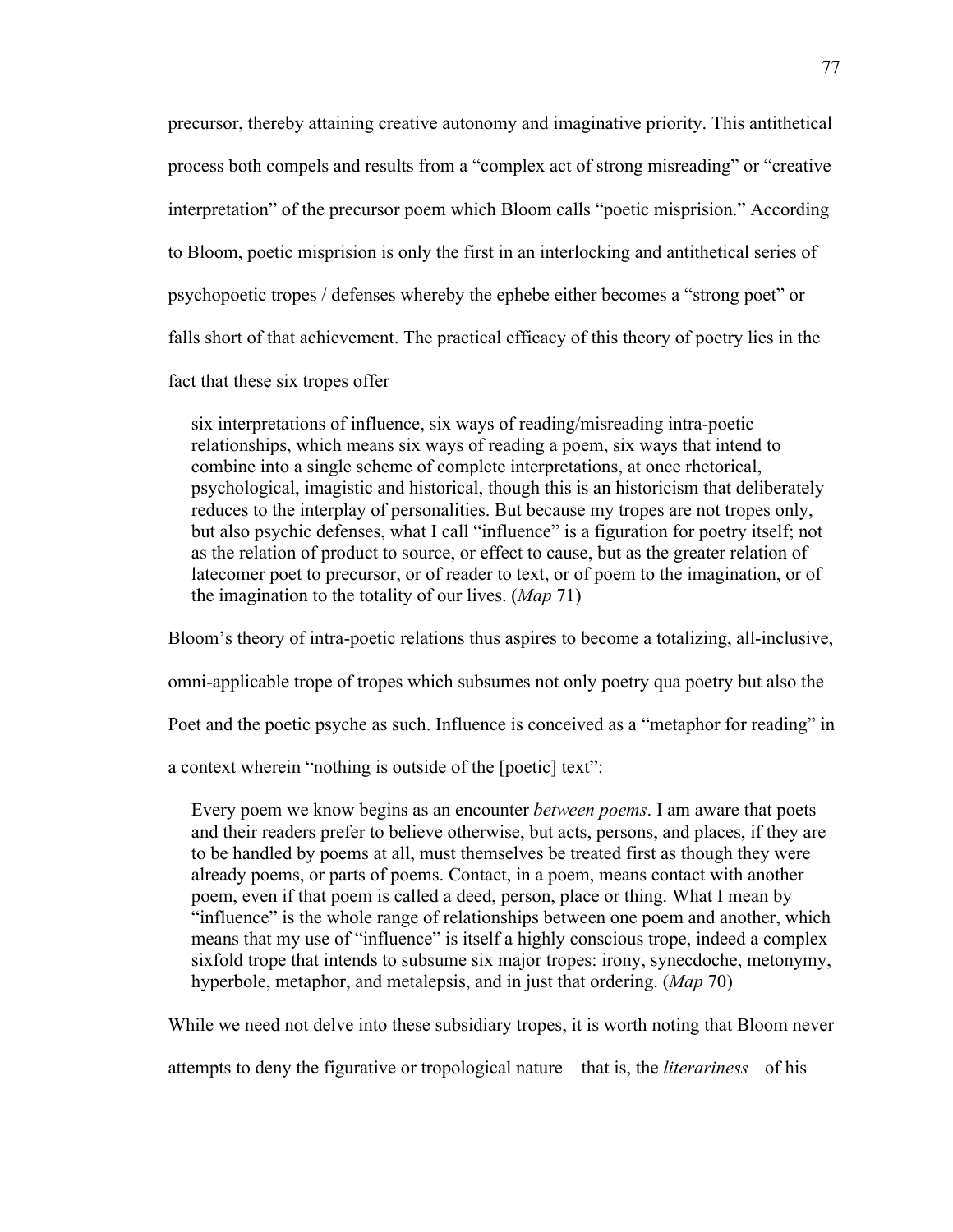own theory. "A theory which presents itself as a severe poem," he declares, "may be judged, and ask to be judged, as argument" (*Anxiety* 13).

The avowedly rhetorical, self-consciously poetic character of the "anxiety of influence" comprises part of the reason why it constitutes an especially apposite means of addressing the problem of Wordsworth's decline and the process of Wordsworthian revision. One does not need to accept Bloom's argument in its entirety. Instead, one may adopt (and adapt) his theory based upon the efficacy of "influence" as a *figure for reading* Wordsworth within the decidedly rhetorical context of his poetic oeuvre. Previously, I have concluded that because *The Prelude* is a poem which implicitly forms its Poet, the relationship between Wordsworth's palimpsestuous selves is fundamentally a relationship between texts. I have also insisted that what happens to the Poet-in-a-poem can have a profound impact on the poet-without the poem (or the poet-writing). I have not, however, presumed to venture outside of a specifically poetic context, nor would I insist that these conclusions are necessarily transferrable to any poet other than Wordsworth. Instead, I am relying on what I believe to be a sound hermeneutic principle: that a "theory about the self, in some sense, becomes *the practice* of a self which conditions the forms of future theorization. The same is true of any practice, including that of literature, of writing" (Waugh 16).

Most critics consider Bloom's theory especially problematic because it represents a highly suspect, even potentially dangerous sort of theory: namely, one which makes "evidence-free, globalizing pronouncements" and, because it cannot be tested (or refuted), is all too easily "regarded as a generalizing template" (Waugh 16). However, this problem may be avoided by coupling Bloom's theory with a de Manian emphasis on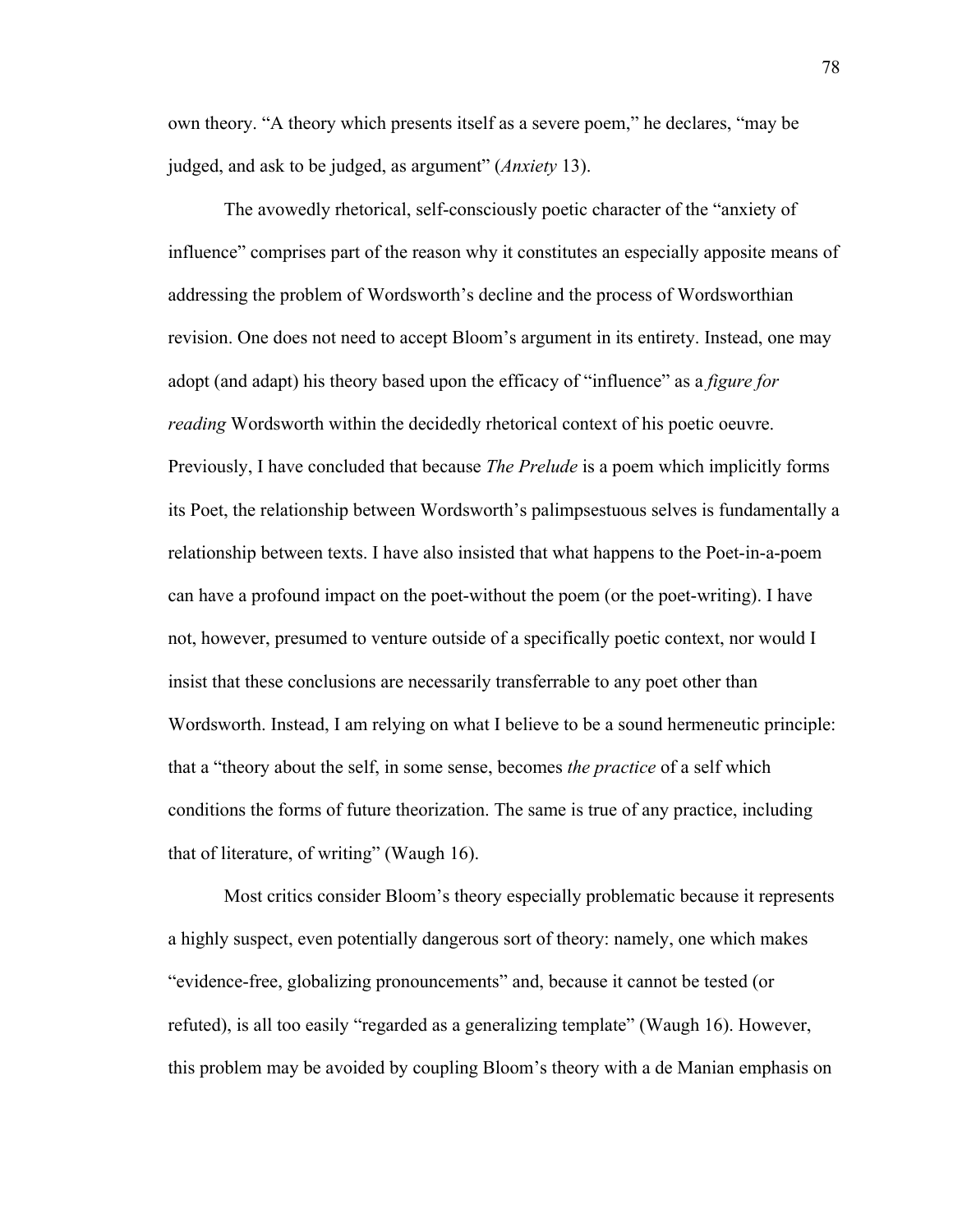*rhetoric.* Indeed, in his original review of *The Anxiety of Influence,* de Man suggested that one might easily and usefully transfer Bloom's concept of influence—and its associated "revisionary ratios"—from a primarily psychological context to one which was explicitly linguistic or rhetorical:

 What is achieved by thus translating back from a subject-centered vocabulary of intent and desire to a more linguistic terminology? If we admit that the term "influence" it itself a metaphor that dramatizes a linguistic structure into a diachronic narrative, then it follows that Bloom's categories of misreading not only operate between authors, but also between the various texts of a single author or, within a given text, between the different parts, down to each particular chapter, paragraph, sentence, and, finally, down to the interplay between literal and figurative meaning within a single word or grammatical sign. (*Blindness* 276)

De Man's statements must be tempered: there is no value in reducing influence to such a particularized interplay of minutiae that one attempts to discern it "within a single word or grammatical sign." Nevertheless, his suggestion that influence may operate between the texts of a single author is pivotal, for it allows one to use Bloom's central concept (as well as many of its corollaries) while avoiding many of its pitfalls. The "anxiety of influence" may therefore lead us toward an understanding of the tropological agon manifest in Wordsworth's poetry. By these means, we can not only understand how Wordsworth's verse—in that autobiographical moment of anxiety—reacts upon itself and compels revision but also explain the motive force behind revision as a path to semantic and aesthetic decline.

 The reason for combining Bloom's system and de Man's questioning perspective lies in what each "system" lacks: a degree of balance between skepticism and aesthetic positivism. While de Man grates against any "referential" function in literature, Bloom grants that a theory of criticism reliant on metaphor can nevertheless become a practical criticism. He therefore allows a rhetorical effect to radiate outward and affect the poet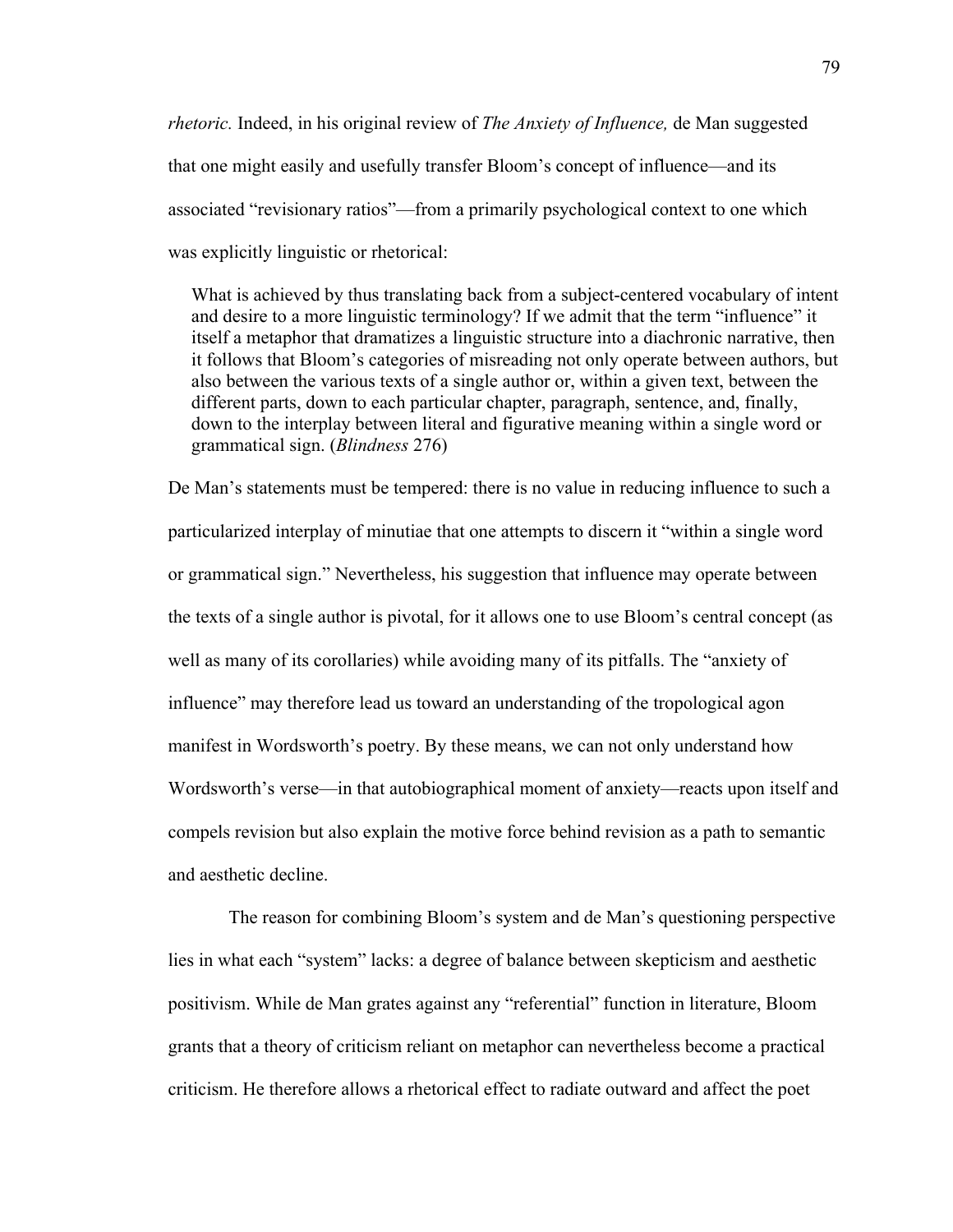himself (who is a rhetorical effect anyway, though a substantial one). This allowance for a link between between textual effects and a more or less empirical, writing self allows one to demonstrate that what occurred within Wordsworth's poetry, as a rhetorical effect, actually resulted in a substantial and real decline in the poet himself.

Yet even with that delimited context, I do not wish to appropriate Bloom's theory wholesale. For this reason, I will not use the entirety of his "system" (including the majority of his revisionary ratios and their psychoanalytic or kabbalistic compliments). Instead, I will make use of his concept of misreading—of creative misreading as an attempt to "swerve" from one's precursor and thereby sublimate anxiety; of "misprision" as an act of reading which seeks to create difference for the sake of maintaining the ephebe's (illusions of) autonomy and priority; of influence itself, which is a "metaphor for reading" as a process which may limit and encumber the poet who does not manage to overcome his precursor. In and across the plural texts of the *Prelude*, the ongoing conflict between Wordsworth-reading and Wordsworth-writing (i.e., between the poet-writing and the poet figured in the text) at different "spots" in time enacts the dynamic of influence Bloom detects between ephebe and the poetic precursor. This schema of interpoetic relationships<sup>14</sup> is applicable because it reaches toward certain axiomatic characteristics of Wordsworth's revisionary processes—including, most notably, the fact that those processes are generated by mechanisms of self-consciousness produced by and constituent of autobiographical discourse.

According to Bloom, "Poetic influence, or . . . poetic misprision is necessarily the study of the life-cycle of the poet-as-poet" (*Anxiety* 7). On this basis, he appropriates (and heavily revises) Freud, "predicating that these revisionary ratios have the same function

 <sup>14</sup> I have deliberately altered Bloom's "intra-poetic" for the sake of clarity.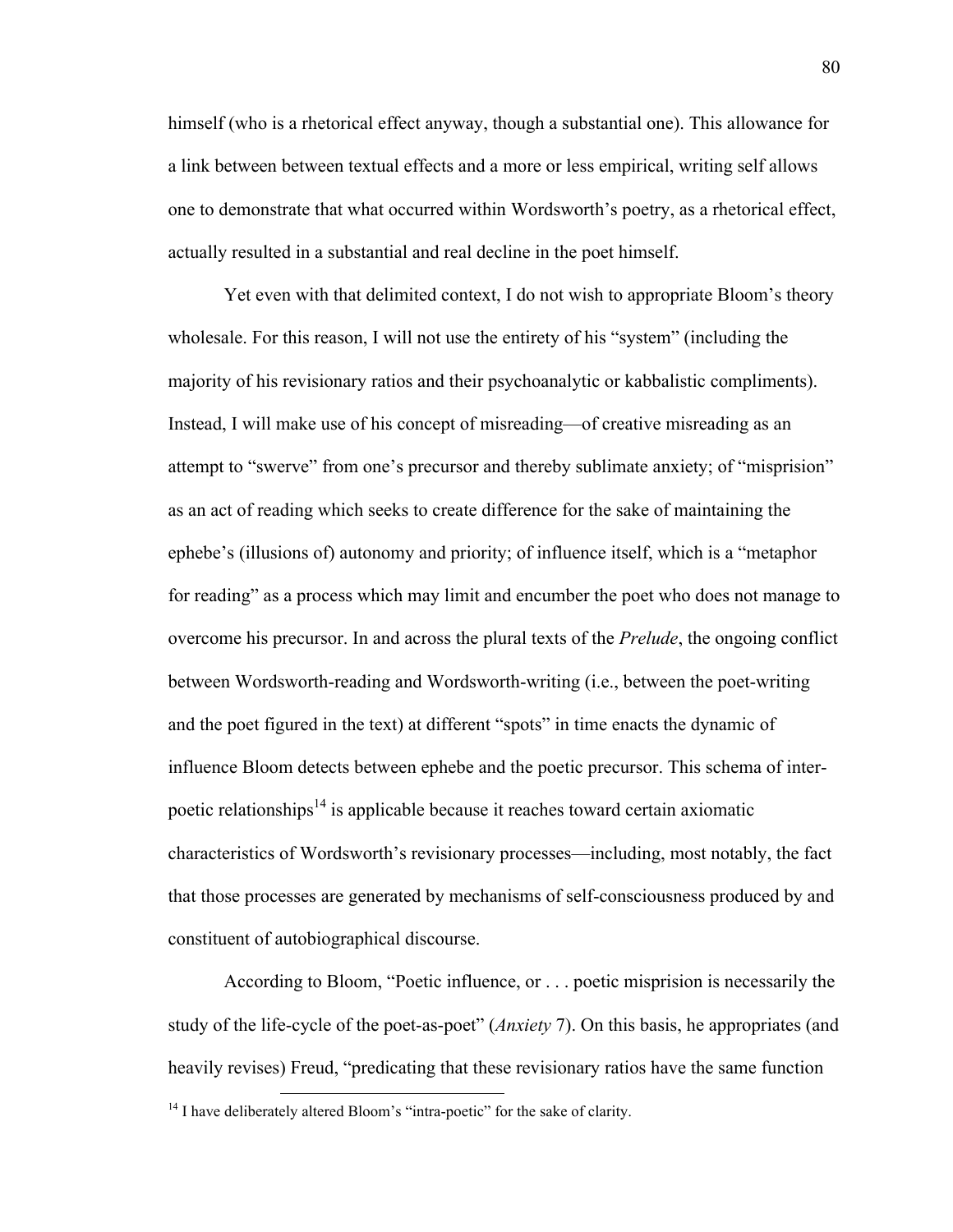in intra-poetic relations that defense mechanisms have in our psychic life" (*Anxiety* 88). Reaction-formation, regression, repression, sublimation, introjections and projection—all are subsumed by Bloom's "map of misreading," which is essentially a deliberate and selfconscious figure ("trope of tropes") for the motions of the poetic ego. Perhaps as a result of his Freudian appropriations, Bloom is insistent that the anxiety of influence must *necessarily* arise from an encounter with poetic precursor or semi-Oedipal father: "We need to stop thinking of any poet as an autonomous ego, however solipsistic the strongest of poets may be," he writes; "[e]very poet is a being caught up in a dialectical relationship (transference, repetition, error, communication) with another poet or poets" (*Anxiety* 91). To some extent, this represents an eminently reasonable demystification of the poetic subject: poets are not, after all, formed in a vacuum, and the poetic psyche is just as subject to external stimuli as any other.

Yet even as it appears to demystify poetic production, this movement outward towards *other poets* creates a similarly obscure rubric for the operation of influence within that "intra-poetic" network. Ultimately, what is left to chance—or, rather, left to the discretion of the critic—is the identification of an individual poet's poetic precursor(s). And as the identification of influence-anxiety does not, as Bloom openly admits, necessarily depend on the critic's identification of specific textual affinities, one is left with a substantial "gray area" wherein the only force at work is the critic's own "I." At this point, Bloom's pronouncements become untenable. His readings of poets and their precursors, while often insightful, are questionable both because they lack a means of explicitly connecting the poems at hand and because they allow the network of influence-anxiety to be at once incredibly nebulous and strangely exclusive. Additionally,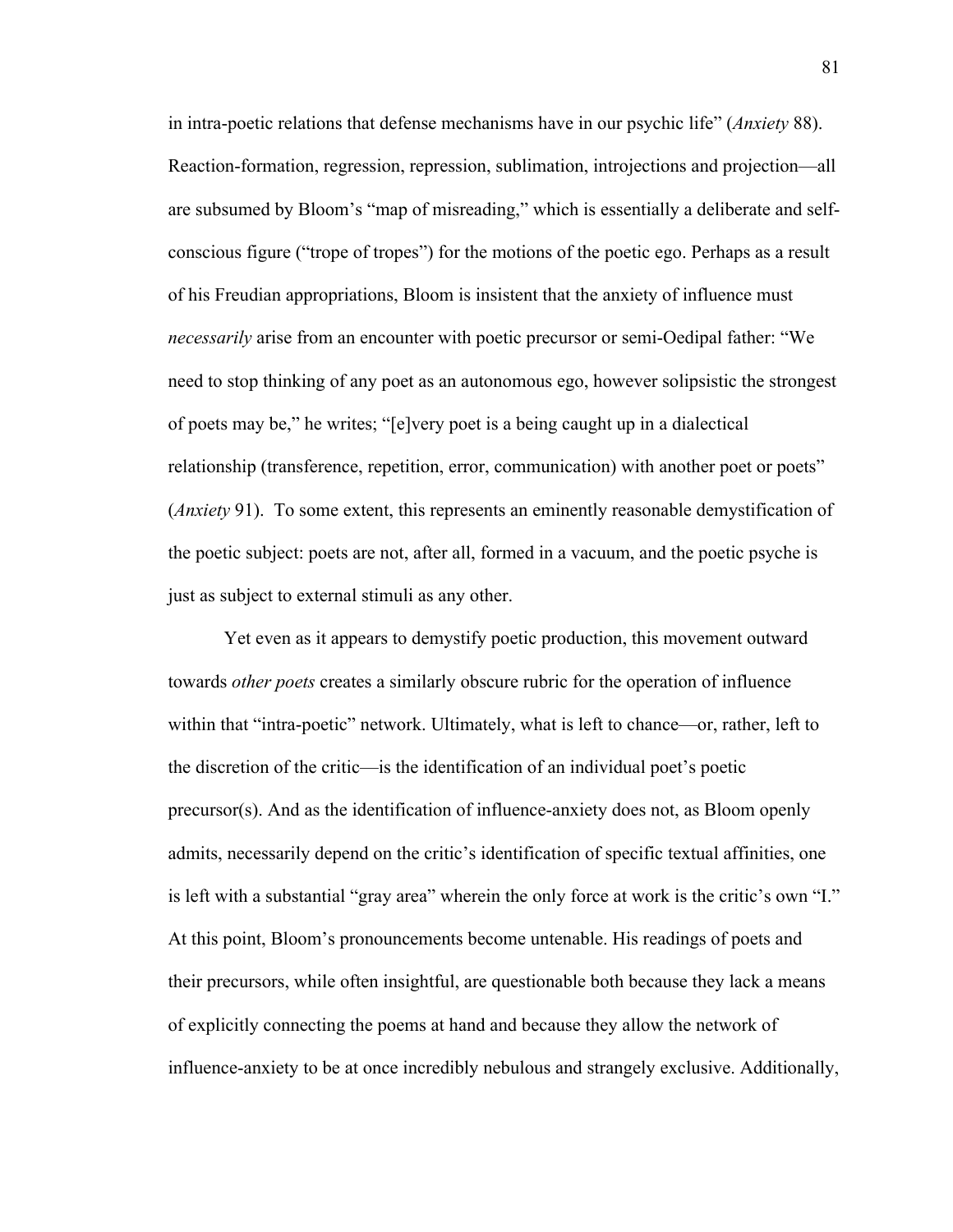though his theory depends explicitly on a precursor / ephebe dyad, he never conclusively demonstrates what, specifically, links these particular poets nor why one poetic father is any more dominant than another. The terms of each agon he cites are perpetually open to question. Thus, as the network expands outward to subsume a greater scope of intrapoetic relationships, it becomes progressively more insubstantial.

But what if we ground our judgments in an intra-poetic network we can be sure *did* exist? If influence is "a metaphor for reading," then it stands to reason that one could both detect influence anxiety at work *and* trace its consequences with greater certainty when the processes of that reading are visible to the critical eye (*Map* 73). Bloom would no doubt object, as he does in response to de Man's aforementioned proposal, that this represents a dangerously reductive perspective:

 Paul de Man would insist that in the study of this struggle for reversal, the linguistic model usurps the psychological one because language is a substitute system responsive to the will, but the psyche is not. But that is to interpret the term "influence" as one trope only, as a metaphor that transforms encounters between linguistic structures into diachronic narratives. Influence would thus be reduced to semantic tension, to an interplay between literal and figurative meanings. As the sixfold, composite trope outlines above, influence remains subject-centered, a person to-person relationship, not to be reduced to the problematic of language. From the viewpoint of criticism, a trope is just as much a concealed mechanism of defense, as a defense is a concealed trope. The burden for readers continues to be that poetry, despite all its protests, continues to be a discursive mode, whose structures evade the language that would confine them. (*Map* 76-7)

Bloom's rebuttal, though forceful, relies too heavily upon a weak assumption: that to internalize influence-anxiety (in any sense) would necessarily mean its *reduction* to a purely "linguistic model" wherein the only tension at work is "semantic" and a "problem of language." Granted, this is perhaps an apt response to de Man, for whom *all* (quite literally) is rhetoric. But if we accept that influence can remain "subject-centered" when it pertains to a mind actively reflecting *upon itself*, then there need be no diminution.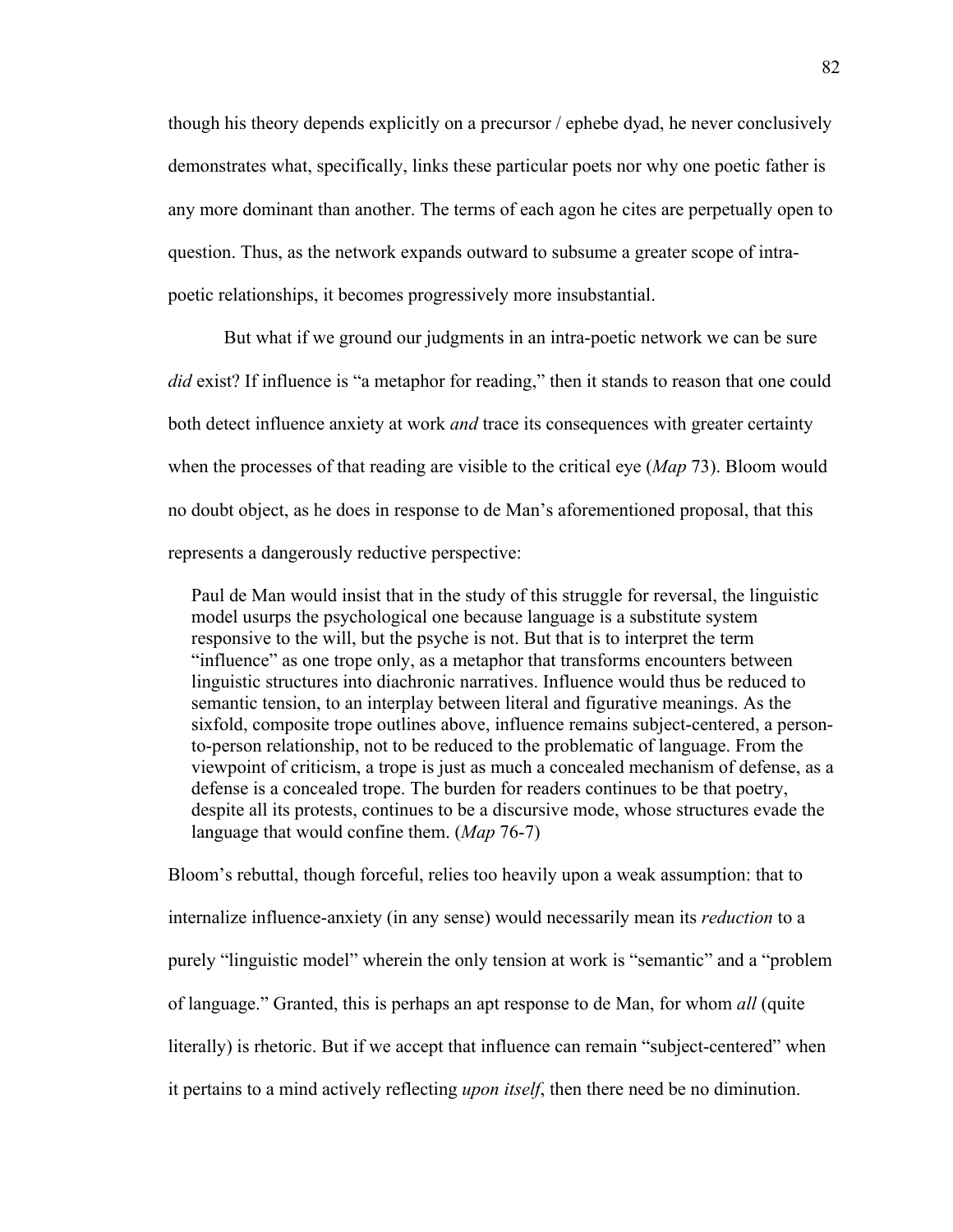"Poems," Blooms writes, "are neither about 'subjects' nor about 'themselves.' They are necessarily about *other poems*; a poem is a response to a poem, as a poet is a response to a poet, as a person to his parent" (*Map* 18). Very well. But what happens when a poem is divided from itself and a poet from himself by the "vacancy" which intrudes between "two consciousnesses"? He also writes that "influence anxiety does not so much concern the forerunner but rather is an anxiety achieved in and by the story, novel, play, poem, or essay" (*Anxiety* xxiii). If, by means of this perpetual synecdoche, poets indeed *are* their poems, and if influence is a transaction between poems which occurs primarily because those poems are separated by *time* (which creates one precursor and one latecomer), then why could a poet (re)reading himself not be subject to the same sense of *otherness*, difference, and distance?

Autobiography inevitably bifurcates the writing subject; Wordsworth-writing is not a single, unitary, transcendental self but a self radically divided in the very act of composing itself. When one adds to this the fact that Wordsworth, when he revised, was separated from a former self by "vacancies" of up to forty years, then there is no reason why one cannot internalize influence without any egregious reduction of the concept. Admittedly, *some* reduction is evident: one is no longer speaking of relationships across the ages but of *only* "the life-cycle of the poet as poet." But this does not "cheapen" that process or reduce its visible impact upon the poem: an internalized anxiety of influence may well *begin* at semantic tension, but its impact is felt by the very real, very substantial poet himself. Circumscribing influence in such a way represents a more stable application of Bloom's figure of reading. Poetic influence is indeed "a disease of self-consciousness" and "a part, of which self-revisionism and self-rebegetting is the whole" (*Map* 72), but it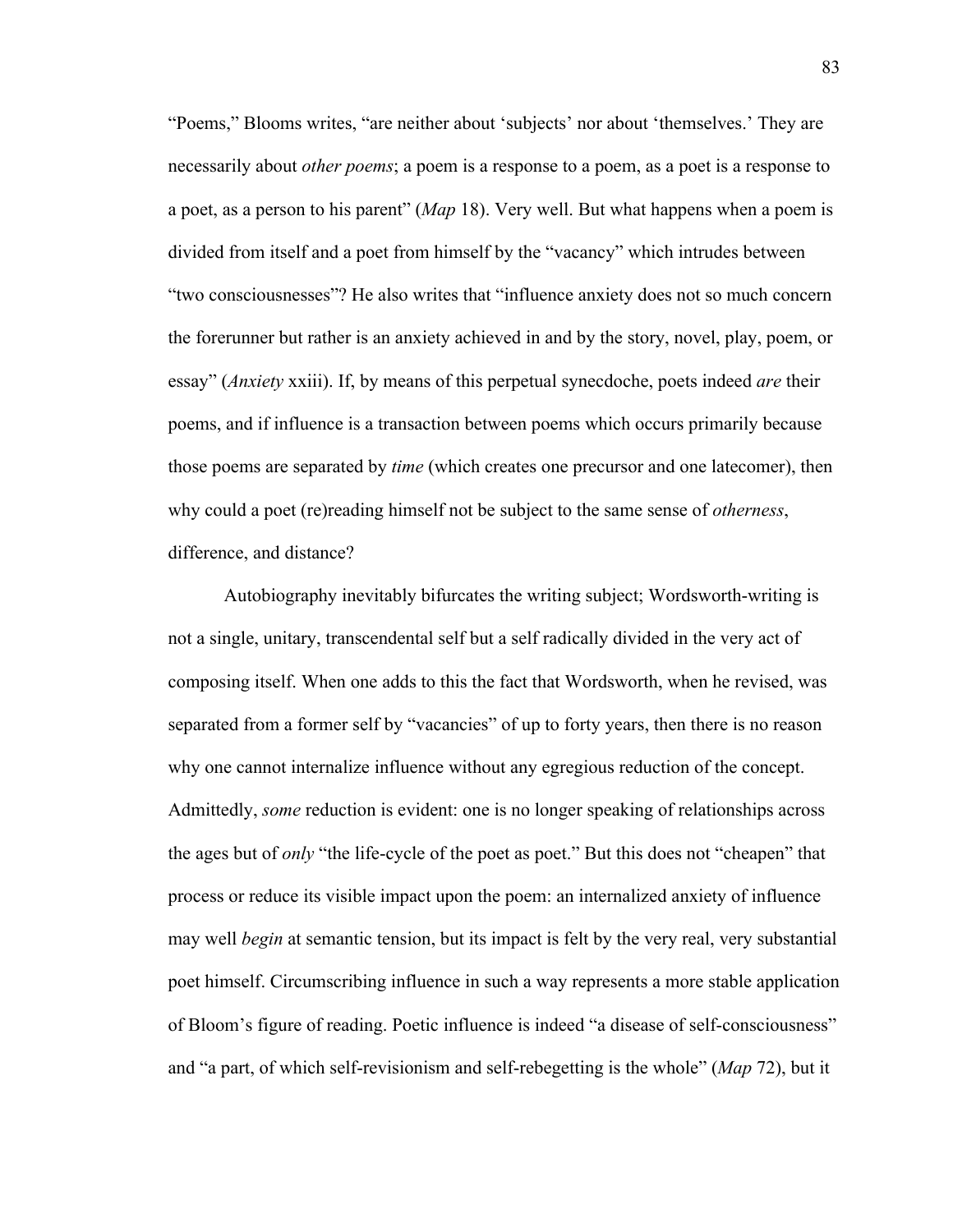need not consist of such an obscure relationship between disparate persons. Wordsworth, whom Bloom calls "the great revisionist," was very much driven by the need to overcome a precursor, but that precursor was not an external, spectral poetic father. Instead, the "Great Original" from which Wordsworth sought to wrest priority was a past version of himself—a Poet begat of a poem, *fixed* within that poem, and thereby antithetical to Wordsworth's most urgent need, "the constant need to reaffirm his own genius and difference" (Hartman, "Revisited" 13).

In summary: *The Prelude* is a poem born of crisis, of doubt, and of "the poet's urgent need to constitute himself as poet" (Jacobus 128); its ends are poetic priority and creative autonomy, its means a return to, and creative (mis)reading of, the past. Yet because autobiography is never simply "about" the past but about the present, and because the poem could not suppress its awareness of the "vacancies"<sup>15</sup> inherent to that form, Wordsworth was compelled to remake the poem each time the Poet therein appeared to countermand the poet-writing. In this context, previous texts were necessarily (re)figured as errors—misrepresentations of the poet Wordsworth wished himself to be. Other poems are therefore *threats*; for Wordsworth, this held true even when—*especially*  when—those poems were his own. The resulting struggle for priority, fundamentally a struggle between texts, not only produces fresh composition but creates a need for difference. Rereading and rewriting thus converge in a comprehensive attempt to "swerve" from previous poem and Poet—or, more accurately, from the previous poet's reading of the prior poem. Each successive version of *The Prelude* is essentially a "creative interpretation" or misreading of its precursor (*Anxiety* xxiii).

<sup>15</sup> The term is Wordsworth's, as used in the "two consciousnesses" passage (*1805* 2.29).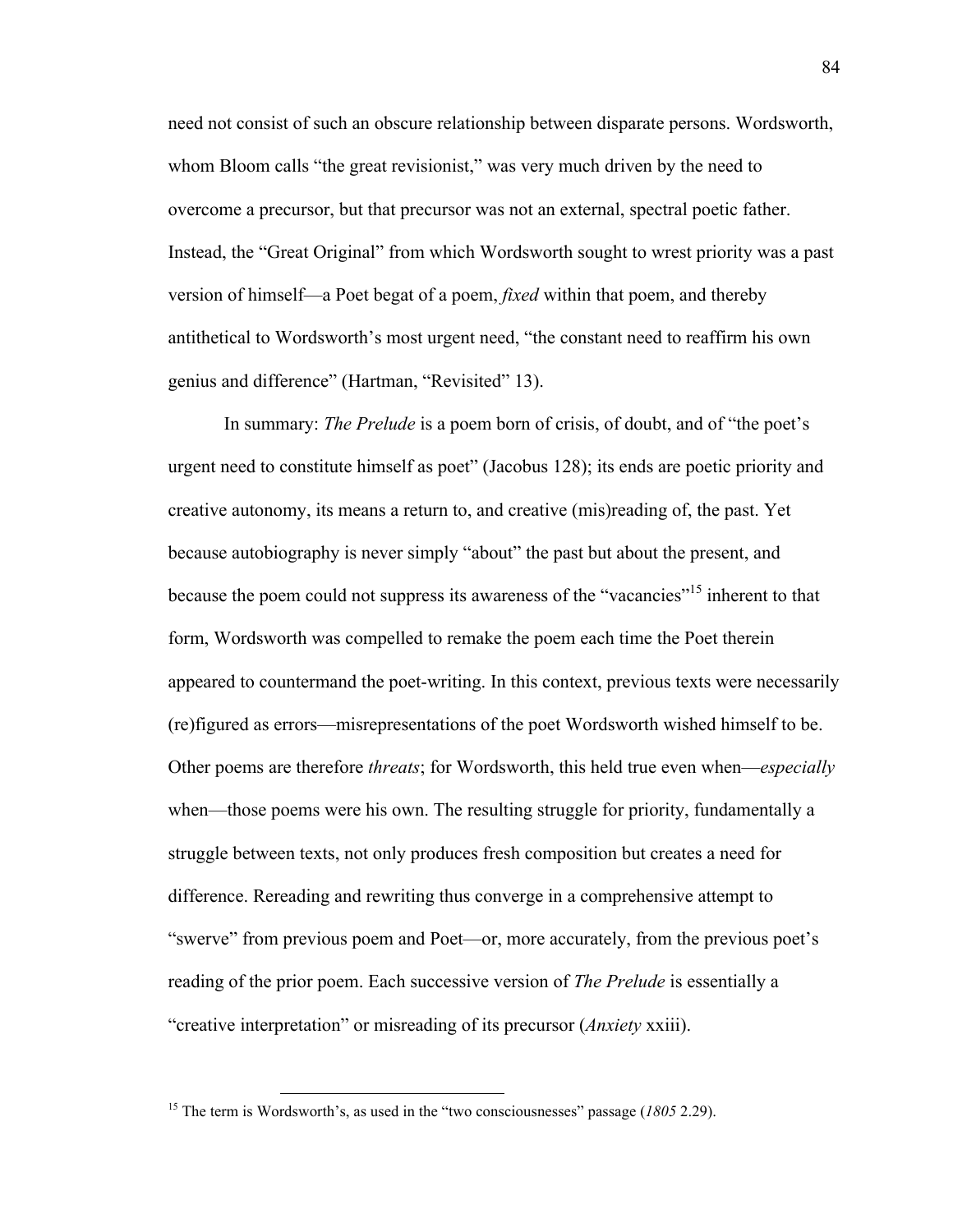That said, misreading is not by default a constrictive or corrosive process. Quite to the contrary, it is often both a necessary *and* productive "revisionary ratio." Further, to call the *Prelude*'s successive versions "misreadings" is not necessarily to suggest that there is an original, stable, superior meaning which the revised texts have somehow compromised: autobiographical writing always imposes difference, and thus a search for any unequivocal ur-text of past experience (even by the poet himself) seeks that which does not exist. Zachary Leader's response to entrenched "earlier-is-better" arguments is correct: " there is no necessary reason why poetry written 'closer' to the sources of Wordsworth's inspiration should be any better than poetry written 'further' from it, particularly when we are talking—as is often the case with variant readings—of very short distances in time" (658-59). However, Leader has failed to recognize that Wordsworth's revisions are not responses to or reinterpretations of any unmitigated, uncompromised "source" but rather responses to other readings. As Wordsworth himself so readily points out, memory is inherently a creative faculty that (re)interprets experience even in the act of recall. The temporal distance between experience and text or between text and revised text, though undeniably important, is therefore not the sole force driving and shaping revision. Instead, the distance between Wordsworth's texts is a result of, first, the semantic polyphony which emerges in the act of reading; and second, the consequent imposition of layers of interpretation—layers which vitiate and obscure meaning not because they fail to capture any essential center, but because they introduce readings which incessantly question the very grounds of their own existence. As Susan Wolfson writes, "Wordsworth's sensitivity to 'other possible answers' remains an interference that results in continued and prolonged revisions" ("Answering" 45). Such a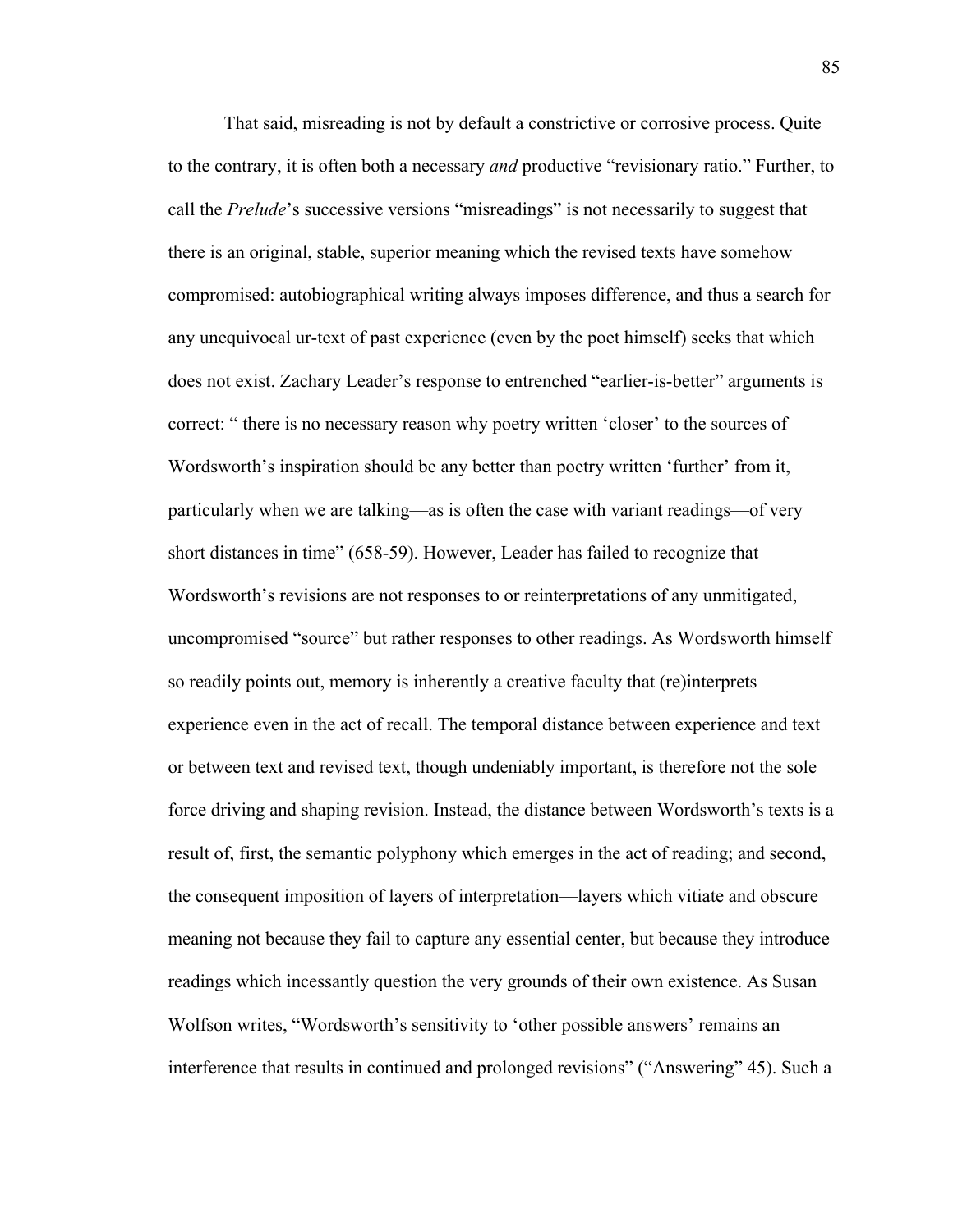"deconstructive questioning" yields a mode of poetry which first figures past readings as errors only to then reinscribe a new error via misreading which will, in turn, subsequently be subject to the same self-conscious critique. Ultimately, the quality of Wordsworth's poetry suffers not because the poet has grown old, but because the poem, site and source of anxiety, has taken its own methods of reading to an unparalleled extreme. The scene has become a scene too often revisited, and the resulting traffic of readings overwhelms gestures toward clarity and fixity. With every revision, *The Prelude* attempts to claim imaginative priority for *this* moment and *this* poet, but the changes necessary to do so usurp the basis of their own textual authority.

In the following, the goal will *not* be to look for changes to the text which explicitly demonstrate qualitative decline. Because it treats revisions as effects of an extraneous diminishment, such a "comparative" reading would inevitably fail to consider how those revisions are causes of the same process they signify. Instead, I am looking for moments of alignment between "two consciousnesses," moments of (self-)reading wherein the differences between the Prelude's plural texts divulge the poet-writing's literal re-visioning of a previous textual self. In these moments, one can track the ongoing struggle between the poet-writing and precursor texts. Ultimately, this will make it possible to not only detect the presence of an "anxiety of influence" but to reach certain conclusions about the effects, costs, and consequences of that anxiety.

Since one cannot possibly attend to every significant moment of revision in *The Prelude*, it is necessary to focus on a small number of representative sites or scenes of misreading. As it happens, the poem itself provides a principal of selection via its reliance on "spots of time." Just as *The Prelude* is the center and "scripture" of Wordsworth's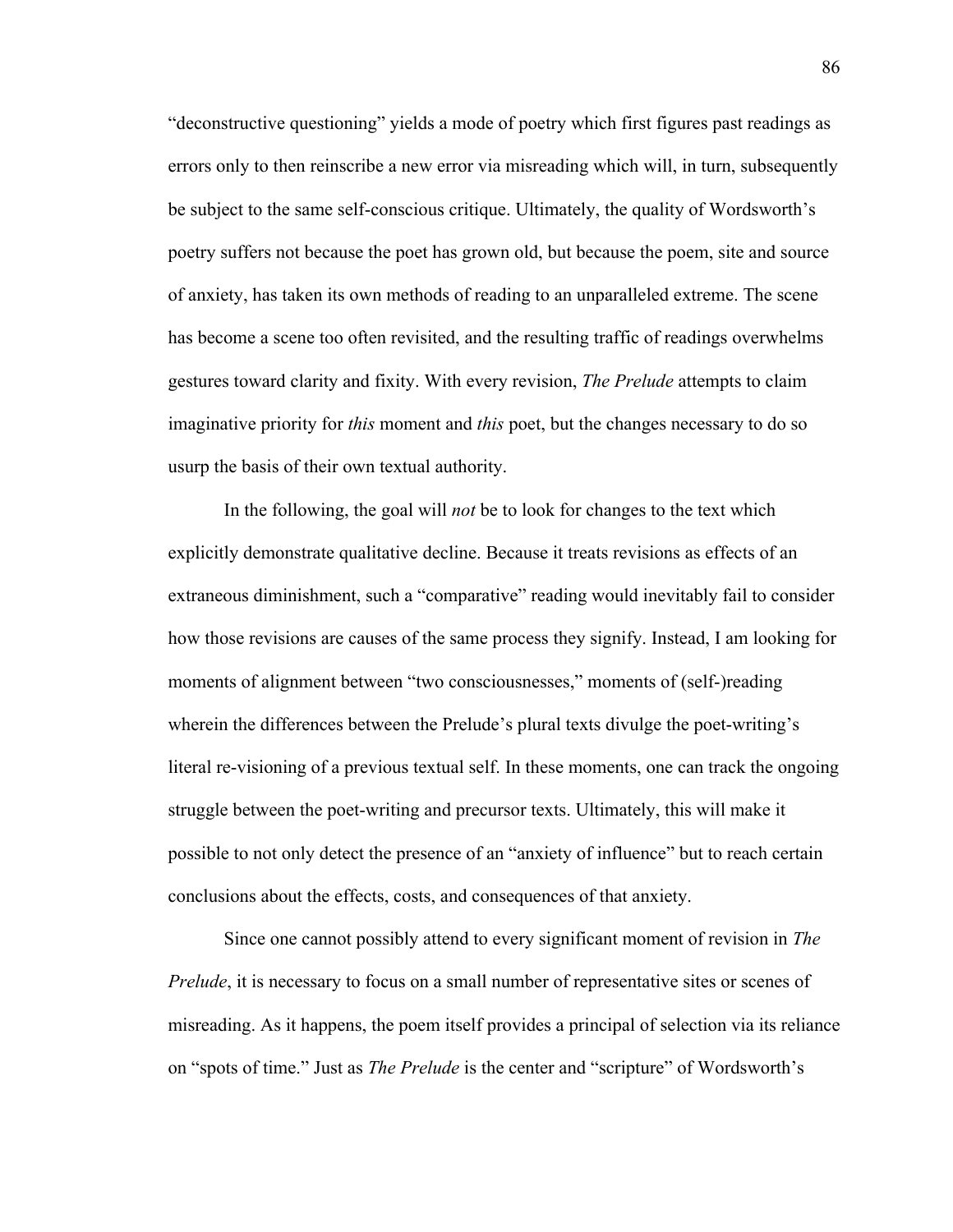corpus, the "spots of time" are the functional center of *The Prelude*. Within the poem, they act as both the dominant structural motif and the central trope, organizing and producing meaning. Further, the "spots of time" are present in all versions of the Prelude, and in every version they are the bedrock upon which the rest of the poem is built, either functioning as semantic centers ("primal scenes," as it were) or climactic sequences.

In the 1799 *Prelude*, the spots are not only key moments, but constitute the bulk of the text. The most prominent of these sequences include the "Drowned Man of Esthwaite Water," the "Murderer at Penrith / Beacon on the Summit," "Waiting for Horses," and the "Stolen Boat"; but practically every significant movement of the poem abides by the pattern of description and reflection essential to a "spot." In the transition to the intermediate five book version of 1804, all of the spots are retained and some dispersed, but now the previously quoted spots of time "thesis" and its contiguous episodes (the "Murderer at Penrith" and "Waiting for Horses") become the terminal movement of the poem, thus amplifying their importance. Concomitantly, the ascent of Mount Snowdon, which first appears at the opening of the fifth book of the *Five Book Prelude* (notably, as the climax which precedes the resolution formed by the central spot sequence), is itself another instance of a "spot of time"—a scene meant to become, as it were, the "highest" spot of the poem as a whole. And although this arrangement will be further altered with the expansion to thirteen and finally fourteen books (in 1805 and 1850, respectively), the spots will once again retain their importance: they are, evocatively, the means by which an "impaired" imagination is "restored."

Given all of these facts, it is clear that the spots are focal points for revision—both in terms of their actual content and their position in the poem. One may therefore turn to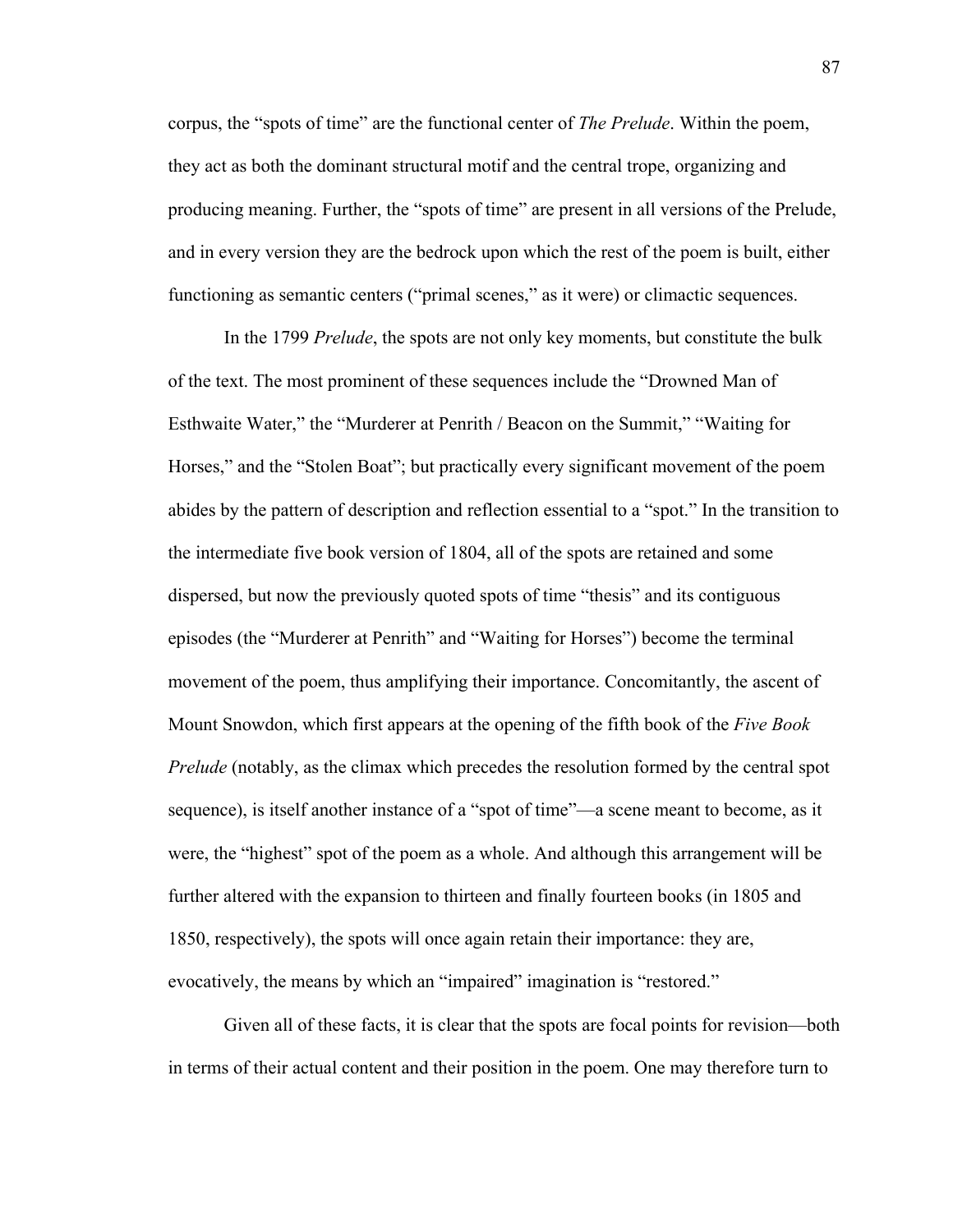them in order to track the processes of misreading constituent of and produced by Wordsworth's revisions. To further narrow analysis and facilitate inter-textual reading, the remainder of my argument will focus on the central "spots of time" sequence, which contains the "spots of time" thesis, "Murderer at Penrith," and "Waiting for Horses." The sequence may be found at the following points in the texts of *The Prelude*: *1799:* I.288- 374; *Five Book Prelude:* V.280-389; *1805:* XI.257-395; and *1850:* XII.208-335.

We have already discussed the extra-textual importance of the "spots of time" trope and considered the structure of that "epic simile" which was "launched to image the perplexed epistemology of writing and reading autobiography" (Wolfson, *Formal* 128). We have also concluded (tentatively) that Wordsworth's explication of the formal problems implicit to autobiography provides the most accessible (and internally coherent) means of reading *The Prelude*. Thus, prior to reading the spots as they exist in different versions of the poem, we may describe the following scenario: The different texts of the "spots" are themselves "spots" (places, times) of reading, and constitute an enacted "specular moment" wherein the poet, "incumbent o'er the surface of past time," attempts to read what he believes to be an "original" experience. However, this reading is frustrated and impaired because the texts and their implicit interpretations are interfering with his vision: he is effectively reading *through* the Wordsworth on the surface—i.e., the Wordsworth-writing in the past. As versions multiply and interpretations compound, the surface becomes more complex and more opaque, and the anxiety of "other selves" grows more acute. Wordsworth's attempts to penetrate the patina of "after-meditation" must follow suit, and therefore grow increasingly more forceful and intricate. The complexity of these rereadings, though constituent of a strong interpretive offense, serves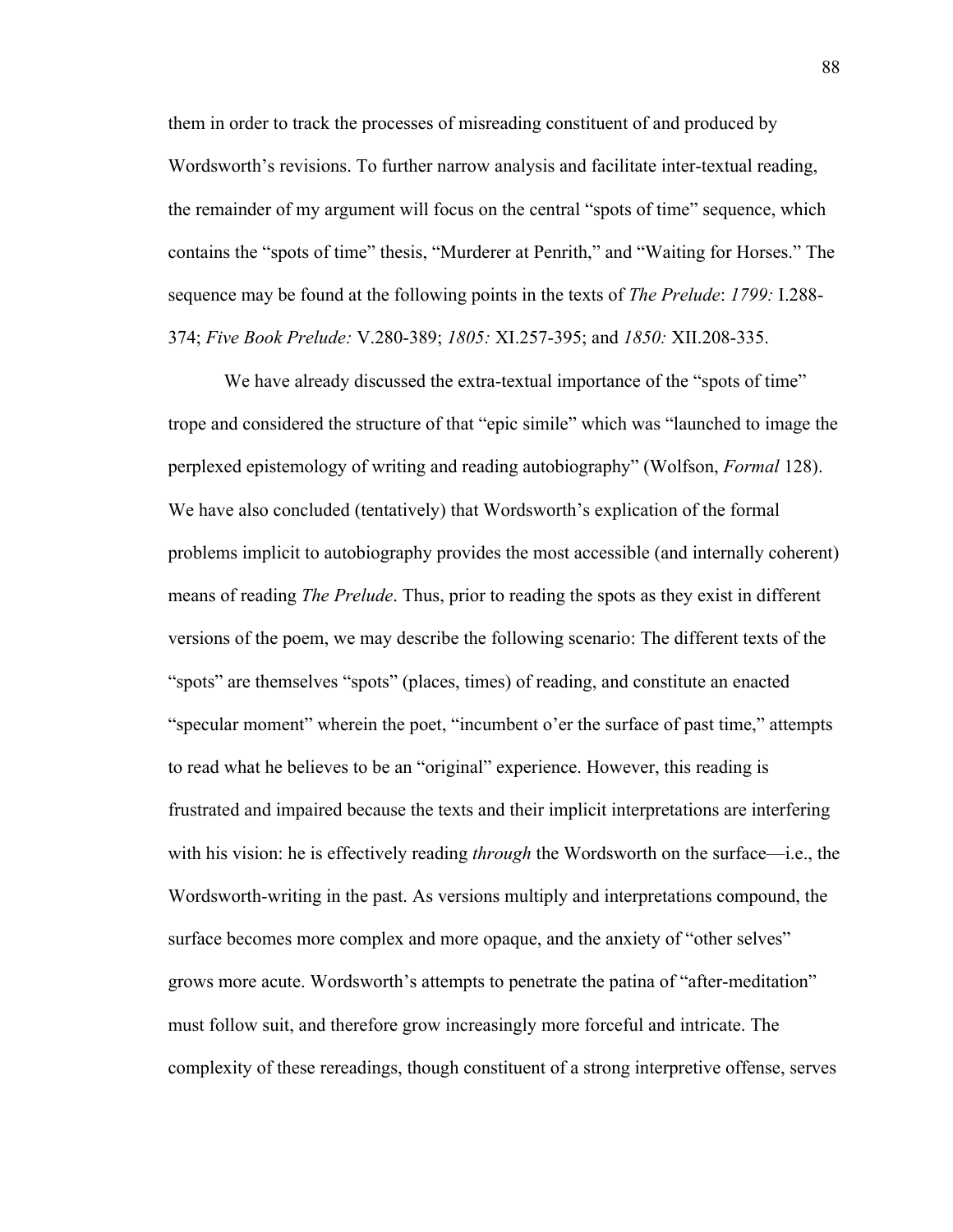to ensure that later revisitations of the spot or scene will be even more difficult. In an attempt to fend off the volleys of these accrued selves, the character of subsequent revisions will become increasingly more *defensive*. Difference is imposed as a bulwark against an incipient deluge of former readings.

Although the combative terms of this description might make it appear

hyperbolic, such rhetoric is justified given the extrinsic and intrinsic torsion of the spots

of time. To begin, consider the central statement of Wordsworth's master-trope. In the

inaugural "Two-Part *Prelude*," the "spots of time" thesis reads as follows:

 There are in our existence spots of time Which with distinct preeminence retain A fructifying virtue, whence, depressed By trivial occupations and the round Of ordinary intercourse, our minds— Especially the imaginative power— Are nourished and invisibly repaired; Such moments chiefly seem to have their date In our first childhood. (1.288-96)

In the "Five Book *Prelude*," the line is end-stopped at "repaired" and the terminal clause

opened up:

 Such moments, worthy of all gratitude, Are scattered everywhere, and take their date In our first childhood – in our childhood even Perhaps are most conspicuous. (5.287-89)

But the only significant change is the suggestion that the spots are more numerous and

diffuse in memory than previously supposed. However, by 1805 the passage has been

altered to include a more substantial, rhetorically weighty description of the forces

"depressing" the mind and a second iteration of the sentence's principal subject, "virtue":

 There are in our existence spots of time, Which with distinct preeminence retain A renovating virtue, whence, depressed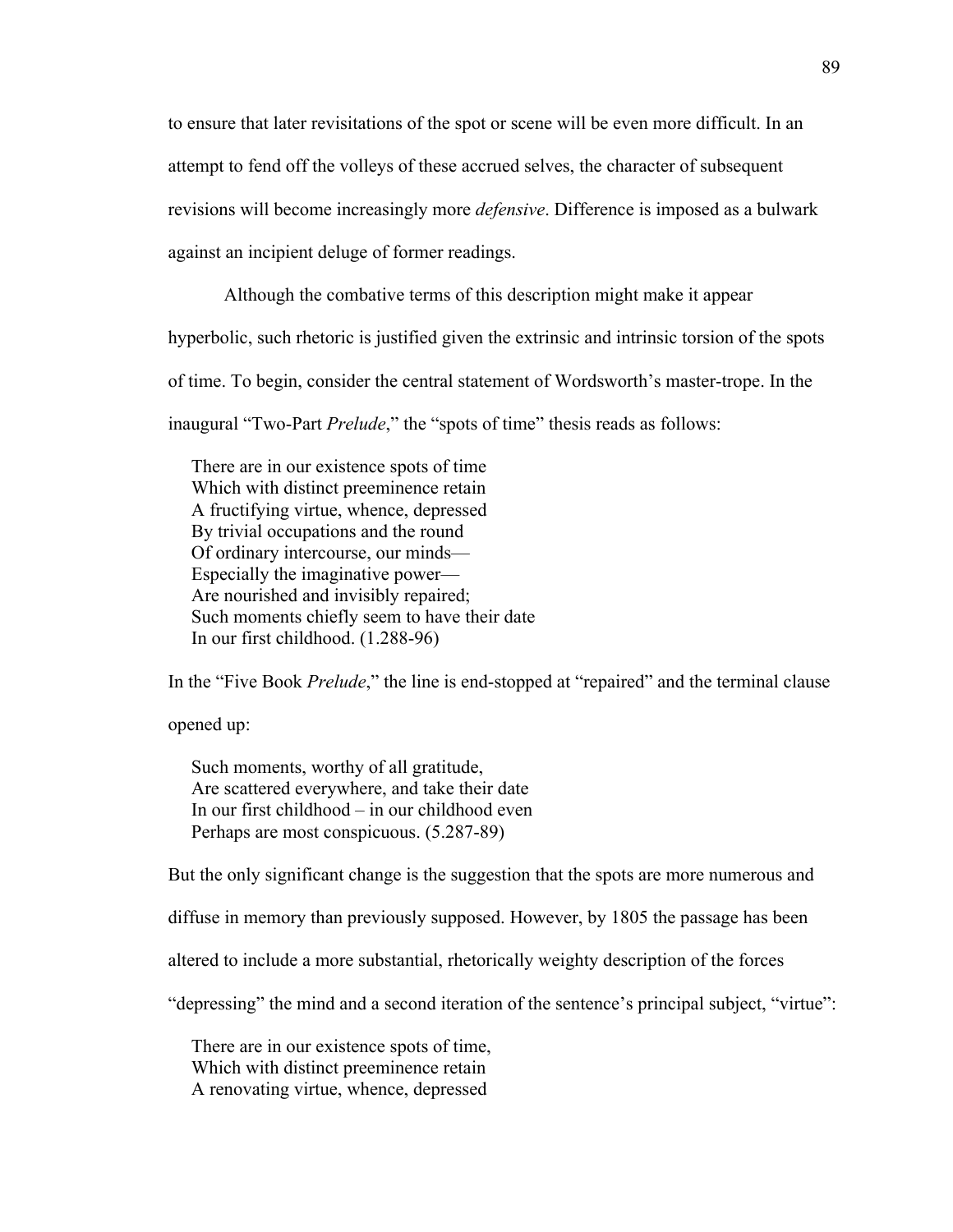By false opinion and contentious thought, Or aught of heavier or more deadly weight In trivial occupations and the round Of ordinary intercourse, our minds Are nourished and invisibly repaired— A virtue, by which pleasure is enhanced, That penetrates, enables us to mount When high, more high, and lifts us up when fallen. (*1805* XI.257-67)

In and of itself, this revision places considerably more emphasis upon the spot's "renovating" potential: "virtue" is supplied with not only two restorative functions ("nourished" and "repaired") but also with a series of brusque, forceful, ameliorative verbs ("enhanced," "penetrates," "enables," "mount," "lifts") which, accompanying the rolling rhythm of the line, ascend toward a tranquil yet triumphant syntactical plateau. Yet what is even more significant is the exclusion of the formerly brisk transition into the first actual "spot." In 1799, the "Murderer at Penrith" begins immediately after the conclusion of the opening sentence (at "childhood"); in the "Five Book *Prelude*," the onset of the spot is delayed only slightly; but in the 1805 text, one finds a newly interpolated passage of eleven lines and three sentences, which reads as follows:

 This efficacious spirit chiefly lurks Among those passages of life in which We have had deepest feeling that the mind Is lord and master, and that outward sense Is but the obedient servant of her will. Such moments, worthy of all gratitude, Are scattered everywhere, taking their date From our first childhood—in our childhood even Perhaps are most conspicuous. Life with me, As far as memory can look back, is full Of this beneficent influence. (*1805*, XI.268-78)

This extended description of the "efficacious spirit" amplifies the potential strength of the spots but concomitantly circumscribes where or what they may be: they are to consist of moments wherein the poetic mind, now "lord and master," rules "outward sense"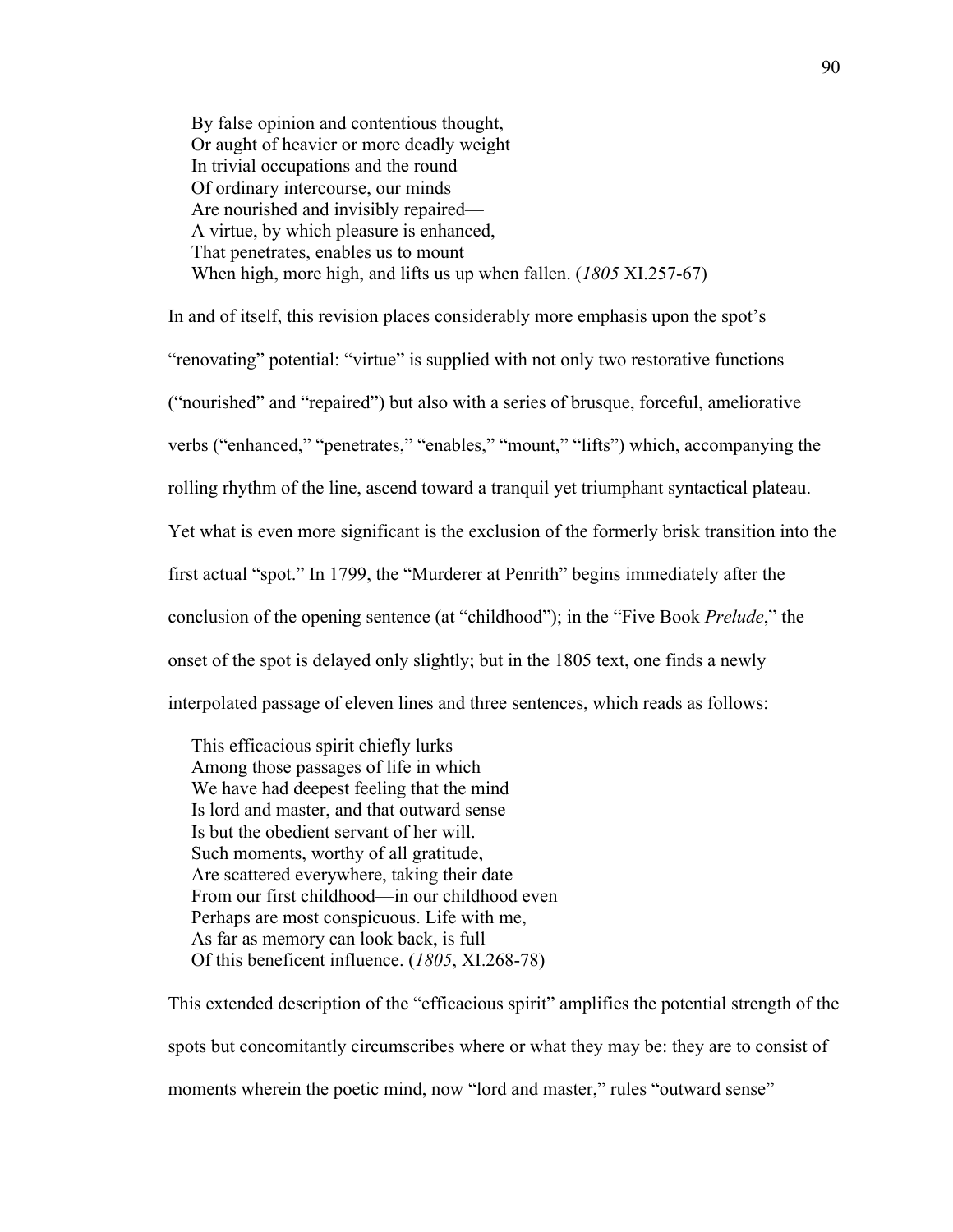(sensory experience) by fiat, subjugating everything extrinsic to its will. Though accomplished in relatively few lines, Wordsworth's rereading of the master-trope will inflect the entirety of the principal "spots of time" sequence and do so in a manner which amply evinces influence-anxiety at work. His revisions reveal the following:

First, a more deliberate, drastic, and even violent attempt to compensate for some perceived loss. In the first version of the passage, the mind is "depressed" only by the quotidian motions of "trivial occupations and the round / Of ordinary intercourse," and the "fructifying virtue" of the spot is sufficient to nourish and invisibly repair any consequent impairment of the imaginative power. In later versions, the weight of depressive forces becomes "heavier" and even "deadly," and the equal and opposite compensatory motion redoubles as well, gaining sufficient force to become not only strong but overpowering. The mind is no longer a passive entity which receives or absorbs the healing influx of memory, but a tyrannical agent which accomplishes what Geoffrey Hartman has famously termed the "apocalypse of the imagination"—an absolute domination over external phenomena. This shift is also evident in the subtle but incredibly significant change from "*fructifying* virtue" to "*vivifying* virtue"16 to "*renovating* virtue": whereas "fructifying," in context, would mean that the mind is made more fruitful and productive, and "vivifying" would signify an animating, quickening virtue which brightens or sharpens the mind, "renovating" implies a more decisive sort of repair—repair not only as the literal mending of what is present, but as a literal *remaking*  or making anew. The difference lies in the perceived depth of the wound or loss which each sort of virtue is meant to address: the first reactivates, the second enlivens, the third

<u> 1989 - Johann Stein, fransk politik (d. 1989)</u>

 $16$  According to the editors of the Norton edition, "vivifying" was employed in an intermediate manuscript of the 1805 *Prelude* (see 428, n.2). Duncan Wu's version of the "Five Book *Prelude*" corroborates this judgment, as the adjective is still "fructifying" in that even earlier intermediate text.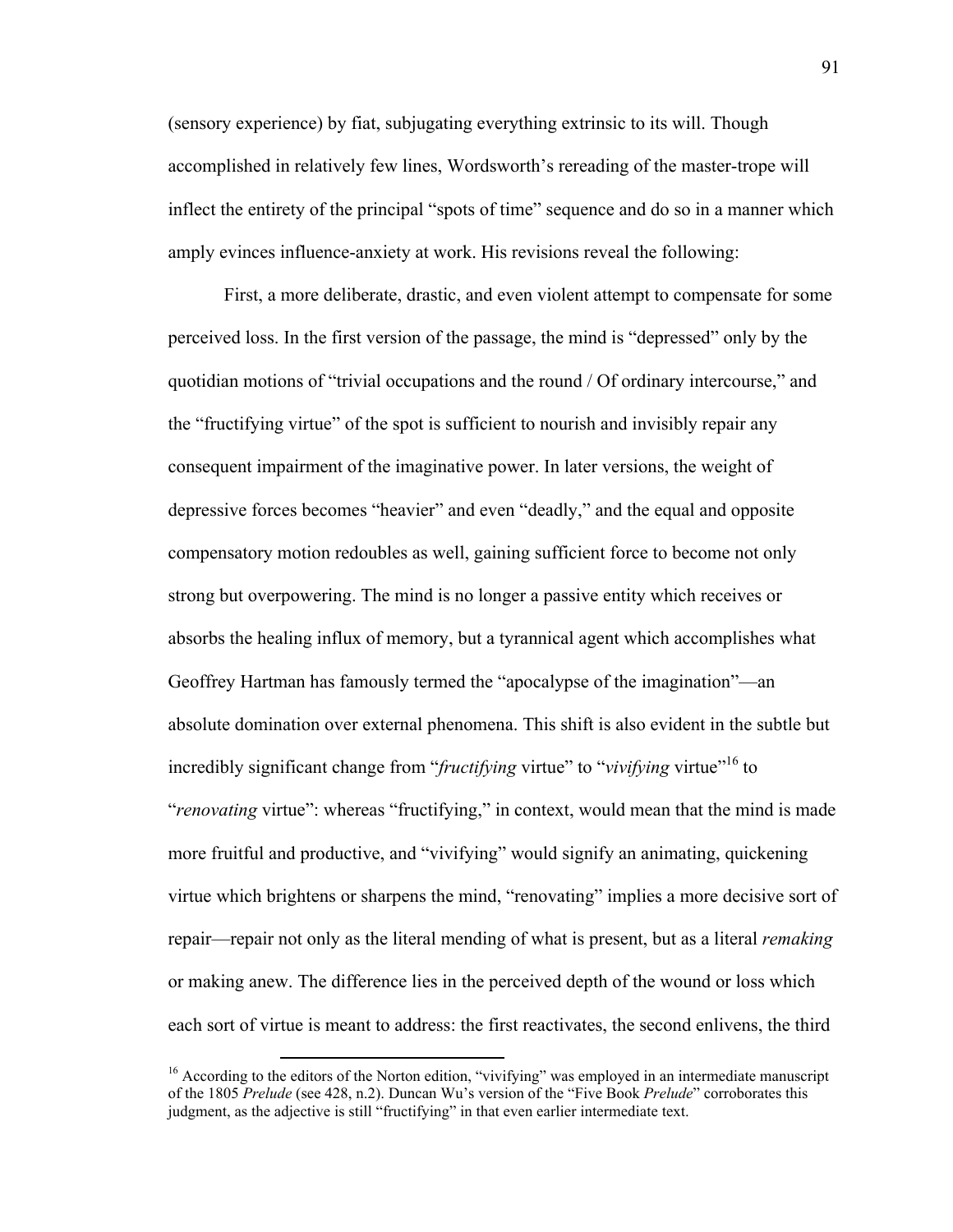literally rebuilds. By the 1805 version, then, Wordsworth's text implies that some creative cataclysm has taken place, and that the damage must be countered by an equally potent compensatory agent. The height of the poet's climb in the second iteration of "virtue" is a direct consequence of the depth of his descent.

Having taken note of this amplified sense of loss, we are naturally directed back to the actual content of the crisis at hand—which (although easy to lose sight of when reading in isolation) is the "impairment of imagination" or the sudden stymieing of the creative faculty. In 1799, *The Prelude* begins on a note of crisis: Wordsworth has failed to write the poem he thinks he ought to (*The Recluse*), and thus he asks—in the midst of that creative anxiety—if it was for *this* sad state of creative anxiety, idleness, or consternation that he had been tutored by his beloved River Derwent. In this instance, the crisis is very much a *present* crisis: the poem sets out to bridge the poetic impasse introduced by its opening question. Yet in the 1805 text, where the sequence is not only removed to the eleventh book but wholly divorced from such immediacy, loss is something which has already happened: the mind does not need to be merely opened up or revitalized, but actively *rebuilt* and made new again. What's more, the expected result of that process of remaking is *apotheosis*—a state high as the lowest lows (actually, even "more high"), and of disproportionate positive strength. The "virtue" at hand is thus afforded an increasing amount of semantic and structural heft. It is as if the poet is trying to not simply achieve imaginative priority but to *seize* it by means of decisive and unilateral action.

The revisions to this opening sequence thus evince a misreading which amplifies or hyperbolizes the function of memory and its constituent "spots" so that the poet might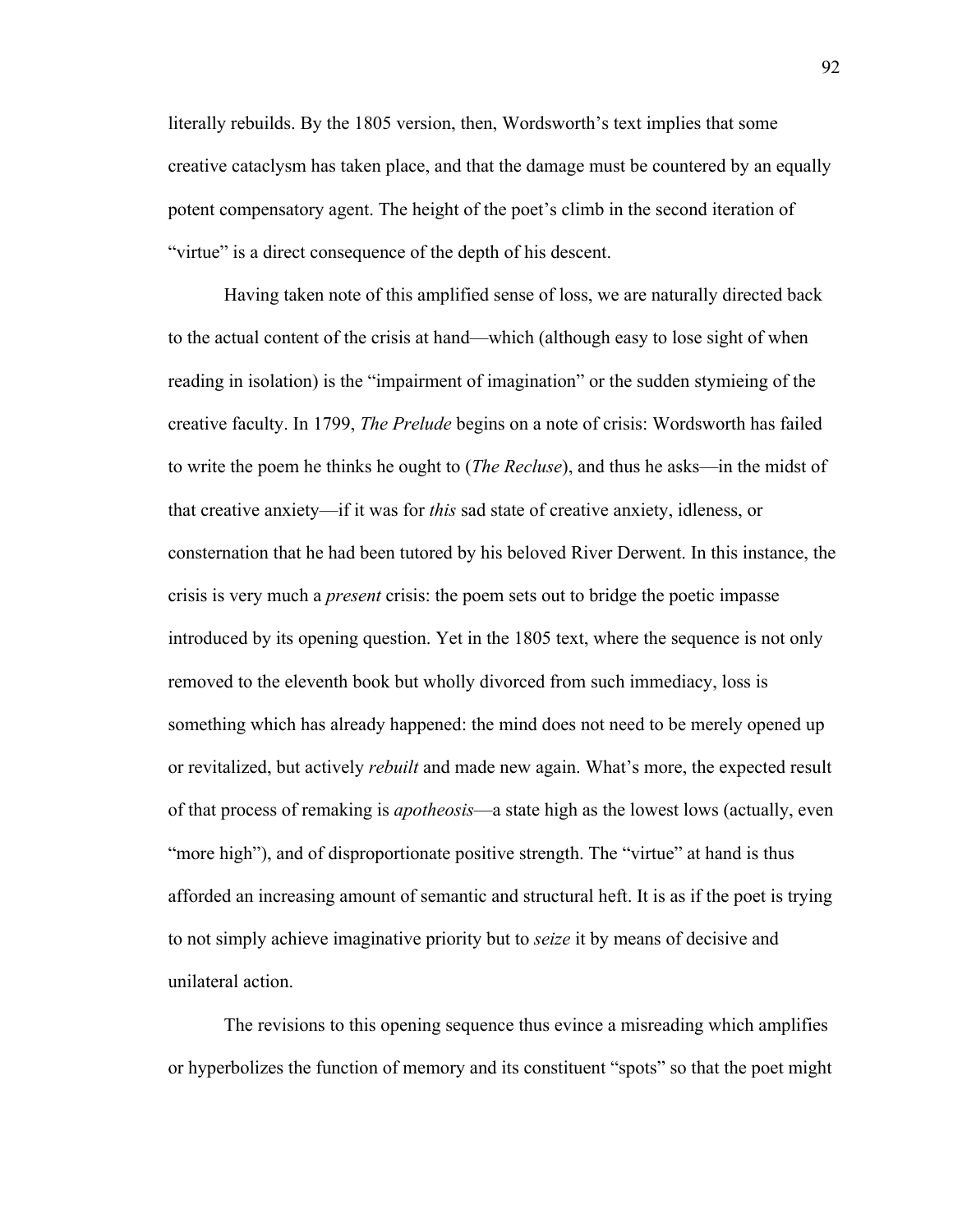master a present anxiety. Yet this anxiety has already been amplified by the very act of revisiting that scene of creative stagnation: the scene gains force through repetition.<sup>17</sup> Whereas the "virtue" of the time-spots was once contained in a relatively terse and almost organic formula, it is now figured as a polymorphous form or source of discursive power which above all seeks to be "penetrating" and "efficacious." This more authoritarian, positivistic interpretation of the spots trope is fundamentally a defense against anteriority: the "spots" are at once brought more forcefully into *this* present and adapted to the (formal, semantic) demands of the remade *Prelude*, which has a vastly enlarged scope. The poet is not the old poet and the poem not the old poem; the immediacy of the 1799 spots sequence—with its spare definition and clearly defined, unembellished edges—has been supplanted by a reading which attempts to more decisively fix function and meaning.

Turning to the 1850 text, we find that another decisive shift—this time, perhaps a hardening—has occurred. The newly revised passage reads as follows:

 This efficacious spirit chiefly lurks Among those passages of life that give Profoundest knowledge to what point, and how, The mind is lord and master—outward sense The obedient servant of her will. Such moments Are scattered everywhere, taking their date From our first childhood. I remember well, . . . (*1850* 12.19-25)

For the most part, this version of the passage appears to be a taut, economical rendering of the 1805 text. Despite condensing eleven lines to seven and three sentences to two, it retains many of the elements introduced by its precursor. However, the slight differences

<sup>&</sup>lt;sup>17</sup> In returning to the poem, Wordsworth is experiencing that state of blockage *again*, not only in figurative terms but also literally. Recall, for example, that evidence points to a scenario wherein every time progress on *The Recluse* was stifled (as it would be again and again), Wordsworth would turn to his autobiographical poem for solace and succor. The irony of the situation is that this defense and supposed comfort would actually compound influence-anxiety.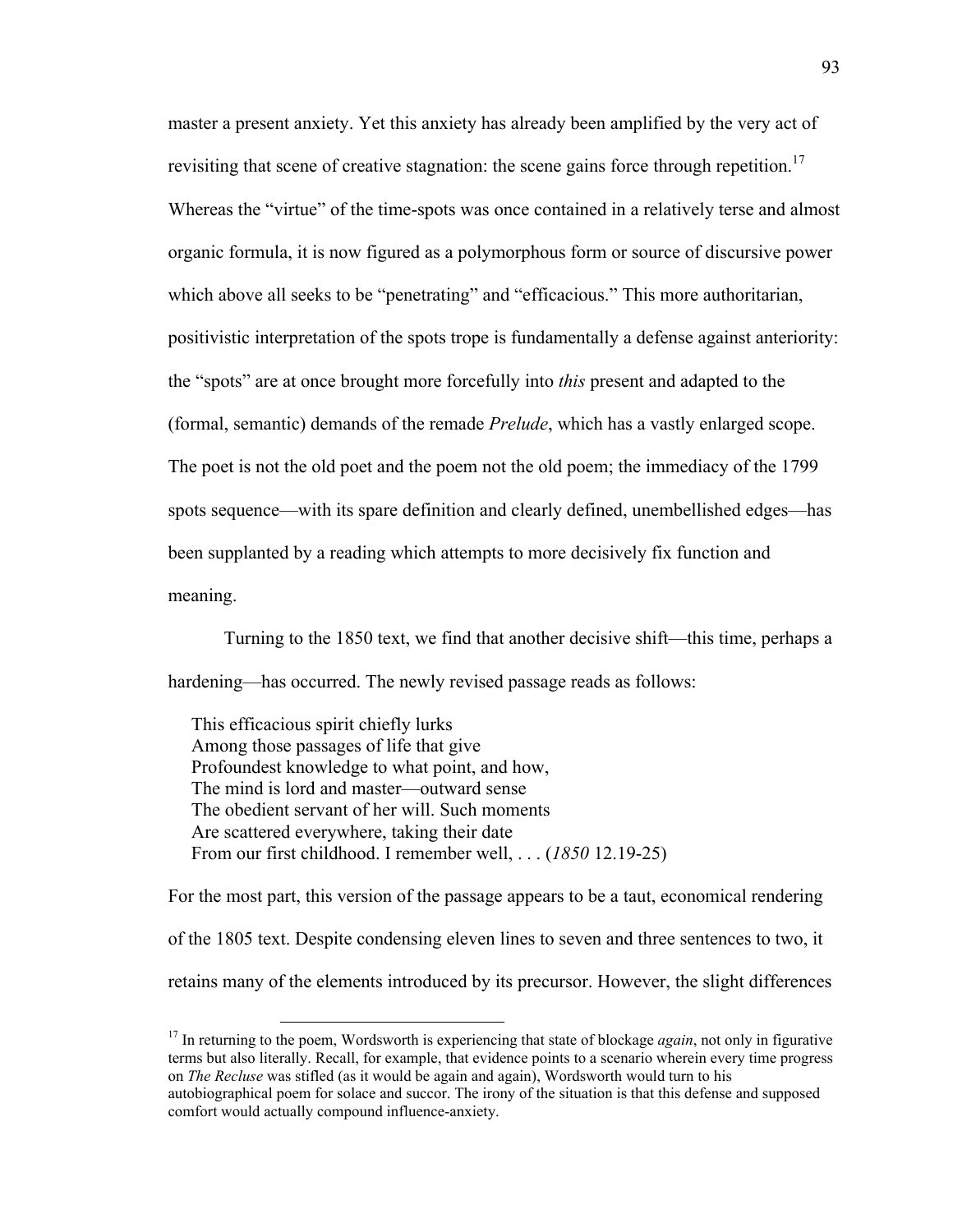are telling. For example, consider the change from "those passages of life *in which* / We *have had* deepest feeling that the mind / Is lord and master" to "those passages of life that *give* / Profoundest knowledge *to what point, and how,* / The mind is lord and master . . . " (emphasis added). In the former version, the "passages of life" (the spots) are located *in* a moment wherein we "*have had* deepest feeling"—meaning, they are coincident with that feeling. In the latter, these same passages "*give"* instead, which implies a separation (temporal or spatial) between the spot or experience which is giving and the mind which is receiving (emphasis added). When coupled with the contrast between "deepest feeling" and "Profoundest knowledge," this revision suggests an attempt to fix the spots in / as an external "source" which might be interpreted, manipulated, and controlled according to the will of the poet. Knowing "to what point, and how" something works is the equivalent of making it an impersonalized object of study. Paradoxically, this attempt to control the spots on one front is coupled with a diminishment of the apparent authority granted the mind; the poet's deepest feeling no longer tells him that the mind is unequivocally lord and master but instead presupposes that there is a point (an upper limit) and a way (a delimited means of operation) determining how extensive the mind's government over "outward sense" can actually be.

Though it may appear to contradict previous comments about the control a subsequent text attempts to exercise over its precursor, one must realize that a tempering or lessening is also a form of interpretive control. "All restitutions or representations," Bloom writes, "induce fresh anxieties, and the influence process continues by a compensatory fresh limitation . . . " (*Map* 72). In other words, one poem's defense against the threat of (an)other—its attempt to seize priority over the precursor poem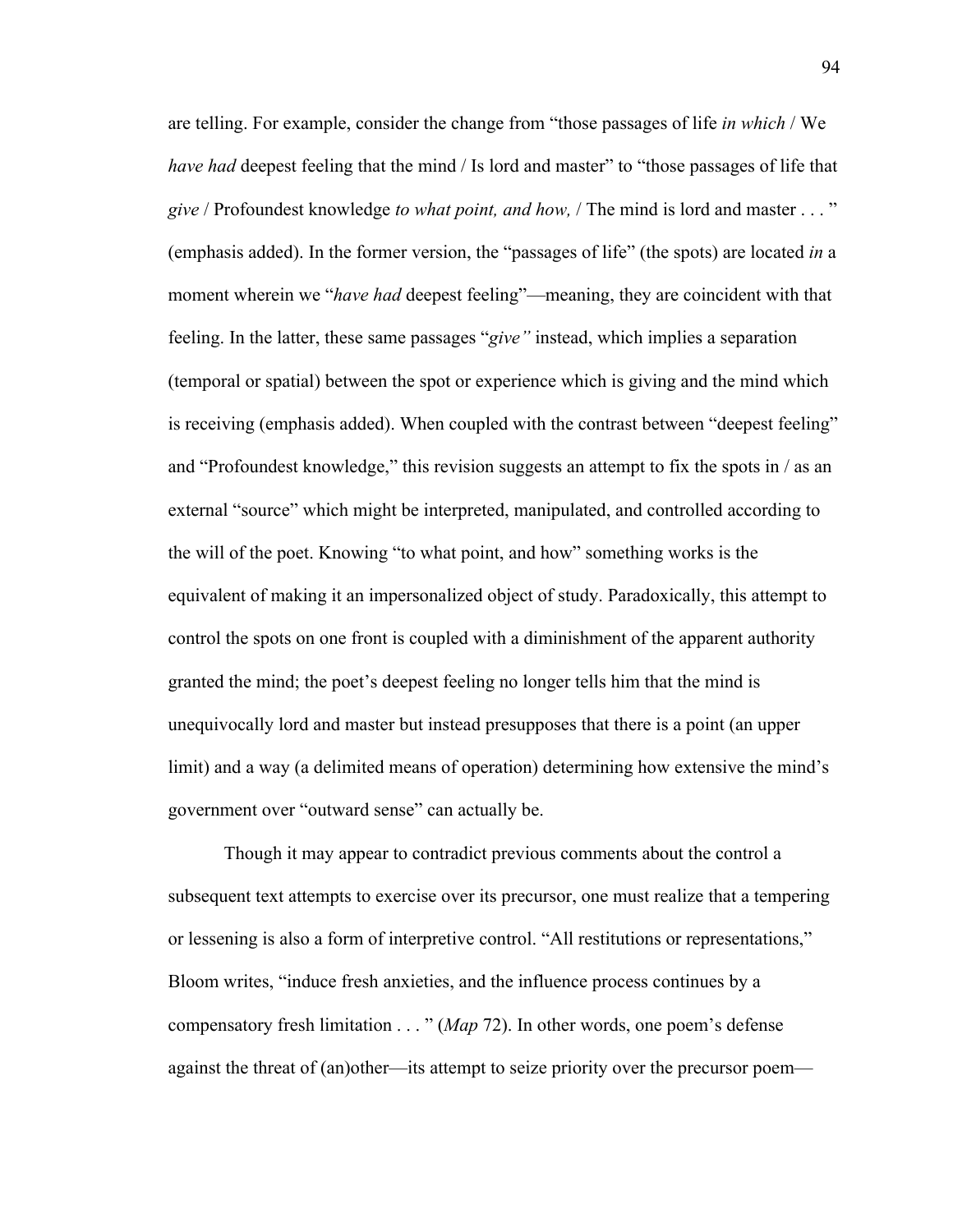will not always be an act of overt domination. Often, it will take the form of an antithetical movement (or swerve) *away from* the previous poem, even if the specific limitation, substitution, or restitution appears to be a concession to the precursor's potency. Furthermore, Wordsworth's implicit doubt concerning the extent of the mind's power to dominate "outward sense"—however stringent his control of syntax—speaks to a discernable pattern in the relationship(s) between his texts: a supplementary yet often unpredictable vacillation between what Wolfson terms "floating and fixing" (*Formal*  101). One must keep this antinomy in mind; patterns of misreading may not abide by static principles. Instead, the shape of the text's movement away from its precursor, and the result(s) of that movement, will always depend upon a very specific collision of contexts.

Involuted questionings aside, the "lord and master" addition to the "spots of time" sequence also initiates another consummately Wordsworthian response to the anxiety of influence: a reflexive or inward turn wherein poetry becomes meta-poetic—or, in simpler terms, a moment of writing about writing. Whereas the 1799 *Prelude*, as Jonathan Wordsworth aptly observes, contains very little material which is explicitly *about*  writing, the superbly self-conscious 1805 *Prelude* continually reflects upon its own compositional processes. Thus, when one encounters the phrase "*passages* of life" at line 269 (emphasis added), the double entendre can hardly be a coincidence. "Manuscripts as well as memories constitute [Wordsworth's] past," and the passages of his life are at once analogous to and enshrined within the lines of his poetry (Wolfson, *Formal* 104). Given the shift toward poetry as a subsurface subject, the shift from "deepest feeling" to "profoundest knowledge" is a sign of the elder ephebe's shifting priorities or, to come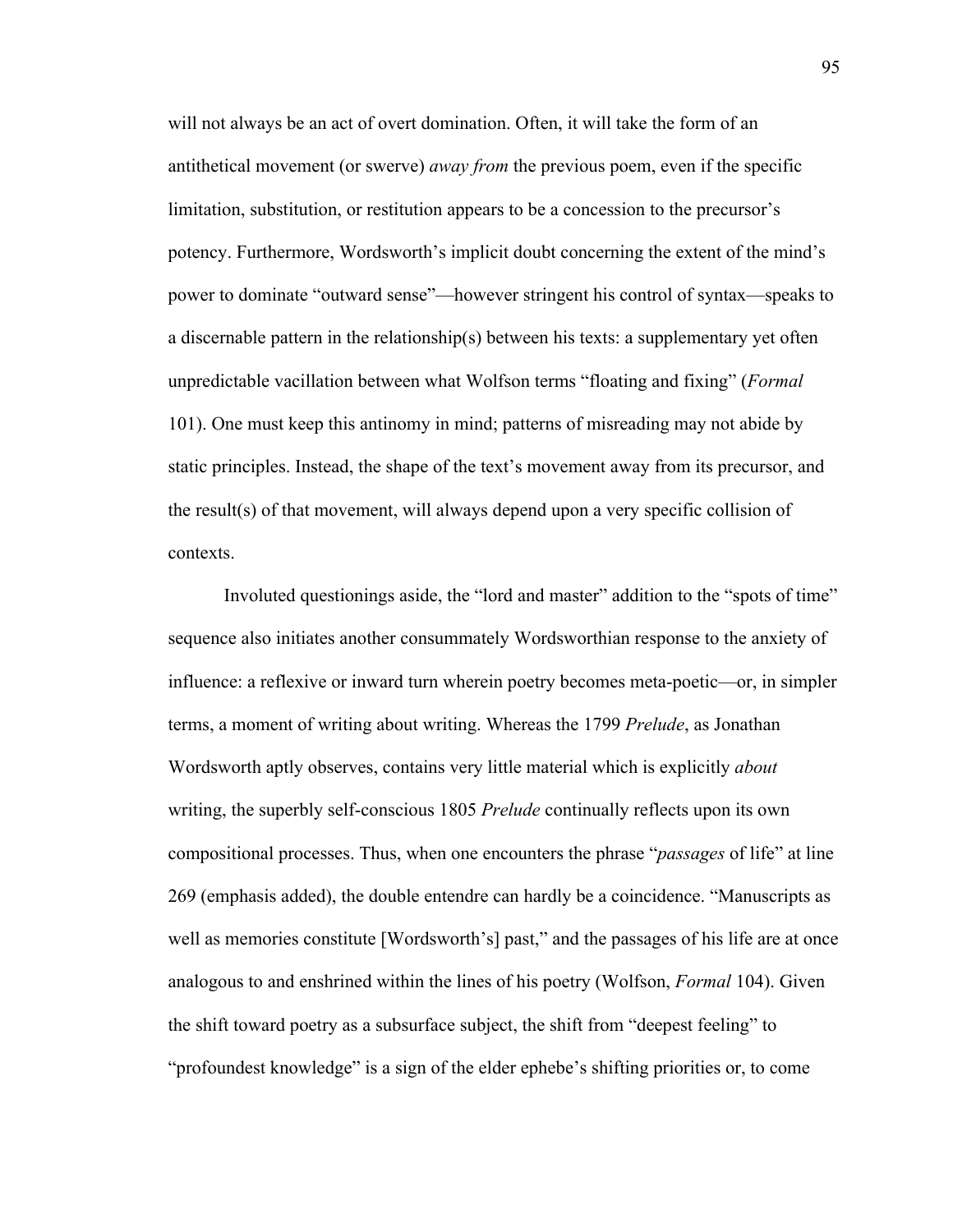back around to a previous interpretation, more evidence of the poet's attempt to distance himself from (and thus defend himself against) the 1805 *Prelude*'s forceful reading of the potency of the poetic mind. Yet the hint present in "passages" mostly anticipates the much more explicit and resonant meta-poetic meditations beginning at line 293 in the

## 1805 *Prelude*:

 The gibbet-mast was mouldered down, the bones And iron case were gone, but on the turf Hard by, soon after that fell deed was wrought, Some unknown hand had carved the murderer's name. The monumental writing was engraven In times long past, and still from year to year By superstition of the neighborhood The grass is cleared away; and to this hour The letters are all fresh and visible. Faltering, and ignorant where I was, at length I chanced to espy those characters inscribed On the green sod: . . . . (*1805* 11.293-301)

The equivalent passage in the 1850 text reads as follows:

 The gibbet-mast had mouldered down, the bones And iron case were gone; but on the turf, Hard by, soon after that fell deed was wrought, Some unknown hand had carved the murderer's name. The monumental letters were inscribed In times long past; but still, from year to year, By superstition of the neighborhood, The grass is cleared away, and to that hour The characters were fresh and visible: A casual glance had shown them, and I fled, Faltering and fain, and ignorant of the road: (*1850* 12. 237-47)

Significantly, this portion of the main descriptive sequence constituting the "Murderer at Penrith" episode is absent from the five book and two book versions of *The Prelude.* As such, it constitutes an entirely different reading of the scene. While the early incarnations of the poem fix the murderer's resting place in a "long green ridge of turf . . . / Whose shape was like a grave," the 1805 and 1850 *Prelude*s identify the scene of his death by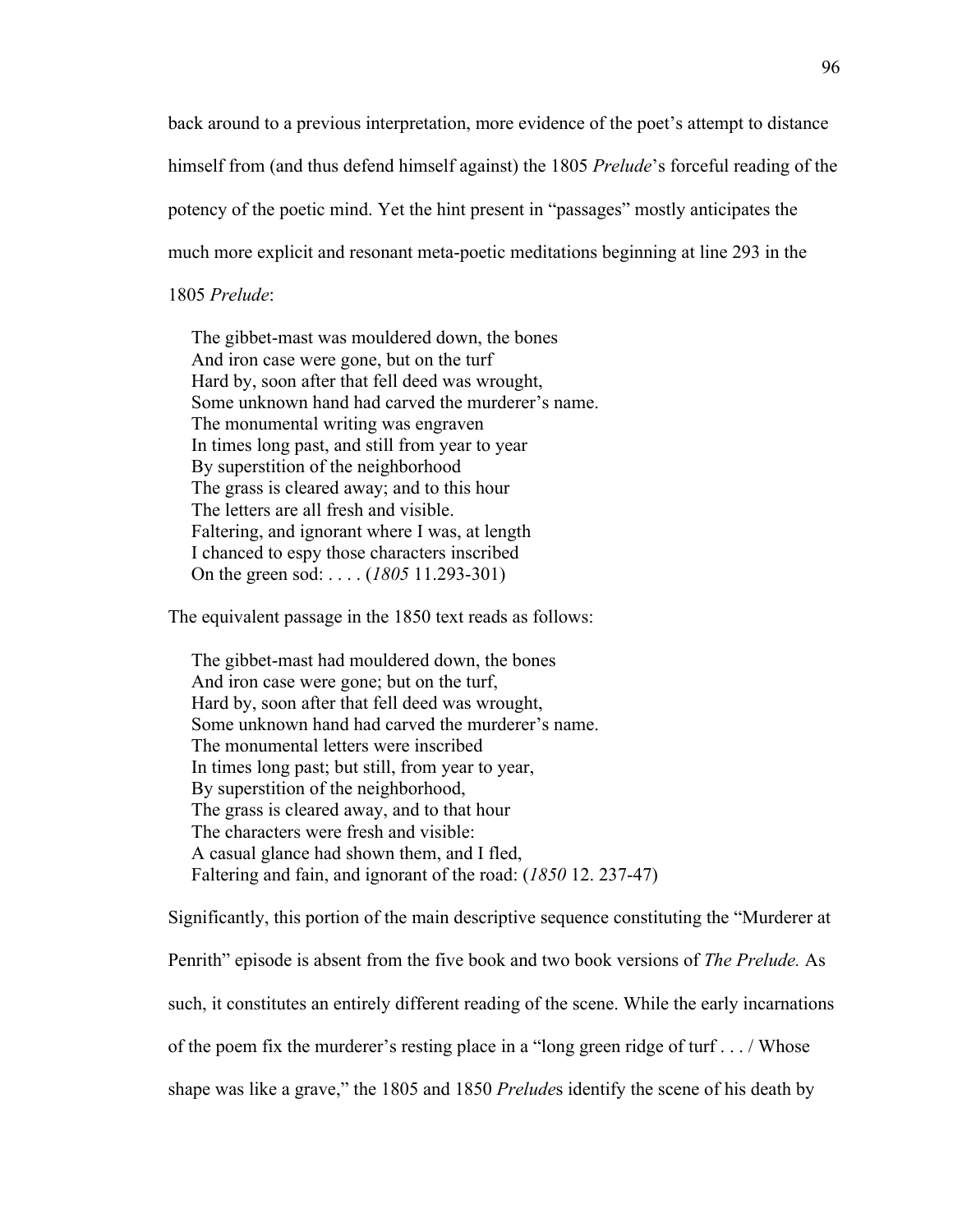means of a *written* marker. Moreover, this shift in the means whereby death is "read" is accompanied by an equally significant alteration to the tone of the passage: whereas the young Wordsworth simply departs the site of the murderer's death in the early versions with no mention of panic or fear ("I left the spot / And, reascending the bare slope . . ."), the child in the later versions is obviously frightened. Although both texts explicitly connect the child's panic to the writing (the writing is mentioned prior to his leaving the spot, and thus becomes a possible cause by proximity), and although both mention a hasty retreat from the scene, the 1850 text makes this much more explicit: "Faltering, and ignorant where I was, at length / I chanced to espy those characters inscribed / On the green sod: *forthwith* I left the spot" becomes "A casual glance had shown them, and I *fled* / Faltering and fain, and ignorant of the road" (emphasis added).

Of course, the child's fear is perfectly explicable, and one might well read the 1850 text's emphasis on panic as Wordsworth's attempt to make the scene more dynamic or dramatic. Nevertheless, this sense of apprehension, urgency, and *anxiety* is connected explicitly to written language; it is as if this particular passage of life has internalized the anxieties of the mature poet, substantiating his fear not only of crises related to writing but of stagnant, static, "engraven," "inscribed," or fixed letters and language. The name carved on the turf (notably, a name omitted from the text) is Death metonymically configured; by extension, mortality consists of being written down—permanently—in a form which cannot be altered or revised. In her study of Wordsworthian revision, Susan Wolfson explains this aversion to textual fixity as follows:

 Once a specter shape is given a definite form and is turned into a simulacrum of a literary artifact, the life of the subjective eye and I, produced by motion and ferment, dies. Long before de Man articulated the negativity behind language, Wordsworth staged as much in passages such as this: mastery is death. (*Formal* 131)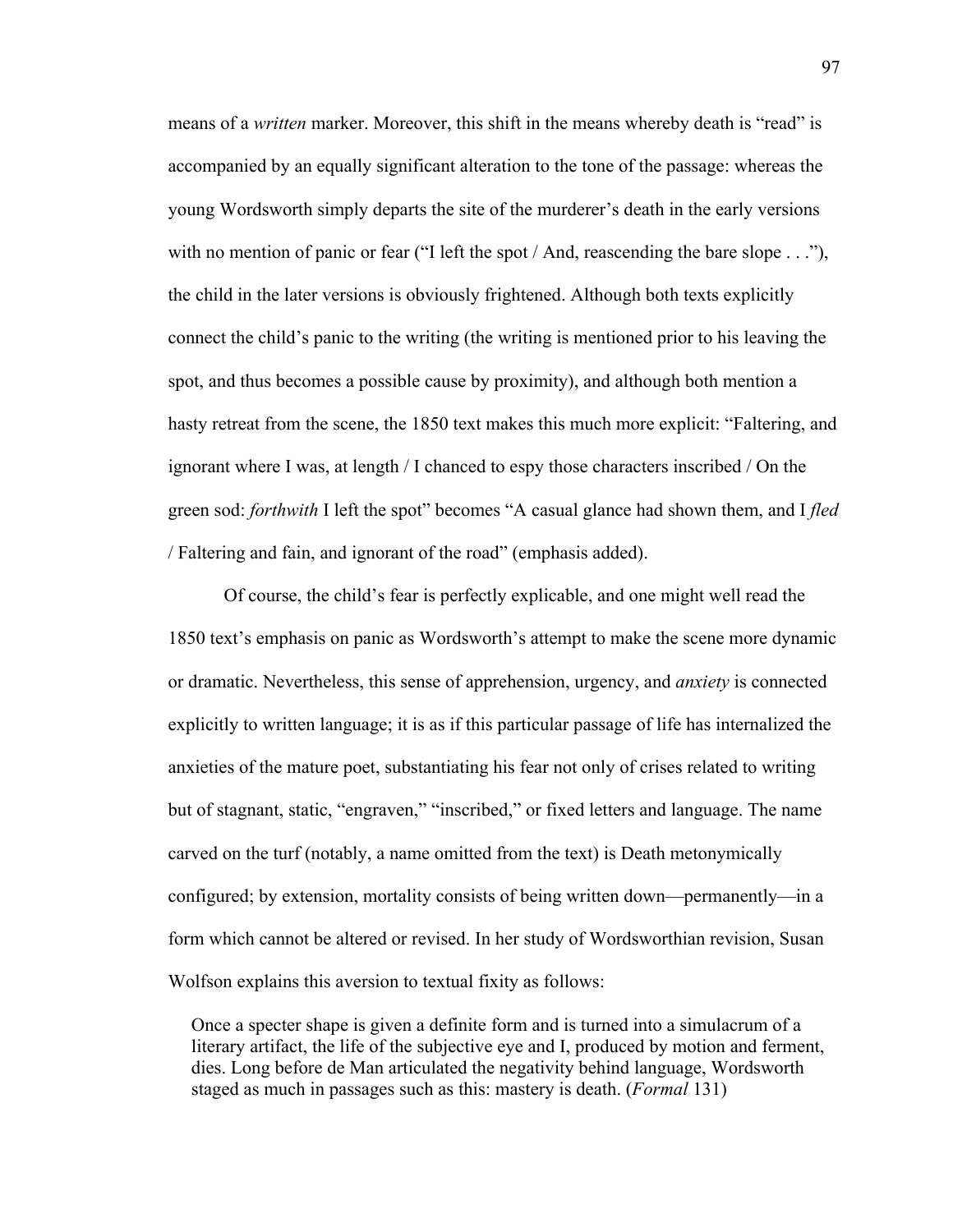Without venturing too deeply into a discussion of the alignment between fixity and death (note Wordsworth's famous line, "lifeless as a written book"), and of revision as "the energy which postpones death and quickens the mind"18 (Wolfson, *Formal* 131), it is nevertheless important to note how this interpretation of "monumental writing" pertains to our discussion of "spots of time" (in all of the aforementioned senses) and spots, or moments, of self-reading. To put it succinctly, the amplified sense of panic visible in the 1850 text is, first, a manifestation of Wordsworth's anxieties concerning the viability of his efforts to read the past; and second, a sign and exemplary instance of the revisionary ratio (or mode of misreading) which dominates and eventually attenuates Wordsworth's later poetry. Here, in the transition from the 1805 to 1850 texts, there is a discernable pattern of "fixing" sites, spots, and scenes that reveals the later Wordsworth's attempts to stabilize, clarify, and therefore usurp previous readings. However, the poet's effort to refine and preserve the spots of time has an unintended consequence: "monumental writing" becomes one of the text's dominant *figures of / for reading*, and that figure enacts the duality the phrase portends.

The evidence for this pattern of misreading is profuse. First, one finds explicit indicators in a series of grammatical changes: "The gibbet-mast *was* mouldered down" becomes "the gibbet-mast *had* mouldered down," suggesting, by means of a tense shift, that the later narrator has extirpated himself from the scene. This is reinforced by the change, a few lines later, from "to *this* hour / The letters *are* all fresh and visible" to "to *that* hour / The characters *were* all fresh and visible." Though subtle, these alterations drastically alter the dynamic of Wordsworth's spot-reading: in the 1805 text, he revisits

<sup>&</sup>lt;sup>18</sup> Wolfson has already covered this territory quite thoroughly. For more information, see the fourth chapter of *Formal Charges*, entitled "Revision as Form: Wordsworth's Drowned Man."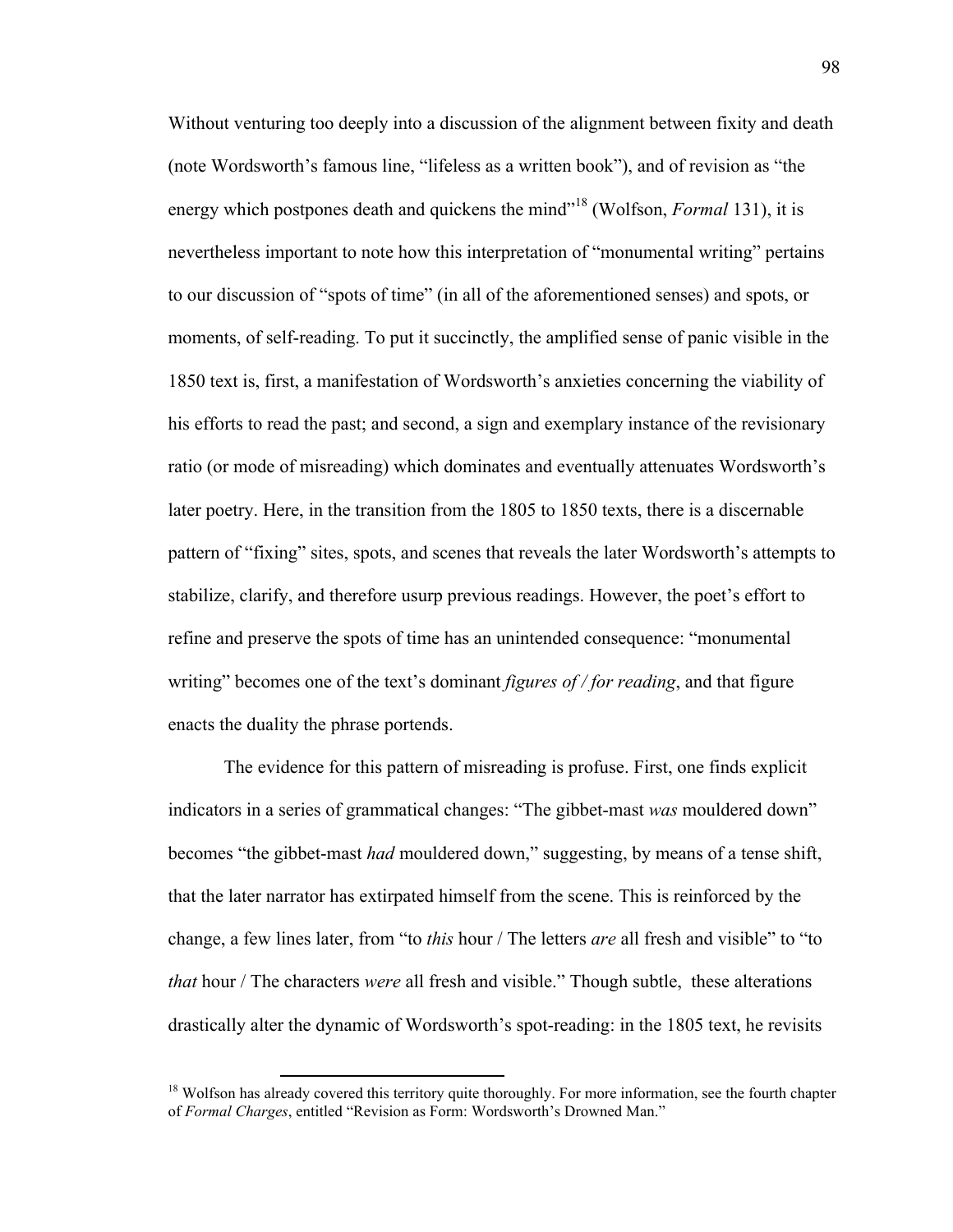the scene and actively participates in it; in the 1850 text, the scene is placed at arm's length—still possessed of potency, no doubt, but diluted. Even more curious, however, is the puzzling transposition of the terms used to describe the murderer's epitaph: "monumental writing" becomes "monumental letters"; "engraven" becomes "inscribed"; "letters" become "characters"; and the 1805's final, direct reference to the writing—"to espy those characters inscribed"—is effaced entirely in favor of the anomalous, pronoundulled phrase "A casual glance had shown them." In concert, these changes enact a *disintegration* of language into its component parts: "Writing," which suggests the possibility of reading and therefore of discernable meaning, deconstructs into "letters," which are but disconnected symbols when not put into a viable order; likewise, "letters" (already disconnected symbols) become completely undefined "characters" which, despite being "fresh and visible," are basically meaningless. While one could argue convincingly that the disintegration of language here is symbolic of the de-facement imposed by death (once again, the murderer is never named), the combined weight of the child's panic at the sight of writing and this linguistic disintegration *also* justify a more meta-poetic reading. Ultimately, the 1850 *Prelude* refigures language as an inherently diminished thing. The fact that the letters and characters cannot be put into order or even identified is evocative of the illegibility of the past. Like this spot, texts cannot be fully or accurately read.

Despite Wordsworth's acute awareness of fundamental (and perhaps ineradicable) "vacancies" permeating autobiographical discourse, the text of *The Prelude* refuses to completely abandon the attempt to read and derive value from the spots of time. As a result, the revisions to the text prevent the very goal they seek to accomplish. Even as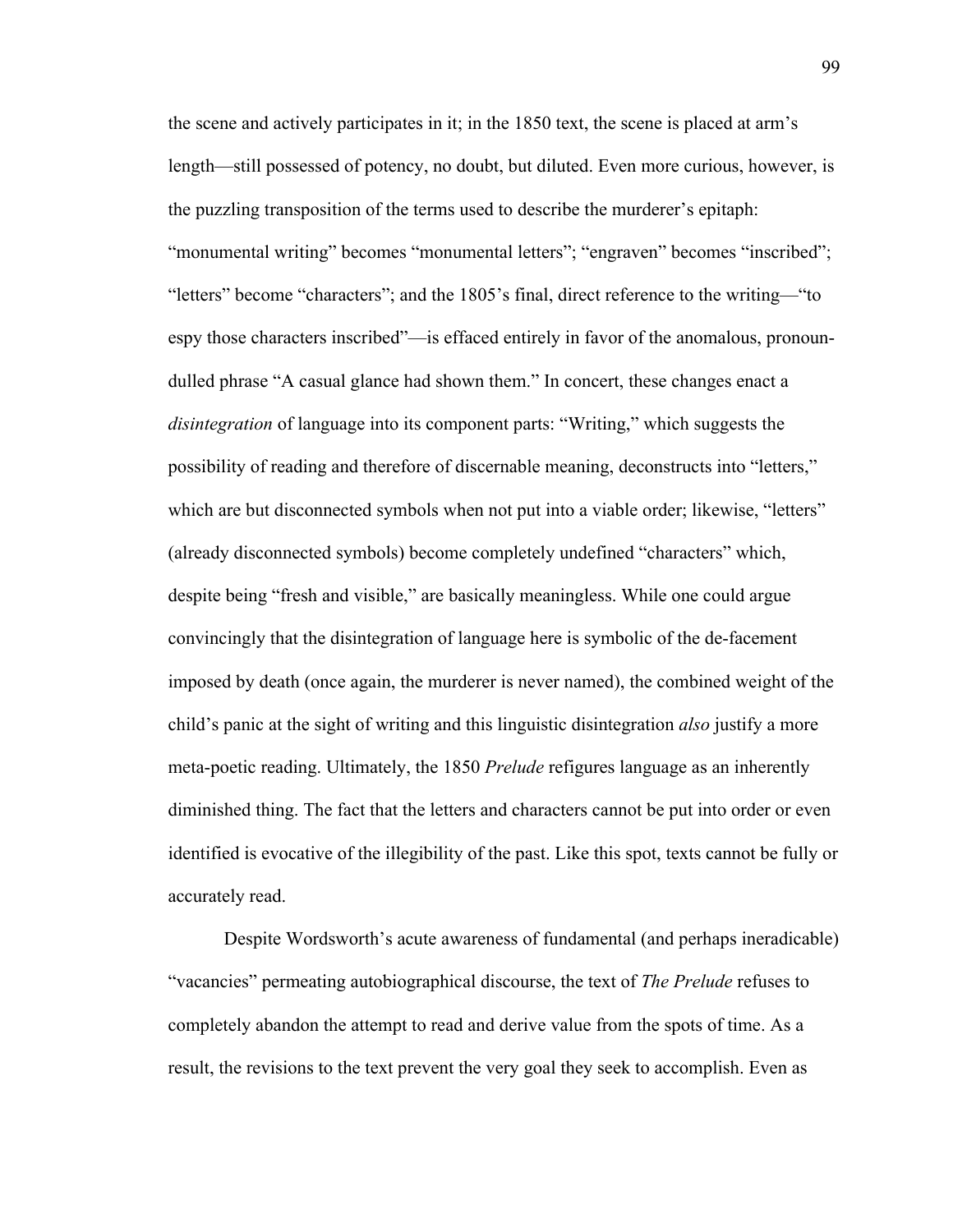they are presumably "enshrining,  $/ \ldots$  the spirit of the Past / For future restoration," Wordsworth's revisions work to countermand the spots' restorative potential by disabling their viability in the present. By virtue of Wordsworth's alterations, the 1850 text interposes an insurmountable distance between the reader / poet (who is attempting to derive value from them) and the source or site of the "renovating virtue." Just before the opening to the 1850 reading of "Waiting for Horses," Wordsworth interjects a rather hasty, abrupt, and unbalanced transition which reads, "Yet another of these *memorials*." This apparently inconsequential segue is an uncannily apt description of the consequences of Wordsworth's misreading: the spots of time, conceived and implemented as a means of *actively* restoring the imagination to its full potential, are essentially petrified—writ large, yes, but also written *down* and *engraven* in a manner which no longer permits them to adapt to the exigencies of the poet's present. Reading these spots is not the active, phenomenological exercise it once was; it has now become an exercise in reading gravestones, epitaphs, and "memorials"—static, dead things. Given these conclusions, the effect of influence-anxiety and the consequences of Wordsworth's misreading of his previous self are clear. In the effort to render himself a "monumental" presence, to "enshrine" his poetry and preserve it for posterity, Wordsworth has also opened his text to a stultifying and deadening process of reification: images harden, metaphor and symbol solidify, and the "spots of time" become memories which *were* and not the perpetually active founts of "something evermore about to be" (*1805* 6.542) Frances Ferguson's comments on this matter are especially apt:

 The poet's spiritual autobiography virtually constitutes a series of epitaphs spoken upon former selves, "other Beings," who can be approached only across vacancies almost as wide as those between the living and the dead. And Wordsworth's revisions substantiate this link between autobiography and epitaph which implies that the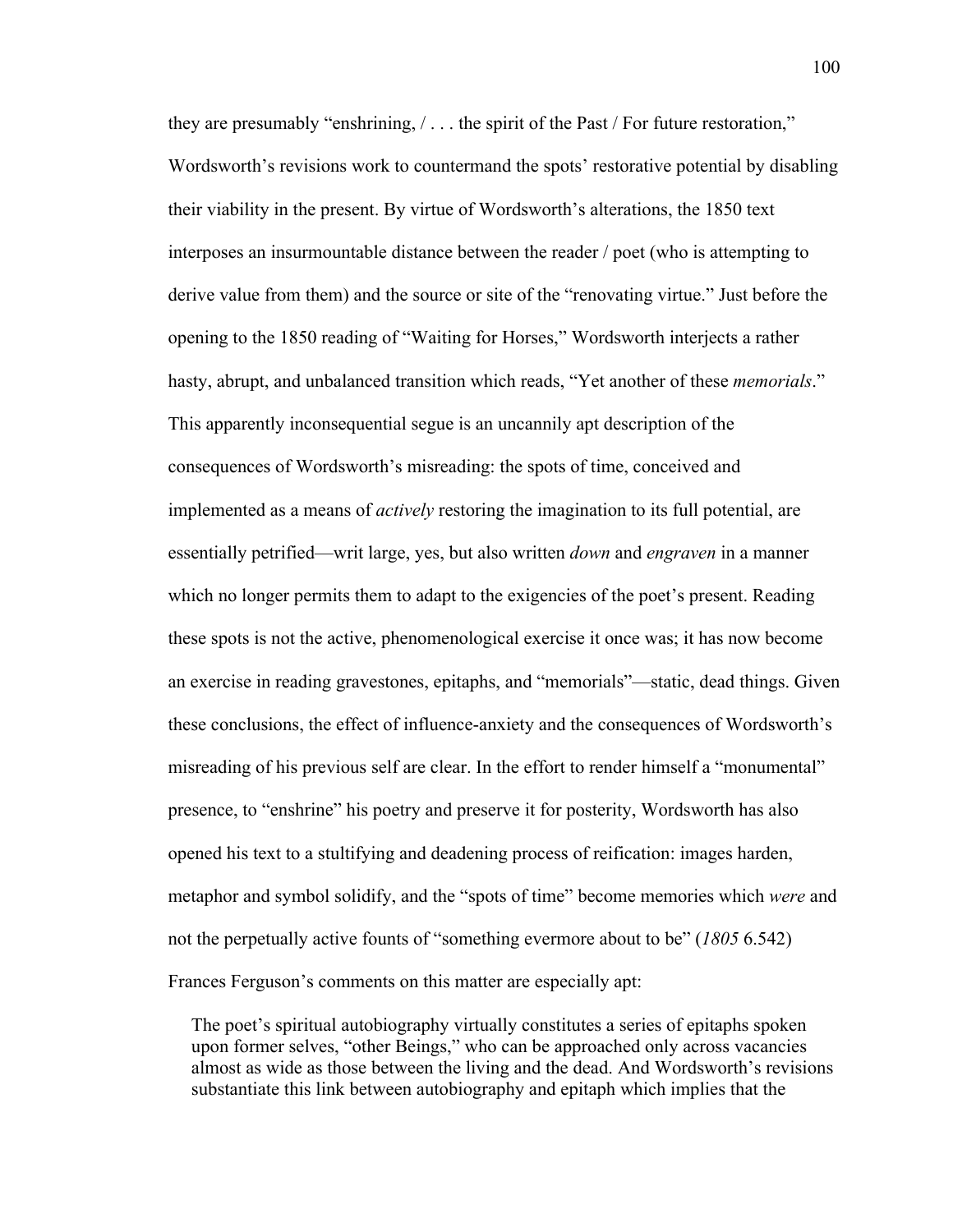themes of growth and immortality never stand far from the theme of death. (155) Of course, this is not an all-encompassing, omni-vitiating process: even by 1850 indeed, even today—Wordsworth's poetry still "lives." Nevertheless, this aspect of the text exemplifies the process of involuted self-questioning which ultimately led Wordsworth not just to compulsively revise his material but to attempt to change it by means of imposing obfuscating layers of (re)interpretation.

One might object that Wordsworth is renowned for his ability to make dead things speak: Margaret of *The Ruined Cottage*, Lucy, the various solitaries and wraiths and vagrants spread throughout his corpus—all are examples of the productive use of prosopopoeia, which makes epitaphs (of whatever type) much more than simply collections of static, anonymous "characters." The evidence to support this point is undeniable. Nevertheless, the torpor of "monumental writing" is not the only process of misreading at work in the central "spots of time" sequence. Other moments therein exemplify the same internecine struggle.

The most important of these moments consists of the following:

 When in blessed season, With those two dear ones—to my heart so dear— When, in the blessed time of early love, Long afterwards I roamed about In daily presence of this very scene, Upon the naked pool and dreary crags, And on the melancholy beacon, fell The spirit of pleasure and youth's golden gleam— And think ye not with radiance more divine From these remembrances, and from the power They left behind? So feeling comes in aid Of feeling, and diversity of strength Attends us, if but once we have been strong. (*1805* 11.315-27)

The equivalent passage in the 1850 *Prelude* reads: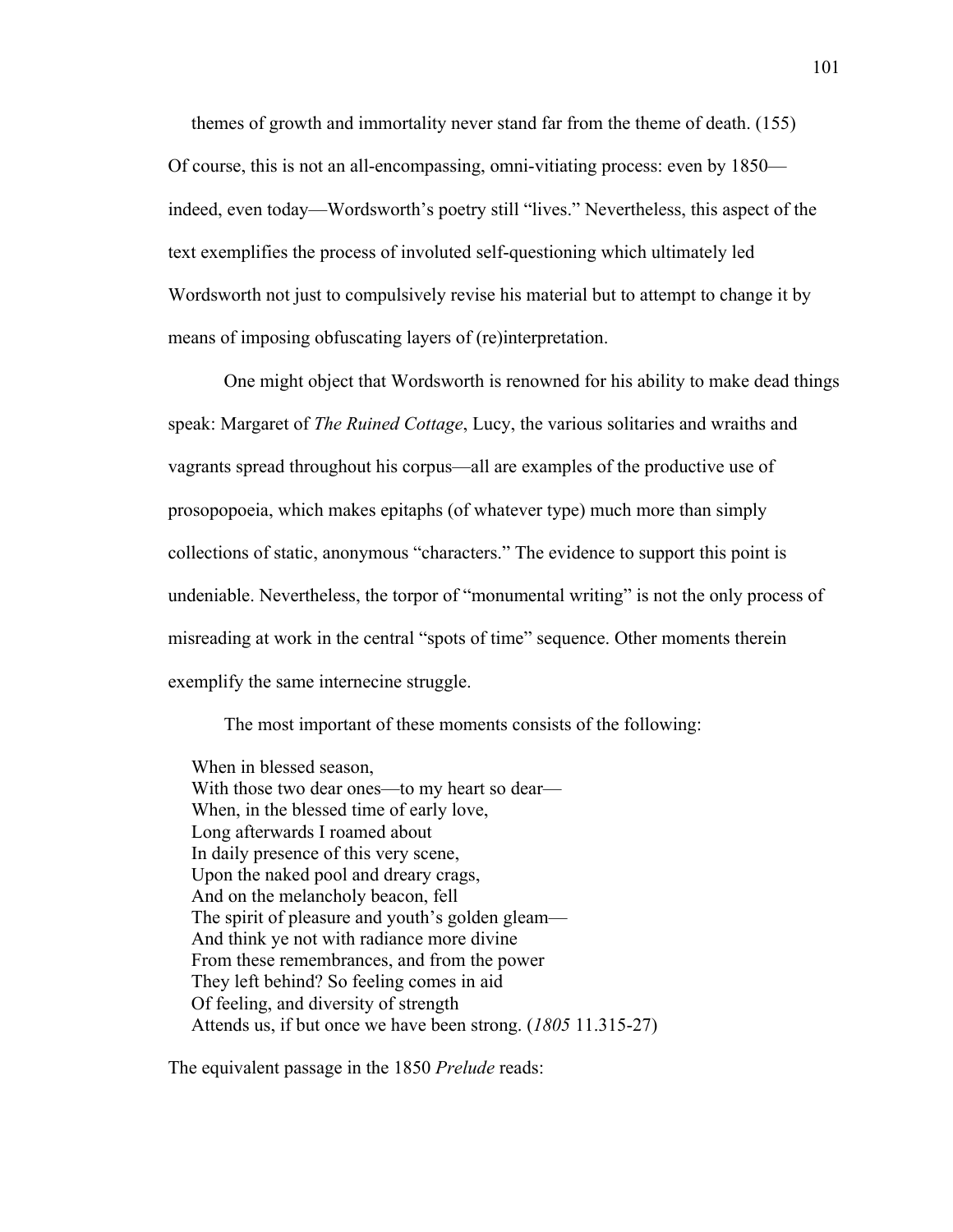When, in the blessed hours Of early love, the loved one at my side, I roamed, in daily presence of this scene, Upon the naked pool and dreary crags, And on the melancholy beacon fell A spirit of pleasure and youth's golden gleam; And think ye not with radiance more sublime For these remembrances, and for the power They had left behind? So feeling comes in aid Of feeling, and diversity of strength Attends us, if but once we have been strong. (*1850* 12.261-71)

Right away, one detects the same sort of diminishment cited previously: a period described as a "blessed season" and "blessed time" in 1805 becomes 1850's paltry "blessed hours." Time itself has atrophied, and the spot where Wordsworth "roamed about / In daily presence of this very scene" seems hardly capable of providing or sustaining any type of restorative power. However, the more crucial difference is found between the following lines:

 And think ye not with radiance more divine  *From* these remembrances, and *from* the power They left behind? (emphasis added)

 And think ye not with radiance more sublime  *For* these remembrances, and *for* the power They *had left* behind? (emphasis added)

The choice to replace "divine" with "sublime" is curious in and of itself, and perhaps indicates Wordsworth's later reluctance to ascribe absolute "divinity" to a faculty of the human mind. That said, this passage is especially pivotal because it defines how the "power" of the spots actually operates. Such a need for definition is, first of all, illustrative of the poet's inward-turning mind: Wordsworth has essentially become a critical reader of his own master trope. The difference between the definitions offered here, though ostensibly slight, is striking when properly explicated, for what initially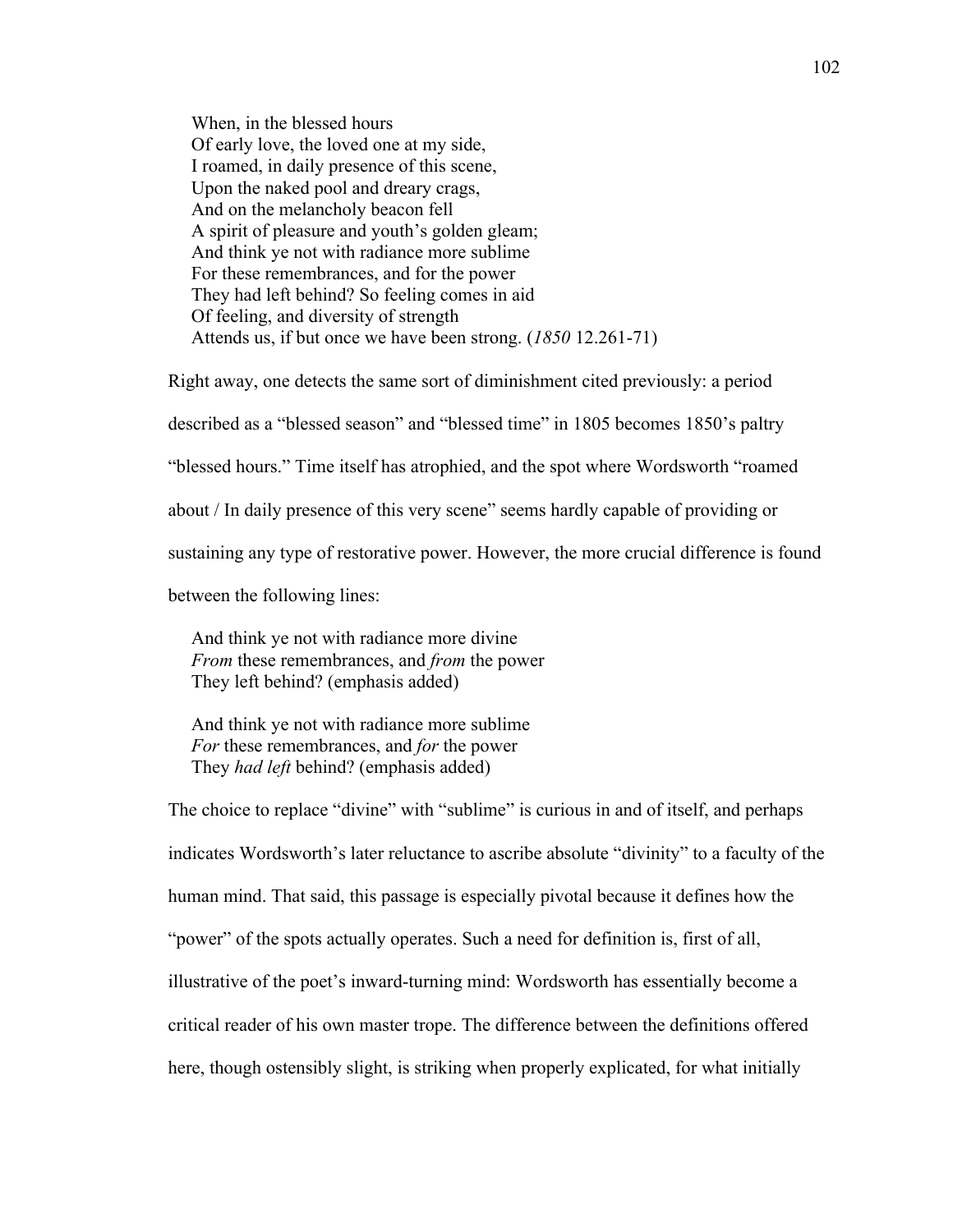seems a rather innocent alteration in prepositions actually alters the entire character of a "spot of time."

First, consider the prepositions encompassing and linking the most crucial terms in the passage, "remembrances" and "power." "From," in the 1805 text, characterizes the spot and its constituent site, memory, or scene as the *origin* of "radiance divine." The spot is therefore *spatiotemporal*: it is a place and a time wherein a time-spot (memory, or the "remembrances") has become a localized scene (spot of time), and thereby permitted a doubly productive and doubly powerful fusion of past and place. The "remembrances" therein described are still available as sources of restorative radiance, for the power they "left behind" persists.

 On the other hand, 1850's "For" disables the present viability of the spot. It signifies "because of" and therefore imposes a separation between the spot (cause) and "radiance sublime" (effect). The remembrances have become reasons or causes *for*  radiance: they are no longer doubly resonant; they are solely temporal (fixed in time) and not spatial, which deprives them of the capacity to act as a scene or text revisited. The effect of the preposition is only enhanced by the shift from "they left behind" to "they had left behind." Moving from the simple past to the past perfect, the emended text looks back from a certain time in the past to tell what *had happened* before. This means that the spot or memory is no longer happening, and thus no longer viable. Revision therefore renders the spot's power belated and impotent: it is, as it were, a static memorial.

This reading of belatedness finds further support a few lines later in the following lines, first from 1805:

 The days gone by Come back upon me from the dawn almost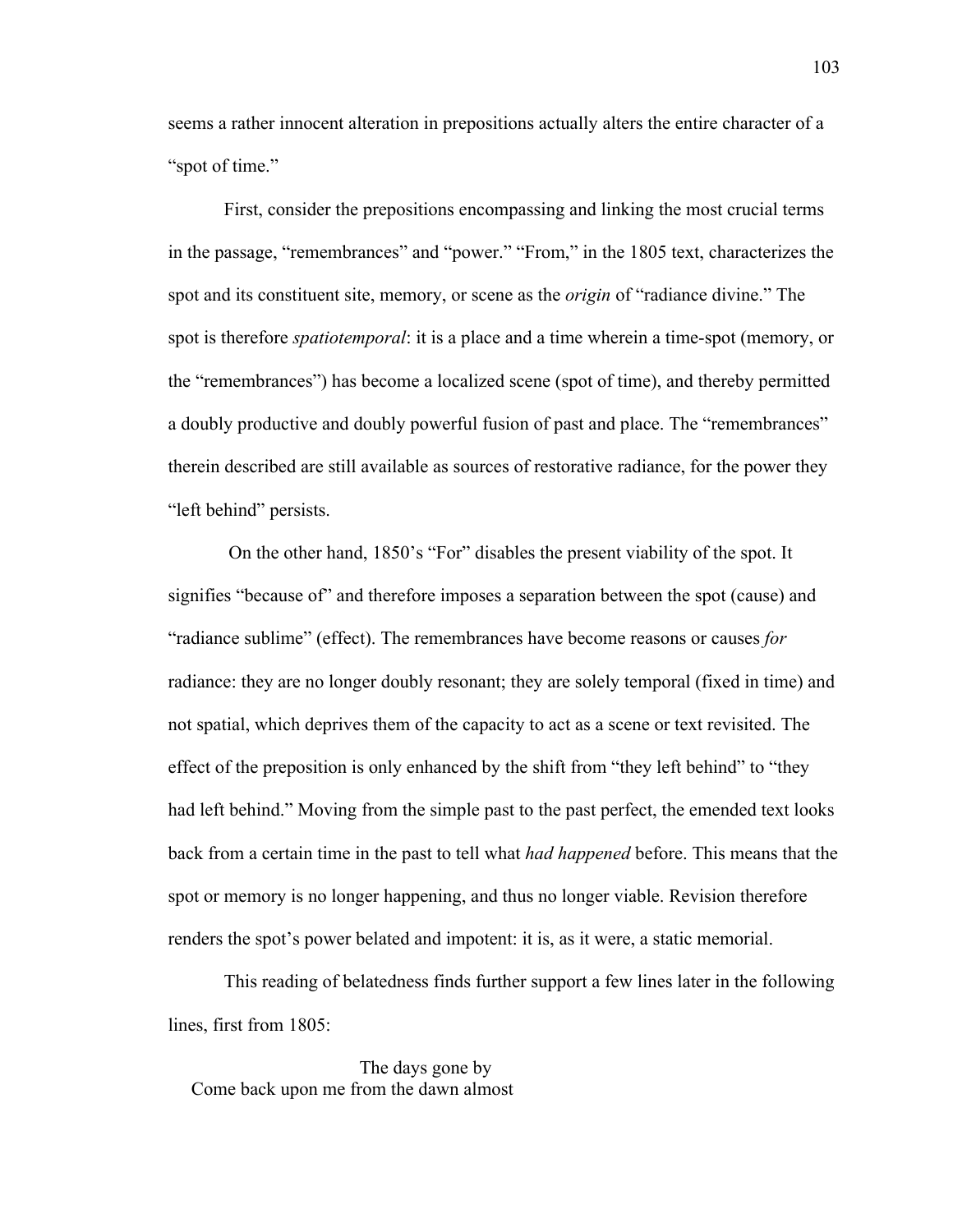Of life; the hiding-places of my power Seem open, I approach, and then they close; (*1805* 11.333-36)

And then from 1850:

 The days gone by Return upon me almost from the dawn Of life: the hiding-places of man's power Open; I would approach them, but they close. (*1850* 12.277-80)

Once again, the actual changes are slight, but the effect of those changes is considerable. In 1805, Wordsworth actually *attempts* to approach the "hiding places" of his power, but they close before he can reach them. By 1850, the power has not only been impersonalized (no longer "my" power but "man's"), but the poet also no longer even attempts to approach: he *would* do so, but they have already closed. Further, although it might initially seem to undermine such a reading, the absence of "seems" in the later text actually amplifies the effect of the poet's immobility. In 1850 the "hiding places" definitely "open," but they do so only to close with equal force and thus blatantly rebuke the poet. Once again, the 1850 *Prelude* demonstrates its tendency to fix scenes, images, and (here) positions in a more definitive form. The purgation of "seems" from the text in all senses—means that any perceived lack, any failure, and any closing must be more final.

That said, the aforementioned change is significant predominantly because of how it inflects the lines which follow in both the 1805 and 1850 texts: "I see by glimpses now, when age comes on / May scarcely see at all . . ." In 1805, the poet's anxiety is potent enough; but by 1850, his blindness has become more severe. The later poet is immobile, and the gravity fixing him in place further darkens the sense of his capacity to "see" in the visionary mode offered by those powers formerly open to him.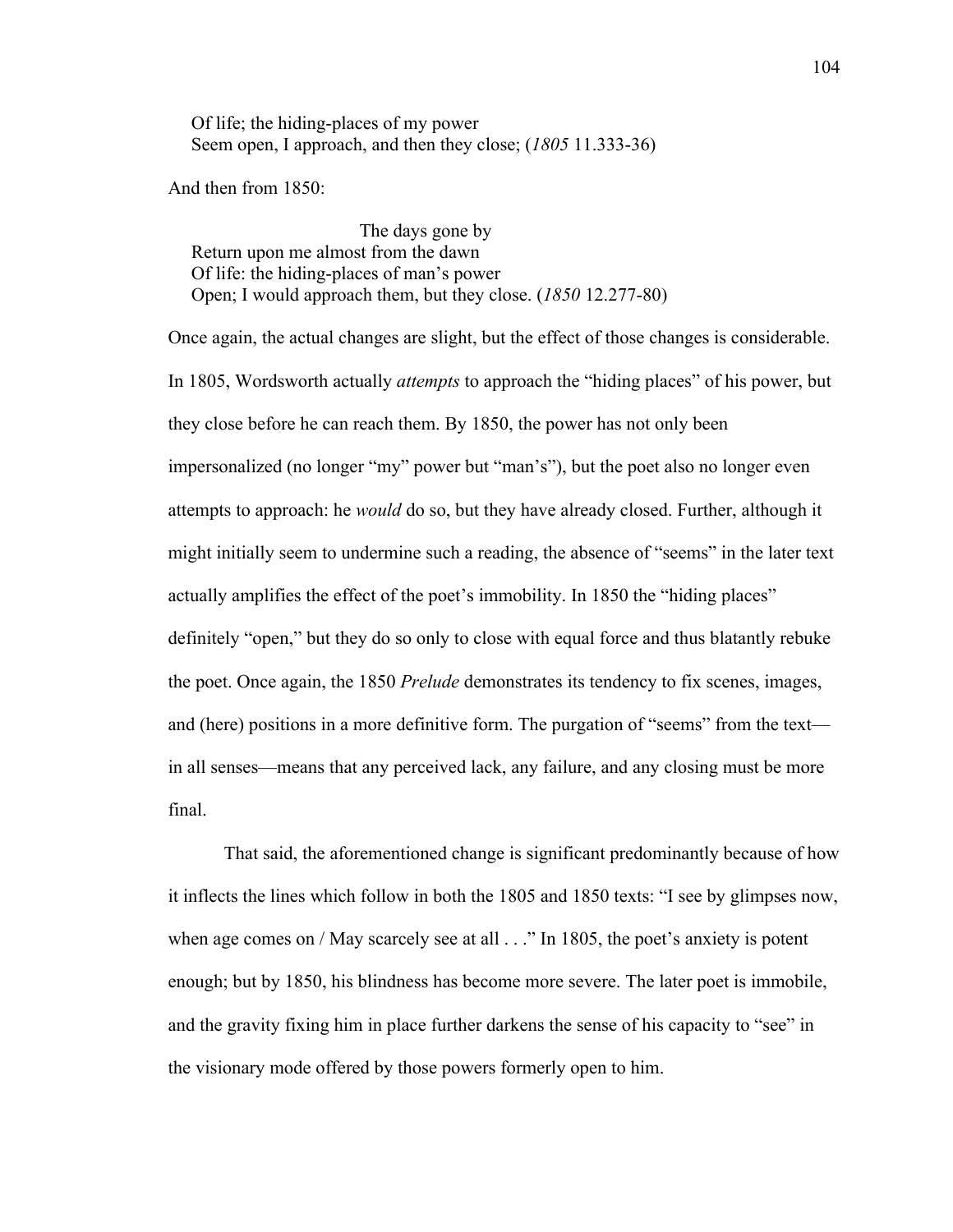Ultimately, these lines represent Wordsworth's most direct (and poignant) lament at a perceived lack of poetic authority or priority—losses he, like his later readers, believes to be the consequence of age and a perceived lack of vision. He will, however, struggle for priority all the same—indeed, he is doing precisely that by doing what his younger self cannot: rewriting the poem. This portion is conspicuously absent in the 1799 and the five-book versions: in 1805, therefore, one witnesses for the first time a new anxiety of "sight" (or priority, or poetic vision) and a consequently magnified fear of mortality.

Finally, we have the closing portions of the central "spots of time" sequence, first in 1805:

 All these were spectacles and sounds to which I often would repair, and thence would drink As at a fountain. And I do not doubt That in this later time, when storm and rain Beat on my roof at midnight, or by day When I am in the woods, unknown to me The workings of my spirit thence are brought. (*1805* 11.82-88)

And in  $1850 \cdot$ 

 All these were kindred spectacles and sounds To which I oft repaired, and thence would drink, As at a fountain; and on winter nights, Down to this very time, when storm and rain Beat on my roof, or, haply, at noon-day, While in a grove I walk, whose lofty trees, Laden with summer's thickest foliage, rock In a strong wind, some workings of the spirit, Some inward agitations thence are brought, Whate'er their office, whether to beguile Thoughts over busy in the course they took, Or animate an hour of vacant ease. (*1850* 12.324-35)

Until 1805, this passage persists in a more or less stable form, though a subsequent

address to Coleridge does (in comparison to the end-stopped five-book version)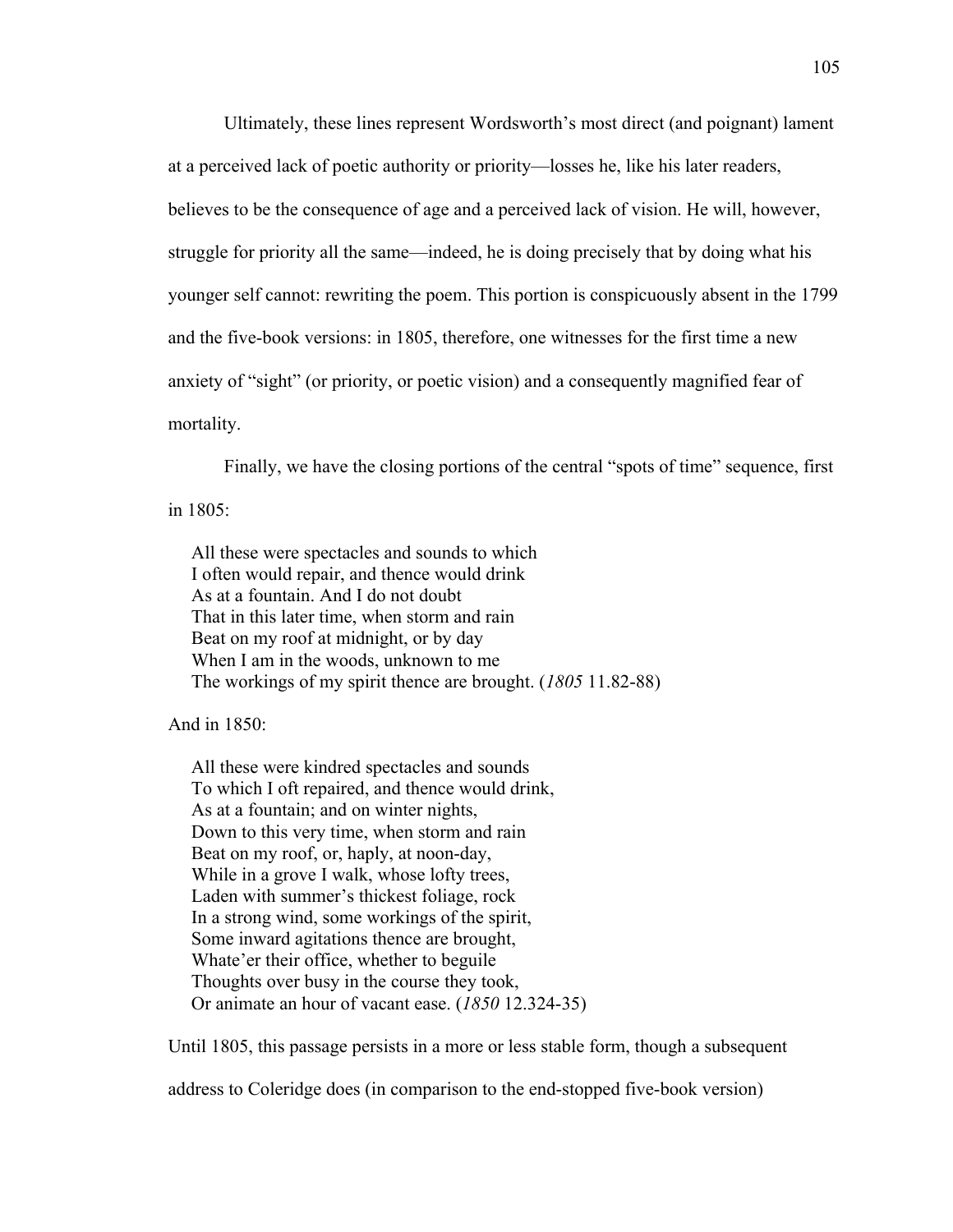somewhat weaken their net effect. However, in 1850 he expands and drastically attenuates the lines, adding excessive qualification in an attempt to describe how (and why), exactly, these spectacles and sounds returned. As a result, the preceding spots of time are rendered somewhat impotent, or at least of vastly diminished importance. In these revised lines, the "spots of time" sequence—structural and semantic center of *The Prelude—*has become something which simply permits the Poet to calm unruly thoughts or enliven "an hour of vacant ease." Of course, such hours of ease or tranquility frequently have great significance for Wordsworth; after all, it is the emotions recollected in those moments which gather to form a poem. Nevertheless, one cannot completely disregard the sense of loss or diminishment which emerges from a parallel reading: the moments which previously evinced such urgency have somehow been domesticated. "Animate" may be an inherently lively verb, but it cannot thwart the semantic complacency of "beguile." As such, the "vacant ease" these lines reference indicates less a serene interval of tranquility than a period of manifest boredom.

This terminal deflation is the sequence's final and perhaps most pronounced instance of misreading. Wordsworth is not deliberately subverting his own master-trope, but simply attempting to bring it under control by means of reinterpretation. Yet that imposition, and the layering of selves which results, can only obscure. It is not any illusory "original" which has been lost but a manifest sense of the "spots of time" as an active, fructifying source of imaginative restoration. In trying to control interpretation and fix meaning, Wordsworth has opened up his verse to the lifelessness of a written book.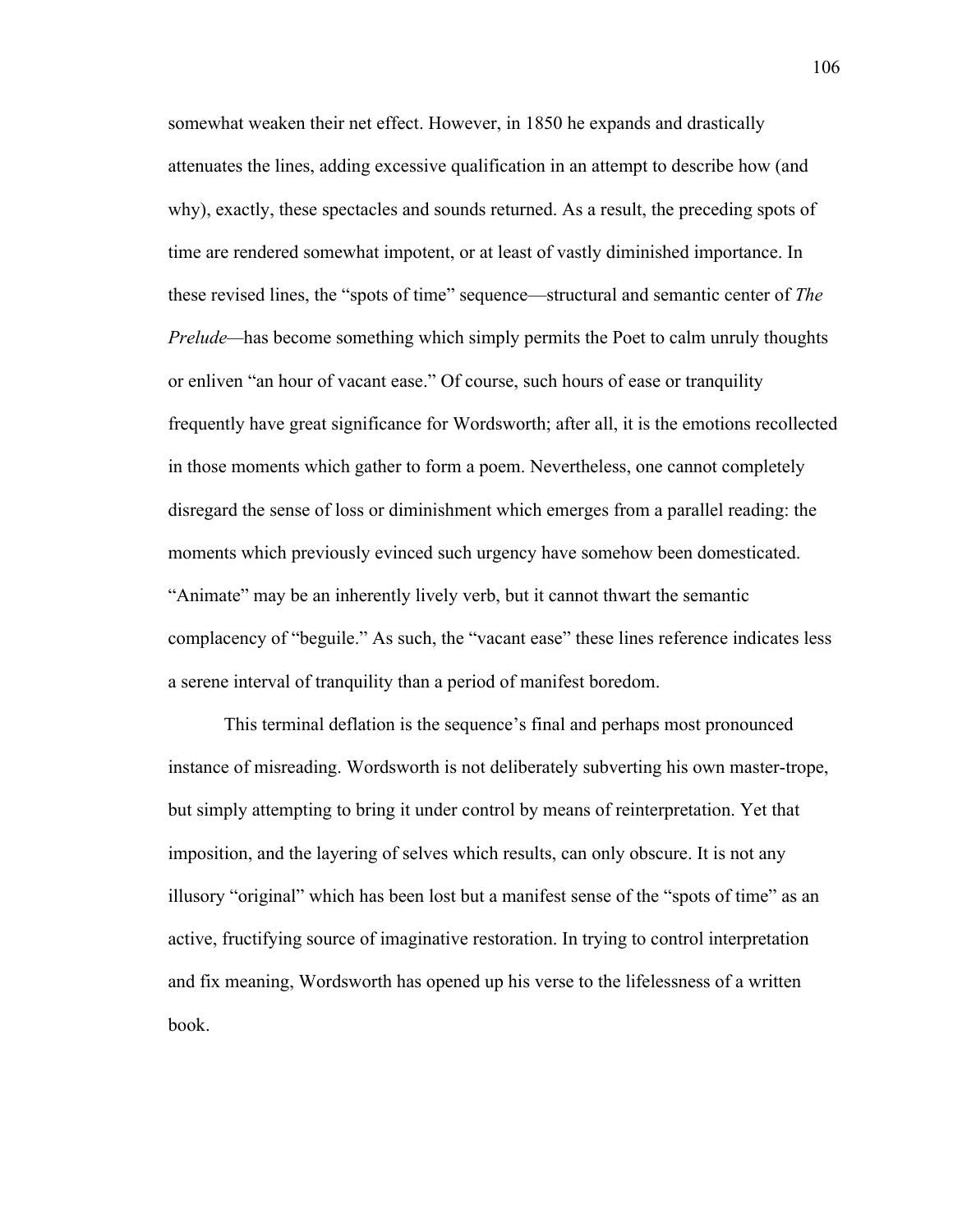## Coda: The Anxiety of Design

In comparison to the other spots of time, the famous ascent of Mount Snowdon has a relatively stable structural location and function in all versions of *The Prelude*: it was designed to serve as a climax, and it remains a climax in all manuscripts after the interim *Five Book Prelude* of 1804. Even its precise location within the text—at the onset of the concluding book—remains the same across all versions. In a poem subject to almost constant change, this is no mean feat: indeed, the ascent of Snowdon is perhaps *The Prelude*'s only *fixed* spot. Yet within that set space and location, Snowdon is more protean, more heavily altered and rewritten (at least between 1805 and 1850) than any other passage in the Prelude. As the editors of the Norton Prelude put it, "None of the other great passages of The Prelude—indeed of Wordsworth's poetry as a whole suffered in revision as did the Ascent of Snowdon. From the earliest reworkings . . . to the final concession to orthodoxy . . . alterations are consistently for the worse" (461).

This raises an important question: Snowdon has the most clearly defined function and the most constant location of any "spot of time." It stands to reason that it ought to be relatively free from (or perhaps "above"?) the semantic torsion visited upon the other spots by means of relocation and retasking. Why, then, was this passage so repeatedly and heavily revised?

The preceding discussion suggests an answer: the greater the narrative, structural, or semantic pressure on the spot, the greater the poet's anxiety. For Wordsworth, the spots are defining moments or loci of poetic identity. As the grand climax of the poem, Snowdon therefore has a more pivotal role in the figuring or construction of Wordsworththe-Poet than any other spot or, for that matter, any other passage in *The Prelude*. It holds

107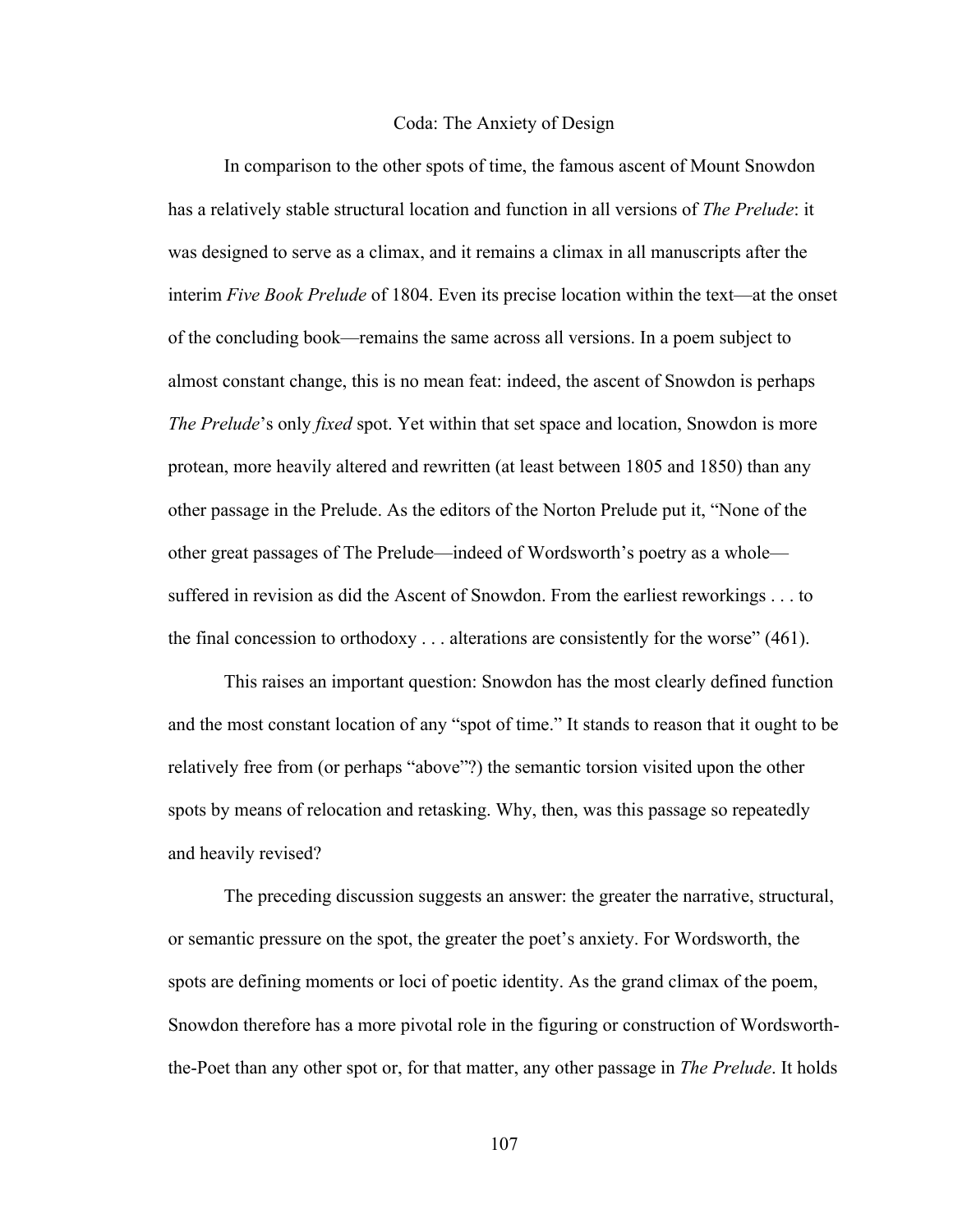the greatest potential to alter the idea of the poet which emerges from the poem and is the final justification of his power, his priority, and his autonomy as a creative consciousness. For this reason, it bears the brunt of Wordsworth's anxiety—indeed, is the representative climax of that anxiety. All of Wordsworth's writing selves converge on this moment and struggle for ascendency. The result is a passage which is so heavily revised that it loses almost all of its initial meaning. This is not simply a question of a noticeable decline in quality, but of a manifest anxiety which distorts the very point of the sequence as a whole. Each respective Wordsworth attempts to accomplish his own "apocalypse of the imagination," and the result is not a passage which expresses the dominance of mind over nature but a sequence which illustrates the internecine conflict between disparate selves who are successively demolishing and obliterating previous readings. The point of the passage, by its own admission, is to both justify and depict (via the resonant image of a "mighty mind") the authority, autonomy, and ultimate creative potential of the poetic mind. The problem is that Wordsworth has taken his own message quite literally with each successive reading: the text too is something which must be subverted to the authority of the current poetic self. And in the attempt to swerve from those representative poetic precursors (a psycho-rhetorical motion rendered hyperbolic due to the passage's semantic heft), Wordsworth creates a misreading which is so drastically different that it can no longer perform its intended function. The poetry no longer "fits": the text has been folded upon itself too many times, and the resulting lines and fractures cannot be effaced.

On the whole, these lines and fractures evince patterns of misreading similar to those found within the central "spots of time" sequence. Indeed, in the transition from the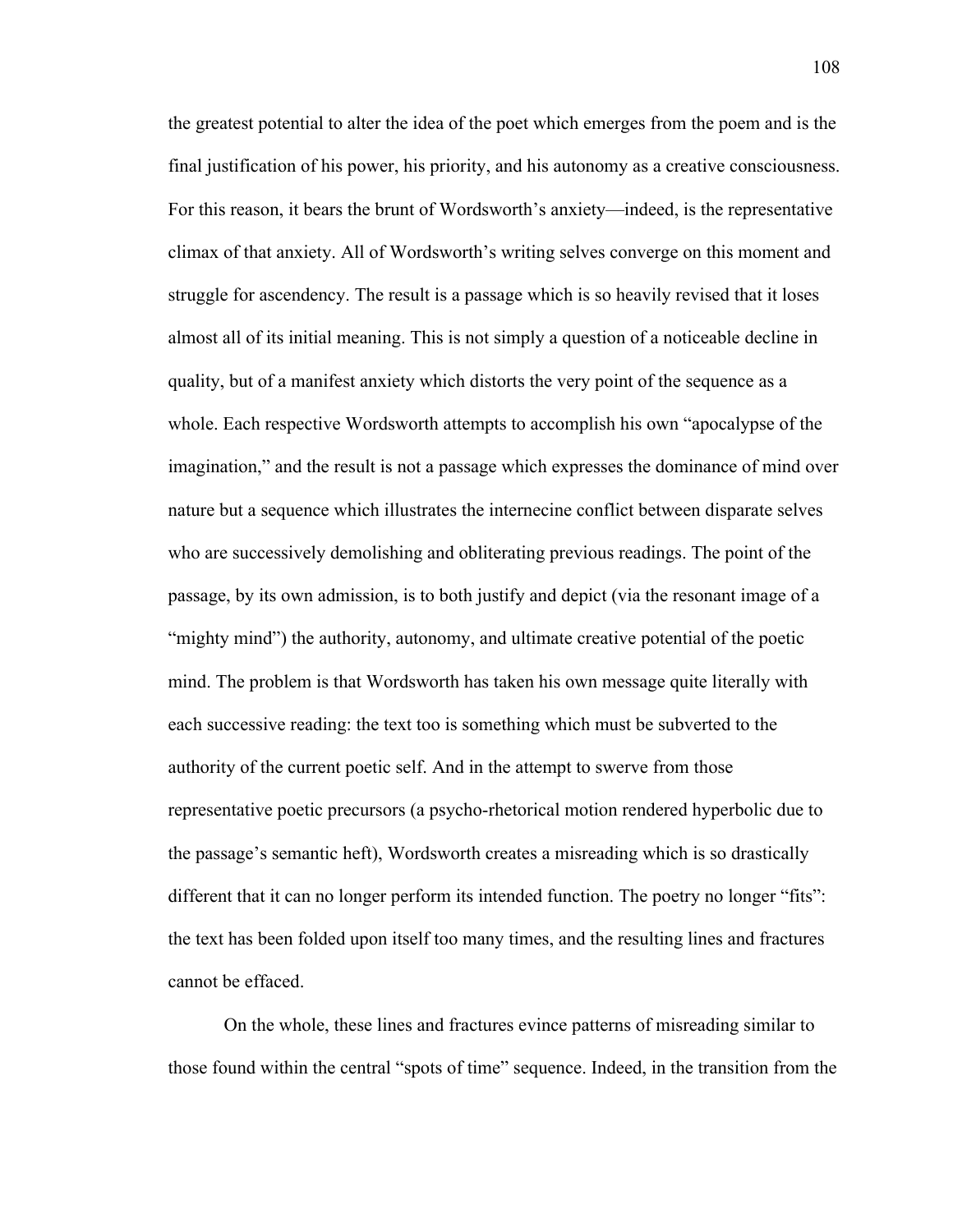1805 to 1850 Snowdon sequence Wordsworth's "self-conscious self-consciousness" is even more acute, as one finds him, for example, worrying openly about his poetic legacy. Thus the "higher" or poetic minds described in the sequence are, by 1850,

 . . . made more prompt To hold fit converse with the spiritual world, And with generations of mankind Spread over time, past, present, and to come, Age after age, till Time shall be no more. (*1850* 14.107-11)

Of course, the absence of such reflections on posterity in 1805 isn't terribly surprising: at the time of his later revisions, Wordsworth was closer to death and thus more prone to consider how he might be remembered. Nevertheless, the interposition of this auxiliary anxiety significantly alters the character of the passage. A similar sentiment is found in the lines which close the 1805 Snowdon sequence, but what was a positive slant upon posterity has become (in 1850) an especially urgent question which reaches back toward the very origins of *The Prelude* and the Poet himself:

 Where is the favored being who hath held That course unchecked, unerring, and untired, In one perpetual progress smooth and bright?— A humbler destiny have we retraced, And told of lapse and hesitating choice, And backward wanderings along thorny ways: Yet—compassed round by mountain solitudes, Within whose solemn temple I received My earliest visitations, careless then Of what was given me; and which now I range, A meditative, oft a suffering man—. (*1850* 14.133-43)

Here, Wordsworth essentially de-idealizes the "favored being" whose development was the *Prelude*'s point of origin and still is, in many senses, the basis of the poem's personal mythology. Instead of positioning himself as one divinely ordained, Wordsworth recounts a "humbler destiny" wherein the poet has stalled, halted, or been forced to retrace his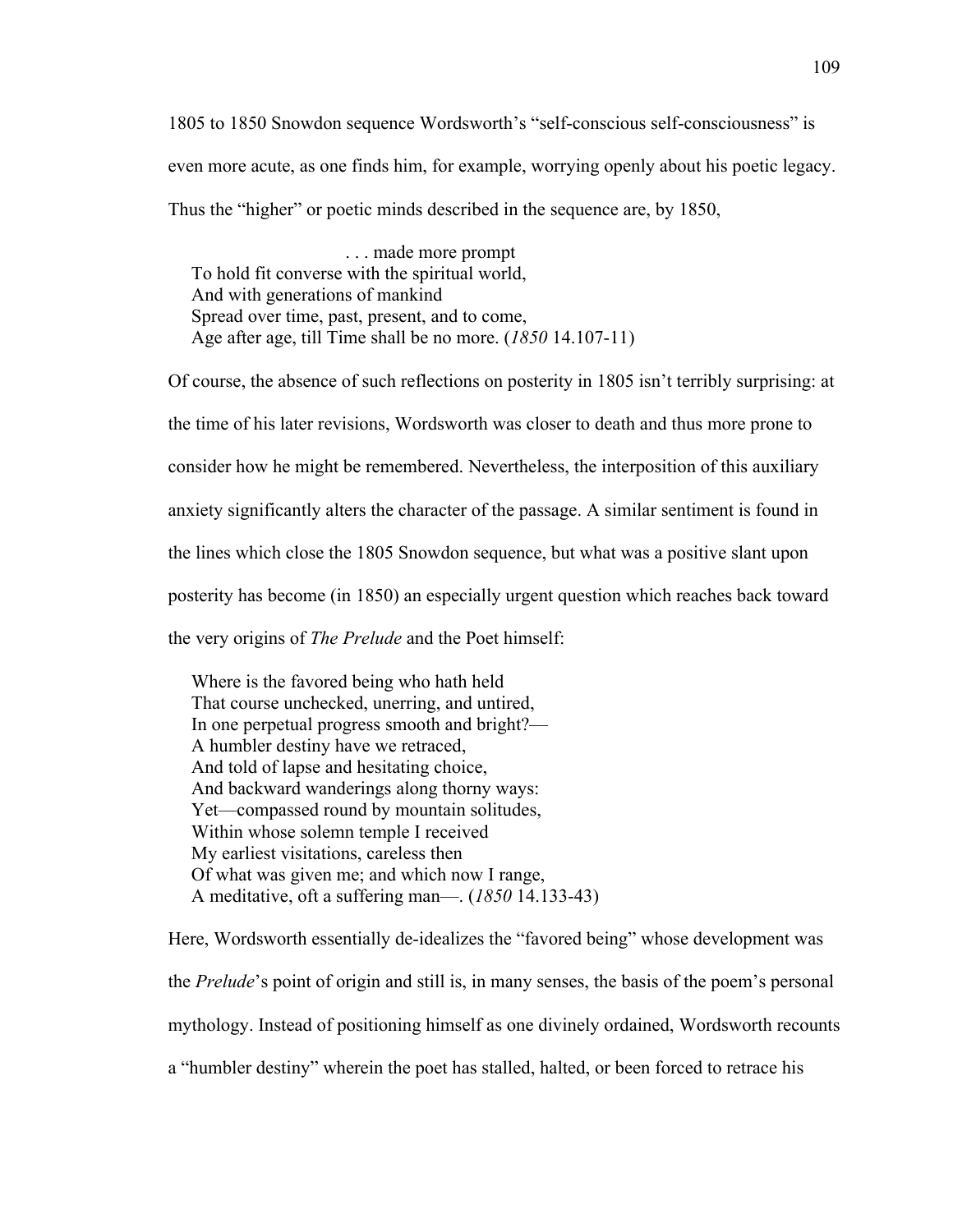own steps by means of "backwards wanderings along thorny ways." One might argue that this thinly-veiled account of the writing of the poem itself is more honest than the mythologized version—and I cannot disagree. However, the most integral fact about this passage is that it represents yet another "layering" of consciousness: a meta- which has metastasized and thus formed another frame of interpretation. Wordsworth's final "swerve" is a further movement away from, and defense against, the ecstatic character of that former "favored being." Nothing could make this more evident than the 1850's conspicuous excision of a line which, in previous versions, held immense significance. Formerly, Wordsworth had described himself as a "meditative, oft a suffering man," but this suffering was offset in the following line: "And yet I trust with undiminished powers" (*1805* 13.126-7). In 1850, the latter line does not exist. Wordsworth leaves his Poet a "meditative, oft a suffering man" and, while subsequent passages will attempt to recoup this loss, the lingering echoes of diminishment never completely fade.

Yet there is another anxiety at work in the Snowdon sequence—one which cannot be completely subsumed or described by means of an "anxiety of influence." It is related to the latter, even dependent upon it, but the two cannot be conflated. Briefly described, this second anxiety is that which emerges when one looks beyond the bounds of *The Prelude* and toward the body of Wordsworth's poetry. It is a consequence of the fact that Wordsworth does not simply want to write a Poet's autobiography, but to put that Poet to work in myriad other capacities. The "anxiety of influence" works from within; what I would like to call "the anxiety of design" spirals outward from *The Prelude* to subsume or impose itself upon the entirety of Wordsworth's corpus. One finds the clearest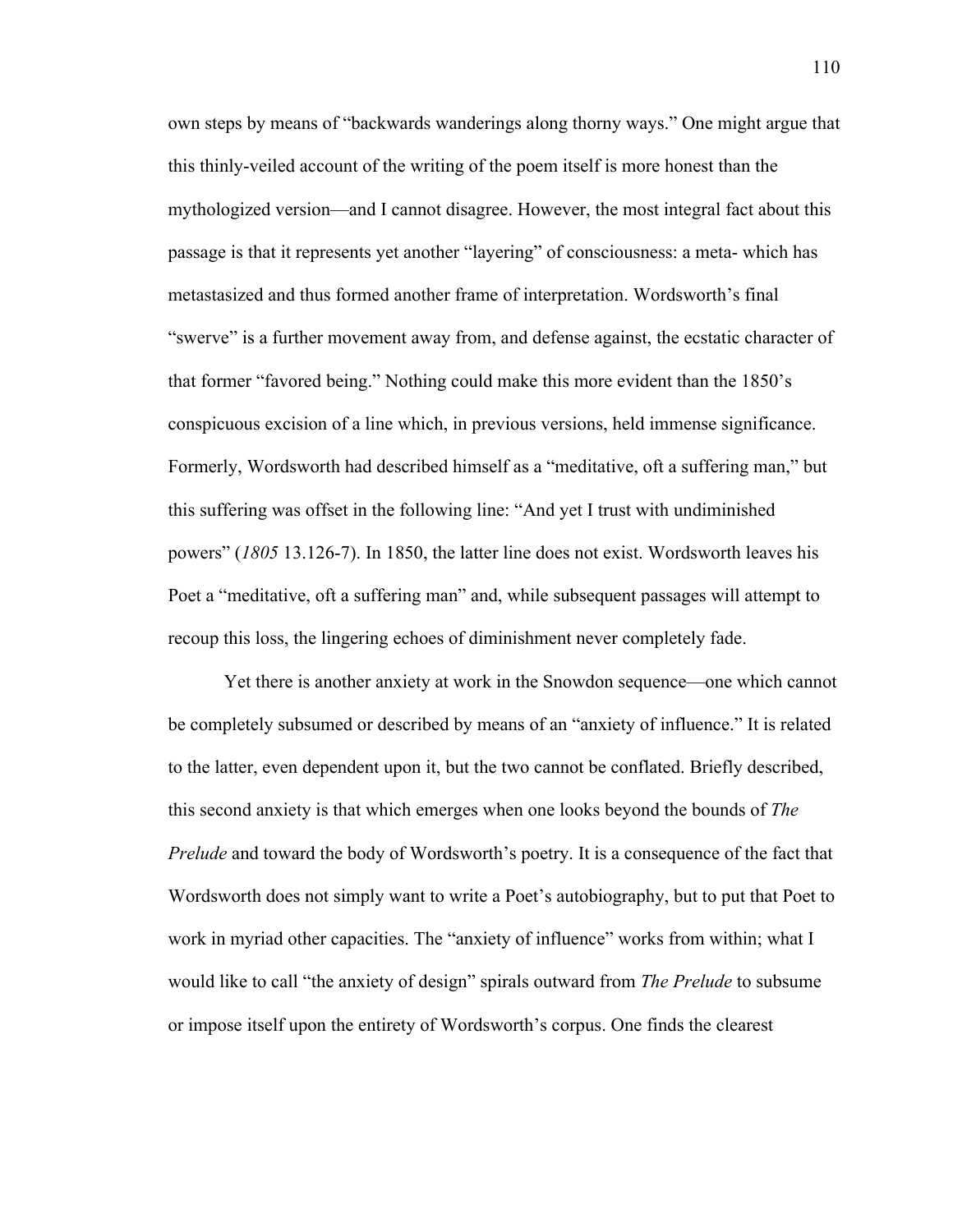evidence of its existence in a famous passage from Wordsworth's 1815 Preface to *The* 

## *Excursion*:

 Several years ago, when the Author retired to his native mountains with the hope of being enabled to construct a literary work that might live, it was a reasonable thing that he should take a review of his own mind, and examine how far Nature and Education had qualified him for such an employment. As subsidiary to this preparation, he undertook to record, in verse, the origin and progress of his own powers, as far as he was acquainted with them. That work, addressed to a dear friend, most distinguished for his knowledge and genius, and to whom the Author's intellect is deeply indebted, has been long finished; and the result of the investigation which gave rise to it, was a determination to compose a philosophical Poem, containing views of Man, Nature, and Society, and to be entitled the 'Recluse'; as having for its principal subject the sensations and opinions of a poet living in retirement. The preparatory poem is biographical, and conducts the history of the Author's mind to the point when he was emboldened to hope that his faculties were sufficiently matured for entering upon the arduous labour which he had proposed to himself; and the two works have the same kind of relation to each other, if he may so express himself, as the Ante-chapel has to the body of a Gothic church. Continuing this allusion, he may be permitted to add, that his minor pieces, which have been long before the public, when they shall be properly arranged, will be found by the attentive reader to have such connection with the main work as may give them claim to be likened to the little cells, oratories, and sepulchral recesses, ordinarily included in those edifices. (*Prose* 3:5)

Such an immense and sprawling design—and this, in addition to (or as an extension of)

*The Prelude*'s own schema—could hardly fail to yield an anxiety of its own. What's more, this anxiety of design and the "anxiety of influence" are bound to clash and interpenetrate: two discursive forces so titanic could hardly miss one another.

Both of these anxieties result in discernable, substantial, and even drastic revisions to *The Prelude*. Further, they are complementary, one working from within and one from without, but both exerting pressure upon the poet and poem to reconstruct his past in the textual present. In order to attain a thorough picture of Wordsworth's revisionary processes, one would need to follow both of them, ascertain how they collude or conflict, and apply those insights across the broader scope of the Wordsworthian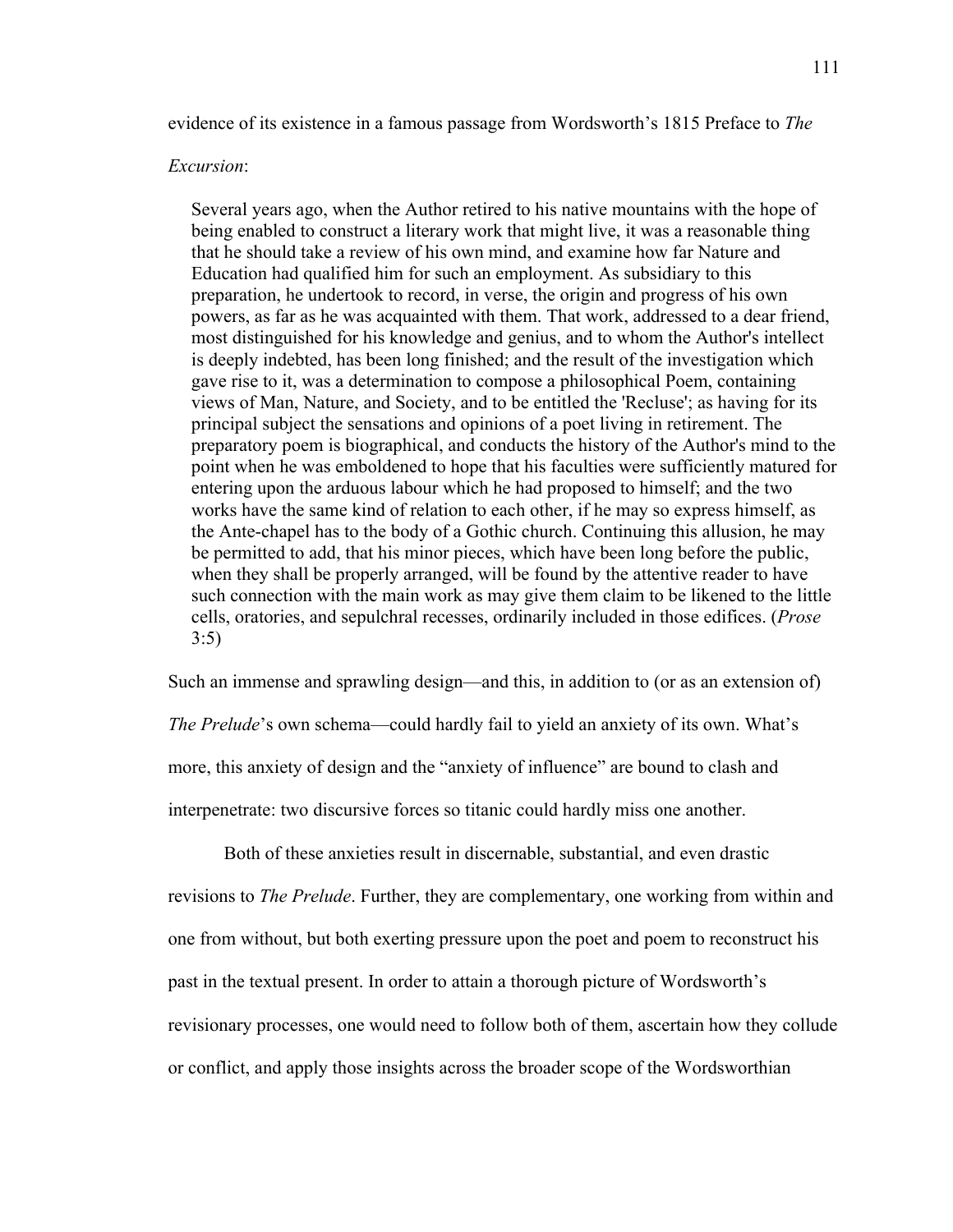corpus. For now, such an effort is outside the bounds of this study and shall have to be put on hold. But it remains a work in progress, as I think it ought to be. Wordsworth's poetry does not easily permit closure, and neither should his critics. The effort to understand his ever-unstable texts should remain "something evermore about to be."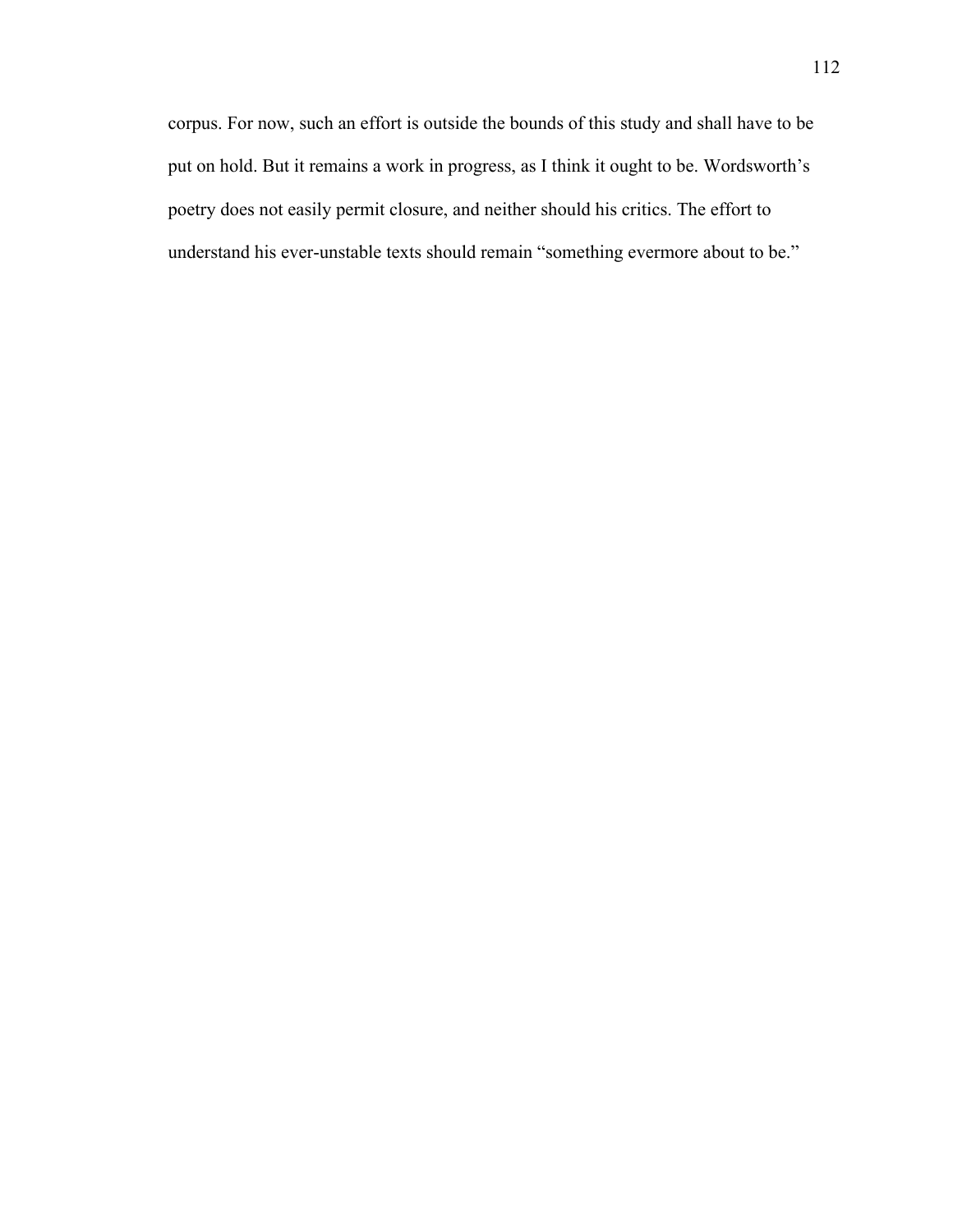## Bibliography

- Abrams, M.H. *The Mirror and the Lamp: Romantic Theory and the Critical Tradition.*  New York: Norton, 1958. Print.
- ---. *Natural Supernaturalism: Tradition and Revolution in Romantic Literature*. New York: Norton, 1971. Print.
- ---. "Structure and Style in the Greater Romantic Lyric." *Romanticism and Consciousness: Essays in Criticism.* Ed. Harold Bloom. New York: Norton, 1970. 201-29. Print.
- Arac, Jonathan. "Bounding Lines: *The Prelude* and Critical Revision." *Boundary 2: A Journal of Postmodern Literature and Culture* 7.3 (1979): 31-48. Print.
- Bennett, Andrew. *Wordsworth Writing.* New York: Cambridge UP, 2007. Print.
- Bloom, Harold. *The Anxiety of Influence: A Theory of Poetry*. 2<sup>nd</sup> ed. New York: Oxford UP, 1997. Print.
- ---. *Genius: A Mosaic of One Hundred Exemplary Creative Minds*. New York: Warner Books, 2002. Print.
- ---. "The Internalization of Quest-Romance." *Romanticism and Consciousness: Essays in Criticism.* Ed. Harold Bloom. New York: Norton, 1970. 3-24. Print.
- ---. *A Map of Misreading.* New York: Oxford UP, 1975. Print.
- Cook, Jon. "Paul de Man and Imaginative Consolation in *The Prelude*." Wood, *Theory in Practice* 27-59.
- de Man, Paul. "Autobiography as De-Facement." *The Rhetoric of Romanticism.* New York: Columbia UP, 1984. 67-81. Print.
- ---. Review of Harold Bloom's *Anxiety of Influence. Blindness and Insight.* Minneapolis: U of Minnesota P, 1983. Print.
- Ferguson, Frances. *Wordsworth: Language as Counter-spirit.* New Haven: Yale UP, 1977. Print.
- Galperin, William H. *Revision and Authority in Wordsworth: The Interpretation of a Career.* Philadelphia: U of Pennsylvania P, 1989. Print.
- Gill, Stephen, ed. *William Wordsworth's* The Prelude*: A Casebook.* New York: Oxford UP, 2006. Print.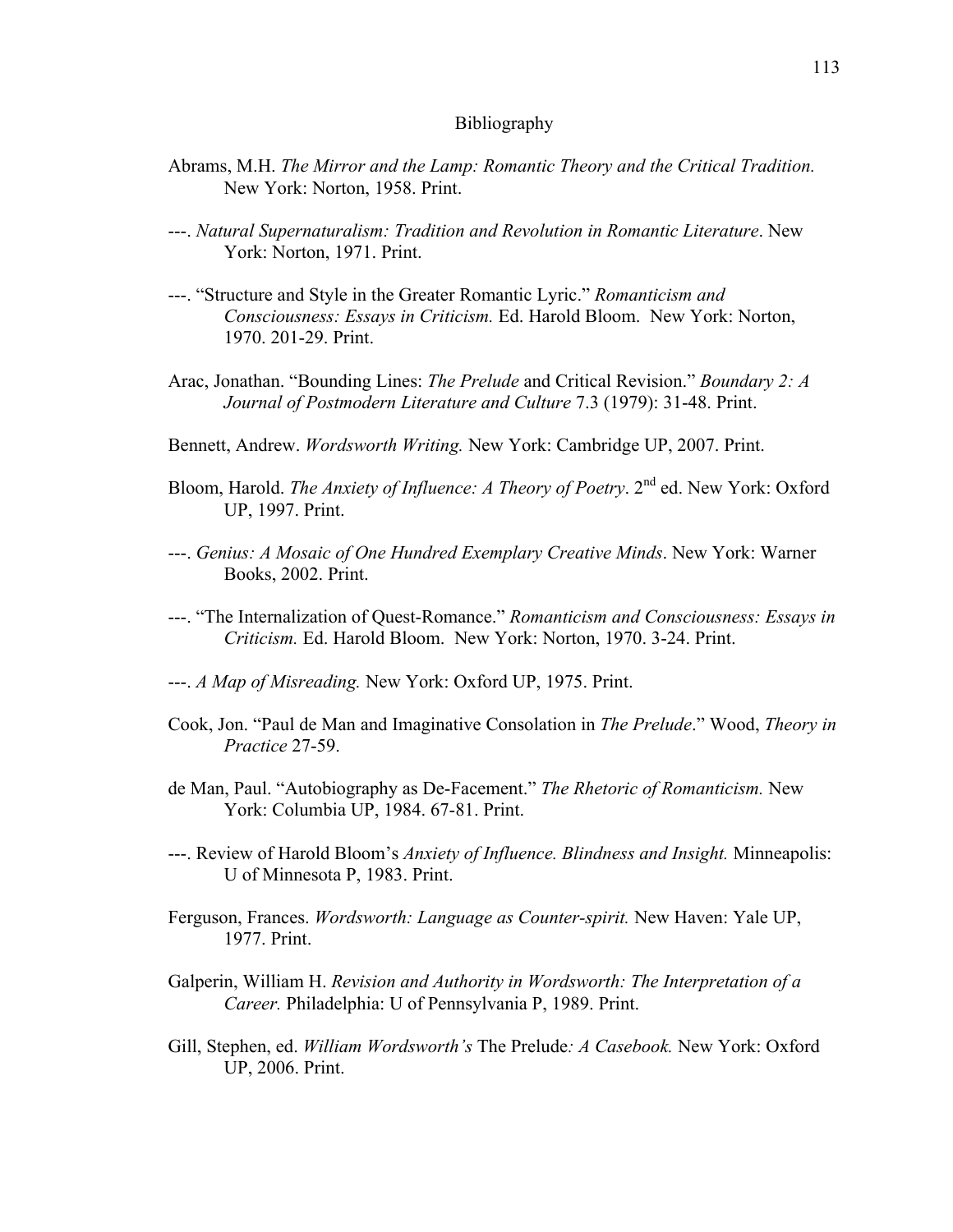---. Introduction. Gill, *Casebook* 3-41.

---.*William Wordsworth: A Life.* New York: Oxford UP, 1989. Print.

- Hartman, Geoffrey. "Romanticism and 'Anti-Self-Consciousness.'" *Romanticism and Consciousness: Essays in Criticism.* Ed. Harold Bloom. New York: Norton, 1970. 46-56. Print.
- *---. The Unremarkable Wordsworth*. Minneapolis: U of Minnesota P, 1987. Print.
- ---. *Wordsworth's Poetry, 1787-1814*. New Haven: Yale UP, 1964. Print.
- Jacobus, Mary. "'Dithyrambic Fervour': The Lyric Voice of *The Prelude.*" Gill, *Casebook* 123-46.
- Leader, Zachary. "Wordsworth, Revision, and Personal Identity." *ELH* 60.3 (1993): 651-83. Print.
- Lindenberger, Herbert, Norman Fruman, Robert J. Barth, and Jeffrey Baker. " 'Waiting for the Palfreys': The Great *Prelude* Debate." *Wordsworth Circle* 17.1 (1986): 1-39. Print.
- McGann, Jerome. *The Romantic Ideology: A Critical Investigation*. Chicago: Chicago UP, 1983. Print.
- Mellor, Anne K. "Writing the Self/Self Writing: William Wordsworth's Prelude" Gill, *Casebook* 293-304.
- Milnes, Tim. *The Prelude: A Reader's Guide to Essential Criticism.* New York: Palgrave Macmillan, 2009. Print.
- Siskin, Clifford. "Working *The Prelude*: Foucault and the New History." Wood, *Theory in Practice* 98-124.
- Waldoff, Leon. *Wordsworth in His Major Lyrics: The Art and Psychology of Self-Representation.* Columbia: U of Missouri P, 2001. Print.
- Waugh, Patricia. "Introduction: criticism, theory, and anti-theory." *Literary Theory and Criticism: An Oxford Guide.* New York: Oxford UP, 2006. Print.
- Wolfson, Susan. "'Answering Questions and Questioning Answers': the Interrogative Project of *The Prelude*." Wood 125-65.
- ---. *Formal Charges: The Shaping of Poetry in British Romanticism.* Stanford: Stanford UP, 1997. Print.